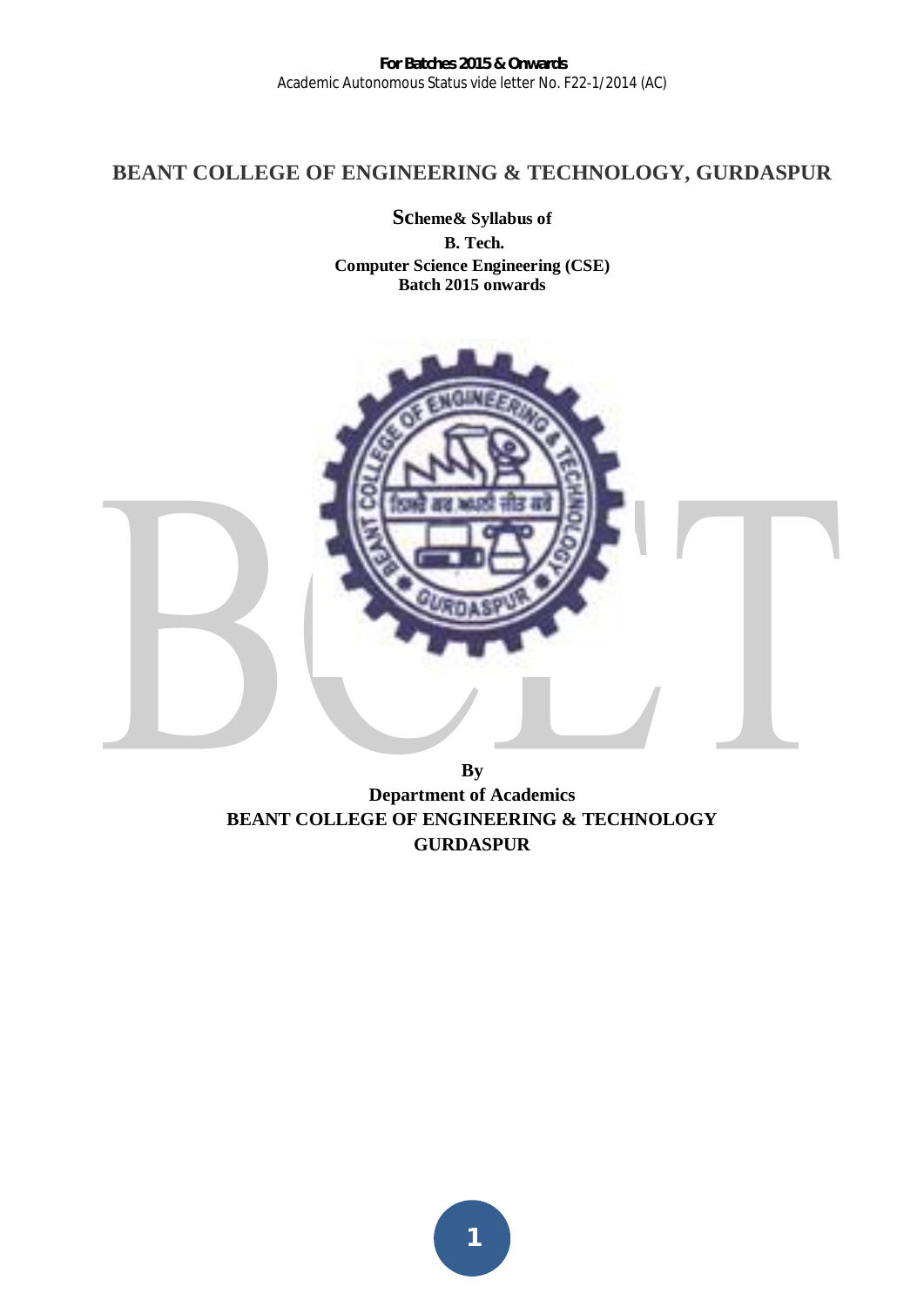# **Beant College of Engg.& Tech. Gurdaspur B.Tech. Computer Science and Engineering (CSE)**

**Third Semester Contact Hours: 26 Hrs.** 

| <b>Course Code</b> | <b>Course Name</b>                           |                | Load              |                |                 | <b>Marks Distribution</b> | <b>Total</b> | <b>Credits</b>   |
|--------------------|----------------------------------------------|----------------|-------------------|----------------|-----------------|---------------------------|--------------|------------------|
|                    |                                              |                | <b>Allocation</b> |                |                 |                           | <b>Marks</b> |                  |
|                    |                                              | L              | T                 | P              | <b>Internal</b> | <b>External</b>           |              |                  |
| <b>BTCS-301</b>    | <b>Computer Architecture</b>                 | 3              | 1                 | $\blacksquare$ | 40              | 60                        | 100          | $\boldsymbol{4}$ |
| <b>BTAM-302</b>    | <b>Mathematics-III</b>                       | 3              | 1                 | ۰              | 40              | 60                        | 100          | 4                |
| <b>BTCS-303</b>    | Digital Circuits & Logic Design              | 3              | 1                 |                | 40              | 60                        | 100          | $\boldsymbol{4}$ |
| <b>BTCS-304</b>    | <b>Data Structures</b>                       | 3              | 1                 | -              | 40              | 60                        | 100          | $\boldsymbol{4}$ |
| <b>BTCS-305</b>    | <b>Object-Oriented Programming using C++</b> | 3              | 1                 | ۰              | 40              | 60                        | 100          | $\boldsymbol{4}$ |
| <b>BTCS-306</b>    | <b>Data Structures Lab</b>                   | ۰              | ٠                 | $\mathbf{2}$   | 30              | 20                        | 50           | $\mathbf{1}$     |
| <b>BTCS-307</b>    | <b>Institutional Practical Training*</b>     | ۰              |                   |                | 60              | 40                        | 100          | $\mathbf{2}$     |
| <b>BTCS-308</b>    | Digital Circuits & Logic Design Lab          | ۰              | ۰                 | $\mathbf{2}$   | 30              | 20                        | 50           | 1                |
| <b>BTCS-309</b>    | <b>Object-Oriented Programming using C++</b> | $\blacksquare$ | ٠                 | $\overline{2}$ | 30              | 20                        | 50           | 1                |
|                    | Lab                                          |                |                   |                |                 |                           |              |                  |
|                    | Total:                                       | 15             | 5                 | 6              | 350             | 400                       | 750          | 25               |

**\*The marks will be awarded on the basis of 4-week Institutional Practical training conducted after 2nd semester** 

#### **Fourth Semester Contact Hours: 28 Hrs.**

| <b>Course Code</b> | <b>Course Name</b>                          |                   | Load           |                  |                 | <b>Marks Distribution</b> | <b>Total</b> | <b>Credits</b> |
|--------------------|---------------------------------------------|-------------------|----------------|------------------|-----------------|---------------------------|--------------|----------------|
|                    |                                             | <b>Allocation</b> |                |                  |                 | <b>Marks</b>              |              |                |
|                    |                                             | L                 | T              | $\mathbf{P}$     | <b>Internal</b> | <b>External</b>           |              |                |
| <b>BTCS-401</b>    | <b>Operating systems</b>                    | 3                 |                | ٠                | 40              | 60                        | 100          | 4              |
| <b>BTAM-402</b>    | <b>Discrete Structures</b>                  | 3                 |                | $\blacksquare$   | 40              | 60                        | 100          | 4              |
| <b>BTCS-403</b>    | <b>Computer Networks - I</b>                | 3                 | 1              | ٠                | 40              | 60                        | 100          | 4              |
| <b>BTCS-404</b>    | <b>Microprocessor and Assembly Language</b> | 3                 |                | $\blacksquare$   | 40              | 60                        | 100          | 4              |
|                    | Programming                                 |                   |                |                  |                 |                           |              |                |
| <b>BTCS-405</b>    | <b>System Programming</b>                   | 3                 | 1              | ٠                | 40              | 60                        | 100          | 4              |
| <b>BTCS-406</b>    | <b>Operating System Lab</b>                 | ۰                 | ۰              | $\boldsymbol{2}$ | 30              | 20                        | 50           | $\mathbf{1}$   |
| <b>BTCS-407</b>    | <b>Computer Networks - I Lab</b>            | ٠                 |                | $\mathbf{2}$     | 30              | 20                        | 50           | $\mathbf{1}$   |
| <b>BTCS-408</b>    | <b>Microprocessor and Assembly Language</b> | ٠                 |                | $\mathbf{2}$     | 30              | 20                        | 50           | $\mathbf{1}$   |
|                    | <b>Programming Lab</b>                      |                   |                |                  |                 |                           |              |                |
| <b>BTCS-409</b>    | <b>System Programming Lab</b>               | ٠                 | $\blacksquare$ | $\mathbf{2}$     | 30              | 20                        | 50           | $\mathbf{1}$   |
| <b>BTGF-400</b>    | <b>General Fitness</b>                      |                   |                |                  | 100             |                           | 100          | $\mathbf{1}$   |
|                    | <b>Total:</b>                               | 15                | 5              | 08               | 420             | 380                       | 800          | 25             |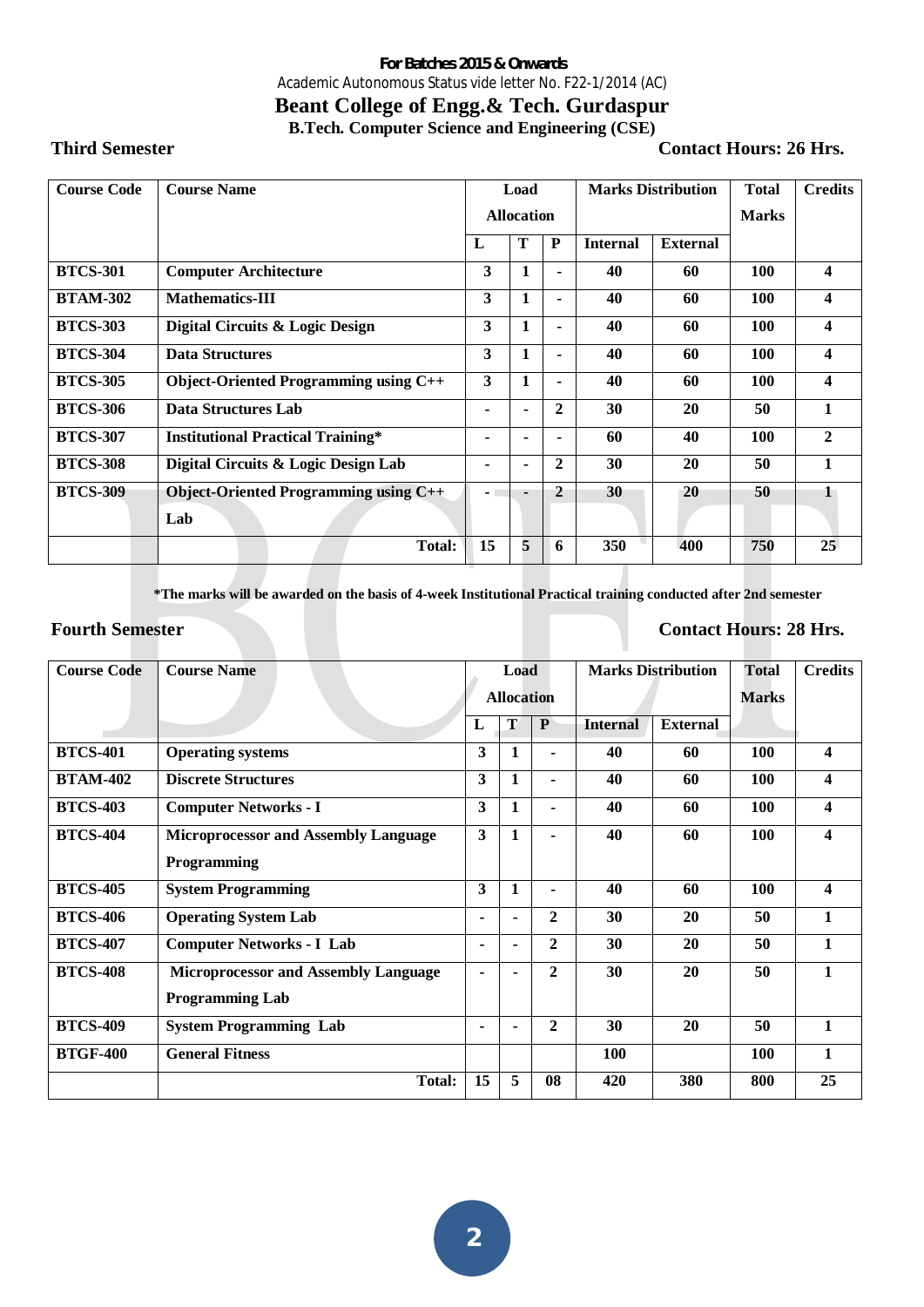# Fifth Semester **Contact Hours: 27 Hrs.**

| <b>Course Code</b> | <b>Course Name</b>                           |                   | Load           |              |                 | <b>Marks Distribution</b> | <b>Total</b> | <b>Credits</b>          |
|--------------------|----------------------------------------------|-------------------|----------------|--------------|-----------------|---------------------------|--------------|-------------------------|
|                    |                                              | <b>Allocation</b> |                |              |                 |                           | <b>Marks</b> |                         |
|                    |                                              | L                 | T              | ${\bf P}$    | <b>Internal</b> | <b>External</b>           |              |                         |
| <b>BTCS-501</b>    | <b>Computer Network - II</b>                 | 3                 | 1              |              | 40              | 60                        | <b>100</b>   | $\overline{\mathbf{4}}$ |
| <b>BTCS-502</b>    | <b>Relational database Management System</b> | 3                 | 1              |              | 40              | 60                        | 100          | $\overline{\mathbf{4}}$ |
| <b>BTCS-503</b>    | <b>Design &amp; Analysis of Algorithms</b>   | 3                 | 1              | ٠            | 40              | 60                        | 100          | $\overline{\mathbf{4}}$ |
| <b>BTCS-504</b>    | <b>Computer Graphics</b>                     | 3                 | 1              |              | 40              | 60                        | 100          | $\overline{\mathbf{4}}$ |
| <b>BTXXXXX</b>     | <b>Open Elective-I</b>                       | 3                 | $\bf{0}$       | ٠            | 40              | 60                        | 100          | 3                       |
| <b>BTCS-506</b>    | <b>RDBMS</b> Lab                             | ۰                 | $\blacksquare$ | $\mathbf{2}$ | 30              | 20                        | 50           | $\mathbf{1}$            |
| <b>BTCS-507</b>    | <b>Computer Networks - II Lab</b>            | ۰                 | $\blacksquare$ | $\mathbf{2}$ | 30              | 20                        | 50           | $\mathbf{1}$            |
| <b>BTCS-508</b>    | Design & Analysis of Algorithms Lab          | ۰                 |                | $\mathbf{2}$ | 30              | 20                        | 50           | $\mathbf{1}$            |
| <b>BTCS-509</b>    | <b>Computer Graphics Lab</b>                 | $\blacksquare$    | $\blacksquare$ | $\mathbf{2}$ | 30              | 20                        | 50           | $\mathbf{1}$            |
| <b>BTCS-510</b>    | <b>Industrial Training*</b>                  | ۰                 |                |              | 60              | 40                        | 100          | $\mathbf{2}$            |
|                    | Total:                                       | 15                | 4              | 08           | 380             | 420                       | 800          | 25                      |
|                    |                                              |                   |                |              |                 |                           |              |                         |

**\*The marks will be awarded on the basis of 06 weeks industrial training conducted after 4th semester** 

# **Sixth Semester Contact Hours: 29 Hrs.**

| <b>Course Code</b> | <b>Course Name</b>                   |                   | Load |                  | <b>Marks Distribution</b> |                 | <b>Total</b> | <b>Credits</b>          |
|--------------------|--------------------------------------|-------------------|------|------------------|---------------------------|-----------------|--------------|-------------------------|
|                    |                                      | <b>Allocation</b> |      |                  |                           |                 | <b>Marks</b> |                         |
|                    |                                      | L                 | T    | $\mathbf{P}$     | <b>Internal</b>           | <b>External</b> |              |                         |
| <b>BTCS-601</b>    | <b>Programming in Java</b>           | 3                 | 1    | ٠                | 40                        | 60              | <b>100</b>   | $\overline{\mathbf{4}}$ |
| <b>BTCS-602</b>    | Data Mining and Data Warehousing     | 3                 | 1    | $\blacksquare$   | 40                        | 60              | 100          | 4                       |
| <b>BTCS-603</b>    | <b>Software Engineering</b>          | 3                 |      | $\blacksquare$   | 40                        | 60              | 100          | 4                       |
| <b>BTCS-XXX</b>    | <b>Elective-I</b>                    | 3                 |      | ۰                | 40                        | 60              | 100          | 4                       |
| <b>BTXXXXX</b>     | <b>Open Elective -II</b>             | 3                 | 0    | ٠                | 40                        | 60              | 100          | $\mathbf{3}$            |
| <b>BTCS-604</b>    | Data Mining and Data Warehousing Lab | ۰.                |      | $\mathbf{2}$     | 30                        | 20              | 50           | 1                       |
| <b>BTCS-605</b>    | <b>Free/Open Source Software Lab</b> | ۰.                |      | $\mathbf{2}$     | 30                        | 20              | 50           | 1                       |
| <b>BTCS-606</b>    | <b>Software Engineering Lab</b>      | ٠                 |      | $\boldsymbol{2}$ | 30                        | 20              | 50           | 1                       |
| <b>BTCS-607</b>    | <b>Java Programming Lab</b>          | ۰.                |      | $\mathbf{2}$     | 30                        | 20              | 50           | $\mathbf{1}$            |
| <b>BTCS-608</b>    | <b>Minor Project</b>                 | ٠                 |      | $\mathbf{2}$     | 30                        | 20              | 50           | 1                       |
| <b>BTGF-600</b>    | <b>General Fitness</b>               | ۰.                | ۰    | ٠                | 100                       | $\blacksquare$  | 100          | 1                       |
|                    | Total:                               | 15                | 4    | 10               | 450                       | 400             | 850          | 25                      |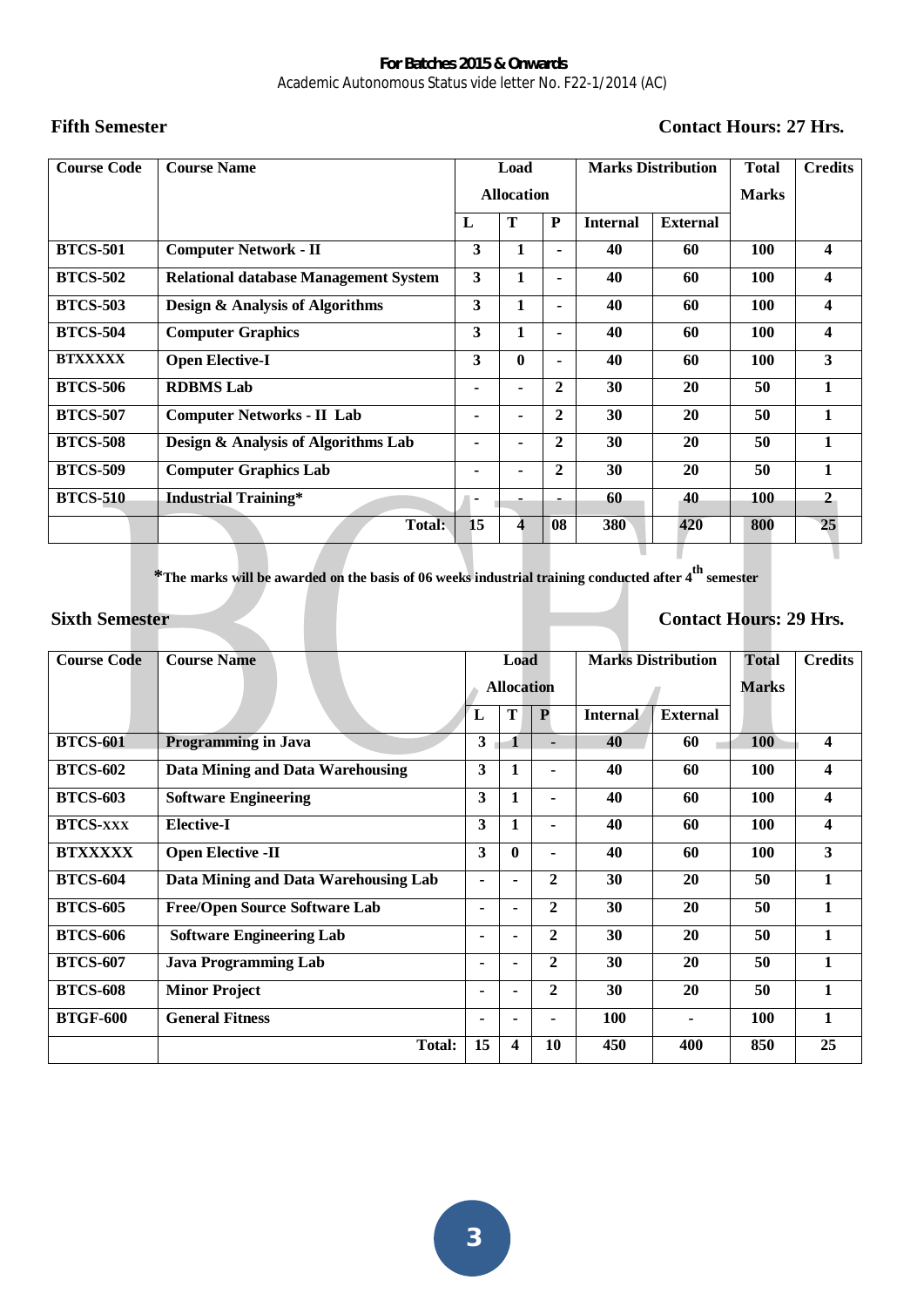# **Seventh Semester Contact Hours: 27 Hrs.**

| <b>Course Code</b> | <b>Course Name</b>                           |    | <b>Marks Distribution</b><br>Load<br><b>Allocation</b> |                |                 | <b>Total</b><br><b>Marks</b> | <b>Credits</b> |                         |
|--------------------|----------------------------------------------|----|--------------------------------------------------------|----------------|-----------------|------------------------------|----------------|-------------------------|
|                    |                                              | L  | T                                                      | P              | <b>Internal</b> | <b>External</b>              |                |                         |
| <b>BTCS-701</b>    | <b>Artificial Intelligence</b>               | 3  |                                                        |                | 40              | 60                           | 100            | $\mathbf{3}$            |
| <b>BTCS-702</b>    | <b>Theory of Computation</b>                 | 3  | 1                                                      |                | 40              | 60                           | 100            | $\overline{\mathbf{4}}$ |
| <b>BTCS-703</b>    | <b>Computer Peripherals &amp; Interfaces</b> | 3  | 1                                                      | $\blacksquare$ | 40              | 60                           | 100            | $\boldsymbol{4}$        |
| <b>BTCS-704</b>    | <b>Major Project</b>                         | ۰. |                                                        | 8              | $100*$          | 100                          | <b>200</b>     | $\overline{\mathbf{4}}$ |
| <b>BTCSYYY</b>     | <b>Elective-II</b>                           | 3  |                                                        |                | 40              | 60                           | 100            | 3                       |
| <b>BTCSZZZ</b>     | <b>Elective-III</b>                          | 3  |                                                        |                | 40              | 60                           | <b>100</b>     | 3                       |
| <b>BTCS-705</b>    | <b>Artificial Intelligence Lab</b>           | ۰. | $\blacksquare$                                         | $\overline{2}$ | 30              | 20                           | 50             | $\mathbf{1}$            |
| <b>BTGF-800</b>    | <b>General Fitness</b>                       |    |                                                        |                | <b>100</b>      |                              | <b>100</b>     | 1                       |
|                    | <b>Total:</b>                                | 15 | $\overline{2}$                                         | 10             | 430             | 420                          | 850            | 23                      |

#### **Eighth Semester**

| <b>Course Code</b> | <b>Course Name</b>         | <b>Marks Distribution</b> |                 | <b>Total</b><br><b>Marks</b> | <b>Credits</b> |
|--------------------|----------------------------|---------------------------|-----------------|------------------------------|----------------|
|                    |                            | <b>Internal</b>           | <b>External</b> |                              |                |
| <b>BTCS-801</b>    | <b>Industrial Training</b> | 450                       | 300             | 750                          | 24             |
|                    | <b>Total:</b>              | 450                       | 300             | 750                          | 24             |

**Total Credits: 147** ( $3^{\text{rd}}$  to  $8^{\text{th}}$  Semester) + 50 ( $1^{\text{st}}$  &  $2^{\text{nd}}$  Semester) = 197

 **Total marks: 4800 (3<sup><sup>***rd</sup>* **to 8<sup>***th***</sup> Semester) + 1600 (1<sup>***st***</sup> & 2<sup>***nd***</sup> Semester) = 6400**</sup></sup>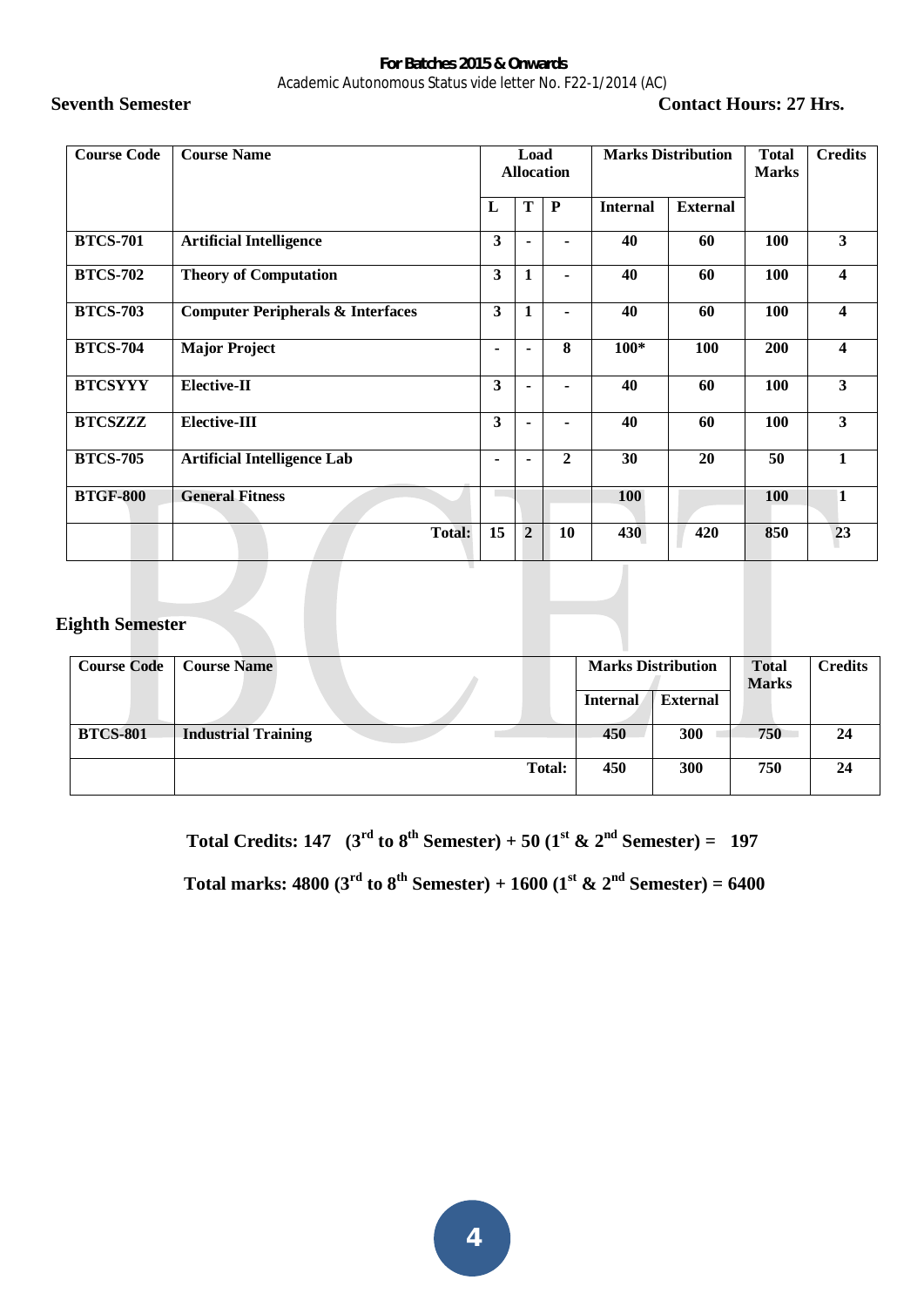# **Elective –I BTXS XXX**

- 1. BTCS-901 Web Technologies
- 2. BTCS-902 Mobile Applications Development
- 3. BTCS-903 Ethical Hacking
- 4. BTCS-904 Information Security
- 5. BTCS-905 Simulation and Modeling

# **Elective –II BTCS YYY**

- 1. BTCS-911 Software Testing and Quality Assurance
- 2. BTCS-912 Object Oriented Analysis and Design
- 3. BTCS-913 Software Project Management
- 4. BTCS-914 Business Intelligence
- 5. BTCS-915 Agile Software Development
- 6.  $\square$  CS-916 Internet Protocols

# **Elective -III BTCS ZZZ**

- 1. BTCS-921 Multimedia and Application
- 2. BTCS-922 Soft Computing
- 3. BTCS-923 Cloud Computing
- 4. BTCS-924 Compiler Design
- 5. BTCS-925 Big Data
- 6. BTCS-926 Digital Image Processing
- 7. BTCS-927 Enterprise Resource Planning
- 8. BTCS-928 Advanced Operating System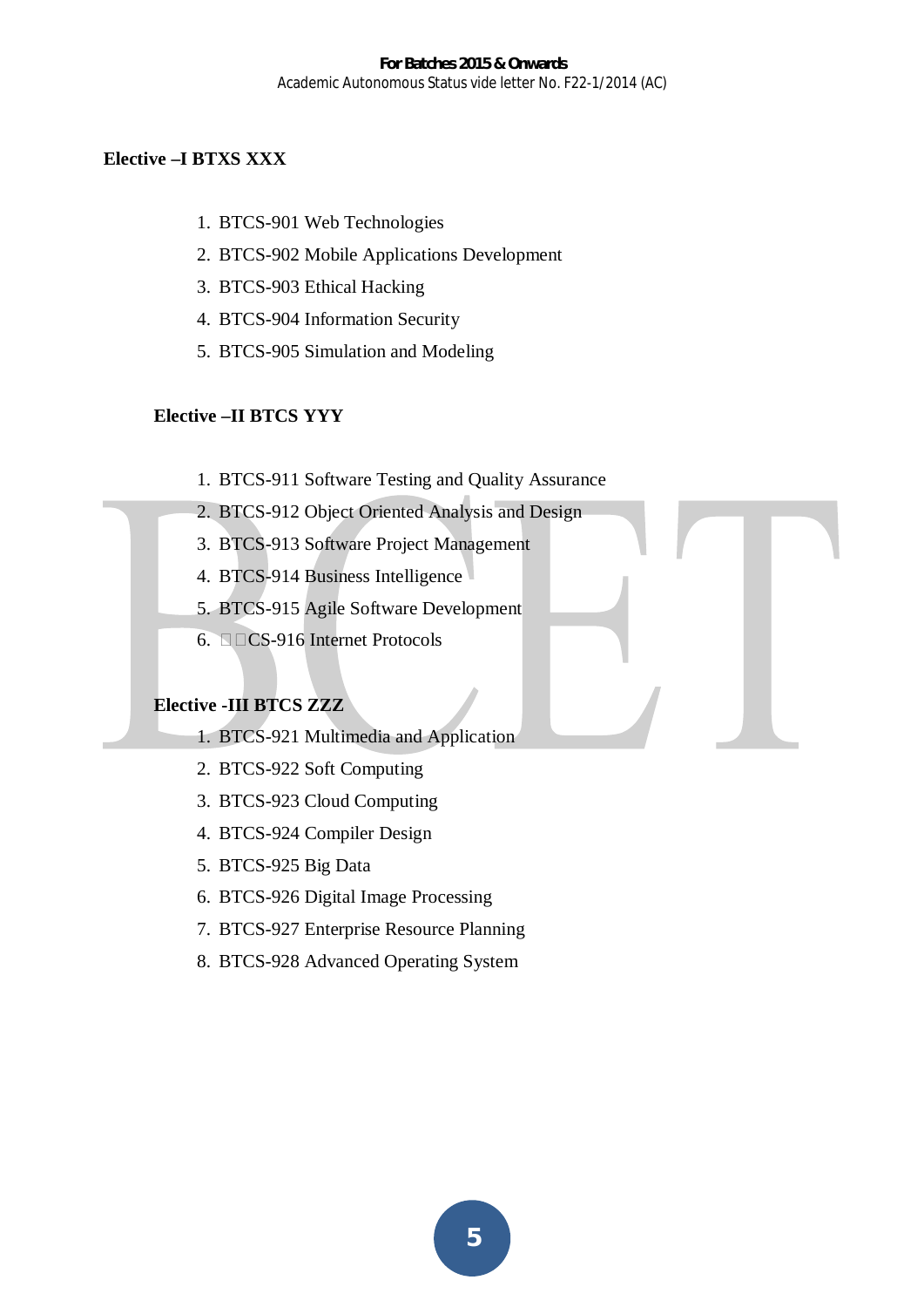# **List of Open Electives Offered by CSE Department**

Open Elective subject is offered in 5th  $\&6^{th}$  Semesters. The students of any discipline other than CSE may opt any of the following subject as an open elective.

# **Open Electives for 5th Semester:**

- **1. BTCS-951** Data Structures
- **2. BTCS-952**Web Technologies
- **3. BTCS-953**Information Security

# **Open Electives for 6th Semester:**

- **1. BTCS-961** Computer Networks-I
- **2. BTCS-962** Operating System
- **3. BTCS-963** Microprocessor & Assembly Language Programming
- 4. **BTCS-964** Software Engineering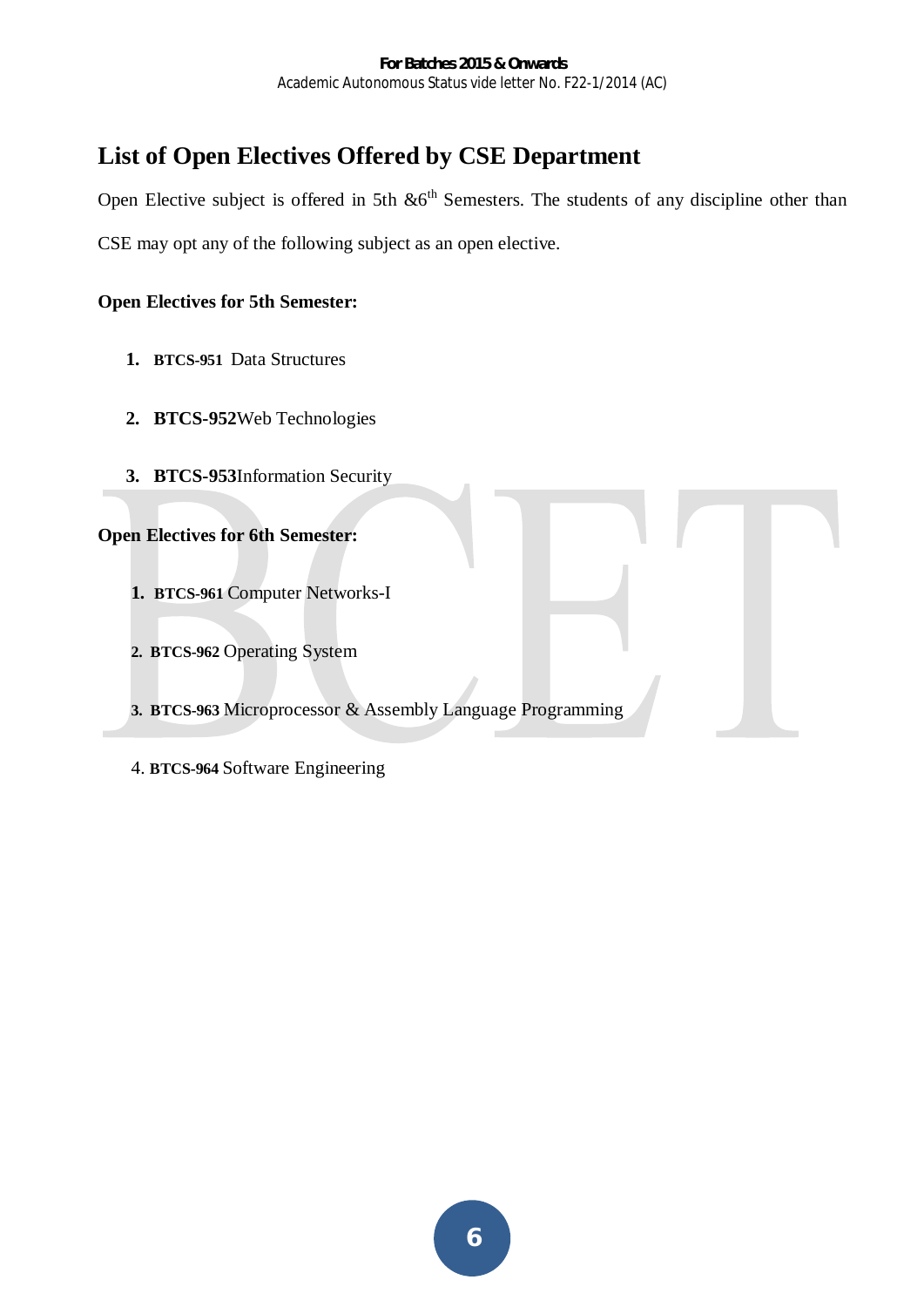Beant College of Engineering & Technology, Gurdaspur

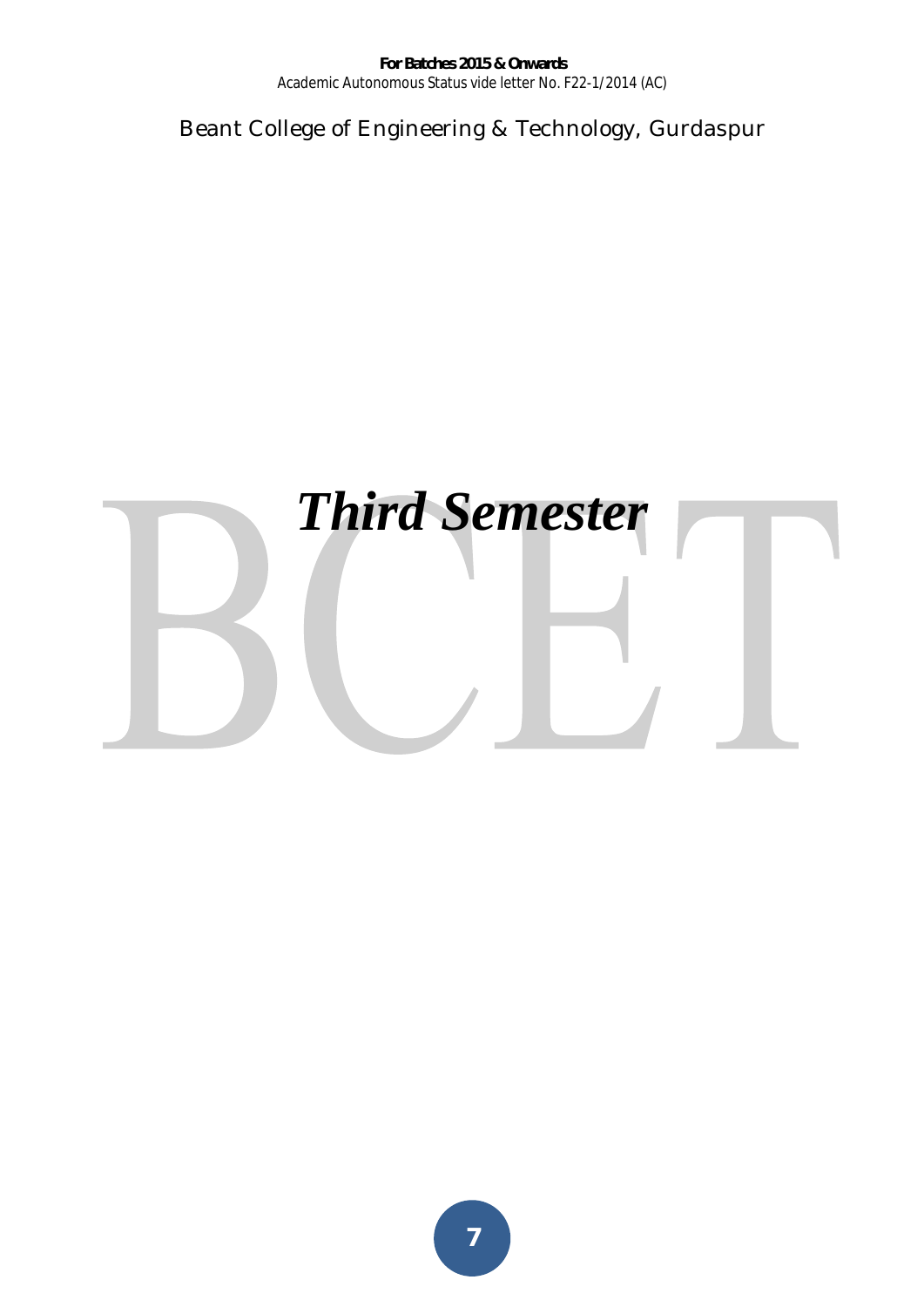# **BTCS-301 Computer Architecture**

**L T P 3 1 0** 

**Internal Marks: 40 External Marks: 60 Total Marks: 100** 

#### **Objectives:**

This course offers a good understanding of the various functional units of a computer system andprepares the student to be in a position to design a basic computer system. Finally the student will be exposed to the recent trends in parallel and distributed computing and multithreaded application.

#### **Register Transfer and Microoperations:**

Register transfer language & operations, arithmeticmicrooperations, logic microoperations, shift microoperations, arithmetic logic shift unit. Design of a complete basic computer and its working. (6)

#### **Basic Computer Organisation and Design:**

Instruction codes, Computer registers, Computer Instructions, Timing and control, Instruction Cycle, Memory reference instructions, Input/ Output and Interrupt, Design of basic Computer, Design of Accumulator Logic. (5)

#### **Design of Control Unit:**

Control memory, design of control unit–microprogrammed, hardwired, and their comparative study. (6)

#### **Central Processing Unit:**

General Register Organisation, Stack Organisation, Instruction formats, Addressing Modes, Data transfer and manipulations, Program control, RISC and CISC architecture. (6)

#### **Input-Output Organisation:**

Peripheral devices, I/O Interface, asynchronous data transfer, modes of transfer,priority interrupt, DMA, I/O processor, serial communication. (6)

#### **Memory Organisation:**

Memory hierarchy, main memory, auxiliary memory, associative memory, cache memory, virtual memory, memory management hardware. (6)

#### **Advanced concepts of Computer Architecture:**

Concept of pipeline, Arithmetic pipeline, Instruction, vectorprocessors and array processors.Introduction to parallel processing, Interprocessor communication & synchronization.

(5)

**SUGGESTED READINGS/BOOKS:**

- 1. M. Moris Mano, Computer System Architecture, Pearson Education
- 2. William Stalling, Computer Organization and Architecture, Pearson Education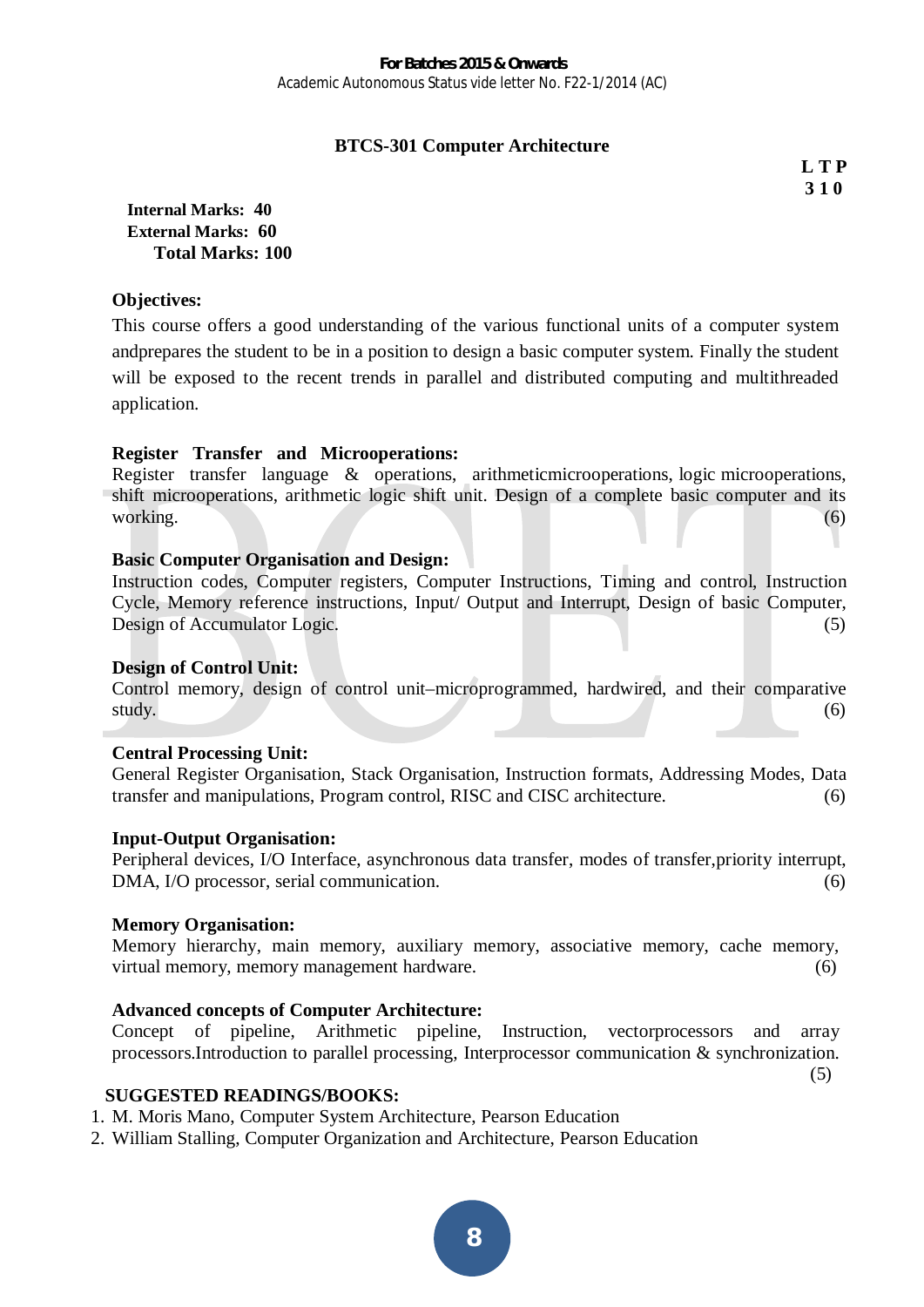- 3. David A Patterson, Computer Architecture, Pearson Education
- 4. P. Pal Choudhari, Computer Organization and Design, PHI
- 5. J P Hayes, Computer System Architecture, Pearson Education
- 6. Kai Hawang, Advanced Computer Architecture, TMH
- **7.** Reiss, Assebly Language and Computer Architecture using C++ and Java, Cengage Learning.

## **COURSE OUTCOMES (CO): The student is expected to:-**

- 1. Understand how computer hardware has evolved to meet the needs of multi processing systems.
- 2. Understand the major components of a computer like CPU, memory, I/O and storage.
- 3. Understand the uses for cache memory.
- 4. Understand a wide variety of memory technologies both internal and external.
- 5. Understand the role of the operating system in interfacing with the computer hardware.
- 6. Understand the basic components of the CPU including the ALU and control unit.
- 7. Have a basic understanding of assembly programming. Students will understand design principles in instruction set design including RISC architectures.
- 8. Understand parallelism both in terms of a single processor and multiple processors.
- 9. To have the knowledge of latest topics.

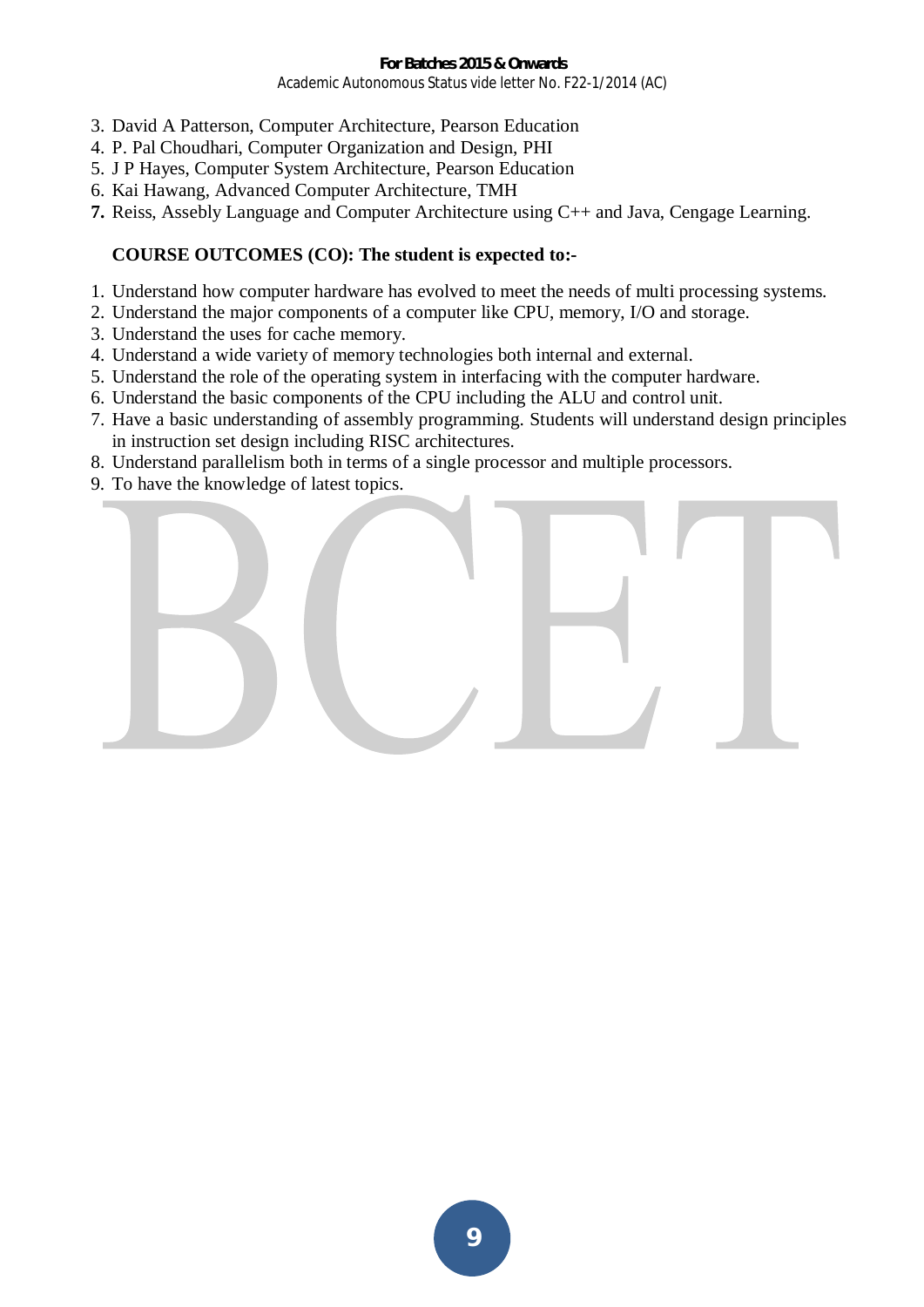## **BTAM-302 Mathematics-III**

**L T P** 

**Internal Marks: 40 3 1 0 External Marks: 60 Total Marks: 100** 

## **Objective/s and Expected Outcome:**

To teach computer based Engineering Mathematics to students.After this course the student will be able to solve complex computer oriented problems.

#### **Fourier series:**

Periodic Functions, Euler's Formula. Even and odd Functions, Half range expansions,Fourier series of different waveforms. (5)

#### **Laplace transformations:**

Laplace transforms of various standard functions, properties of Laplace transform. (5)

#### **Partial Differential Equations:**

Formation of Partial Differential Equations, linear Partial Differential Equations, Homogeneous Partial Differential Equations with constant coefficients. (5)

#### **Functions of complex variables:**

Limits, continuity and derivatives of the function of complex variables, Analytic function, Cauchy-Riemann equations, conjugate functions. (5)

#### **Linear Systems and Eigen- Values:**

Gauss–elimination method, gauss- Jordan method, Gauss- Seidel iteration method, Rayleigh's Power method for Eigen values and Eigenvectors. (5)

#### **Differential Equations:**

Solutions of Initial values problems using Eulers, modified Eulers method and Runge- kutta (upto fourth order) methods. (5)

#### **Probability distribution:**

Binomial, Poisson and Normal distribution.(5)

#### **Sampling Distribution & testing of Hypothesis:**

Sampling, Distribution of means and variance, Chi-Square distribution, t- distribution, Fdistribution. General concepts of hypothesis, Testing a statistical Hypothesis, One and two tailed tests, critical region, Confidence interval estimation.Single and two sample tests on proportion, mean and variance. (5)

# **Suggested Readings/ Books:**

a. E. Kreyszig,"Advanced Engineering Mathematics", 5<sup>th</sup>Edition, Wiley Enstern 1985.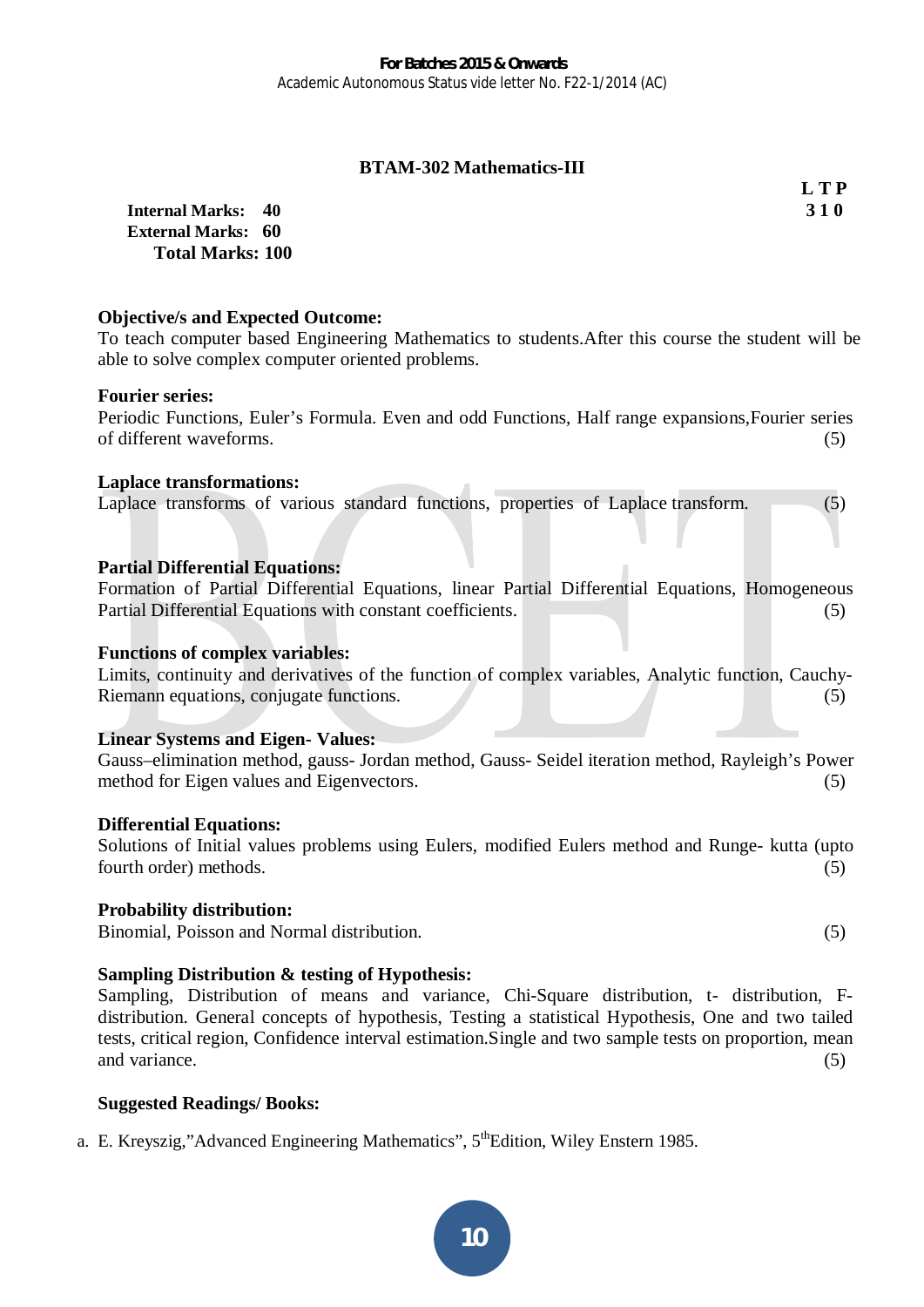- b. P. E. Danko, A. G. Popov, T. Y. A. Kaznevnikova, "Higher Mathematics in Problemsand Exercise", Part 2, Mir Publishers, 1983.
- c. Bali, N. P., "A Text Book on Engineering Mathematics", Luxmi Pub., New Delhi.
- d. Peter V.O'Neil," Advanced Engineering Mathematics", Cengage Learning

**COURSE OUTCOMES (CO):** The expected outcomes are:

- 1. In Mathematics, a transform is usually a technique that converts one type of function into another type presumably easier to solve.
- 2. It is representation of a function as a series of constants times sine and cosine functions of different frequencies in order to see periodic phenomenon have long fascinating mankind.
- 3. Mathematical models of physical phenomenon involving more than one independent variable often include partial differential equations. They also arise in such diverse area as epidemiology, traffic flow studies and the analysis of economics.
- 4. These have not only a rich theory, but the applications are sometimes surprising as the derivative and integral of complex numbers.
- 5. Primary motivation for studying certain special functions is that they arise in solving ordinary and partial differential equations that model may physical phenomenon. They constitute necessary items in the toolkit of anyone who wishes to understand the work with such models.

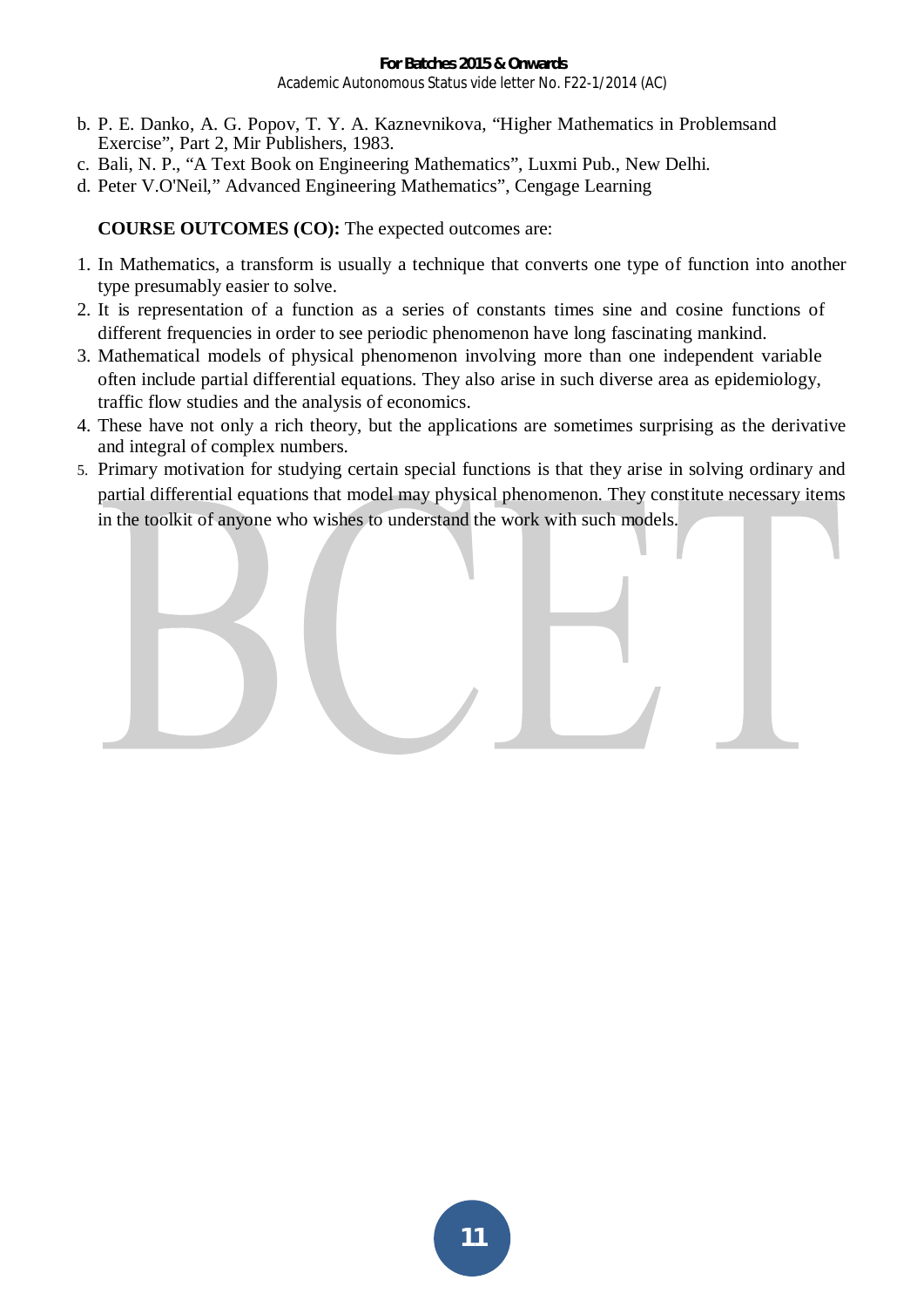## **BTCS-303 Digital Circuits & Logic Design**

**L T P 3 1 0** 

**Internal Marks: 40 External Marks: 60 Total Marks: 100** 

#### **Objective/s and Expected outcome:**

Demonstrate the operation of simple digital gates, identify the symbols,develop the truth table for those gates; combine simple gates into more complex circuits; change binary, hexadecimal, octal numbers to their decimal equivalent an vice versa, demonstrate the operation of a flip-flop. Design counters and clear the concept of shift resisters. Study different types of memories and their applications. Convert digital into analog and vice versa.

#### **Number Systems:**

Binary, Octal, Decimal, Hexadecimal. Number base conversions, 1's, 2's, rth'scomplements, signed Binary numbers. Binary Arithmetic, Binary codes: Weighted BCD, Gray code, Excess 3 code, ASCII – conversion from one code to another. (6)

#### **BooleanAlgebra:**

Boolean postulates and laws–De-Morgan'sTheorem, Principle of Duality, Boolean expression – Boolean function, Minimization of Boolean expressions – Sum of Products (SOP), Product of Sums (POS), Minterm, Maxterm, Canonical forms, Conversion between canonical forms, Karnaugh mapMinimization, Quine-McCluskey method - Don't care conditions. (6)

#### **Logic GATES:**

AND, OR, NOT, NAND, NOR, Exclusive-OR and Exclusive-NOR. Implementations ofLogic Functions using gates, NAND-NOR implementations. Study of logic families like RTL, DTL, DCTL, TTL, MOS, CMOS, ECL and their characteristics. (6)

#### **Combinational Circuits:**

Design procedure–Adders, Subtractors, Serial adder/Subtractor, Parallel adder/Subtractor Carry look ahead adder, BCD adder, Magnitude Comparator, Multiplexer/Demultiplexer, encoder/decoder, parity checker, code converters. Implementation of combinational logic using  $MUX.$  (6)

#### **Sequential Circuits:**

Flip flops SR, JK, T, D and Master slave, Excitation table, Edge triggering, LevelTriggering, Realization of one flip flop using other flip flops. Asynchronous/Ripple counters, Synchronous counters, Modulo-n counter, Ring Counters. Classification of sequential circuits-Moore and Mealy, Design of Synchronous counters: state diagram, Circuit implementation. Shift registers. (6)

#### **Memory Devices:**

Classification of memories, RAM organization, Write operation, Read operation, Memory cycle. Static RAM Cell-Bipolar, RAM cell, MOSFET RAM cell, Dynamic RAM cell. ROM organization, PROM, EPROM, EEPROM, Field Programmable Gate Arrays (FPGA). (5)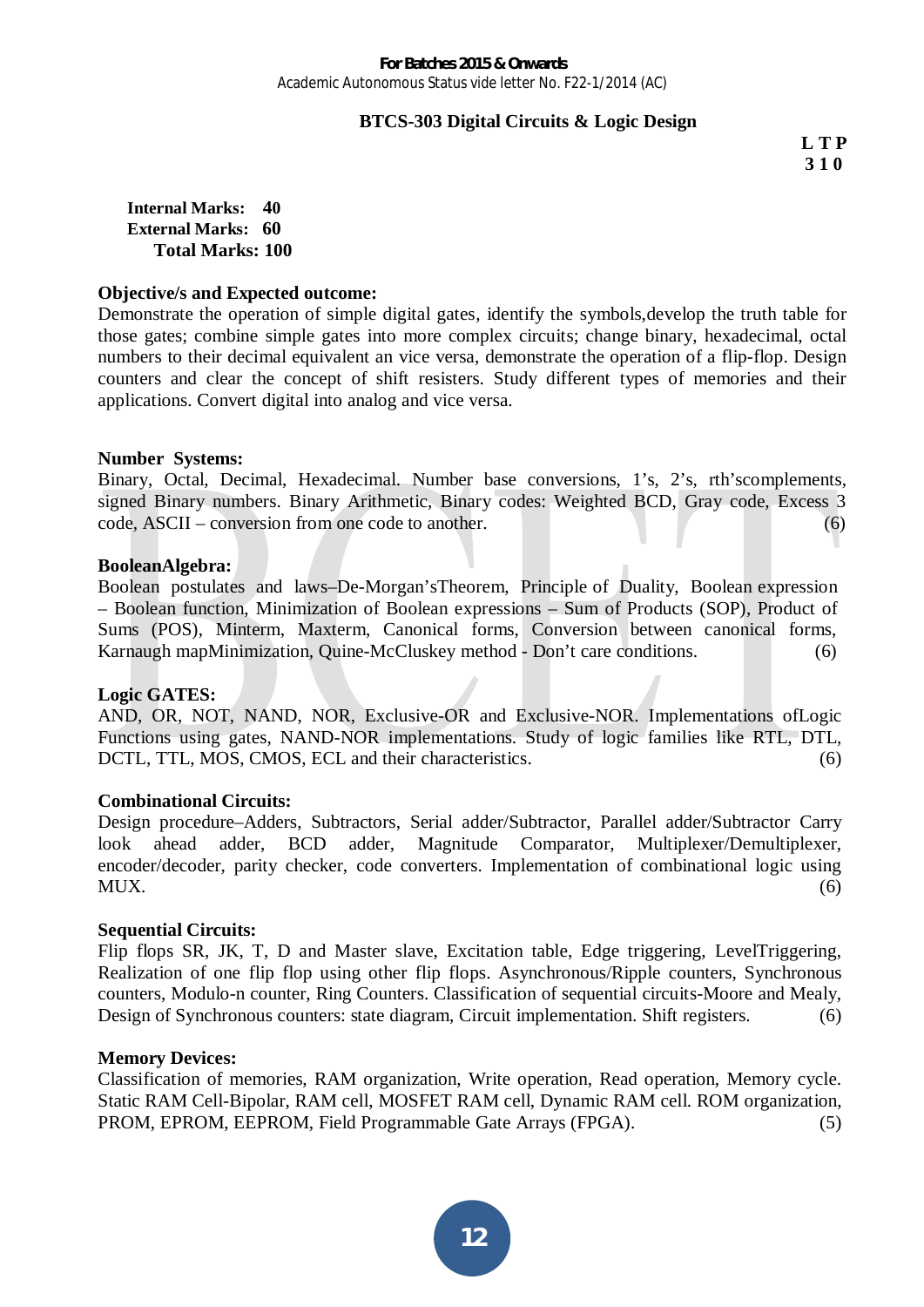# **Signal Conversions:**

Analog & Digital signals. A/D and D/A conversion techniques (Weighted type, R-2R Ladder type, Counter Type, Dual Slope type, Successive Approximation type). (5)

# **Suggested Readings/ Books:**

- 1. Morris Mano, Digital Design, Prentice Hall of India Pvt. Ltd
- 2. Donald P.Leach and Albert Paul Malvino, Digital Principles and Applications,.

3.Tata McGraw Hill Publishing Company Limited, New Delhi, 2003.

4. R.P.Jain, Modern Digital Electronics, 3 ed., Tata McGraw–Hill publishing company limited, New Delhi, 2003.

5. Thomas L. Floyd, Digital Fundamentals, Pearson Education, Inc, New Delhi, 2003 Ronald J. Tocci, Neal S. Widmer, Gregory L. Moss, Digital System -Principles and Applications, Pearson Education.

6. Ghosal ,Digital Electronics,Cengage Learning.

# **COURSE OUTCOMES (CO):**The student is expected to

1. Solve basic binary math operations using the logic gates.

2.Demonstrate programming proficiency using the various logical elements to design practically motivated logical units.

3.Design different units that are elements of typical computer's CPU.

4.Apply knowledge of the logic design course to solve problems of designing of control units of different input/output devices.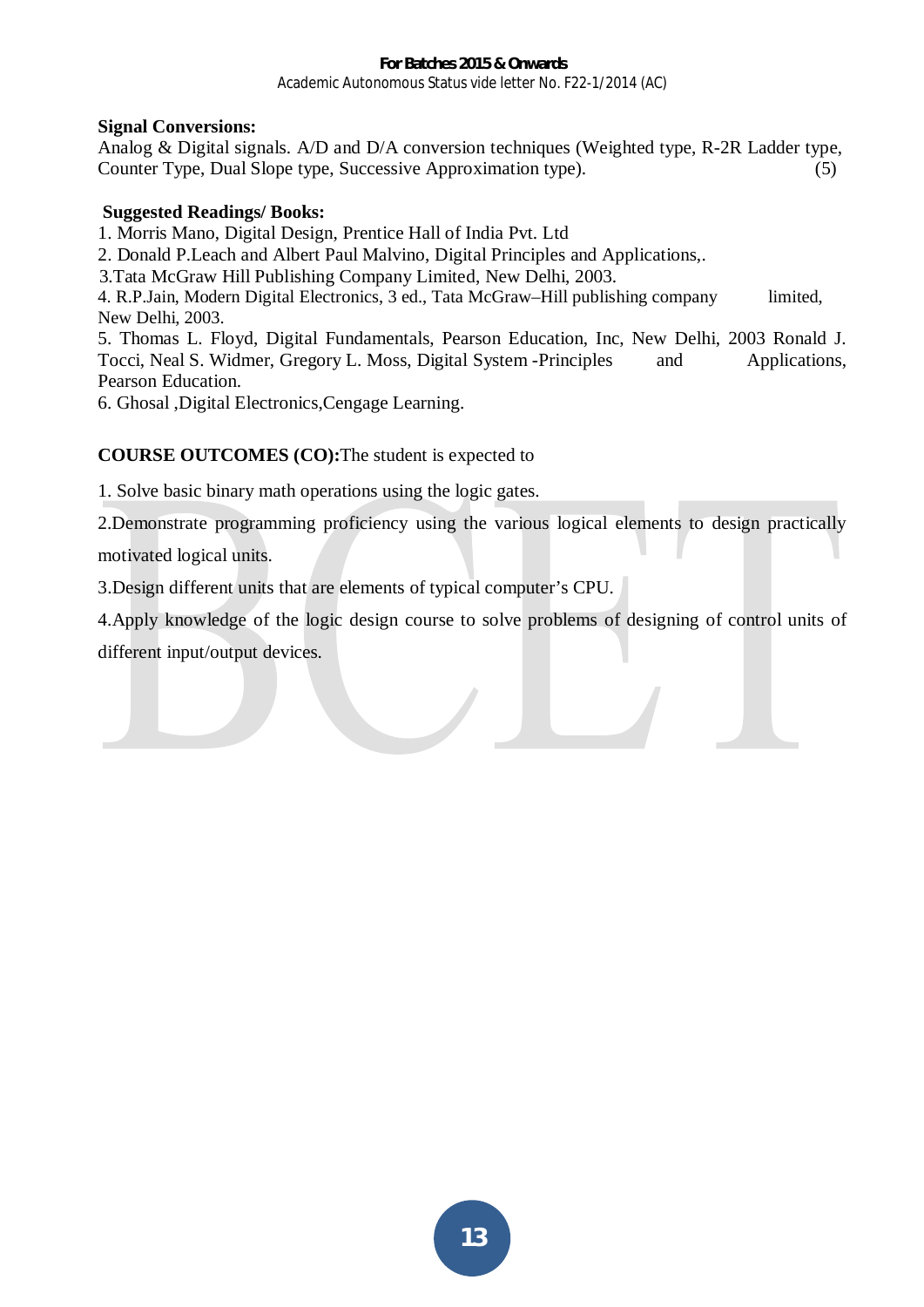#### **BTCS-304 Data Structure**

**L T P 3 1 0** 

**Internal Marks: 40 External Marks: 60 Total Marks: 100** 

**Objectives:** The course should provide one with a fairly good concept of the fundamentals of data structures and also of the commonly occurring algorithms. The mathematical model of data is an abstract concept of data such as set, list or graph. To make it useful for problem solving the abstraction is made concrete by going into the data structure of the model- its implementation and associated algorithms. Given a data structure, quite frequently, several alternative algorithms exist for the same operation. Naturally, the question analyzing an algorithm to determine its performance in relation to the other alternatives becomes important. The course should present the general approach towards analyzing and evaluating algorithms and while presenting an algorithm, its analysis should also be included as and when required.

#### **Dynamic Memory Management:**

Understanding pointers, usage of pointers, arithmetic on pointers, memory allocation, memory management functions and operators, debugging pointers - dangling pointers, memory leaks, etc. (4)

#### **Introduction:**

Concept of data type, definition and brief description of various data structures, data structures versus data types, operations on data structures, algorithm complexity, Big O notation. (3)

#### **Arrays:**

Linear and multi-dimensional arrays and their representation, operations on arrays, sparse matrices and their storage. (3)

#### **Linked List:**

Linear linked list, operations on linear linked list, doubly linked list, operations on doubly linked list, application of linked lists.  $(4)$ 

#### **Stacks:**

Sequential and linked representations, operations on stacks, application of stacks such as parenthesis checker, evaluation of postfix expressions, conversion from infix to postfix representation, implementing recursive functions. (4)

#### **Queues**:

Sequential representation of queue, linear queue, circular queue, operations on linear and circular queue, linked representation of a queue and operations on it, deque, priority queue, applications of queues.  $(3)$ 

#### **Trees:**

Basic terminology, sequential and linked representations of trees, traversing a binary tree using recursive and non-recursive procedures, inserting a node, deleting a node, brief introduction to threaded binary trees, AVL trees and B-trees. (4)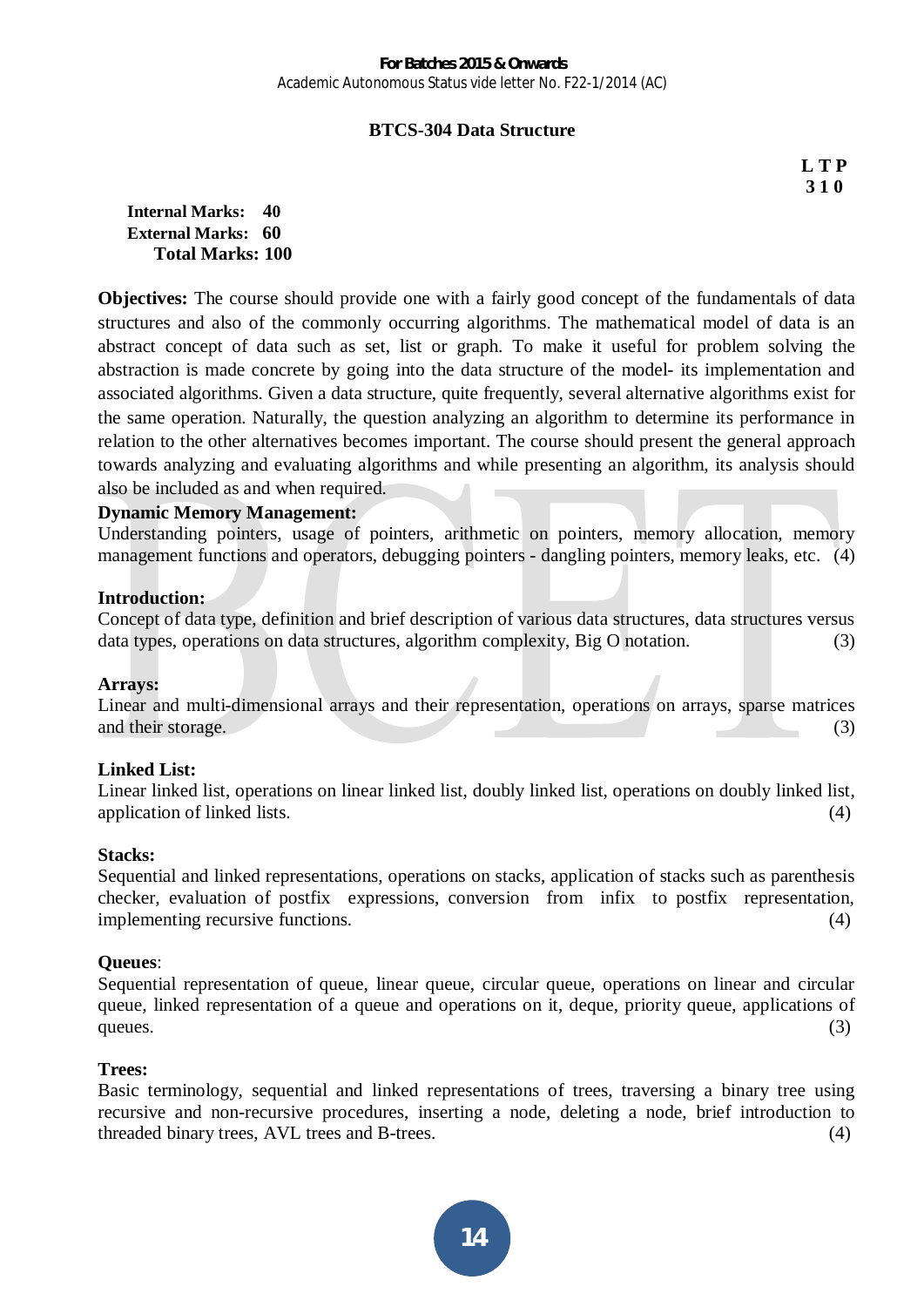## **Heaps:**

Representing a heap in memory, operations on heaps, application of heap in implementing priority queue and heap sort algorithm.  $(4)$ 

#### **Graphs:**

Basic terminology, representation of graphs (adjacency matrix, adjacency list), traversal of a graph (breadth-first search and depth-first search), and applications of graphs. (4)

## **Hashing & Hash Tables:**

Comparing direct address tables with hash tables, hash functions, concept of collision and its resolution using open addressing and separate chaining, double hashing, rehashing. (3)

**Searching & Sorting:** Searching an element using linear search and binary search techniques, Sorting arraysusing bubble sort, selection sort, insertion sort, quick sort, merge sort, heap sort, shell sort and radix sort, complexities of searching  $\&$  sorting algorithm.  $(4)$ 

#### **Suggested Readings/ Books:**

1.SartajSahni, Data Structures, Algorithms and Applications in C++, Tata McGraw Hill.

2.Tenenbaum, Augenstein, &Langsam, Data Structures using C and C++, Prentice Hall of India.

3.R. S. Salaria, Data Structures & Algorithms Using C++,Khanna Book Publishing Co.

4. Seymour Lipschutz, Data Structures, Schaum's Outline Series, Tata McGraw Hill

5. Kruse, Data Structures & Program Design, Prentice Hall of India.

6. Michael T. Goodrich, Roberto Tamassia, & David Mount, Data Structures and Algorithms in C++ (Wiley India)

7.Thomas H Cormen, Charles E Leiserson, Ronald L Rivest , and Clifford Stein, Introduction to Algorithms.

8.Ellis Horowitz, SartajSahni, & Dinesh Mehta, Fundamentals of Data Structures in C++.

9.Malik ,Data Structures using C++, Cengage Learning.

**COURSE OUTCOMES (CO):** The student is expected to:-

1.Basic ability to analyze algorithms and to determine algorithm correctness and time efficiency class.

2.Master a variety of advanced abstract data type (ADT) and data structures and their implementations.

3.Master different algorithm design techniques (divide and conquer, greedy, etc.)

4.Ability to apply and implement learned algorithm design techniques and data structures to solve problems.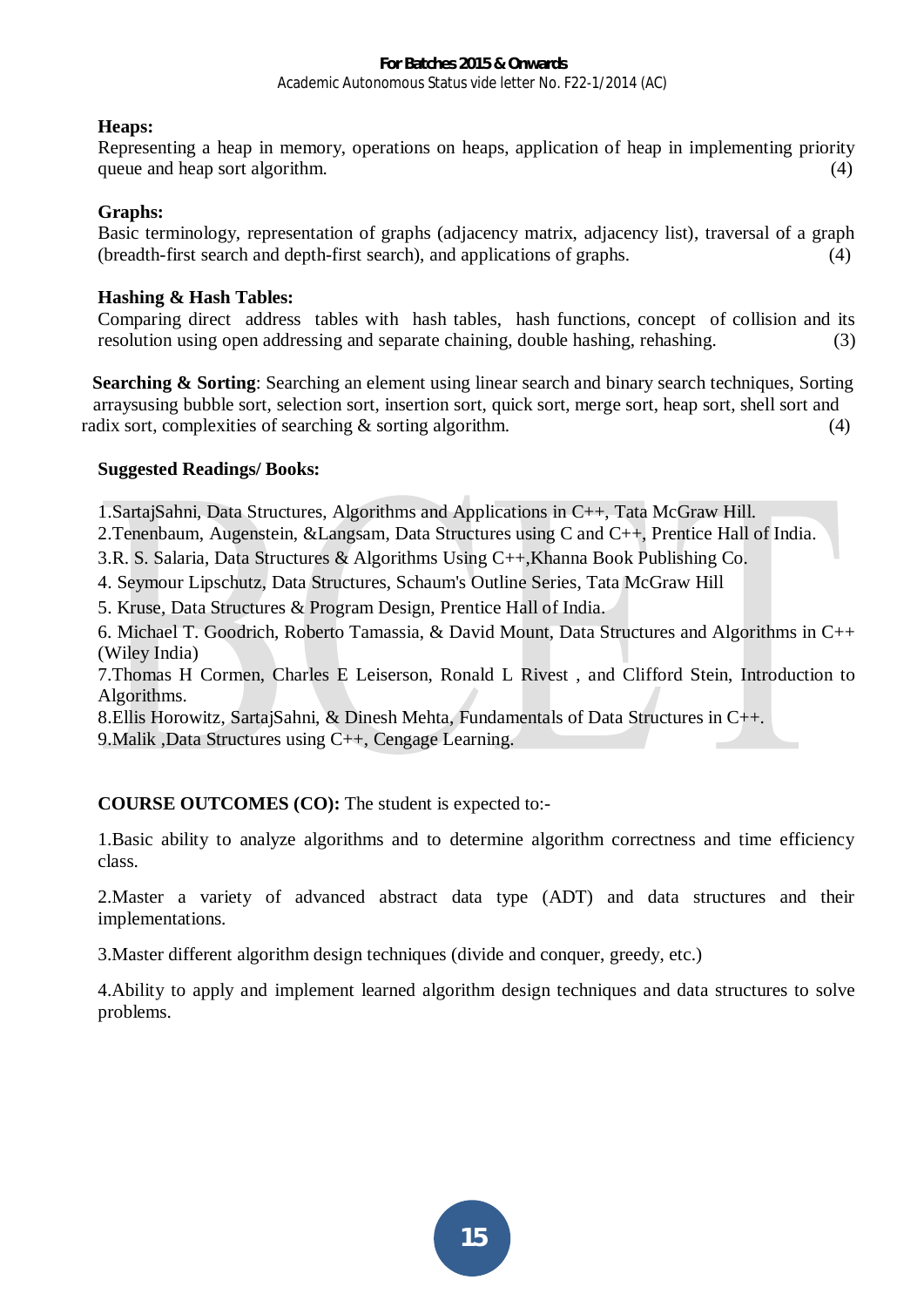# **BTCS-305 Object Oriented Programming Using C++**

**L T P 3 1 0** 

**Internal Marks: 40 External Marks: 60 Total Marks: 100** 

**Objectives:** To understand the basic concepts of object oriented programming languages and to learn the techniquesof software development in C++.

#### **Object-Oriented Programming Concepts:**

Introduction, comparison between procedural programmingparadigm and object-oriented programming paradigm, basic concepts of object-oriented programming concepts of an object and a class, interface and implementation of a class, operations on objects, relationship among objects, abstraction, encapsulation, data hiding, inheritance, overloading, polymorphism, messaging. (4)

#### **Standard Input/Output:**

Concept of streams, hierarchy of console stream classes, input/output using overloaded operators  $\gg$  and  $\ll$  and memberv functions of i/o stream classes, formatting output, formatting sing ios class functions and flags, formatting using manipulators. (4)

#### **Classes and Objects:**

Specifying a class, creating class objects, accessing class members, access specifiers, static members, use of *const* keyword, friends of a class, empty classes, nested, classes, local classes, abstract classes, container classes, bit fields and classes. (4) (4)

#### **Pointers and Dynamic Memory Management:**

Declaring and initializing pointers, accessing data throughpointers, pointer arithmetic, memory allocation (static and dynamic), dynamic memory management using *new* and *delete* operators, pointer to an object, *this* pointer, pointer related problems - dangling/wild pointers, null pointer assignment, memory leak and allocation failures**.** (5)

## **Constructors and Destructors:**

Need for constructors and destructors, copy constructor, dynamicconstructors, explicit constructors, destructors, constructors and destructors with static members, initialize lists. (2)

#### **Operator Overloading and Type Conversion:**

Overloading operators, rules for overloading operators,overloading of various operators, type conversion - basic type to class type, class type to basic type, class type to another class type. (4)

#### **Inheritance:**

Introduction, defining derived classes, forms of inheritance, ambiguity in multiple and multipathinheritance, virtual base class, object slicing, overriding member functions, object composition and delegation, order of execution of constructors and destructors. (5)

#### **Virtual functions & Polymorphism:**

Concept of binding - early binding and late binding, virtual functions, pure virtual functions, abstract clasess, virtual destructors. (4)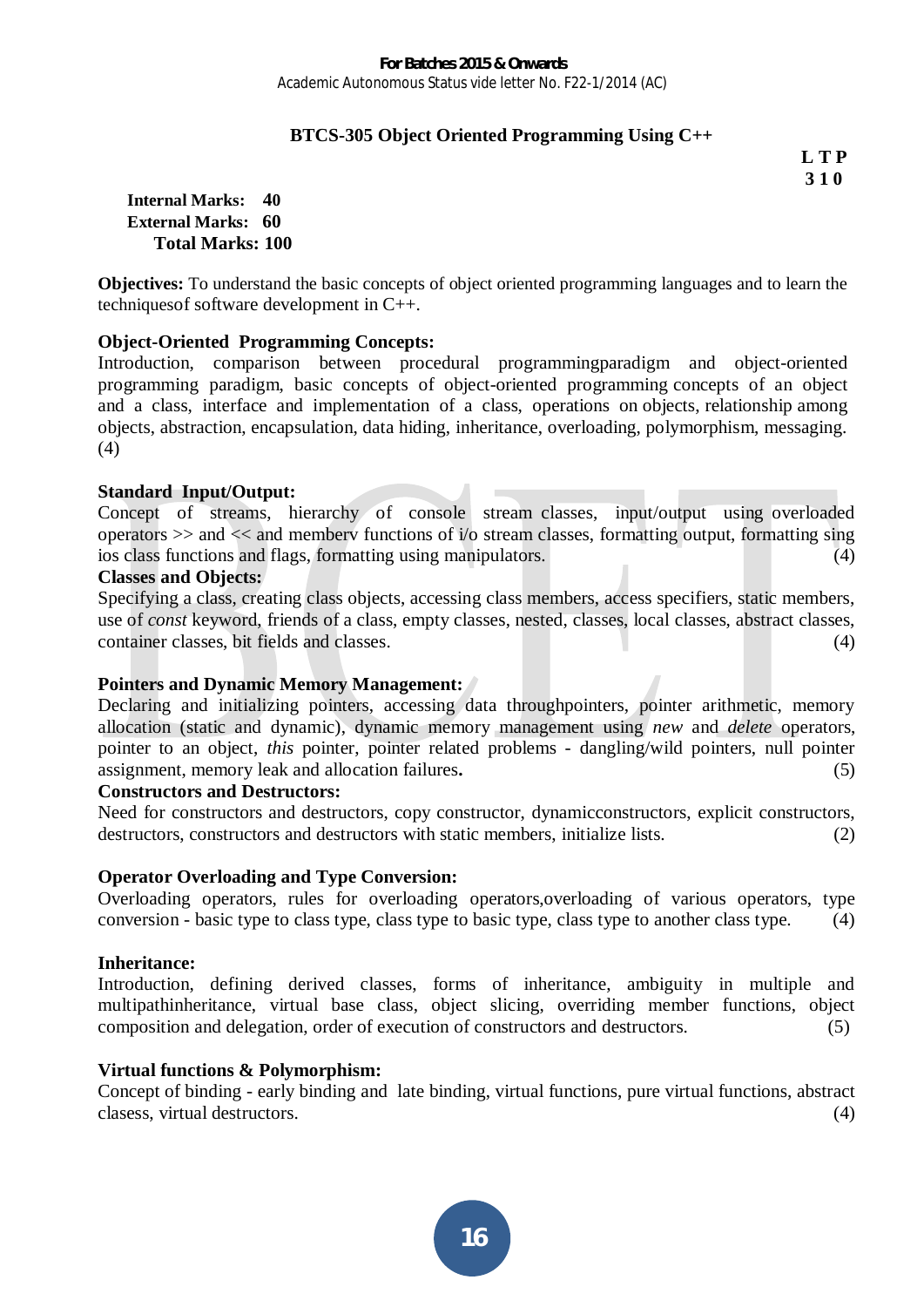# **Exception Handling:**

Review of traditional error handling, basics of exception handling, exception handlingmechanism, throwing mechanism, catching mechanism, rethrowing an exception, specifying exceptions. (3)

# **Templates and Generic Programming:**

Template concepts, Function templates, class templates, illustrative examples. (2)

Files: File streams, hierarchy of file stream classes, error handling during file operations, reading/writing of files, accessing records randomly, updating files. (3)

# **Suggested Readings/ Books:**

1.Lafore R., Object Oriented Programming in C++, Waite Group.

2.E. Balagurusamy, Object Oriented Programming with C++, Tata McGraw Hill.

3.R. S. Salaria, Mastering Object-Oriented Programming with C++, Salaria Publishing House.

4.BjarneStroustrup, The C++ Programming Language, Addison Wesley.

5.Herbert Schildt, The Complete Reference to C++ Language, McGraw Hill-Osborne.

6.Lippman F. B, C++ Primer, Addison Wesley.

7.Farrell- Object Oriented using C++,Cengage Learning.

**COURSE OUTCOMES (CO):** The student is expected to:

1.Understand object-oriented programming features in C++,

2.Apply these features to program design and implementation,

3. Understand object-oriented concepts and how they are supported by  $C_{++}$ ,

4. Gain some practical experience of  $C_{++}$ ,

5.Understand implementation issues related to object-oriented techniques,

6.Understand the role of patterns in object-oriented design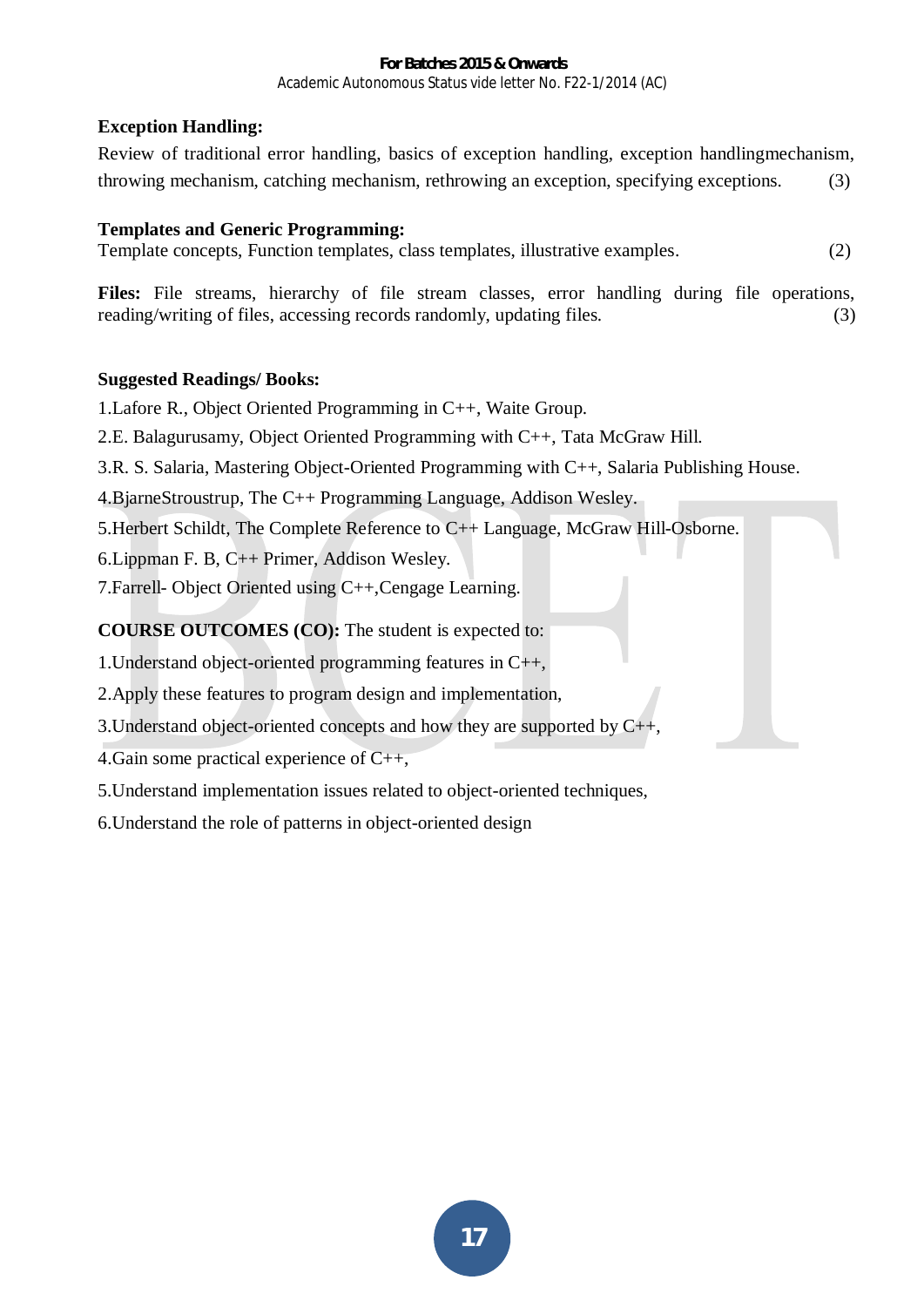# **BTCS-306 Data Structures Lab**

**L T P 0 0 2** 

**Internal Marks: 30 External Marks: 20 Total Marks: 50** 

# **List of practical exercises, to be implemented using object-oriented approach in C++ Language.**

1. Write a menu driven program that implements following operations (using separate functions) on a linear array

- Insert a new element at end as well as at a given position
- Delete an element from a given whose value is given or whose position is given
- To find the location of a given element
- To display the elements of the linear array

2. Write a menu driven program that maintains a linear linked list whose elements are stored in on ascending order and implements the following operations (using separate functions):

- $\bullet$  Insert a new element
- Delete an existing element
- Search an element
- $\bullet$  Display all the elements

3.Write a program to demonstrate the use of stack (implemented using linear array) in converting arithmetic expression from infix notation to postfix notation.

4.Program to demonstrate the use of stack (implemented using linear linked lists) in evaluating arithmetic expression in postfix notation.

5.Program to demonstration the implementation of various operations on a linear queue represented using a linear array.

6.Program to demonstration the implementation of various operations on a circular queue represented using a linear array.

7.Program to demonstration the implementation of various operations on a queue represented using a linear linked list (linked queue).

8.Program to illustrate the implementation of different operations on a binary search tree.

9.Program to illustrate the traversal of graph using breadth-first search.

10.Program to illustrate the traversal of graph using depth-first search.

11.Program to sort an array of integers in ascending order using bubble sort.

12.Program to sort an array of integers in ascending order using selection sort.

13.Program to sort an array of integers in ascending order using insertion sort.

14.Program to sort an array of integers in ascending order using radix sort.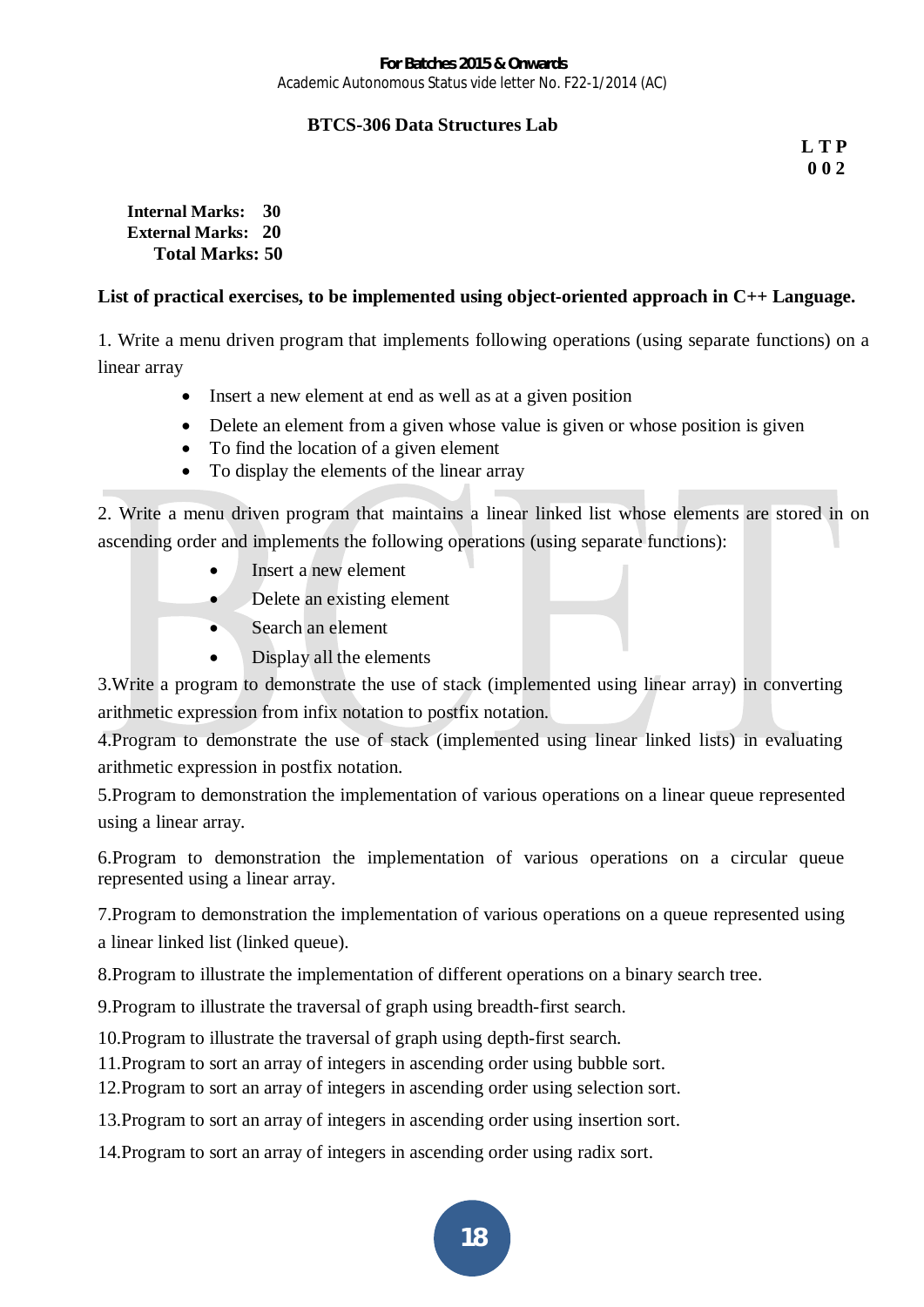- 15.Program to sort an array of integers in ascending order using merge sort.
- 16.Program to sort an array of integers in ascending order using quick sort.
- 17.Program to sort an array of integers in ascending order using heap sort.
- 18.Program to sort an array of integers in ascending order using shell sort.
- 19.Program to demonstrate the use of linear search to search a given element in an array.
- 20.Program to demonstrate the use of binary search to search a given element in a sorted array in ascending order.

#### **COURSE OUTCOMES (CO):** The student is expected to:

- 1.to design and analyze the time and space efficiency of the data structure
- 2.identity the appropriate data structure for given problem
- 3.have practical knowledge on the application of data structures



# **4-weeks Institutional Practical Training conducted after 2nd semester**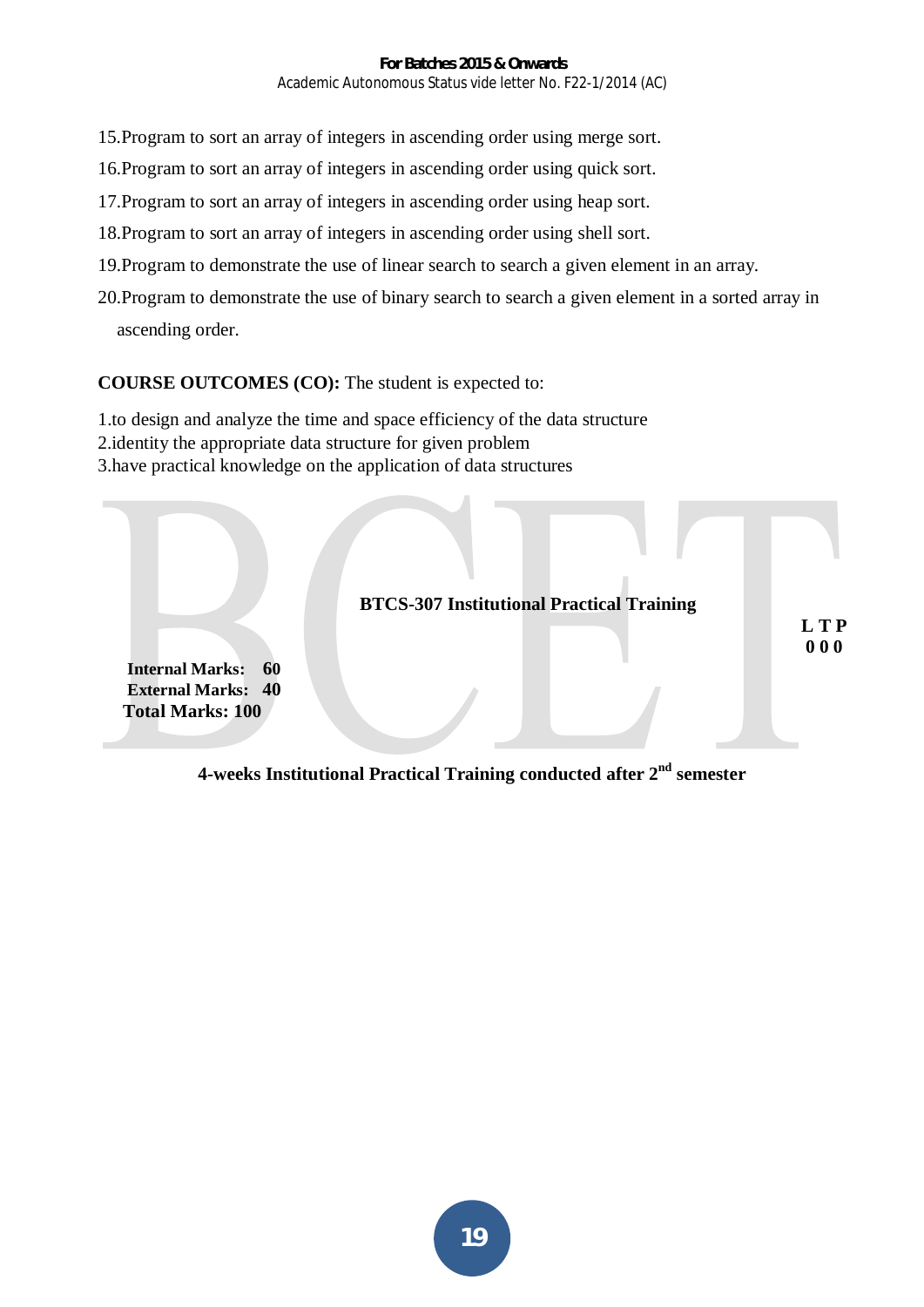# **BTCS-308 Digital Circuits & Logic Design Lab**

**L T P 0 0 2**

**Internal Marks: 30 External Marks: 20 Total Marks: 50** 

**OBJECTIVES :** At the end, students should be able to implement Logic Gates: Truth-table verification of OR, AND, NOT, XOR, NAND and NOR gates; Realization of OR, AND, NOT and XOR functions using universal gates, Half Adder / Full Adder, Half Subtractor / Full Subtractor, 4-Bit Binary-to-Gray & Gray-to-Binary Code Converter, 4-Bit and 8-Bit Comparator, Multiplexer, Demultiplexer, and Flip Flops.

# **Implementation all experiments with help of Bread- Board.**

- 1. Study of Logic Gates: Truth-table verification of OR, AND, NOT, XOR, NAND and NOR gates;Realization of OR, AND, NOT and XOR functions using universal gates.
- 2. Half Subtractor / Full Subtractor: Realization using basic XOR gates.
- 3. Half Subtractor / Full Subtractor: Realization using NAND gates.
- 4. 4-Bit Binary-to-Gray & Gray-to-Binary Code Converter: Realization using XOR gates.
- 5. 4-Bit and 8-Bit Comparator: Implementation using IC7485 magnitude comparator chips.
- 6. Multiplexer: Truth-table verification and realization of Half adder and Full adder using IC74153 chip.
- 7. Demultiplexer: Truth-table verification and realization of Halfsubtractor and Full subtractor using IC74139 chip.
- 8. Flip Flops: Truth-table verification of JK Master Slave FF, T-type and D-type FF using IC7476 chip.
- 9. Asynchronous Counter: Realization of 4-bit up counter and Mod-N counter using IC7490 & IC7493 chip.
- 10. Synchronous Counter: Realization of 4-bit up/down counter and Mod-N counter using IC74192 & IC74193 chip.
- 11. Shift Register: Study of shift right, SIPO, SISO, PIPO, PISO & Shift left operations using IC7495 chip.
- 12. DAC Operation: Study of 8-bit DAC (IC 08/0800 chip), obtain staircase waveform using IC7493 chip.
- 13. ADC Operations: Study of 8-bit ADC.

**COURSE OUTCOMES (CO):** The student is expected to:-

- 1. Operate laboratory equipment.
- 2. Construct, analyze, and troubleshoot simple combinational and sequential circuits.
- 3. Design and troubleshoot a simple state machine.
- 4. Measure and record the experimental data, analyze the results, and prepare a formal

laboratory report.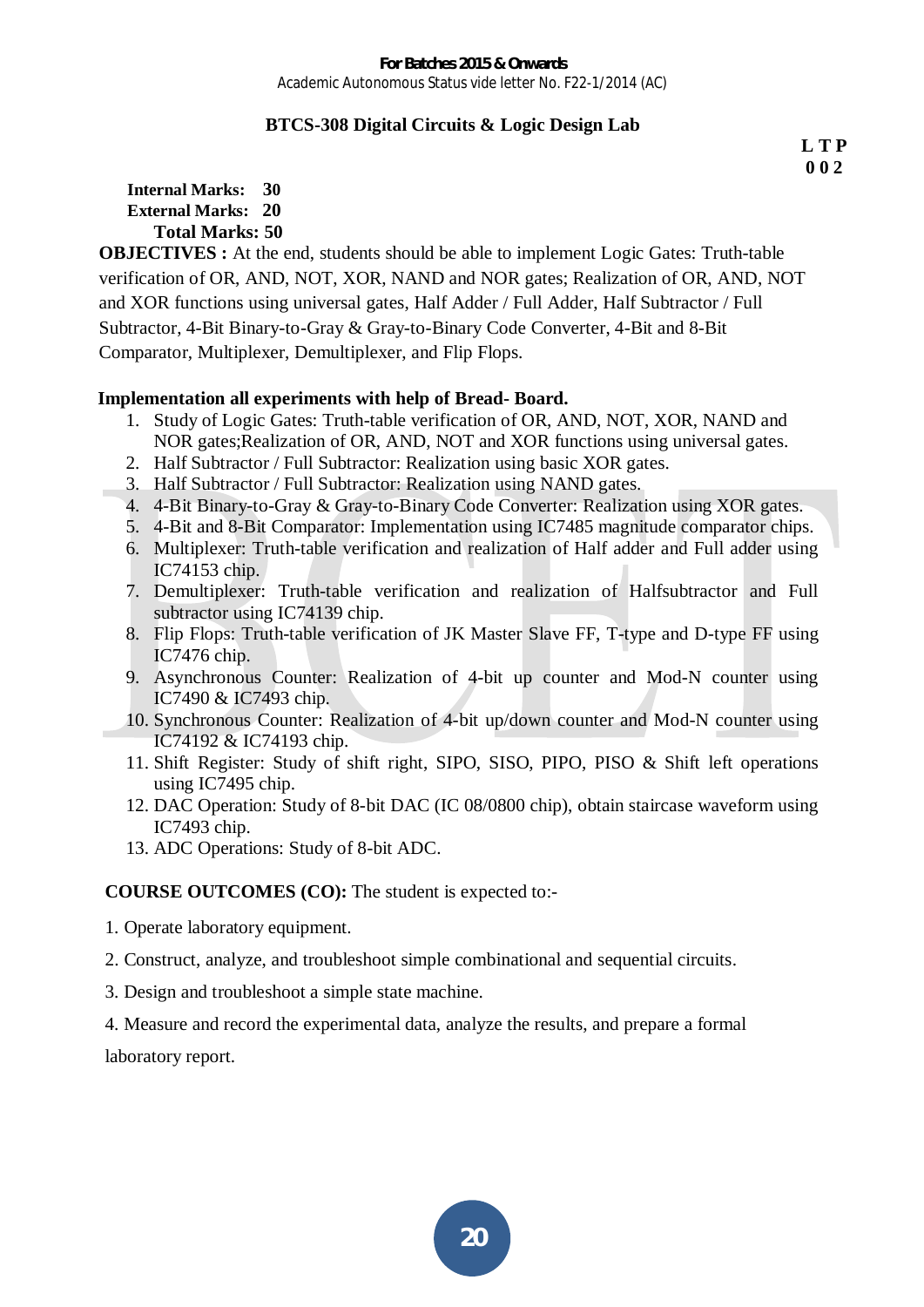# **BTCS-309 Object Oriented Programming Using C++ Lab**

*LTP*  **0 0 2**

**Internal Marks: 30 External Marks: 20 Total Marks: 50** 

**OBJECTIVES :** Hands on experience of Object Oriented Programming Concepts with C++, Preparedness to study independently any other Object Oriented Programming language and apply to variety of real time problem scenarios

**1. (Classes and Objects)** Write a program that uses a class where the member functions are definedinside a class.

**2. (Classes and Objects)** Write a program that uses a class where the member functions are definedoutside a class.

**3. (Classes and Objects)** Write a program to demonstrate the use of static data members.

**4. (Classes and Objects)** Write a program to demonstrate the use of const data members.

**5. (Constructors and Destructors)** Write a program to demonstrate the use of zero argument and parameterized constructors.

**6. (Constructors and Destructors)** Write a program to demonstrate the use of dynamic constructor.

**7. Constructors and Destructors)** Write a program to demonstrate the use of explicit constructor.

**8.(Initializer Lists)** Write a program to demonstrate the use of initializer list.

**9.(Operator Overloading)** Write a program to demonstrate the overloading of increment anddecrement operators.

**10.(Operator Overloading)** Write a program to demonstrate the overloading of binary arithmetic operators.

**11.(Operator Overloading)** Write a program to demonstrate the overloading of memory managementoperators.

**12.(**Typecasting) Write a program to demonstrate the typecasting of basic type to class type.

13.(Typecasting) Write a program to demonstrate the typecasting of class type to basic type.

14.(Typecasting) Write a program to demonstrate the typecasting of class type to class type.

15.(Inheritance) Write a program to demonstrate the multilevel inheritance.

16. (Inheritance) Write a program to demonstrate the multiple inheritance.

17.(Inheritance) Write a program to demonstrate the virtual derivation of a class.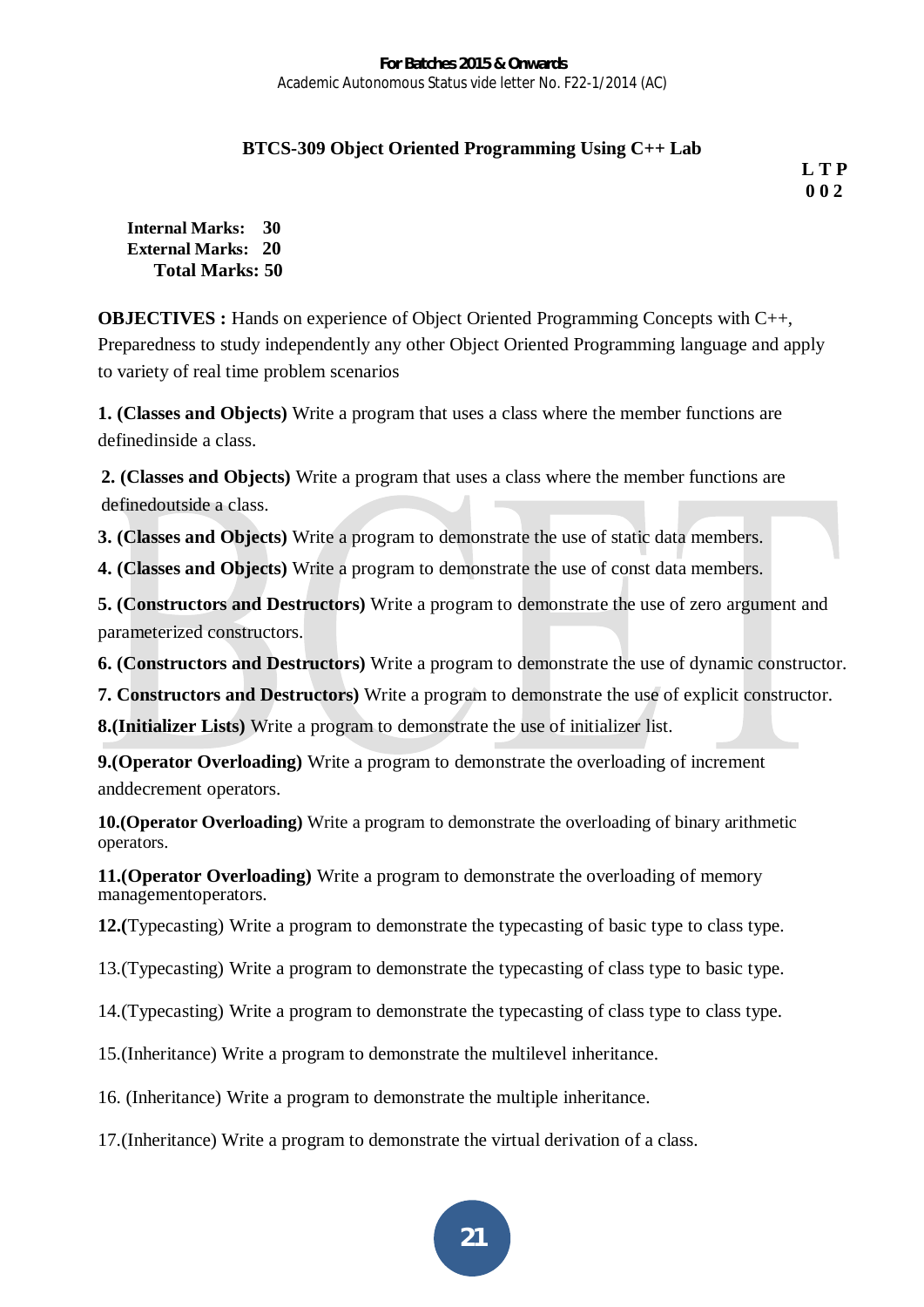18.(Polymorphism) Write a program to demonstrate the runtime polymorphism.

19.(Exception Handling) Write a program to demonstrate the exception handling.

20.(Templates and Generic Programming) Write a program to demonstrate the use of function template.

21.(Templates and Generic Programming) Write a program to demonstrate the use of class template.

22.(File Handling) Write a program to copy the contents of a file to another file byte by byte. The name of the source file and destination file should be taken as command-line arguments,

23.(File Handling) Write a program to demonstrate the reading and writing of mixed type of data.

24.(File Handling) Write a program to demonstrate the reading and writing of objects.

**COURSE OUTCOMES (CO):** The student is expected to:

1. Conceptualize the given problem and transform it in to an Object Oriented system.

2. Implement coding standard and verification practices

3. Build expertise in Object Oriented programming language.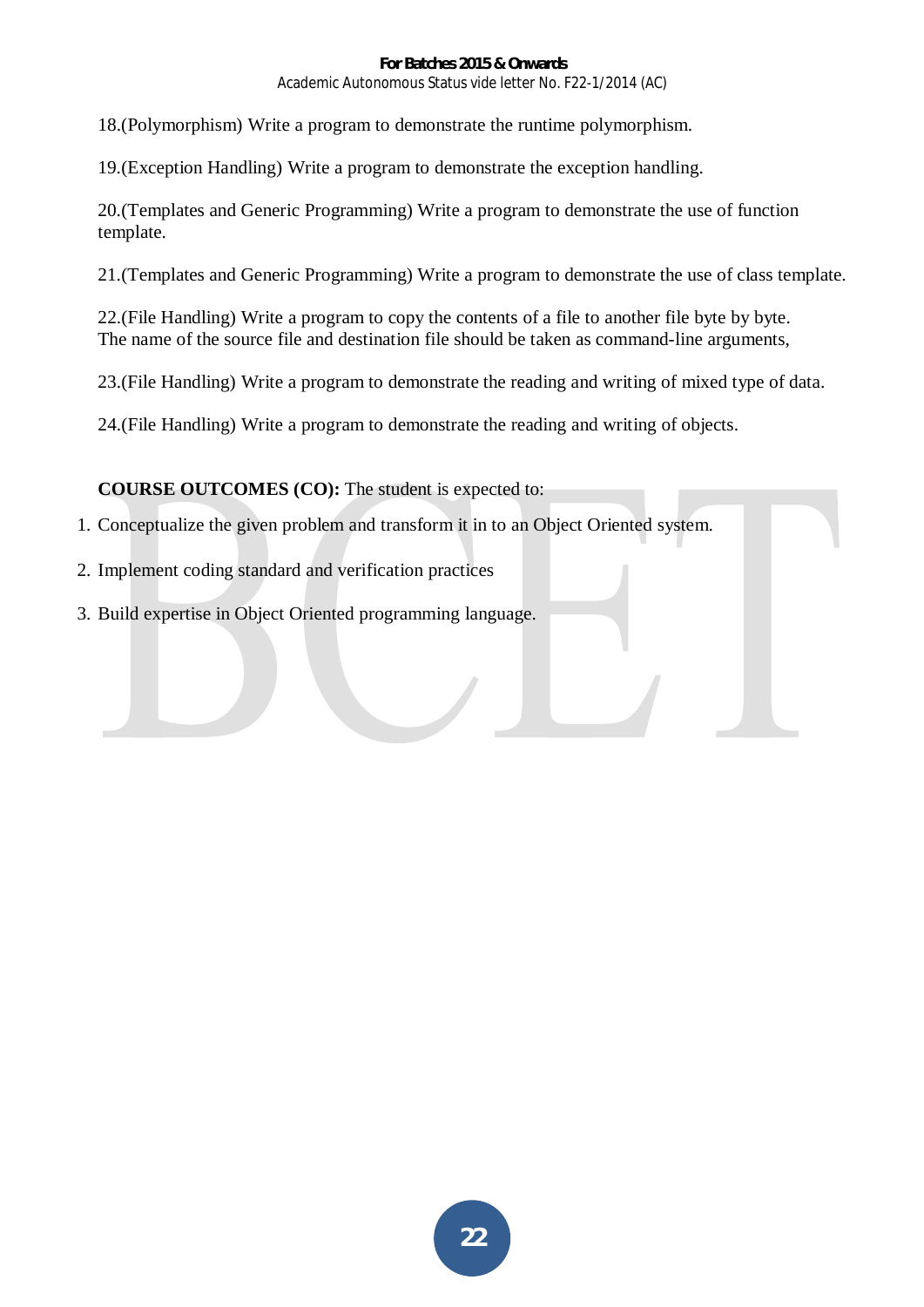Beant College of Engineering & Technology, Gurdaspur

# *Fourth Semester*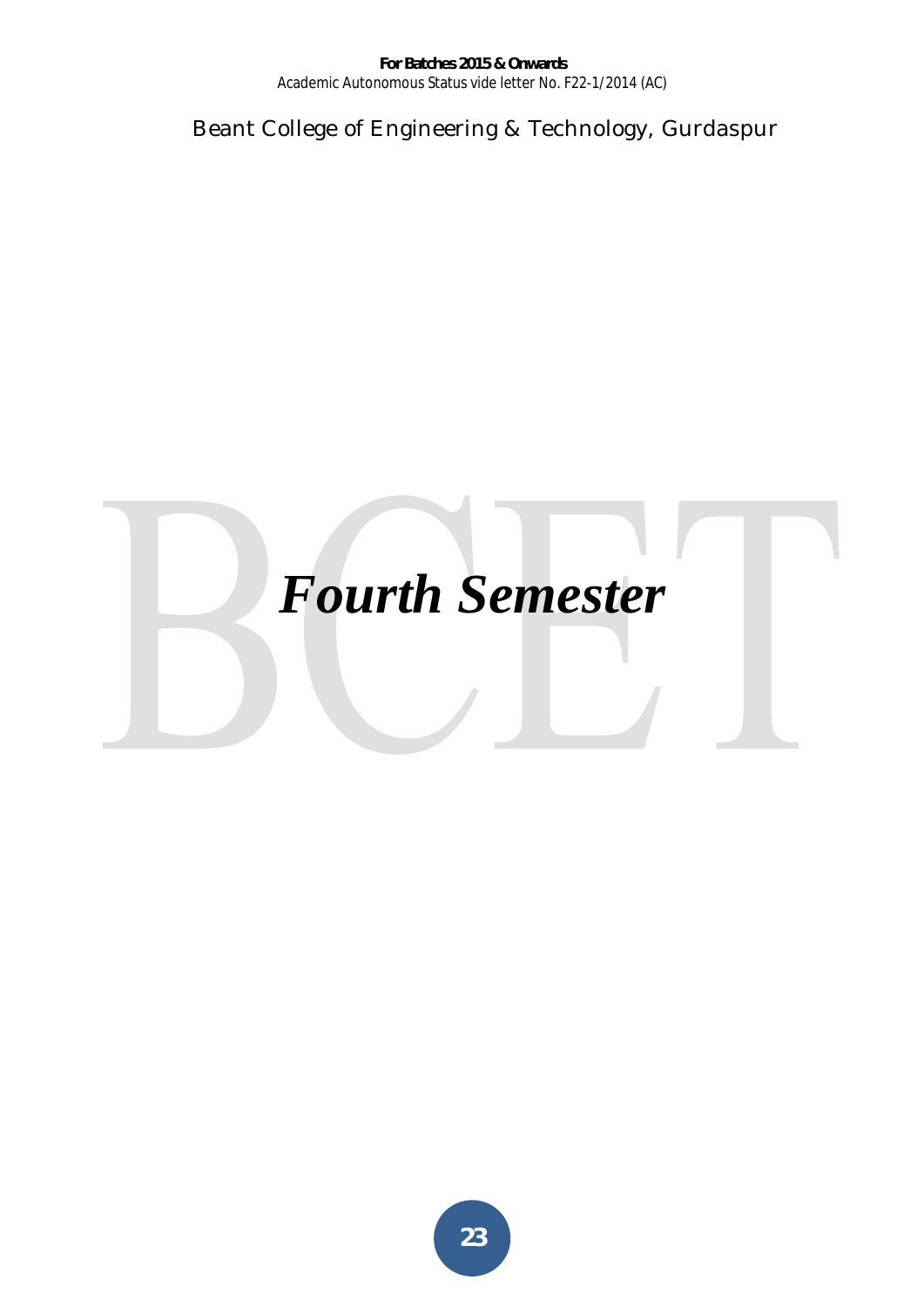# **BTCS-401 Operating Systems**

 **L T P 3 1 0** 

#### **Internal Marks: 40 External Marks: 60 Total Marks: 100**

**Objectives:** This course should provide the students with good understanding of Operating System including itsarchitecture and all its components. Good conceptions on all the topics like processes, inter-process communication, semaphore, message passing, classical IPC problems, scheduling, memory management, file systems, security and protection mechanism, I/O hardware and software, deadlocks, etc. should be provided.

#### **Introduction:**

Operating system, Role of Operating System as resource manager, function of kernel and shell, operating system structures, views of an operating system. (5)

#### **Process management:**

CPU scheduling, Scheduling Algorithms, PCB, Process synchronization, Deadlocks, Prevention, Detection and Recovery (6)

#### **Memory Management:**

Overlays, Memory management policies, Fragmentation and its types, Partitioned memory managements, Paging, Segmentation, Need of Virtual memories, Page replacement Algorithms, Concept of Thrashing (9)

# **Device Management:**

I/O system and secondary storage structure, Device management policies, Role of I/O traffic controller, scheduler (6)

#### **File Management:**

File System Architecture, Layered Architecture, Physical and Logical File Systems, Protection and Security. (6)

Brief study to multiprocessor and distributed operating systems. (5)

**Case Studies:** 

LINUX / UNIX Operating System and Windows based operating systems. Recent trends in operating system. (3)

# **Suggested Readings/ Books:**

1. A Silberschatz and Peter B. Galvin, "Operating System Concepts" Addison Wesley Publishing Company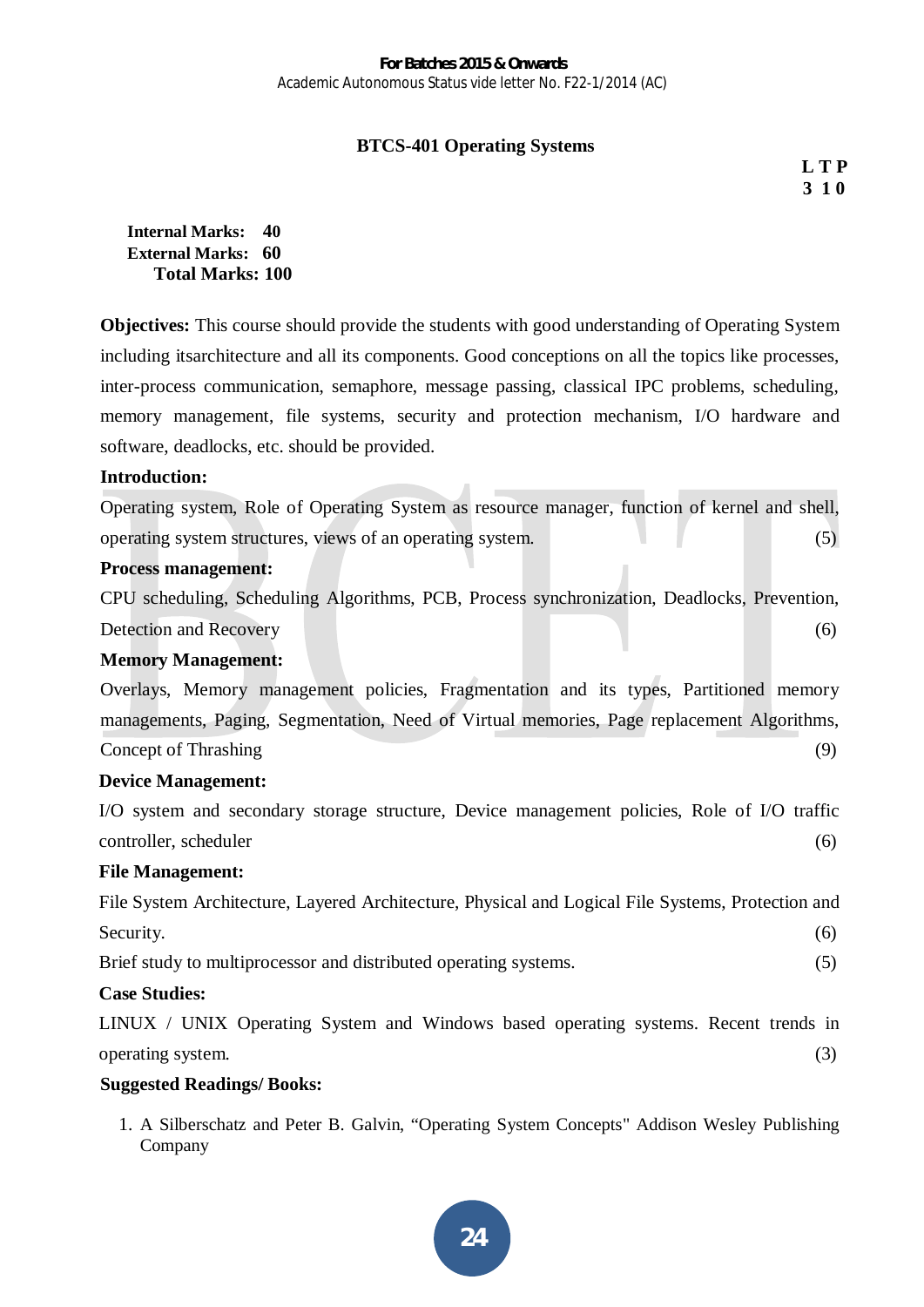- 2. Dhamdhere,  $-$ Systems Programming & Operating Systems" Tata McGraw Hill
- 3. Gary Nutt, "Operating Systems Concepts", Pearson Education Ltd. 3 Edition
- 4. Operating System by Madnick Donovan
- 5. Operating System by Stallings

**COURSE OUTCOMES (CO):** The student is expected to:

- 1. Describe, contrast and compare differing structures for operating systems
- 2. Understand and analyze theory and implementation of: processes, resource control (concurrency etc.), physical and virtual memory, scheduling, I/O and files
- 3. Study of various operating systems such as Windows, Linux, Unix etc.

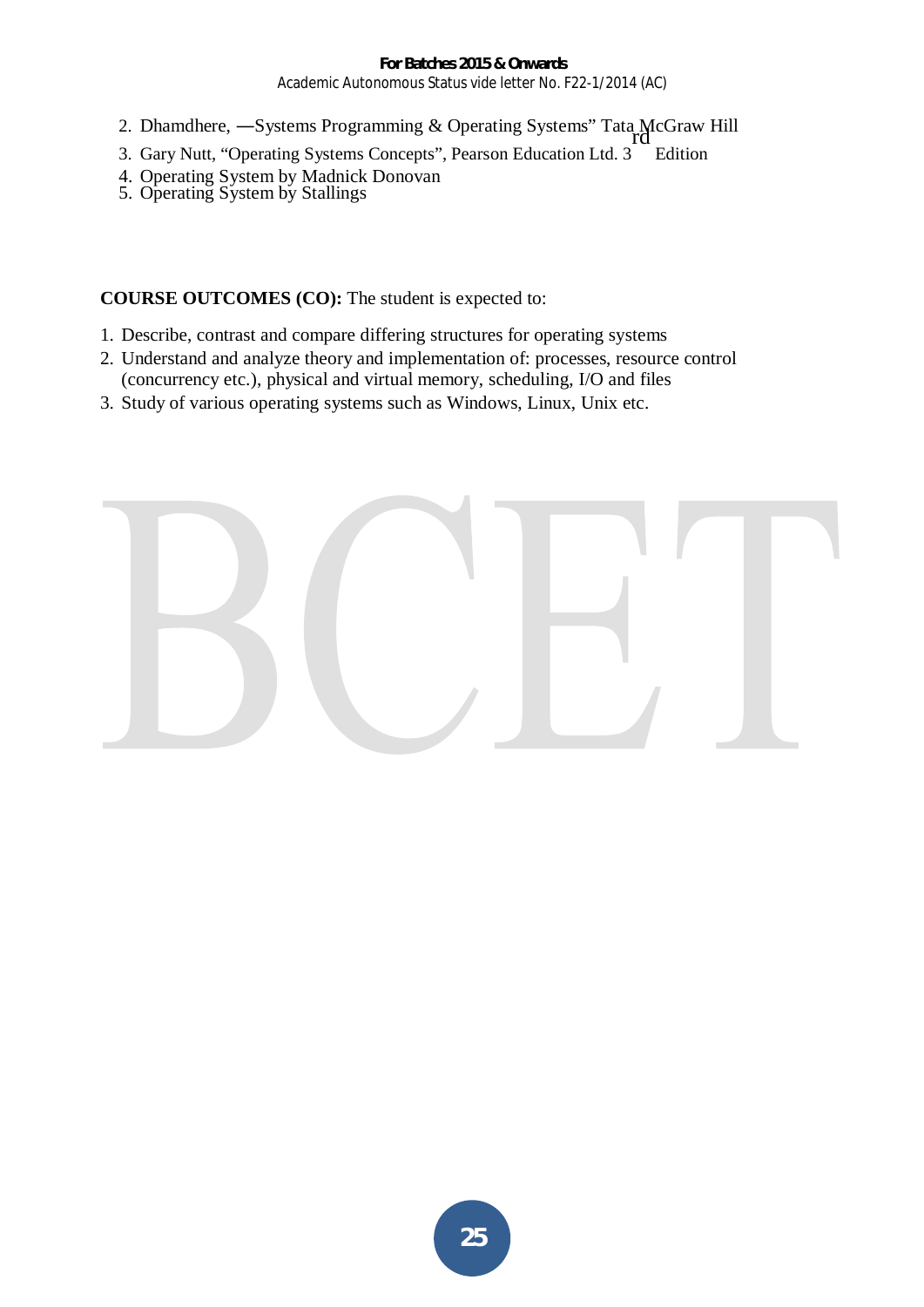#### **BTAM-402 Discrete Structures**

**L T P 3 1 0** 

#### **Internal Marks: 40 External Marks: 60 Total Marks: 100**

**Objective:** The objective of this course is to provide the necessary back ground of discrete structures with particular reference to the relationships between discrete structures and their data structure counterparts including algorithm development.

#### **Sets, relations and functions:**

Introduction, Combination of Sets, ordered pairs, proofs of general identities of sets, relations, operations on relations, properties of relations and functions, Hashing Functions, equivalence relations, compatibility relations, partial order relations. (8)

#### **Rings and Boolean algebra:**

Rings, Subrings, morphism of rings ideals and quotient rings.Euclidean domains Integral domains and fields Boolean Algebra direct product morphisms Boolean sub-algebra Boolean Rings Application of Boolean algebra (Logic Implications, Logic Gates, map) (8)

#### **Combinatorial Mathematics:**

Basic counting principles Permutations and combinations. Inclusion and Exclusion Principle Recurrence relations, Generating Function, Application. (8)

#### **Monoids and Groups:**

Groups Semigroups and monoids Cyclic semigraphs and Subgroups and Cosets. Congruence relations on semigroups.Morphisms.Normal groups. (8)

#### **Graph Theory:**

Graph- Directed and undirected, Eulerian chains and cycles, Hamiltonian chains andcycles Trees, Chromatic number Connectivity, Graph coloring, Plane and connected graphs, Isomorphism and Homomorphism. Applications. (8)

#### **Suggested Readings/ Books:**

- 1. Discrete Mathematics (Schaum series) by Lipschutz (McGraw Hill).
- 2. Applied Discrete Structures for Computer Science by Alan Doerr and Kenneth Levarseur.
- 3. Discrete Mathematics by N Ch SN Iyengar, VM Chandrasekaran.
- 4. Discrete Mathematics and Graph Theory(Cengage Learning) by Sartha
- 5. Discrete Mathematics and its Applications. Kenneth H Rosen.(McGraw Hill)
- 6. Elements of discrete mathematics. C L Liu (McGraw Hill)

# **COURSE OUTCOMES (CO):** The student is expected to

- 1. Be familiar with constructing proofs.
- 2. Be familiar with elementary formal logic.
- 3. Be familiar with set algebra.
- 4. Be familiar with combinatorial analysis.
- 5. Be familiar with recurrence relations.
- 6. Be familiar with graphs and trees, relations and functions, and finite automata.
- 7. Be eposed to the strategies for compare relative efficiency of algorithms.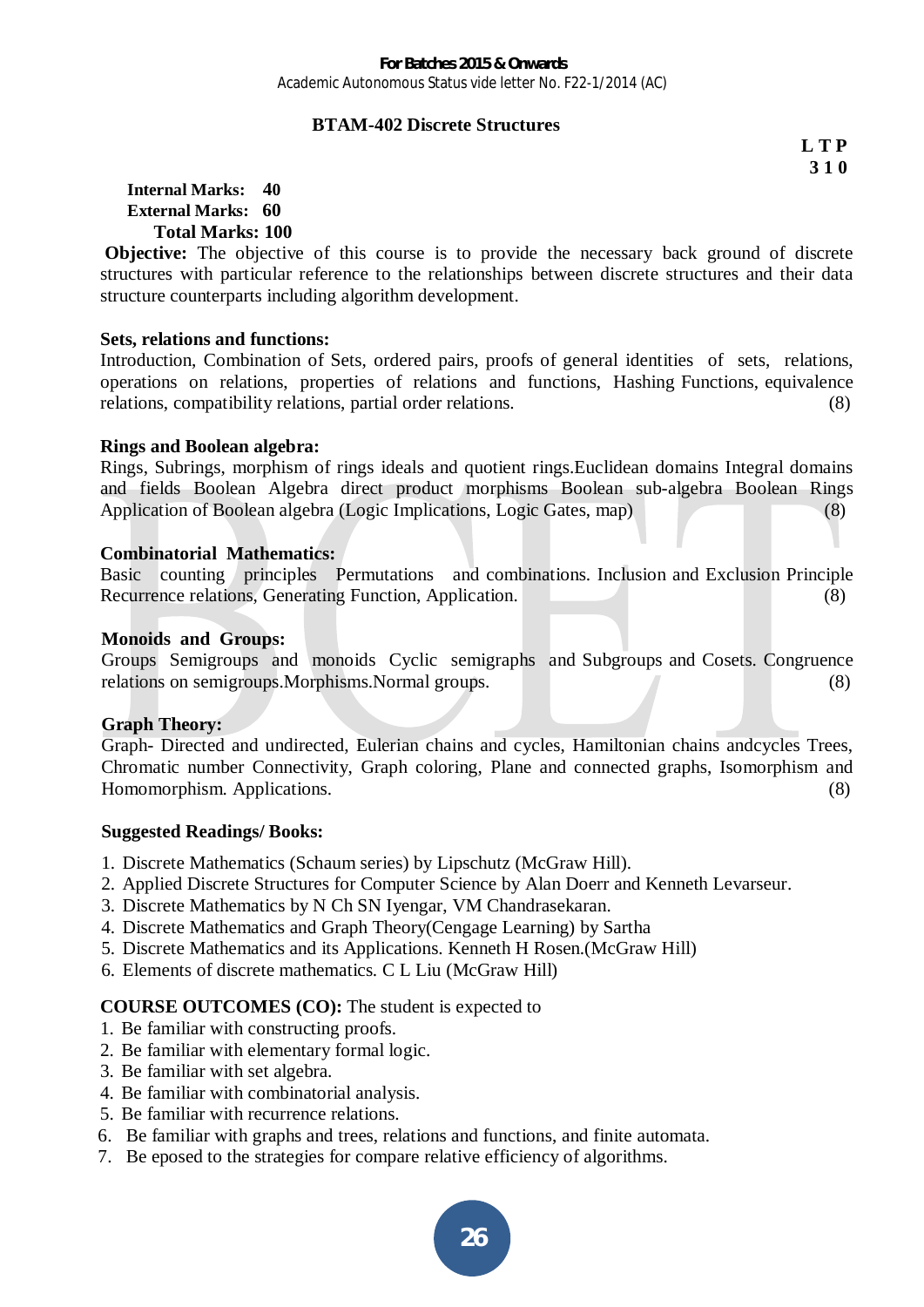## **BTCS-403 Computer Networks–I**

**L T P 3 1 0**

**Internal Marks: 40 External Marks: 60 Total Marks: 100** 

**Objective:** This course provides knowledge about computer network relatedhardware and software using a layered architecture.

#### **Introduction to Computer Networks:**

Data Communication System and its components, Data Flow, Computer network and its goals, Types of computer networks: LAN, MAN, WAN, Wireless and wired networks, broadcast and point to point networks, Network topologies, Network software: concept of layers, protocols, interfaces and services,ISO-OSI reference model, TCP/IP reference model. (6**)** 

#### **Physical Layer:**

Concept of Analog & Digital Signal, Bandwidth, Transmission Impairments: Attenuation, Distortion, Noise, Data rate limits : Nyquist formula, Shannon Formula, Multiplexing : Frequency Division, Time Division, Wavelength Division, Introduction to Transmission Media : Twisted pair, Coaxial cable, Fiber optics, Wireless transmission (radio, microwave, infrared), Switching: Circuit Switching, MessageSwitching , Packet Switching & their comparisons. (6)

#### **Data Link Layer:**

Design issues, Framing, Error detection and correction codes: checksum, CRC, hamming code, Data link protocols for noisy and noiseless channels, Sliding Window Protocols: Stop & Wait ARQ, Goback-N, ARQ, Selective repeat ARQ, Data link protocols: HDLC and PPP. (6)

#### **Medium Access Sub-Layer:**

Static and dynamic channel allocation, Random Access: ALOHA, CSMA protocols, Controlled Access: Polling, Token Passing, IEEE 802.3 frame format, Ethernet cabling, Manchester encoding, collision detection in 802.3, Binary exponential back off algorithm. (6)

#### **Network Layer**:

Design issues, IPv4 classful and classless addressing, subnetting, Routing algorithms: distance vector and link state routing, Congestion control: Principles of Congestion Control, Congestion prevention policies,Leaky bucket and token bucket algorithms. (6)

#### **Transport Layer**:

Elements of transport protocols: addressing, connection establishment and release, flow control and buffering, multiplexing and de-multiplexing, crash recovery, introduction to TCP/UDP protocols and their comparison. (5)

#### **Application Layer**:

World Wide Web (WWW), Domain Name System (DNS), E-mail, File Transfer Protocol (FTP), Introduction to Network security (5)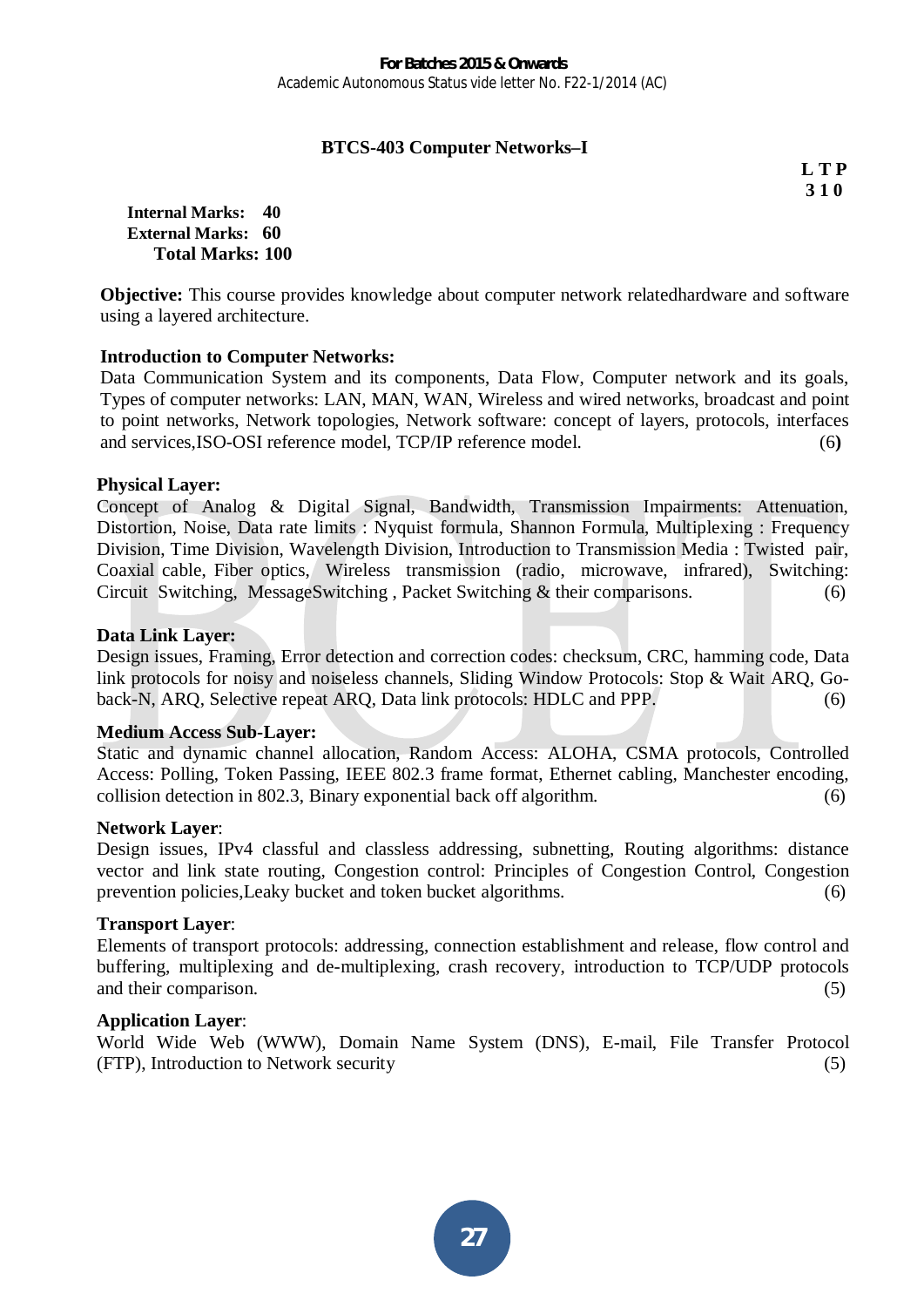# **Suggested Readings/ Books:**

1. Computer Networks, 4<sup>th</sup> Edition, Pearson Education by Andrew S. Tanenbaum

2.Data Communication & Networking, 4th Edition, Tata McGraw Hill. By Behrouz A. Forouzan.

3.Computer Networking, 3rd Edition, Pearson Education by James F. Kurose and Keith W. Ross

4.Internetworking with TCP/IP, Volume-I, Prentice Hall, India by Douglas E. Comer.

5.Guide to Networking Essentials,  $5^{\text{th}}$  Edition, Cengage Learning by Greg Tomsho,

6.Handbook of Networking, Cengage Learning by Michael W. Graves.

# **COURSE OUTCOMES (CO):** The students are expected to:

- 1. Know the various Computer Networks
- 2. Understand the various transmission medias for communication;
- 3. Understand the encoding & decoding techniques;
- 4. Understand modulation and Demodulation;
- **5.** Know multiplexing and demultiplexing techniques;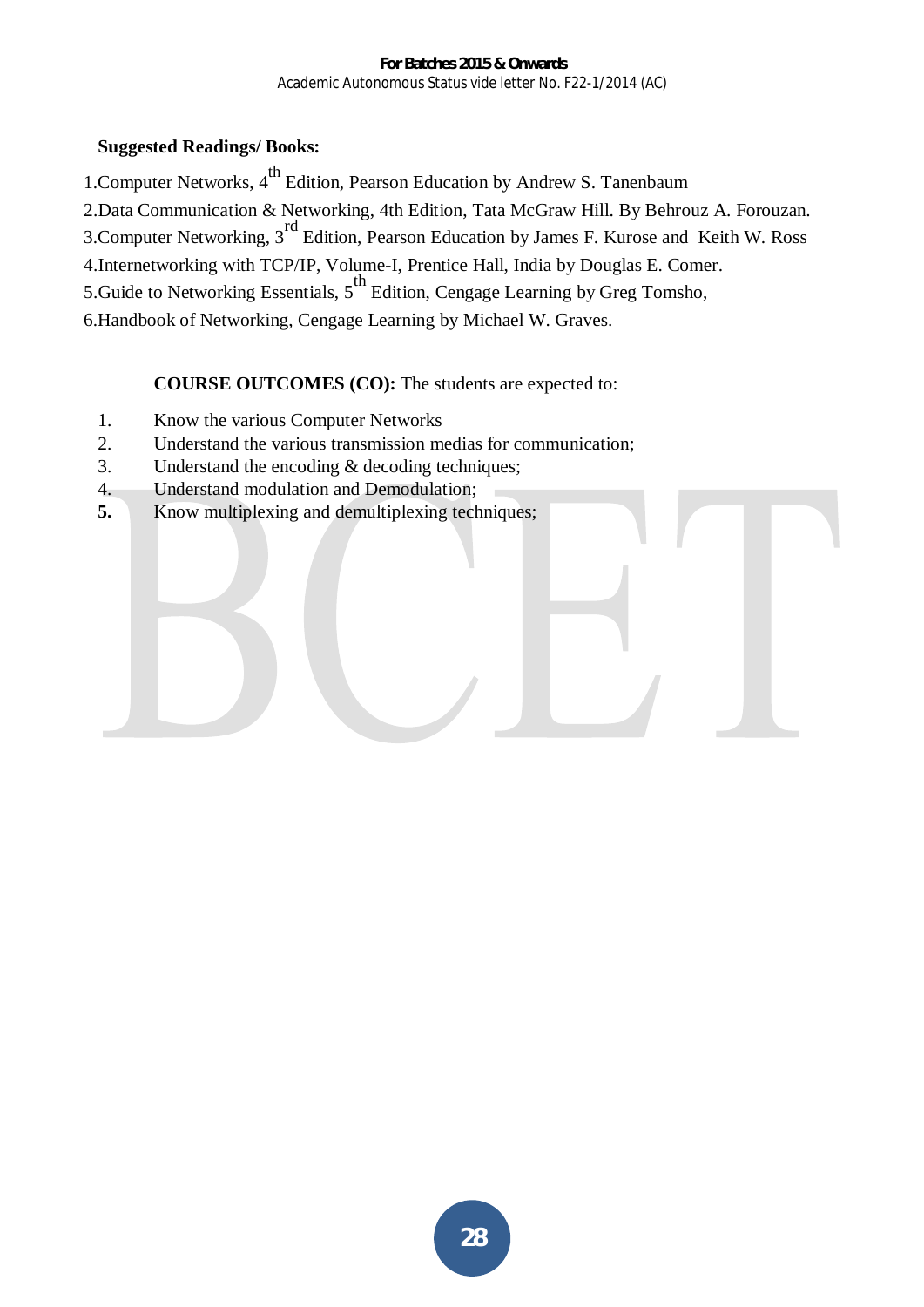## **BTCS-404 Microprocessors and Assembly Language Programming**

**L T P 3 1 0** 

**Internal Marks: 40 External Marks: 60 Total Marks: 100** 

**Objective/s:** The course is intended to give students good understanding of internal architectural details and functioning of microprocessors.

**Introduction:** Introduction to Microprocessors, history, classification, recent microprocessors. (6)

#### **Microprocessor Architecture:**

8085 microprocessor Architecture. Bus structure, I/O, Memory & Instruction execution sequence & Data Flow, Instruction cycle. System buses, concept of address Bus, Data Bus & Control Bus, Synchronous & Asynchronous buses. (6)

# **I/O memory interface:**

Data transfer modes: Programmable, interrupt initiated and DMA. Serial& parallel interface, Detail study of 8251 I/O Processor & 8255 programmable peripheral interfaces. (7)

# **Instruction set & Assembly Languages Programming:**

Introduction, instruction & dataformats, addressing modes, status flags, 8085 instructions, Data transfer operations, Arithmetic operations, Logical operations, Branch operations. (7)

# **Case structure & Microprocessor application:**

Interfacing of keyboards and seven segment LEDdisplay, Microprocessor controlled temperature system (MCTS), Study of traffic light system, stepper motor controller, Microprocessor based micro  $\epsilon$  computers. (7)

**Basic architecture of higher order microprocessors:** Basic introduction to 8086 family, Motorola 68000, Pentium processors. (7)

# **Suggested Readings/ Books:**

- 1. Ramesh Gaonkar, "8085 Microprocessor",PHI Publications.
- 2. Daniel Tabak, "Advanced Microprocessors", McGraw- Hill, Inc., Second Edition 1995.
- 3. Douglas V. Hall, "Microprocessors and Interfacing: Programming and Hardware", Tata McGraw Hill Edition,1986.
- 4. Charles M.Gilmore,"Microprocessors: Principles and Applications", McGraw Hill.
- 5. Ayala Kenneth, "The 8086 Microprocessor Programming and Interfacing", Cengage Learning **COURSE OUTCOMES (CO):** The expected outcomes are:
- 1.Students should be able to solve basic binary math operations using the microprocessor.

2.Students should be able to demonstrate programming proficiency using the various addressing modes and data transfer instructions of the target microprocessor.

3.Students should be able to program using the capabilities of the stack, the program counter, and the status register and show how these are used to execute a machine code program.

4.Students should be able to apply knowledge of the microprocessor's internal registers and operations by use of a PC based microprocessor simulator.

5.Students should be able to write assemble assembly language programs, assemble into machine a cross assembler utility and download and run their program on the training boards.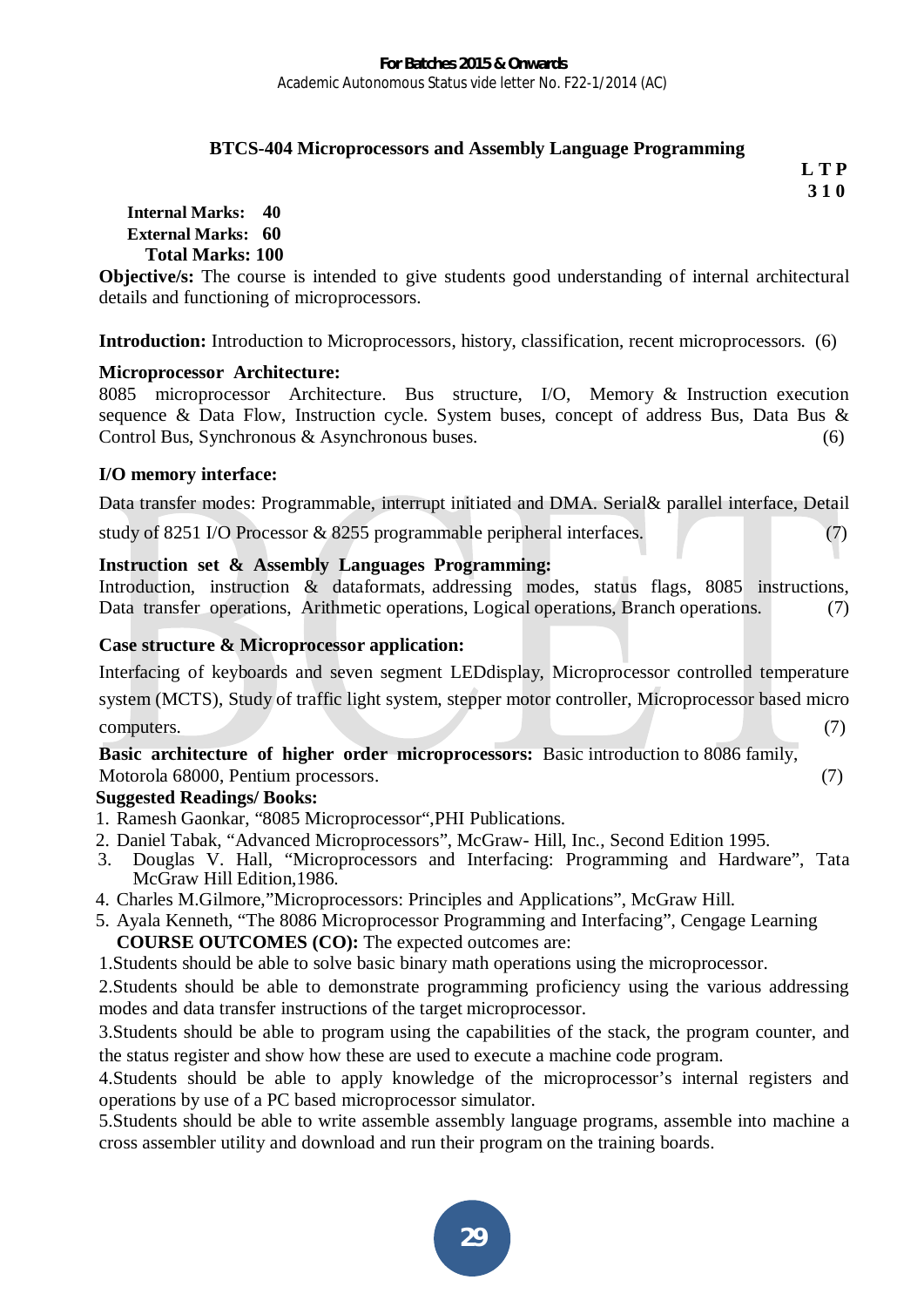#### **BTCS-405 System Programming**

| L T P                                                                                                       |
|-------------------------------------------------------------------------------------------------------------|
| 310                                                                                                         |
| <b>Internal Marks:</b><br>40                                                                                |
| <b>External Marks: 60</b>                                                                                   |
| <b>Total Marks: 100</b>                                                                                     |
| <b>Objective:</b> This course provides knowledge to design various system programs.<br><b>Introduction:</b> |
|                                                                                                             |
| Introduction to system programming and different types of system programs–editors, assemblers,              |
| macro-processors, compilers, linkers, loader, debuggers.<br>(5)                                             |
| <b>Assemblers:</b>                                                                                          |
| Description of single pass and two pass assemblers, use of data structures like OPTAB and                   |
| SYMTAB, etc.<br>(8)                                                                                         |
| <b>Macroprocessors:</b>                                                                                     |
| Description of macros, macro expansion, conditional and recursive macro expansion.<br>(6)                   |
| <b>Compilers:</b>                                                                                           |
| Various phases of compiler–lexical, syntax and semantic analysis, intermediatecode generation,              |
| code optimization techniques, code generation, Case study : LEX and YACC.<br>(8)                            |
| <b>Linkers and Loaders:</b>                                                                                 |
| Concept of linking, different linking schemes, concept of loading andvarious loading schemes. (6)           |
| <b>Editors:</b>                                                                                             |
| Line editor, full screen editor and multi window editor, Case study MS-Word, DOSEditor and vi               |
| editor.<br>(4)                                                                                              |
| Debuggers:                                                                                                  |
| Description of various debugging techniques.<br>(3)                                                         |
| <b>Suggested Readings/Books:</b>                                                                            |

- 1. Donovan J.J., "Systems Programming", New York, Mc-Graw Hill, 1972.
- 2. Dhamdhere, D.M., "Introduction to Systems Software", Tata Mc-Graw Hill, 1996.

3. Aho A.V. and J.D. Ullman ,"Principles of compiler Design" Addison Wesley/ Narosa 1985.

4. Kenneth C. Louden,"Compiler Construction", Cengage Learning.

**COURSE OUTCOMES (CO):** The expected outcomes are:

- 1. Master in using the C/C++ programming language, its constructs and grammar, to create system software.
- 2. Master in the usage of makefiles, linking, object files, loading, symbol resolution, shared and static libraries, debugging, and execution of system programs.
- 3. Be familiar with basic UNIX OS concepts such as: process, program, process groups, signals, running programs, process control, address space, user and kernel modes, system calls, and context switching.
- 4. Be familiar with using thread execution models (e.g. Posix threads).
- 5. Be familiar with different batch processing systems.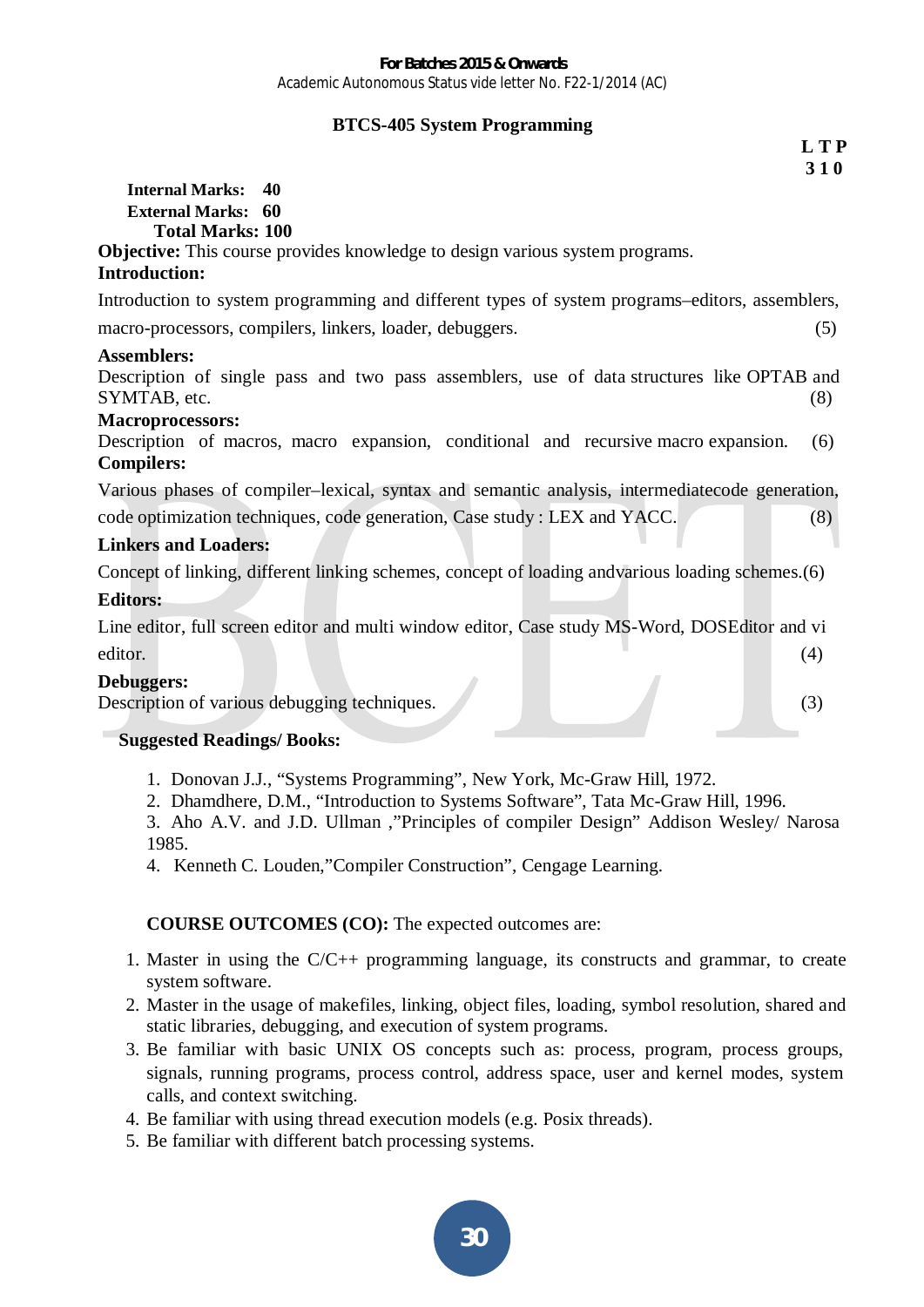# **BTCS-406 Operating System Lab**

**L T P 0 0 2**

#### **Internal Marks: 30 External Marks: 20 Total Marks: 50**

**Objective:** This course provides knowledge of different operating systems. 1.Installation Process of various operating systems;

2.Virtualization,Installation of Virtual Machine Software and installation of Operating System on Virtual Machine;

3.Commands for files & directories: cd, ls, cp, md, rm, mkdir, rmdir. Creating and viewing files using cat. File comparisons. Disk related commands: checking disk free spaces. Processes in linux, connecting processes with pipes, background processing, managing multiple processes. Manual help. Background process: changing process priority, scheduling of processes at command, batch commands, kill, ps, who, sleep. Printing commands, grep, fgrep, find, sort, cal, banner, touch, file. File related commands ws, sat, cut, grep.

4. Shell Programming: Basic of shell programming, various types of shell, Shell Programming in bash, conditional & looping statement, case statements, parameter passing and arguments, shell variables, shell keywords, creating shell programs for automate system tasks, report printing.

**COURSE OUTCOMES (CO):** The expected outcomes are:

- 1. Installation of Operating Systems.
	- 2. Learning of Shell Programming
	- 3. To understand the high-level structure of the Linux kernel both in concept and source code
	- 4. To acquire a detailed understanding of one aspect (the scheduler) of the Linux kernel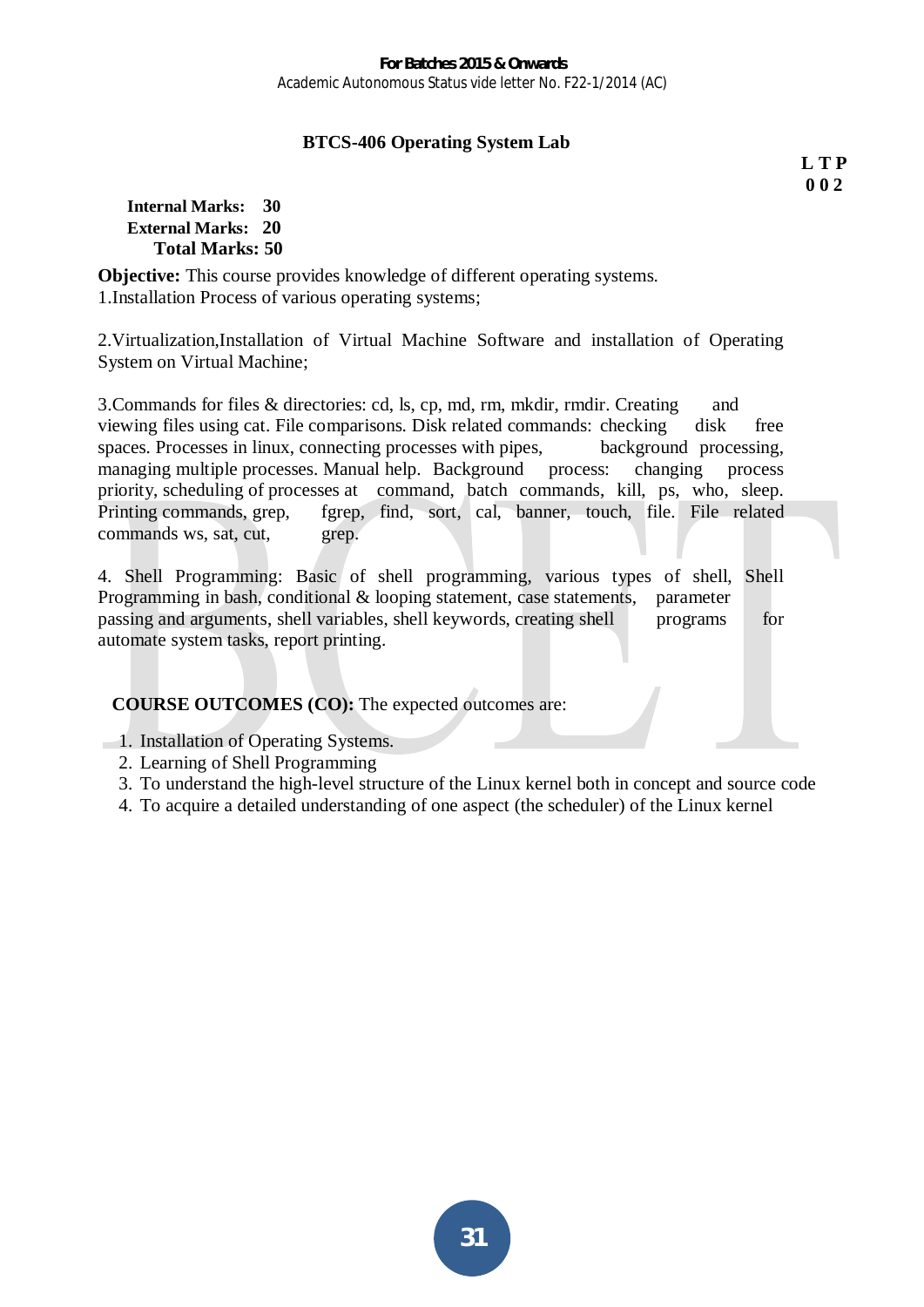# **BTCS-407 Computer Networks-I Lab**

**L T P 0 0 2**

**Internal Marks: 30 External Marks: 20 Total Marks: 50** 

**Objective:** To understand the basic concepts of networking.

1. Write specifications of latest desktops and laptops.

2. Familiarization with Networking Components and devices: LAN Adapters, Hubs, Switches, Routers etc.

3. Familiarization with Transmission media and Tools: Co-axial cable, UTP Cable, Crimping Tool, Connectors etc.

4. Preparing straight and cross cables.

5. Study of various LAN topologies and their creation using network devices, cables and computers.

- 6. Configuration of TCP/IP Protocols in Windows and Linux.
- 7. Implementation of file and printer sharing.
- 8. Designing and implementing Class A, B, C Networks
- 9. Subnet planning and its implementation
- 10. Installation of ftp server and client

**Course Outcome (CO):** Students are expected to:

- 1. Know the various components and devices of networking;
- 2. Know about communication medias;
- 3. Understand networking topologies;
- 4. Know networking protocols;
- **5.** Know network classes;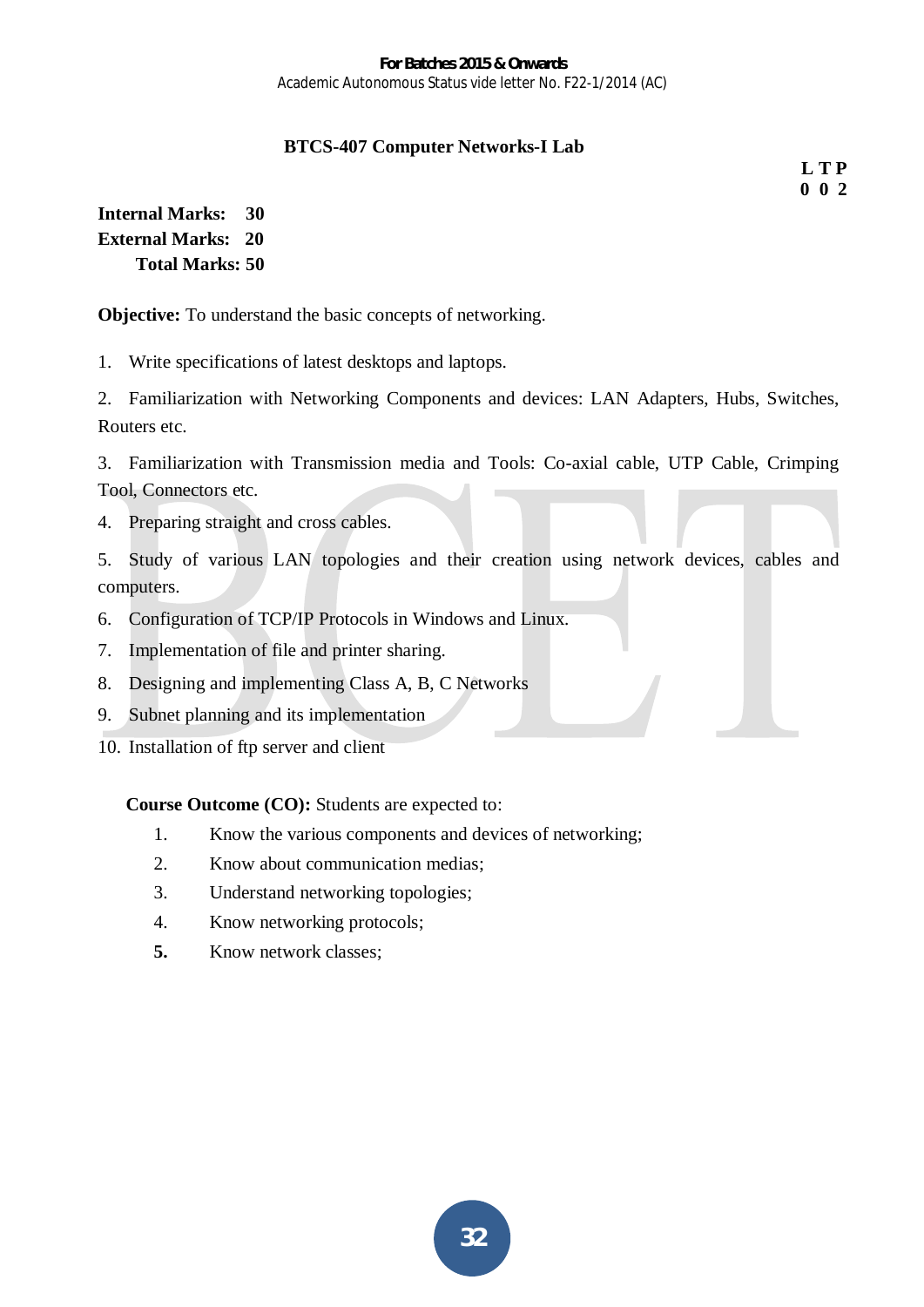#### **BTCS-408 Microprocessor and Assembly Language Programming Lab**

**L T P 0 0 2**

**Internal Marks: 30 External Marks: 20 Total Marks: 50** 

**Objective:** To understand the basic concepts of microprocessors and assembly language programming.

- 1. Introduction to 8085 kit.
- 2. Addition of two 8 bit numbers, sum 8 bit.
- 3. Subtraction of two 8 bit numbers.
- 4. Find 1's complement of 8 bit number.
- 5. Find 2's complement of 8 bit number.
- 6. Shift an 8 bit no. by one bit.
- 7. Find Largest of two 8 bit numbers.
- 8. Find Largest among an array of ten numbers (8 bit).
- 9. Sum of series of 8 bit numbers.
- 10. Introduction to 8086 kit.
- 11. Addition of two 16 bit numbers, sum 16 bit.
- 12. Subtraction of two 16 bit numbers.
- 13. Find 1's complement of 16 bit number.
- 14. Find 2's complement of 16 bit number.

**Course Outcome (CO):** Students are expected to:

- 1. Know 8085 Microprocessor in detail like its PIN structure;
- 2. Know various number systems;
- 3. Arithmetic operations in various numbers systems
- 4. To Understand 8086 Microprocessor in detail.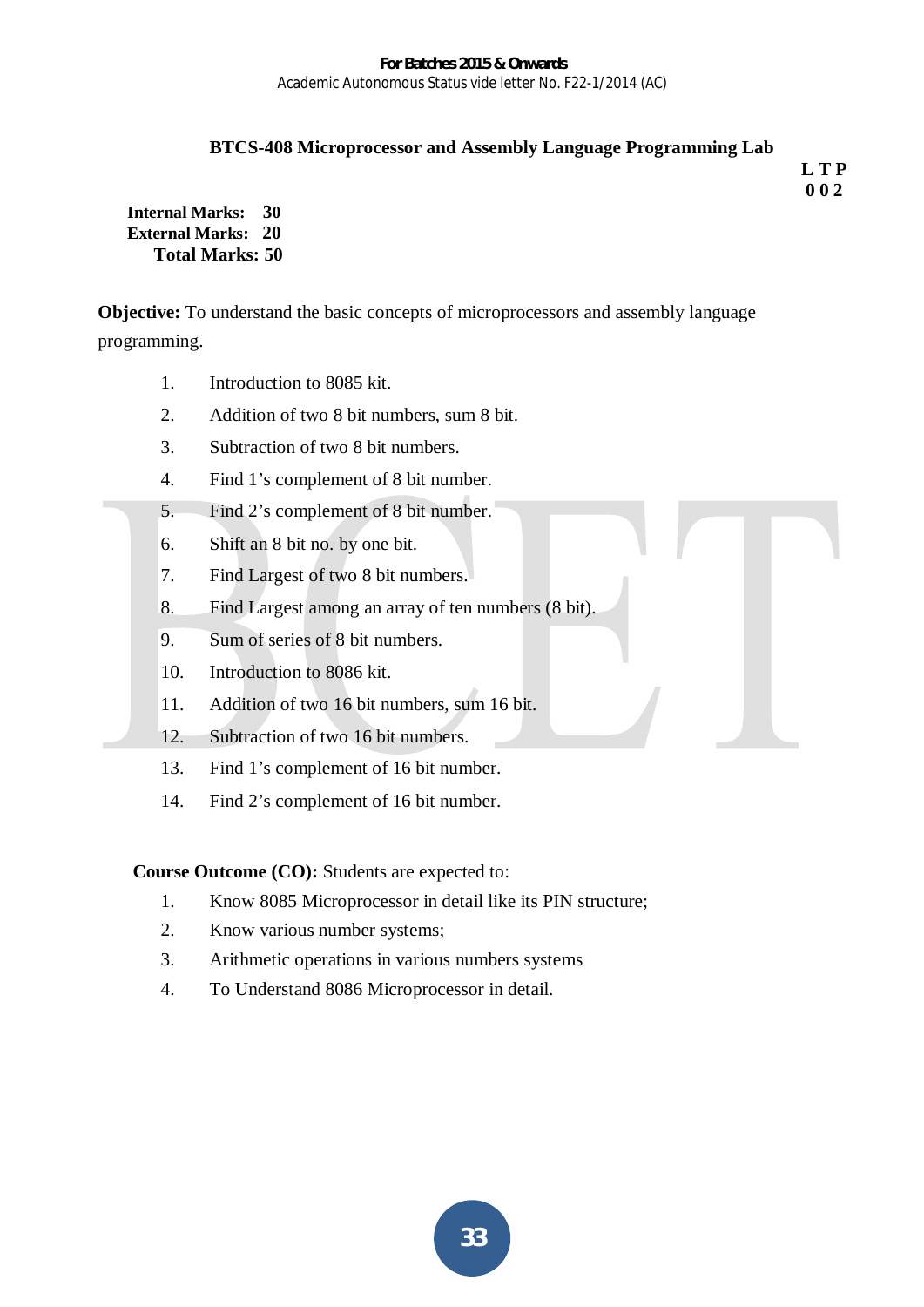# **BTCS-409 System Programming Lab**

**L T P 0 0 2**

**Internal Marks: 30 External Marks: 20 Total Marks: 50** 

**Objective:** To understand the basic concepts of system programming language.

- 1. Create a menu driven interface for
	- a) Displaying contents of a file page wise
	- b) Counting vowels, characters, and lines in a file.
	- c) Copying a file

2. Write a program to check balance parenthesis of a given program. Also generate the error report.

3.Write a program to create symbol table for a given assembly language program.

4.Write a program to create symbol table for a given high-level language program.

5.Implementation of single pass assembler on a limited set of instructions.

6.Exploring various features of debug command.

7.Use of LAX and YACC tools.

**Course Outcome (CO):** Students are expected to:

1. Create various kinds of interfaces like pop-up menu, drop-down menu, form-based;

2. Practice of writing assembly language program to implement various data structures like symbol table, literal table etc;

- 3. Know the use of debug command;
- 4. Know use of lax and yacc tool

# **BTGF-400 General Fitness**

**\_\_\_\_\_\_\_\_\_\_\_\_\_\_\_\_\_\_\_\_\_\_\_\_\_\_\_\_\_\_\_\_\_\_\_\_\_\_\_\_\_\_\_\_\_\_\_\_\_\_\_\_\_\_\_\_\_\_\_\_\_\_\_\_\_\_\_\_\_\_\_\_\_\_** 

**\_\_\_\_\_\_\_\_\_\_\_\_\_\_\_\_\_\_\_\_\_\_\_\_\_\_\_\_\_\_\_\_\_\_\_\_\_\_\_\_\_\_\_\_\_\_\_\_\_\_\_\_\_\_\_\_\_\_\_\_\_\_\_\_\_\_\_\_\_\_\_** 

| <b>Internal Marks: 100</b> |       |  | L T P               |  |
|----------------------------|-------|--|---------------------|--|
| <b>External Marks: 0</b>   |       |  | $0 \quad 0 \quad 0$ |  |
| <b>Total Marks:</b>        | - 100 |  |                     |  |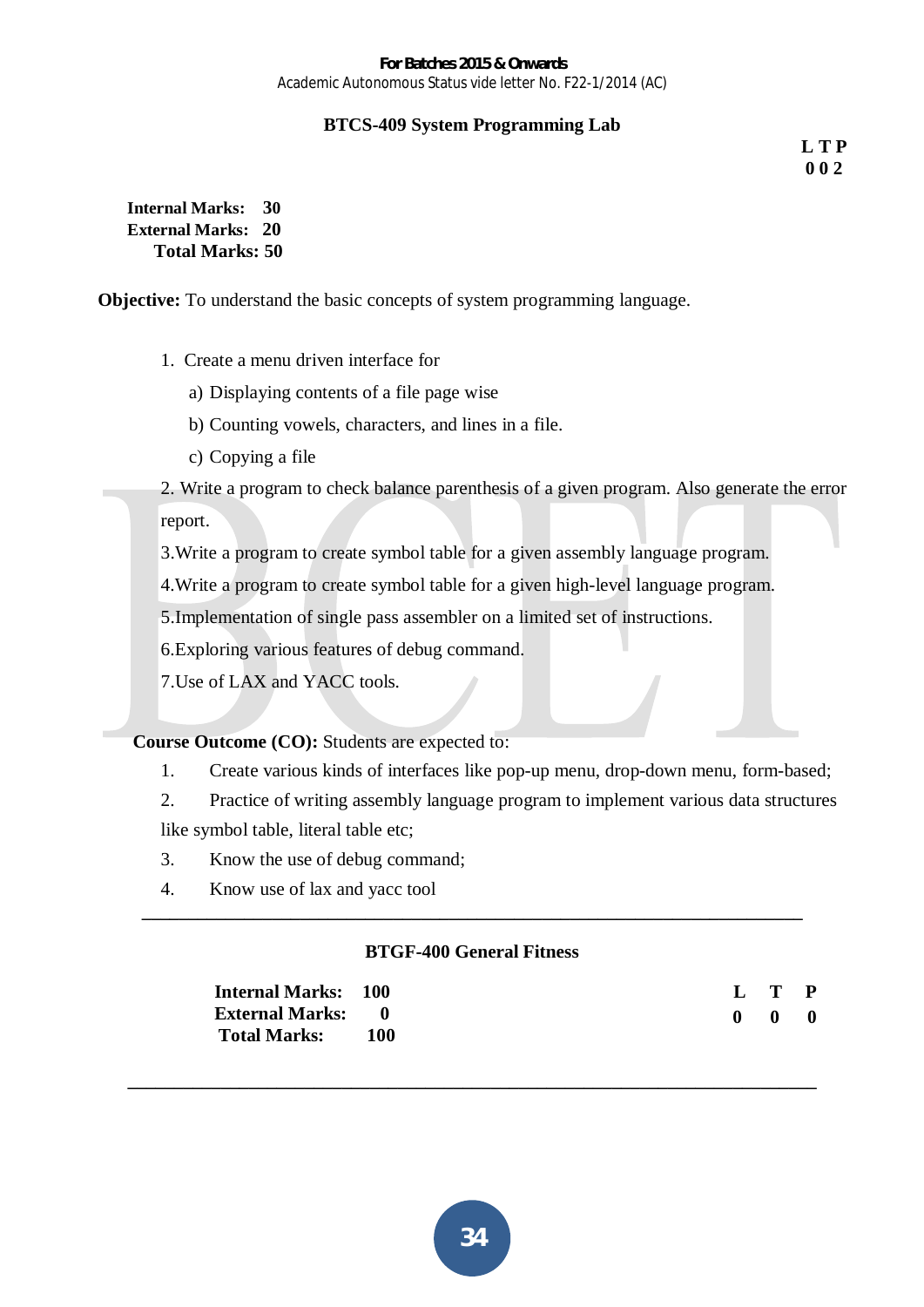Beant College of Engineering & Technology, Gurdaspur

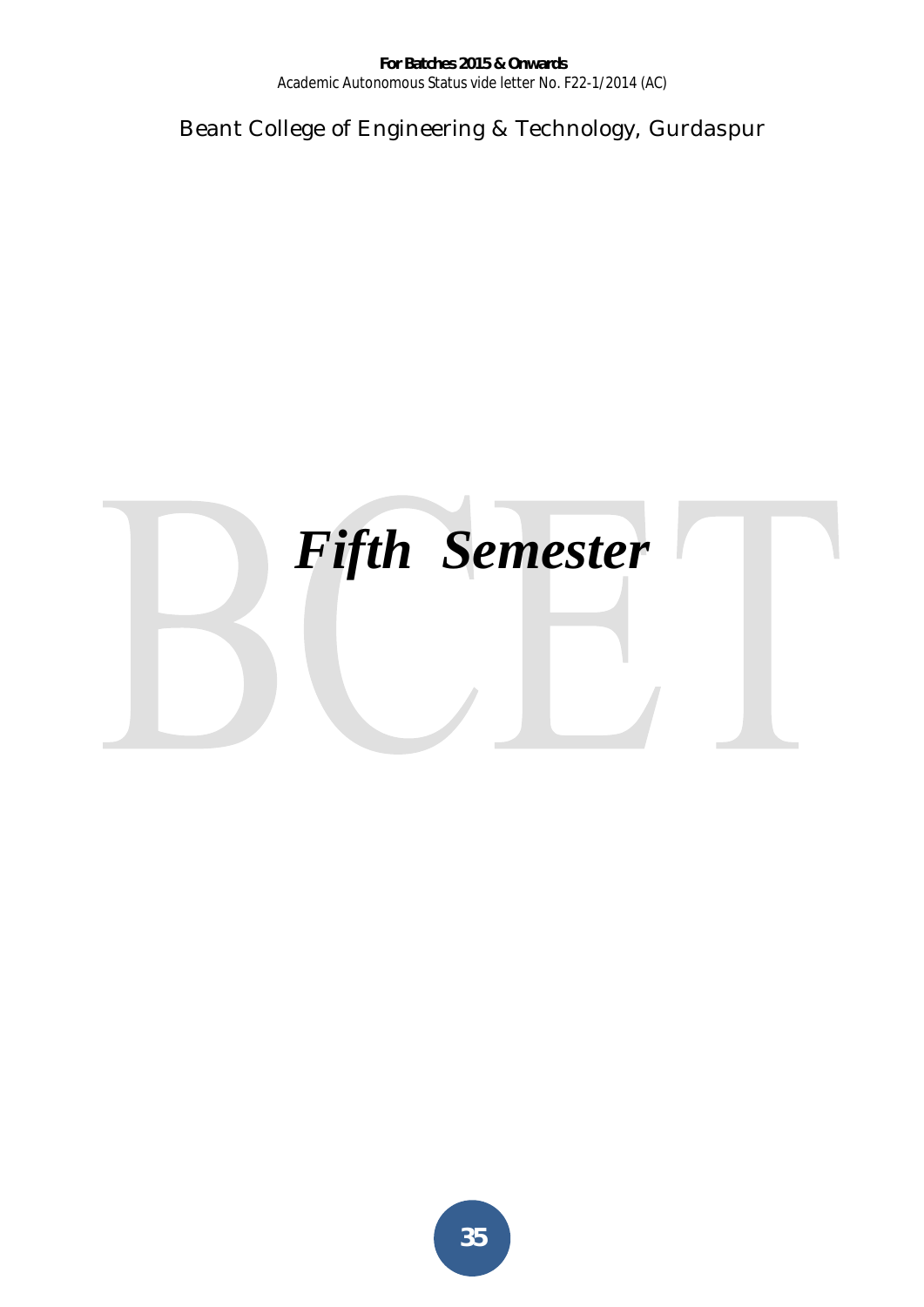#### **BTCS-501 Computer Networks –II**

| <b>Internal Marks: 40</b> |  | L T P |  |
|---------------------------|--|-------|--|
| <b>External Marks: 60</b> |  | 3 1 0 |  |
| <b>Total Marks:</b> 100   |  |       |  |

**Objectives:** The objective of the course is to offer good understanding of the concepts of network security, wireless, Adhoc and various emerging network technologies.

**Network Security:** Fundamentals of network security, Basics of IPv6, IPsec: overview of IPsec, IP and Ipv6, Authentication header (AH), Encapsulating Security Payload (ESP).

**Encryption/Decryption techniques:** AES, DES Algorithms, Principles of Public Key Cryptosystems, The RSA Algorithms, Key Management, Diffie Hellman Key Exchange.

**Adhoc and Wireless networks:** Features, advantages and applications of adhoc networks, Adhoc versus Cellular networks, Network architecture, Protocols: MAC protocols, Routing protocols, Technologies., Wireless Communication Systems, Examples of wireless communication systems, 2G Cellular networks. [8]

**3G wireless networks:** wireless local loop (WLL), Local Multipoint Distribution System (LMDS), Wireless local Area Networks (WLANs), Bluetooth and Personal Area Networks. [6]

**Wireless System Design:** Introduction, Frequency reuse, channel assignment strategies, handoff strategies, interference and system capacity, improving coverage and capacity in cellular systems. [6]

**Servers: DHCP, DNS, FTP, SMTP, Mail Server, Web Server [6]** 

#### **Suggested Books**:

- 1. Theodore S. Rappaport, Wireless Communication: Principles and Practices  $(2<sup>nd</sup> Edition)$ , Pearson Education.
- 2. Charlie Kaufman, Radio Perlman, Mike Speciner, Neywork security, 2<sup>nd</sup> ed., PHI.
- 3. Sunilkumar S. Manvi, Mahabaleshwar S. Kakkasageri, Wireless and mobile networks: concepts and protocols, Wiley India.
- 4. Michael A. Gallo & William M. Hancock, "Computer Communications and Networking Technologies", Cengage Learning / Thomson Brooks / Cole
- 5. S. Keshav, "An Engineering Approach to Computer Networking", Pearson Education.
- 6. Mayank Dave, "Computer Networks", Cengage Learning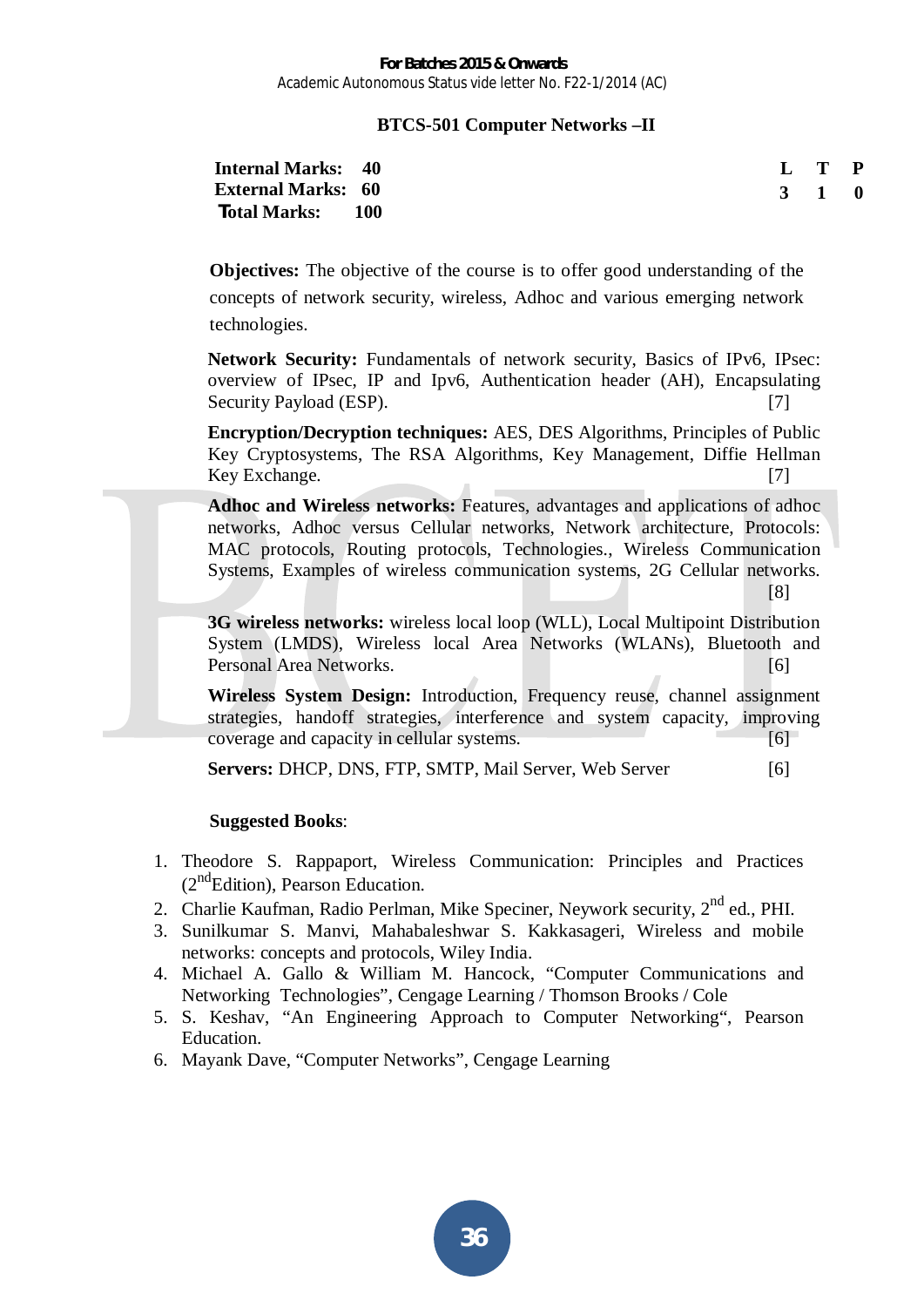- 1. Know the fundamentals of security of computer networks
- 2. Understand the key management;
- 3. Understand the basic features of wireless ad hoc networks;
- 4. Understand FDMA, TDMA and CDMA technologies;
- 5. Know wireless LAN, WLAN, PAN and Bluetooth networks;
- 6. Understand wireless system design.

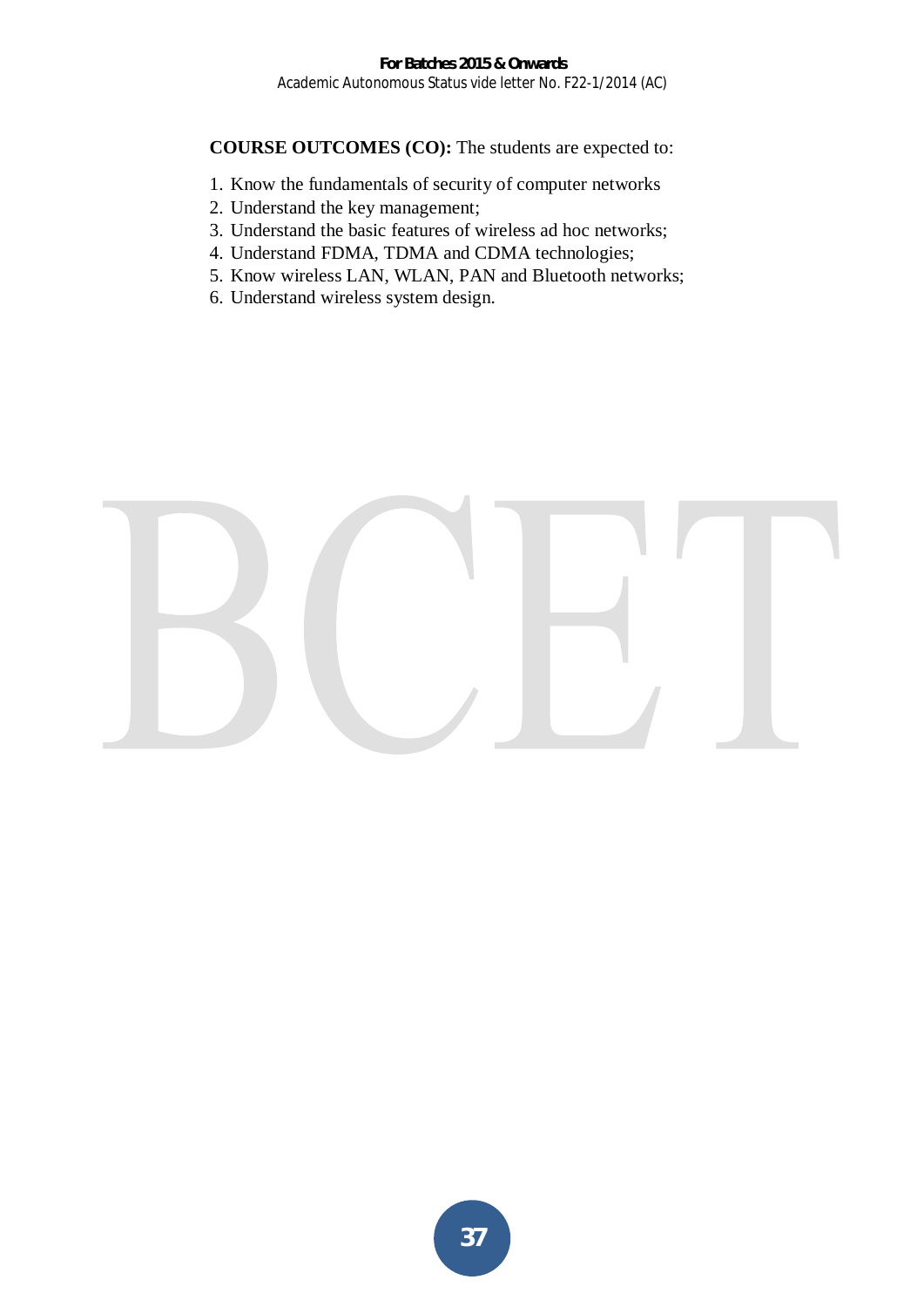## **BTCS-502 Relational Database Management System**

| <b>Internal Marks: 40</b> |  | L T P |  |
|---------------------------|--|-------|--|
| <b>External Marks: 60</b> |  | 3 1 0 |  |
| Total Marks: 100          |  |       |  |

**Objectives:** This course offers a good understanding of database systems concepts and prepares the student to be in a position to use and design databases for different applications.

**Introduction to Database Systems:** File Systems Versus a DBMS, Advantages of a DBMS, Describing and Storing Data in a DBMS, Database System Architecture, DBMS Layers, Data independence. [4]

**Physical Data Organization:**File Organization and Indexing, Index Data Structures, Hashing, B-trees, Clustered Index, Sparse Index, Dense Index, Fixed length and Variable Length Records. [6]

**Data Models:**Relational Model, Network Model, Hierarchical Model, ER Model: Entities, Attributes and Entity Sets, Relationships and Relationship Sets, Constraints, Weak Entities, Class Hierarchies, Aggregation, Conceptual Database Design with the ER Model, Comparison of Models. [5]

**The Relational Model:**Introduction to the Relational Model, ER to Relational Model Conversion, Integrity Constraints over Relations, Enforcing Integrity Constraints, Relational Algebra, Relational Calculus, Querying Relational Data.  $[5]$ 

**Relational Query Languages:**SQL: Basic SQL Query, Creating Table and Views, SQL as DML, DDL and DCL, SQL Algebraic Operations, Nested Queries, Aggregate Operations, Cursors, Dynamic SQL, Integrity Constraints in SQL, Triggers and Active Database, Relational Completeness, Basic Query Optimization Strategies, Algebraic Manipulation and Equivalences. [5]

**Database Design:**Functional Dependencies, Reasoning about Functional Dependencies, Normal Forms, Schema Refinement, First, Second and Third Normal Forms, BCNF, Multi-valued Dependency, Join Dependency, Fourth and Fifth Normal Forms, Domain Key Normal Forms, Decompositions. [5]

**Transaction Management:**ACID Properties, Serializability, Two-phase Commit Protocol, Concurrency Control, Lock Management, Lost Update Problem, Inconsistent Read Problem , Read-Write Locks, Deadlocks Handling, 2PL protocol. [5]

**Database Protection:**Threats, Access Control Mechanisms, Discretionary Access Control, Grant and Revoke, Mandatory Access Control, Bell LaPadula Model, Role Based Security, Firewalls, Encryption and Digital Signatures. [5]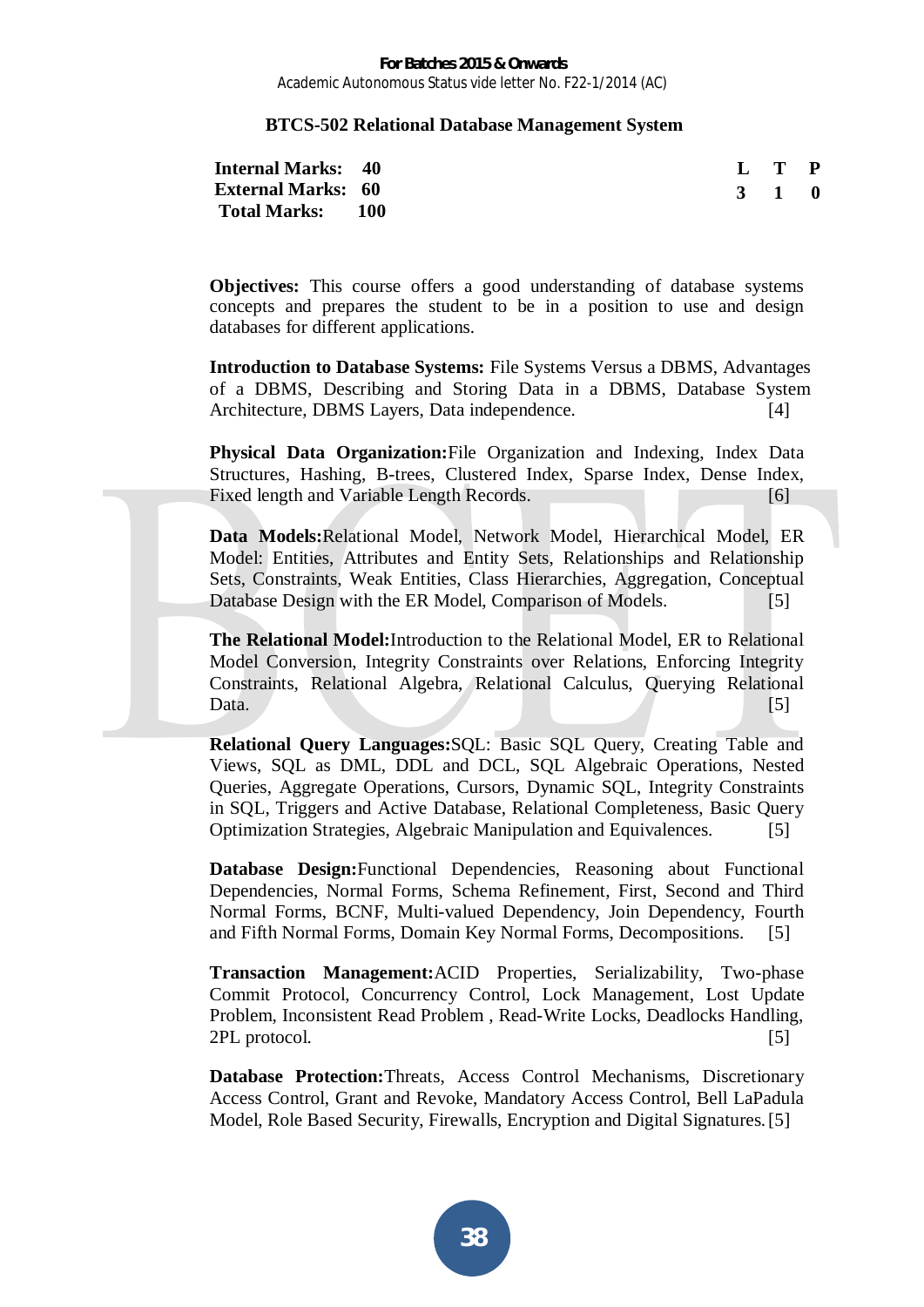## **Suggested Books**:

- 1. Ramez Elmasri, Shamkant Navathe ,Fundamentals of Database Systems, Fifth Edition, Pearson Education, 2007.
- 2. C.J. Date , An Introduction to Database Systems, Eighth Edition, Pearson Education
- 3. Alexis Leon, Mathews Leon , Database Management Systems, Leon Press.
- 4. S. K. Singh, Database Systems Concepts, Design and Applications, Pearson Education.
- 5. Raghu Ramakrishnan, Johannes Gehrke, Database Management Systems, Tata McGraw
- 6. Abraham Silberschatz, Henry F. Korth, S. Sudarshan, Database System Concepts, Tata McGraw-Hill.

- 1. Understand the various users of database systems;
- 2. Understand the architecture of database systems;
- 3. Understand the various data models;
- 4. know functional dependencies and various normal forms;
- 5. Understand transaction Processing Concepts,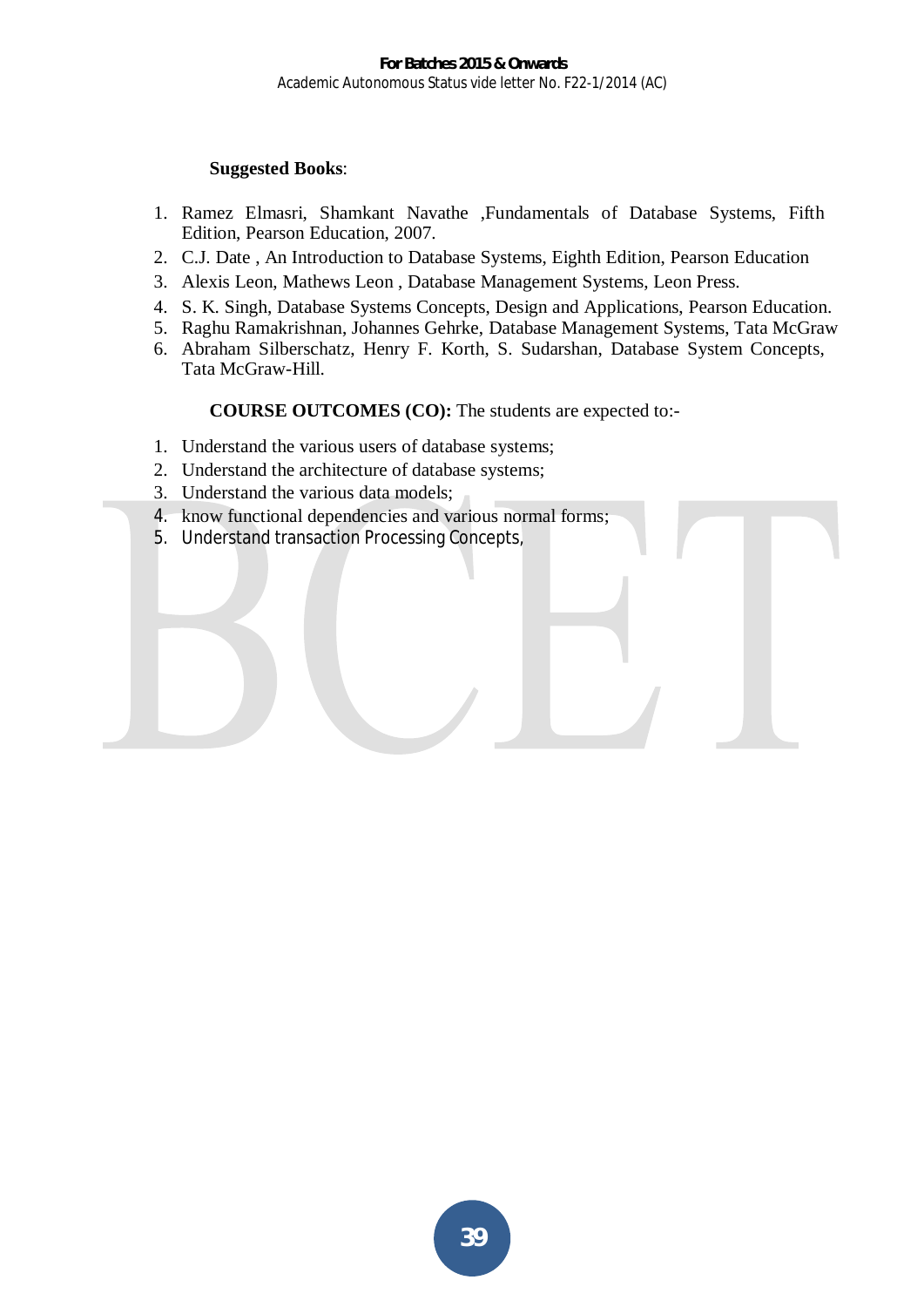## **BTCS-503 Design & Analysis of Algorithms**

| <b>Internal Marks:</b>    | 40  |
|---------------------------|-----|
| <b>External Marks: 60</b> |     |
| <b>Total Marks:</b>       | 100 |

**L T P 3 1 0**

**Objective**: To learn the ability to distinguish between the tractability and intractability of a given computational problem. To be able to devise fast and practical algorithms for real-life problems using the algorithm design techniques and principles learned in this course.

**Introduction:** What is an algorithm ? Time and space complexity of an algorithm. Comparing the performance of different algorithms for the same problem. Different orders of growth. Asymptotic notation. Polynomial vs. Exponential running time. [6]

**Basic Algorithm Design Techniques.** Divide-and-conquer, greedy, randomization, and dynamic programming. Example problems and algorithms illustrating the use of these techniques. [5]

**Graph Algorithms**. Graph traversal: breadth-first search (BFS) and depth-first search (DFS). Applications of BFS and DFS. Topological sort. Shortest paths in graphs: Dijkstra and Bellman-Ford. Minimum spanning trees. [5]

**Sorting and searching**. Binary search in an ordered array. Sorting algorithms such as Merge sort, Quick sort, Heap sort, Radix Sort, and Bubble sort with analysis of their running times. Lower bound on sorting. Median and order statistics. [6]

**NP-completeness**. Definition of class NP. NP-hard and NP-complete problems. 3SAT is NP-complete. Proving a problem to be NP-complete using polynomial-time reductions. Examples of NP-complete problems. [6]

**Coping with NP-completeness.** Approximation algorithms for various NPcomplete problems. [6]

**Advanced topics**. Pattern matching algorithms : Knuth-Morris-Pratt algorithm. Algorithms in Computational Geometry : Convex hulls. Fast Fourier Transform (FFT) and its applications. Integer and polynomial arithmetic. Matrix multiplication : Strassen's algorithm. [6]

## **Suggested Books**:

- 1. Algorithm Design by J. Kleinberg and E. Tardos.
- 2. Introduction to Algorithms by Thomas H. Cormen, Charles E. Leiserson, Ronald L. Rivest, and Clifford Stein.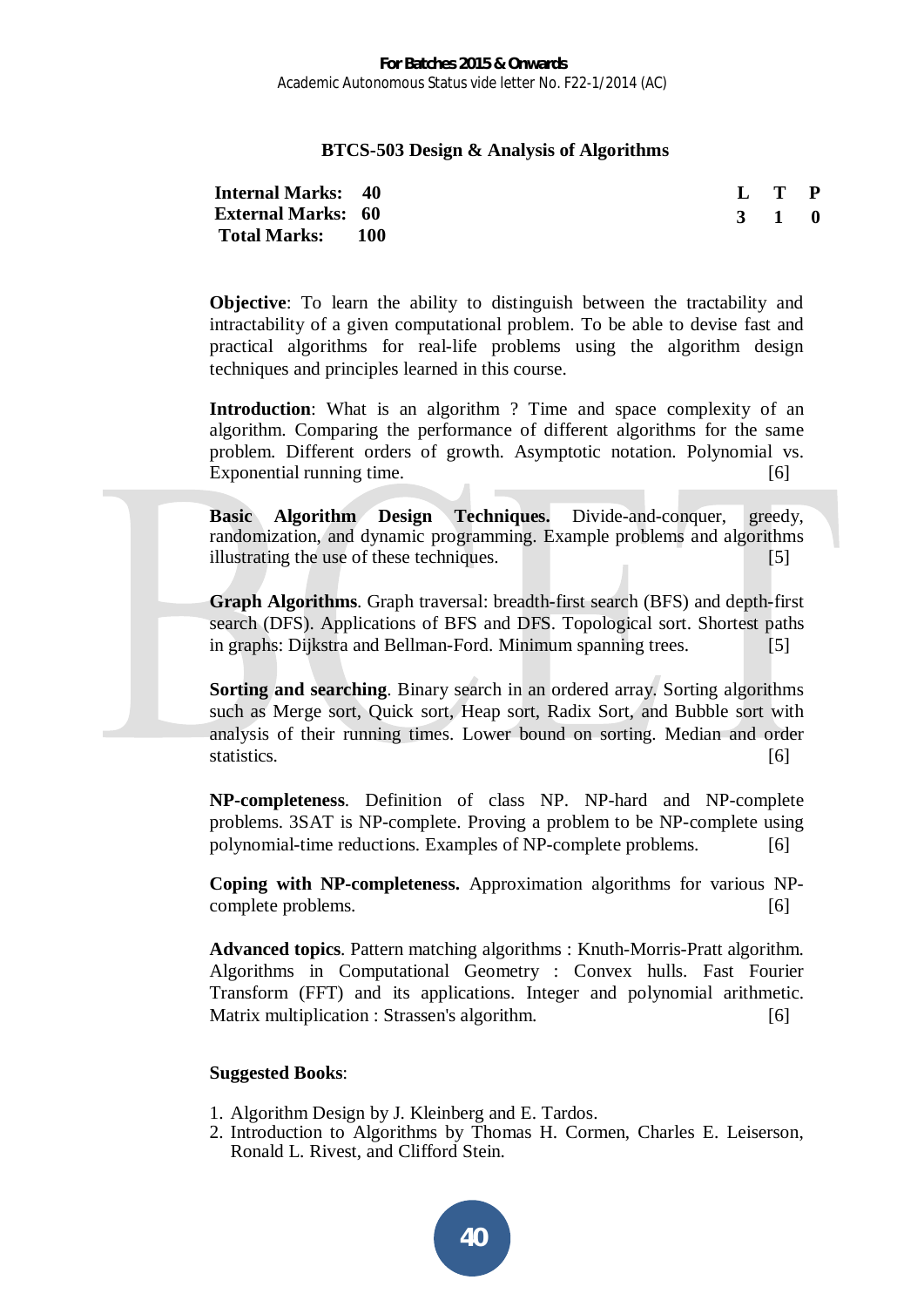- 3. Algorithms by S. Dasgupta, C.H. Papadimitriou, and U.V. Vazirani.
- 4. Algorithm Design: Foundations, Analysis, and Internet Examples by Michael T. Goodrich and Roberto Tamassia.
- 5. The Design and Analysis of Computer Algorithms by A. V. Aho, J. E. Hopcroft, and J. D. Ullman.
- 6. The Art of Computer Programming, Volumes 1, 2, and 3, by Donald Knuth.

- 1. Understand the various models of computation;
- 2. Do the algorithm analysis and understand the various algorithms design techniques;
- 3. Know the various sorting and searching techniques; and
- **4.** Know various problem classes.

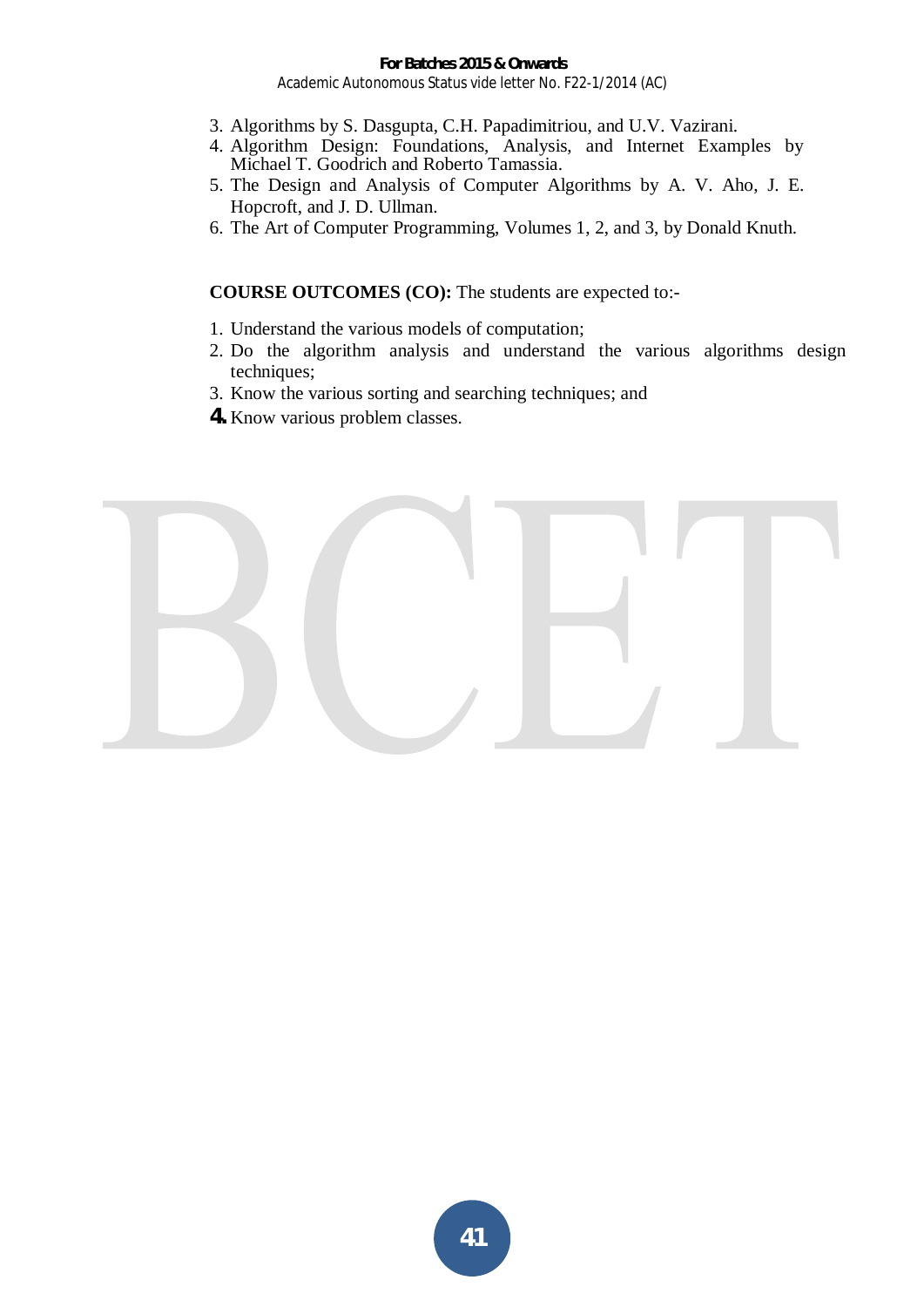## **BTCS-504 Computer Graphics**

| <b>Internal Marks: 40</b> |  | $\mathbf{L} \quad \mathbf{T} \quad \mathbf{P}$ |  |
|---------------------------|--|------------------------------------------------|--|
| <b>External Marks: 60</b> |  | 3 1 0                                          |  |
| Total Marks: 100          |  |                                                |  |

**OBJECTIVES:** Understanding the fundamental graphical operations and the implementation on computer, Get a glimpse of recent advances in computer graphics, Understanding user interface issues that make the computer easy for the novice to use.

**Introduction**: Computer Graphics and its applications, Elements of a Graphics Systems: Video Display Devices, Raster Scan Systems, Random Scan Systems, Input devices. [5]

**Basic Raster Graphics**: Scan conversion- Point plot technique, Line drawing, Circle generating and Ellipse generating algorithms. [5]

**Two-dimensional Geometric Transformations** : Basic Transformations-Translation, Rotation and Scalling, Matrix Representation and Homogeneous Coordinates, Composite Transformations, Reflection and Shearing transformations. [5]

**Clipping:** Window to viewport transformation, Clipping Operations- Point Clipping, Line Clipping, Polygon Clipping and Text Clipping. [5]

**Filling Techniques**: Scan line algorithms, Boundary-fill algorithm, Flood-fill algorithm, Edge fill and fence fill algorithms, [5]

**Elementary 3D Graphics**: Plane projections and its types, Vanishing points, Specification of a 3D view. **[5]** 

**Visibility**: Image and object precision, Hidden edge/surface removal or visible edge/surface determination techniques; z buffer algorithms, Depth sort algorithm, Scan line algorithm and Floating horizon technique. [5]

**Advance Topics**: Introduction of Rendering, Raytracing, Antialiasing, Fractals, Gourard and Phong shading. [5]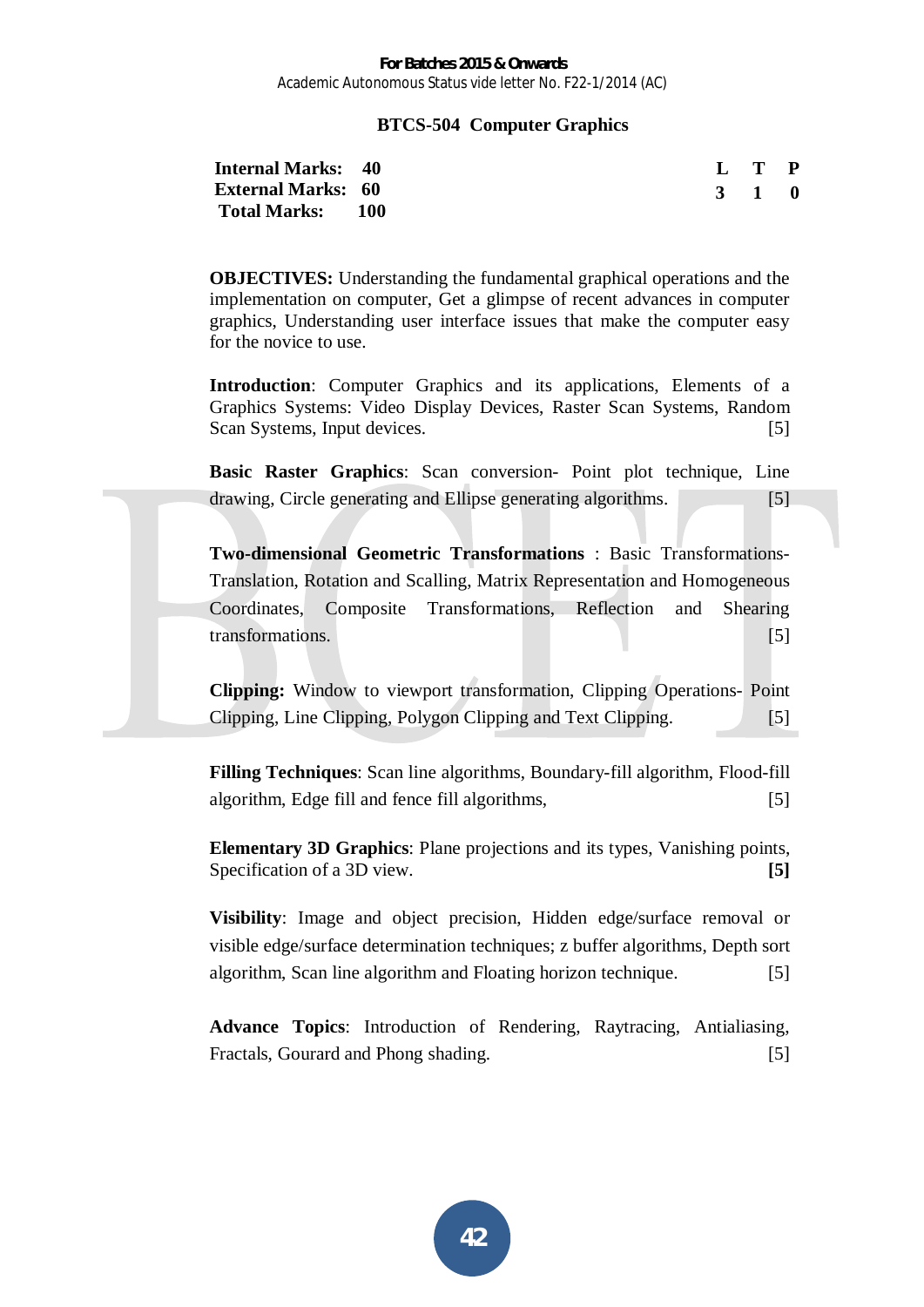## **Suggested Books**:

- 1. Donald Hearn and M.Pauline Baker, **"Computer Graphics", Second Edition,** PHI/Pearson Education.
- 2. Zhigand xiang, Roy Plastock, Schaum's outlines, **"Computer Graphics Second Edition",** Tata Mc-Grawhill edition.
- 3. C, Foley, VanDam, Feiner and Hughes, **"Computer Graphics Principles & Practice"**, **Second Edition**, Pearson Education

- 1. Understand the various elements of Graphics;
- 2. Raster graphics concepts;
- 3. Understand the filling, clipping, geometric manipulation techniques;
- 4. Know the 3D graphics; and
- **5.** Know various advanced issues like fractal and ray tracing etc.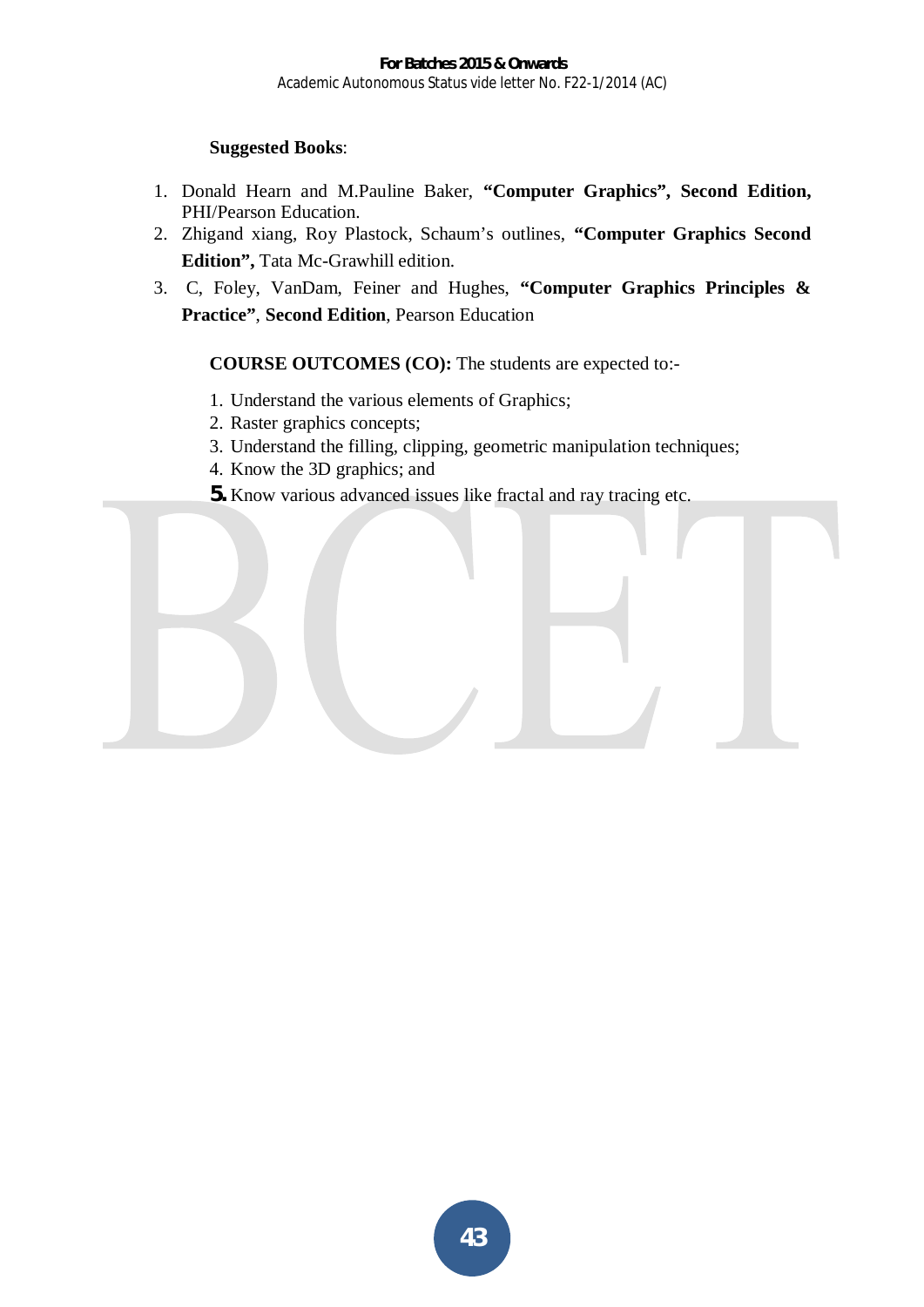## **BTXXXXX Open Elective-I**

| <b>Internal Marks: 40</b> | L T P |  |
|---------------------------|-------|--|
| <b>External Marks: 60</b> | 3 1 0 |  |
| Total Marks: 100          |       |  |

#### **BTCS-506 RDBMS LAB**

| <b>Internal Marks: 30</b> |    |
|---------------------------|----|
| <b>External Marks: 20</b> |    |
| <b>Total Marks:</b>       | 50 |

| $\mathbf{L}$ | T | P |
|--------------|---|---|
| 0            | 0 | 2 |

**Objective:** This practical will enable students to retrieve data from relational databases using SQL. Students will also learn about triggers, cursors, stored procedures etc.

- 1. Introduction to SQL and installation of SQL Server / Oracle.
- 2. Data Types, Creating Tables, Retrieval of Rows using Select Statement, Conditional Retrieval of Rows, Alter and Drop Statements.
- 3. Working with Null Values, Matching a Pattern from a Table, Ordering the Result of a Query, Aggregate Functions, Grouping the Result of a Query, Update and Delete Statements.
- 4. Set Operators, Nested Queries, Joins, Sequences.
- 5. Views, Indexes, Database Security and Privileges: Grant and Revoke Commands, Commit and Rollback Commands.
- 6. PL/SQL Architecture, Assignments and Expressions, Writing PL/SQL Code, Referencing Non-SQL parameters.
- 7. Stored Procedures and Exception Handling.
- 8. Triggers and Cursor Management in PL/SQL.

**Suggested Tools –** MySQL, DB2, Oracle, SQL Server 2012, Postgre SQL, SQL lite

- 1. understand the DDL, DML and DCL statements;
- 2. know the installation of SQL Server/Oracle RDBMSs;
- 3. use of queries;
- 4. use of Grant and Revoke commands;
- 5. use in-built functions, stored procedures, exception handling, triggers and cursors
- 6. know the nested queries.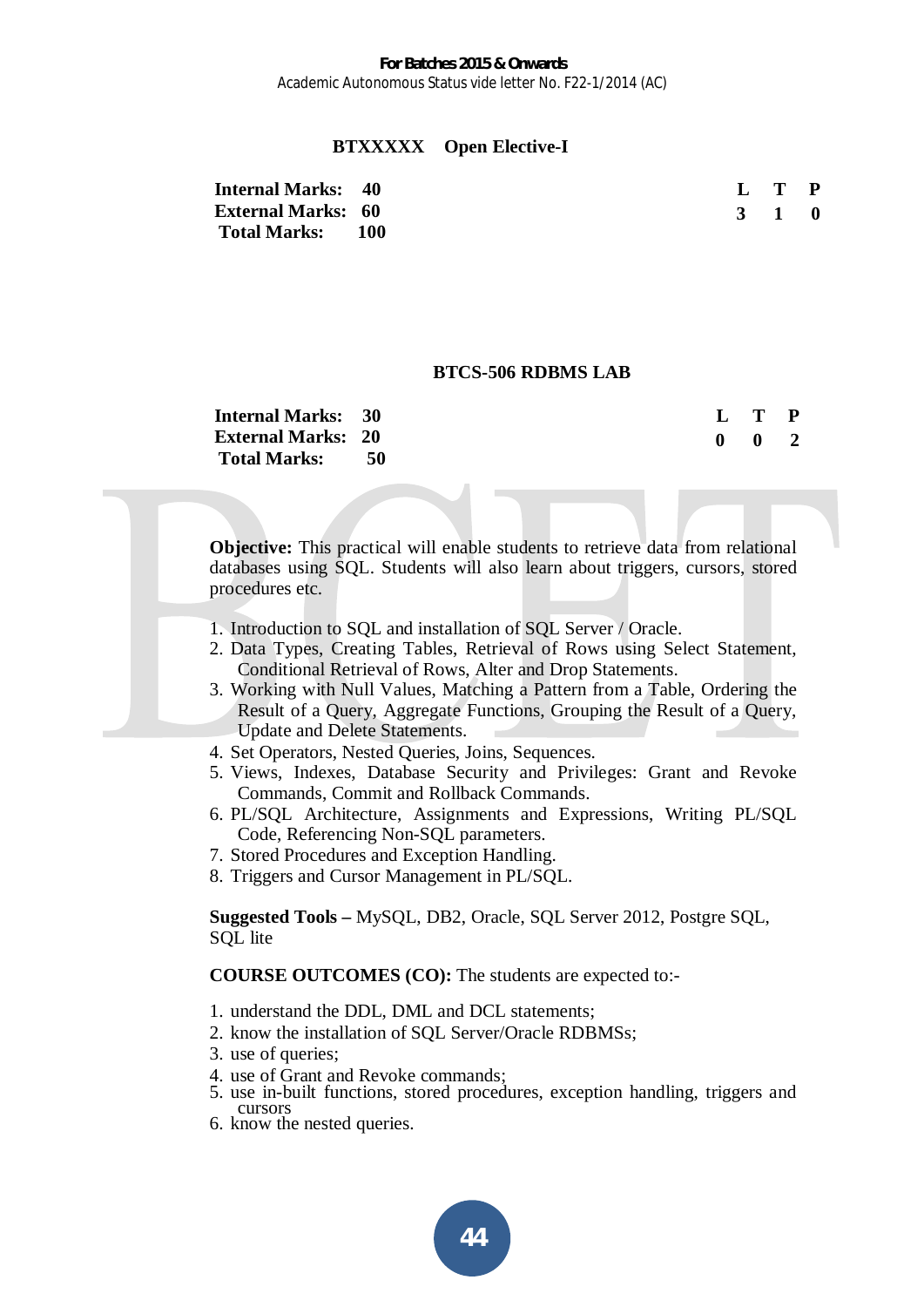## **BTCS-507 Computer Networks – II LAB**

**Internal Marks: 30 External Marks: 20 Total Marks: 50** 

**L T P 0 0 2**

**Objectives:** The objective of this practical is to offer good understanding of the concepts of wired networks and wireless networks.

- 1. To configure the IP address for a computer connected to LAN and to configure network parameters of a web browser for the same computer.
- 2. To plan IPv6 address scheme for a local area network comprising of 'n' terminals.
- 3. To develop programs for implementing / simulating Encryption Algorithms.
- 4. To implement the Mail Server in LINUX.
- 5. To implement the Web Server in LINUX.
- 6. To implement the FTP Server.
- 7. To set up the boot server : DHCP and NIS

- 1. Know the fundamentals of computer networks
- 2. Understand the IPv6 address scheme;
- 3. Understand the basic features of wireless ad hoc networks;
- 4. Understand open source packet capture software;
- 5. Know wireless LAN, WLAN, PAN and Bluetooth networks;
- **6.** Understand wireless system design.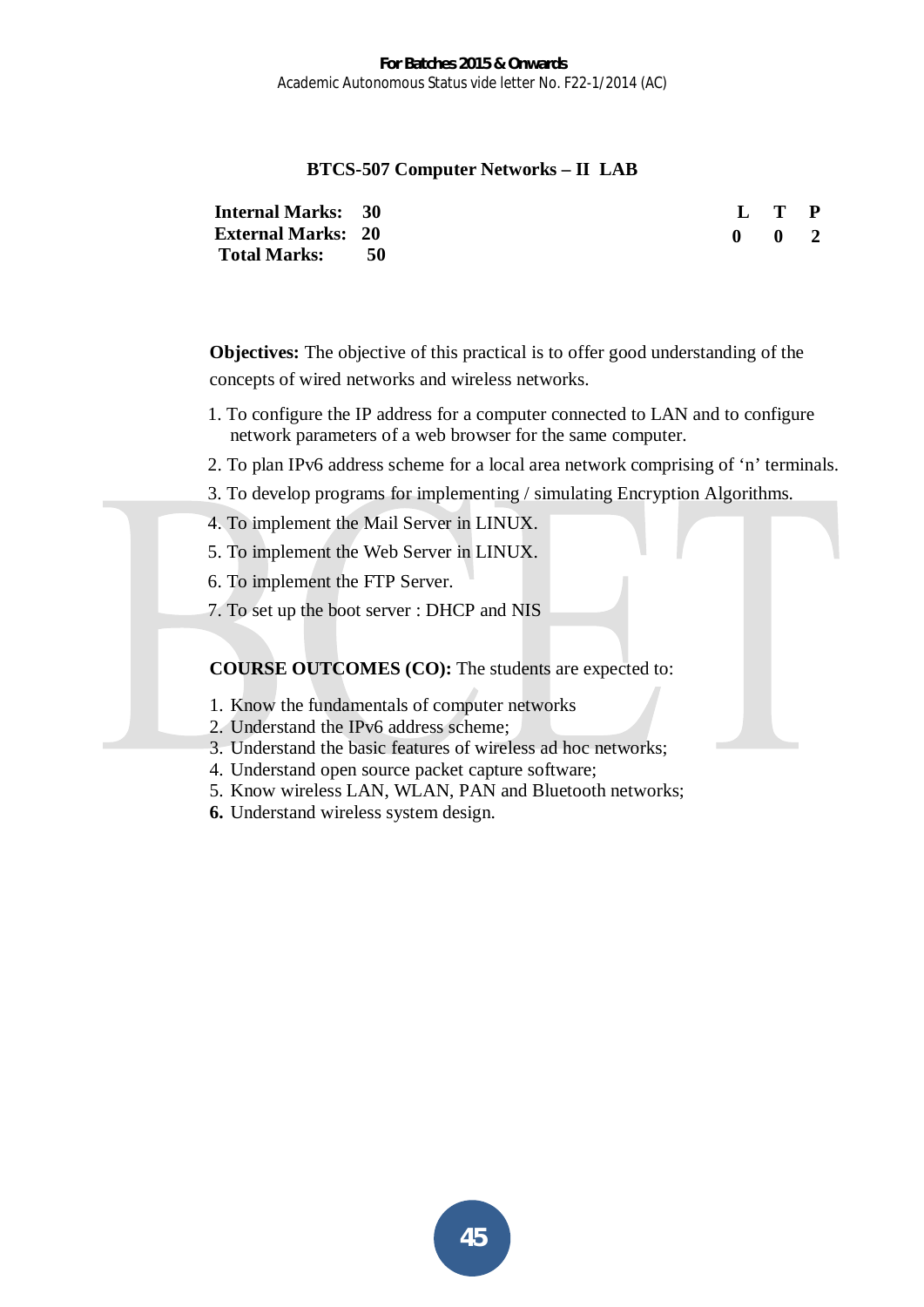## **BTCS-508 Design & Analysis of Algorithms Lab**

| <b>Internal Marks: 30</b> |  | L T P         |  |
|---------------------------|--|---------------|--|
| <b>External Marks: 20</b> |  | $0 \t 0 \t 2$ |  |
| Total Marks: 50           |  |               |  |

**Objective:** To get a first-hand experience of implementing well-known algorithms in a high-level language. And to be able to compare the practical performance of different algorithms for the same problem.

- 1. Code and analyze to compute the greatest common divisor (GCD) of two numbers.
- 2. Code and analyze to find the median element in an array of integers.
- 3. Code and analyze to find the majority element in an array of integers.
- 4. Code and analyze to sort an array of integers using Heap sort.
- 5. Code and analyze to sort an array of integers using Merge sort.
- 6. Code and analyze to sort an array of integers using Quick sort.
- 7. Code and analyze to find the edit distance between two character strings using dynamic programming.
- 8. Code and analyze to find an optimal solution to weighted interval scheduling using dynamic programming.
- 9. Code and analyze to find an optimal solution to matrix chain multiplication using dynamic programming.
- 10. Code and analyze to do a depth-first search (DFS) on an undirected graph. Implementing an application of DFS such as (i) to find the topological sort of a directed acyclic graph, OR (ii) to find a path from source to goal in a maze.
- 11. Code and analyze to do a breadth-first search (BFS) on an undirected graph. Implementing an application of BFS such as (i) to find connected components of an undirected graph, OR (ii) to check whether a given graph is bipartite.
- 12. Code and analyze to find shortest paths in a graph with positive edge weights using Dijkstra's algorithm.
- 13. Code and analyze to find shortest paths in a graph with arbitrary edge weights using Bellman-Ford algorithm.
- 14. Code and analyze to find the minimum spanning tree in a weighted, undirected graph.
- 15. Code and analyze to find all occurrences of a pattern P in a given string S.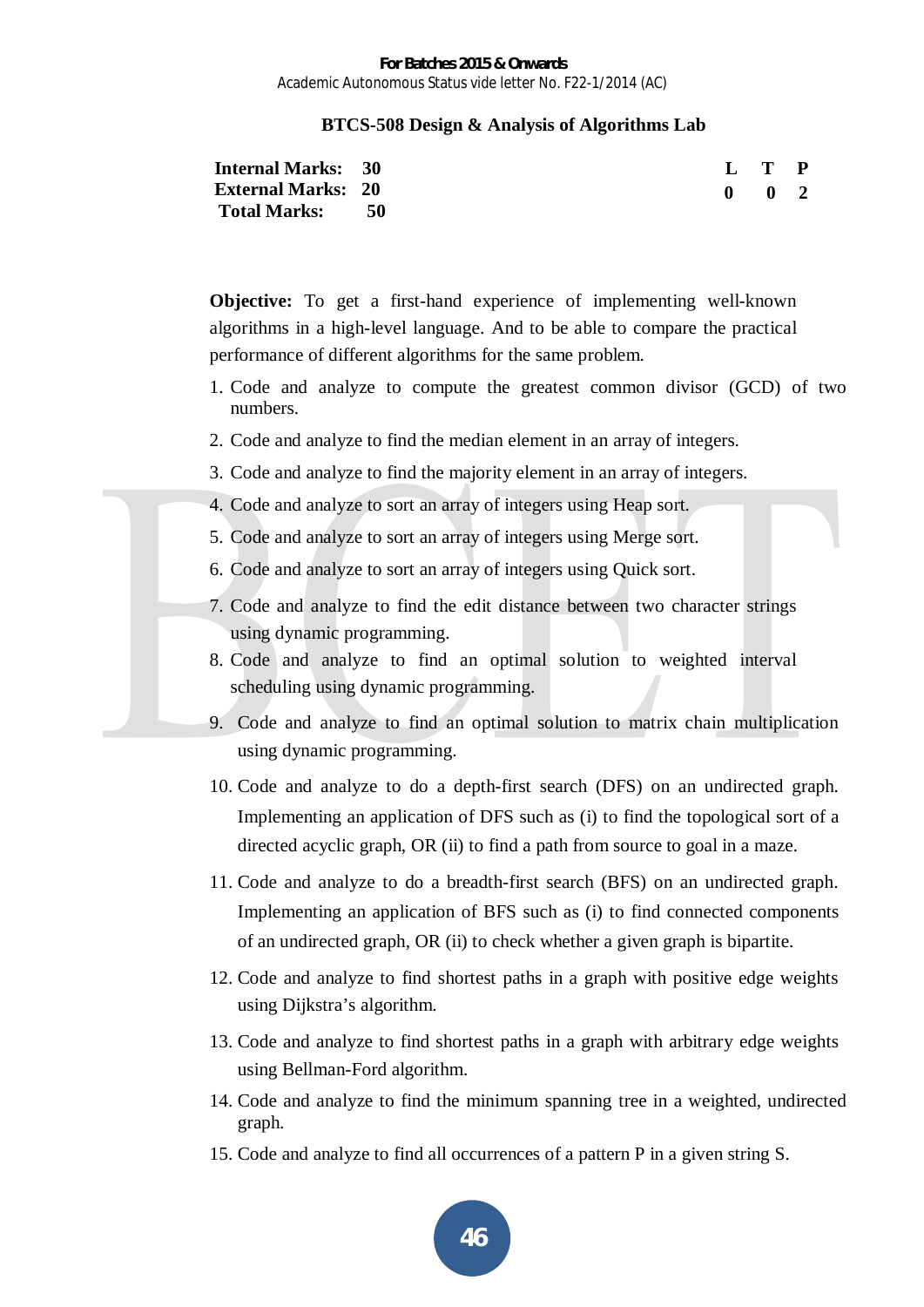- 16. Code and analyze to multiply two large integers using Karatsuba algorithm.
- 17. Code and analyze to compute the convex hull of a set of points in the plane.
- 18. (Mini-project Topic) Program to multiply two polynomials using Fast Fourier Transform.

- 1. Write code for different methods of computation;
- 2. Practice of writing program different searching and sorting algorithms and do analysis of the same; and
- **3.** Coding in dynamic programming.

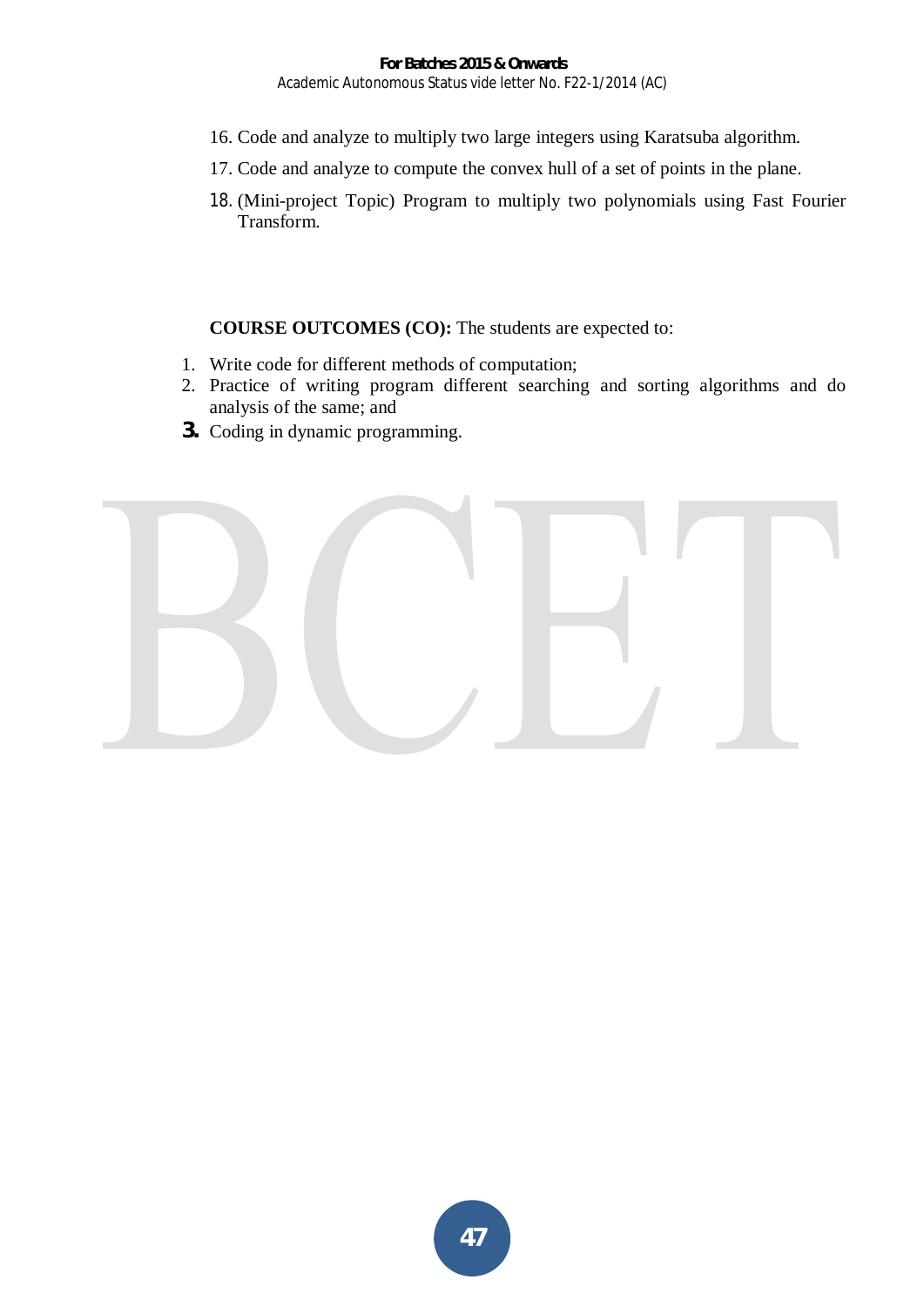## **BTCS-509 Computer Graphics Lab**

| <b>Internal Marks: 30</b> |  | L T P               |
|---------------------------|--|---------------------|
| <b>External Marks: 20</b> |  | $0 \quad 0 \quad 2$ |
| Total Marks: 50           |  |                     |

**Objective:** To implement various algorithms for different drawing objects.

- 1. To plot a point (pixel) on the screen.
- 2. To draw a straight line using DDA Algorithm.
- 3. To draw a straight line using Bresenham's Algorithm.
- 4. Implementation of mid-point circle generating Algorithm.
- 5. Implementation of ellipse generating Algorithm.
- 6. To translate an object with translation parameters in X and Y directions.
- 7. To scale an object with scaling factors along X and Y directions.
- 8. To rotate an object with a certain angle about origin.
- 9. Perform the rotation of an object with certain angle about an arbitrary point.
- 10. To perform composite transformations of an object.
- 11. To perform the reflection of an object about major axis.
- 12. To clip line segments against windows using Cohen Sutherland Algorithm.
- 13. Perform the polygon clipping against windows using Sutherland Hodgeman technique.
- 14. Fill a rectangle with a specified color using scan line algorithm.
- 15. Implementation of flood-fill and boundary-fill algorithms.

- 1. Do operation on line segments;
- 2. Do clipping;
- 3. Implement fill polygon algorithms;
- **4.** Demonstrate the properties of the Bezier curve.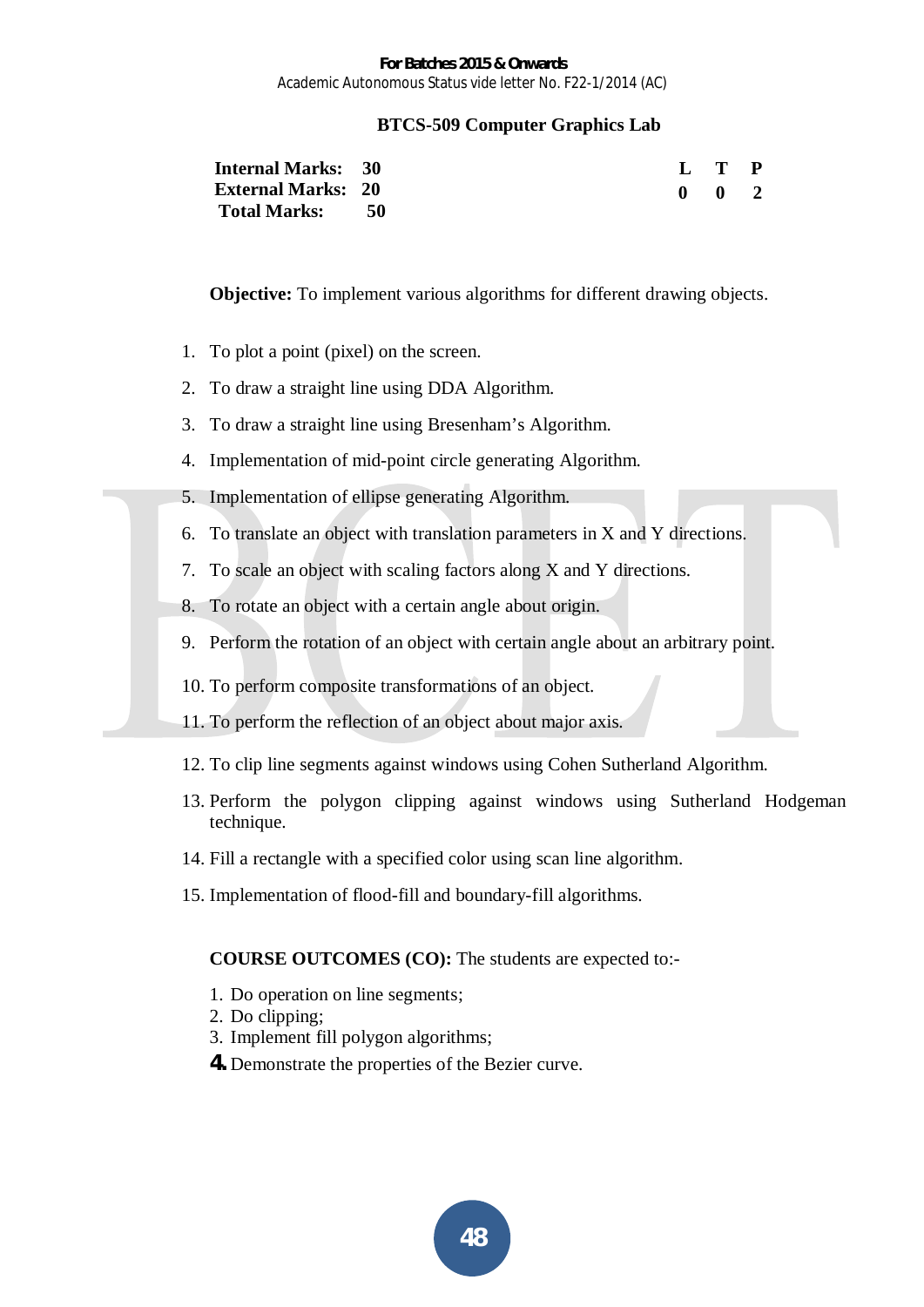**\_\_\_\_\_\_\_\_\_\_\_\_\_\_\_\_\_\_\_\_\_\_\_\_\_\_\_\_\_\_\_\_\_\_\_\_\_\_\_\_\_\_\_\_\_\_\_\_\_\_\_\_\_\_\_\_\_\_\_\_\_\_\_\_\_\_\_** 

# **BTCS-510 Industrial Training**

**Internal Marks: 60 External Marks: 40 Total Marks: 100** 

**6-weeks Industrial Training conducted after 4th semester** 

**\_\_\_\_\_\_\_\_\_\_\_\_\_\_\_\_\_\_\_\_\_\_\_\_\_\_\_\_\_\_\_\_\_\_\_\_\_\_\_\_\_\_\_\_\_\_\_\_\_\_\_\_\_\_\_\_\_\_\_\_\_\_\_\_\_\_\_\_**

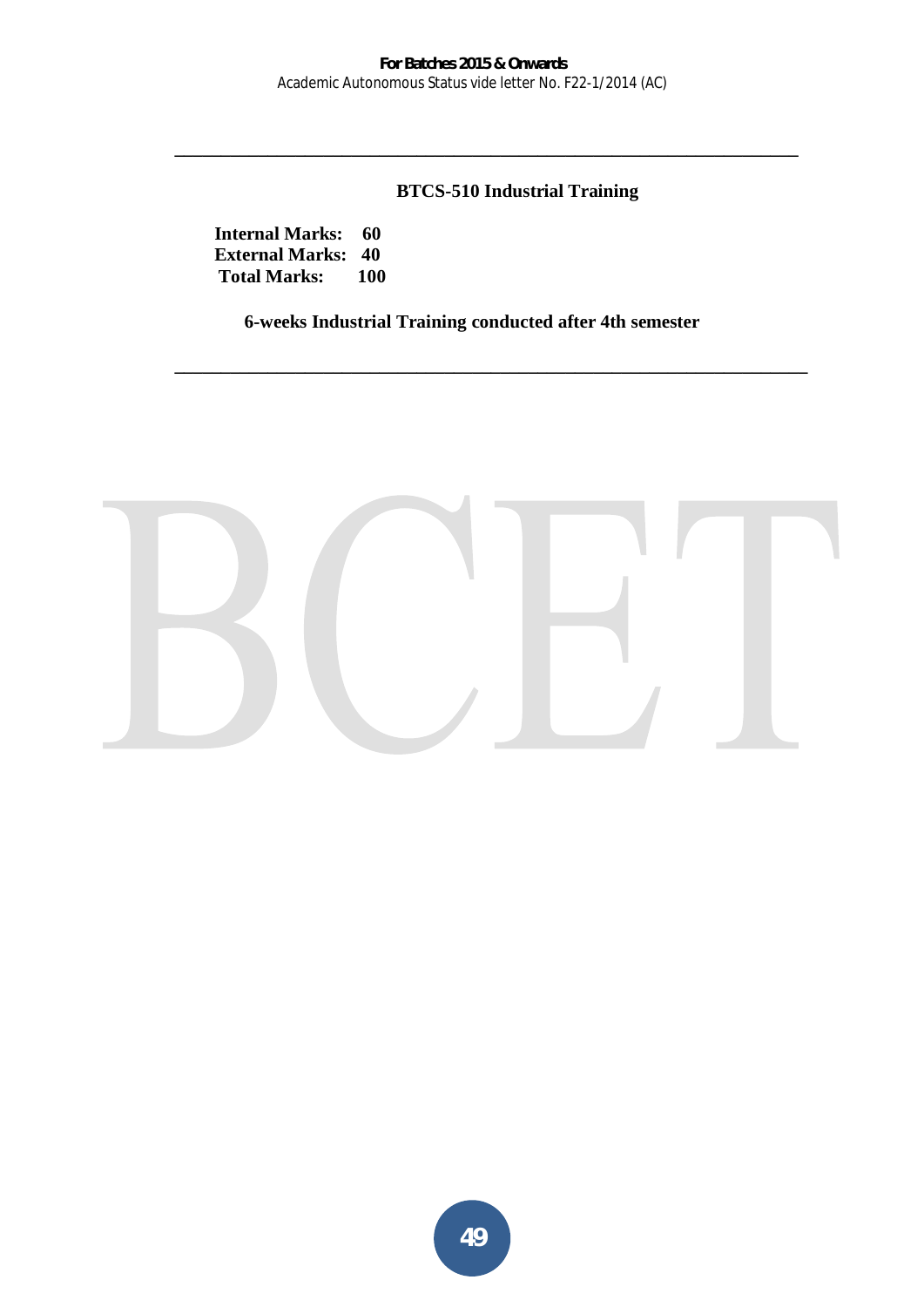Beant College of Engineering & Technology, Gurdaspur

# *Sixth Semester*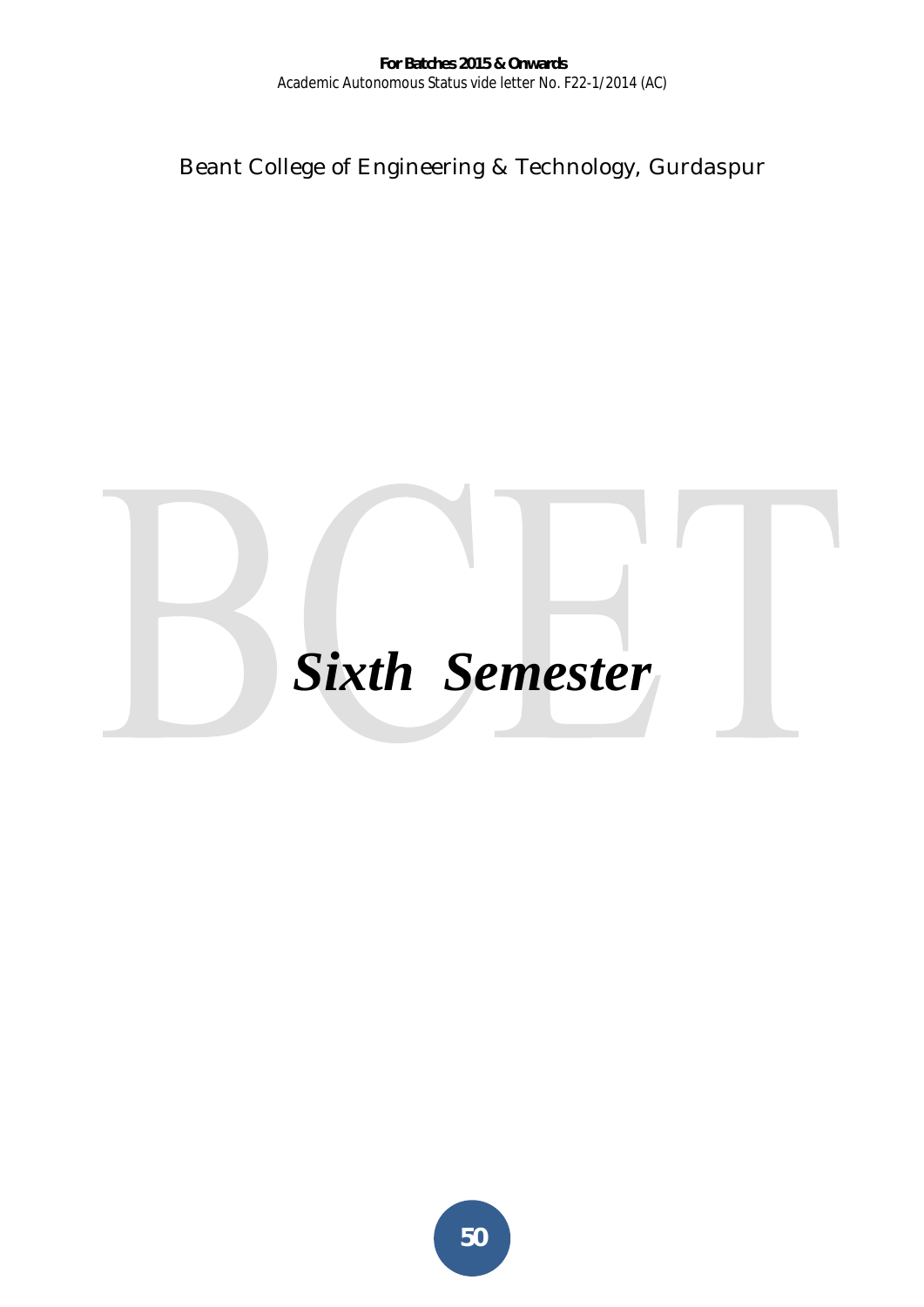# **BTCS-601 Programming in Java**

| <b>Internal Marks: 40</b> |  | L T P |  |
|---------------------------|--|-------|--|
| <b>External Marks: 60</b> |  | 3 1 0 |  |
| Total Marks: 100          |  |       |  |

**Objectives:** This course will provide the knowledge of Java and prepare students to be in a position to write object oriented programs in Java.

**Overview of Java:** Object oriented programming, paradigms, abstraction, OOP principles, Java class libraries [5]

**Date types, Variables and Arrays:** Integers, floating-point types, characters, Boolean, Iterates, Variable, Data types and casting, automatic type promotion in expressions, arrays.  $[4]$ 

**Operators and Control Statements:** Arithmetic operators, bit wise operators, relational operators, Boolean logical operators, the ? Operator, operator precedence, Java's selection statements, iteration statements, jump statements. [3]

Introduction to Classes: Class fundamentals, declaring object reference variable, Introducing methods, constructors, this keyword, garbage collection, the finalize () method. [2]

**Methods and Classes:** Overloading methods, using objects as parameters, recursion. [3]

**Inheritance:** Inheritance basics, using super, method overriding, dynamic method dispatch, using abstract Classes, Using final with inheritance, Package and Interfaces, Package access protection, importing packages. [4]

**Exception Handling:** Exception handling fundamentals, Exception types, Uncaught Exceptions Using try and catch, multiple catch clauses, nested try statements, throw, finally Java's built-in exceptions, creating your own exception sub classes, using exceptions. [4]

**Multithreaded Programming:** The Java thread model, the main thread, creating thread, creating multiple threads, using is alive () and join (), Thread priorities, synchronization, Inter thread communications, suspending resuming and stopping threads. [5]

**String Handling:** The string constructors, string length, special string operations, character extraction, string comparison, searching string, modifying string, data conversion, changing the case of characters, string buffer. [4]

**I/O and Applets:** I/O Basics, Reading Console Input, Writing Console Output, Reading and Writing Files, Applet Fundamentals, Applet Architecture, The HTML Applet tag, Passing parameters to Applets. [3]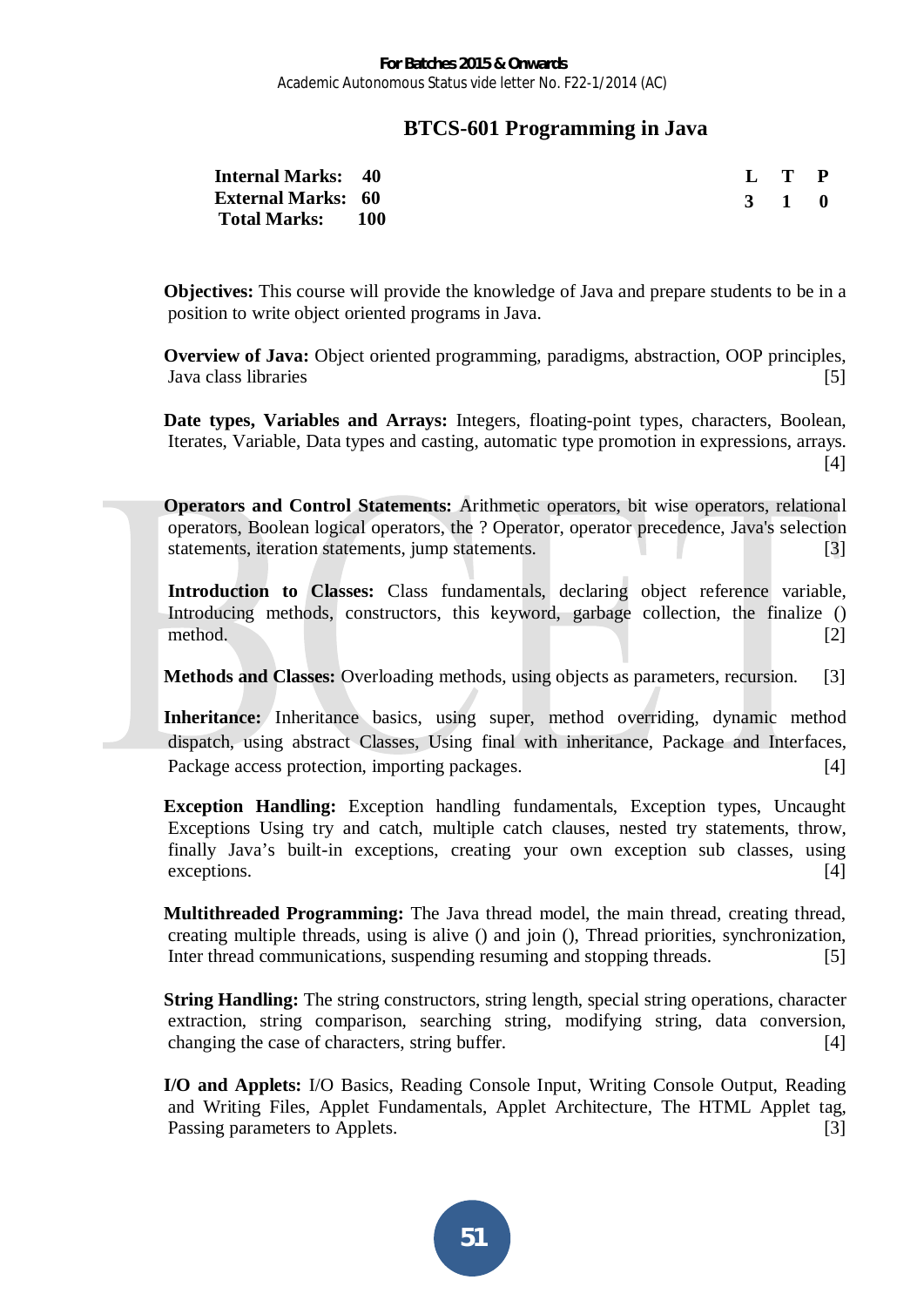## **For Batches 2015 & Onwards**

Academic Autonomous Status vide letter No. F22-1/2014 (AC)

**Networking:** Networking basics, Java and the Net, TCP/IP Client Sockets URL, URL Connection, TCP/IP Server Sockets, Database connectivity. [3]

## **Suggested Books**

1. Herbert Schildt, The Complete Reference Java2, McGraw-Hill.

2. Joyce Farrell, Java for Beginners, Cengage Learning.

3. Deitel and Deitel, Java: How to Program, 6th Edition, Pearson Education.

4. James Edward Keogh, Jim Keogh, J2EE: The complete Reference, McGraw-Hill

5. Khalid A. Mughal, Torill Hamre, Rolf W. Rasmussen, Java Actually, Cengage Learning.

6. Shirish Chavan, Java for Beginners, 2nd Edition, Shroff Publishers.

- 1. Understand the concepts of OOP & Java language;
- 2. Know the various techniques such as abstraction, inheritance, and polymorphism;
- 3. Know the advanced features of Java language; and
- **4.** Understand the Applets & Networking concepts.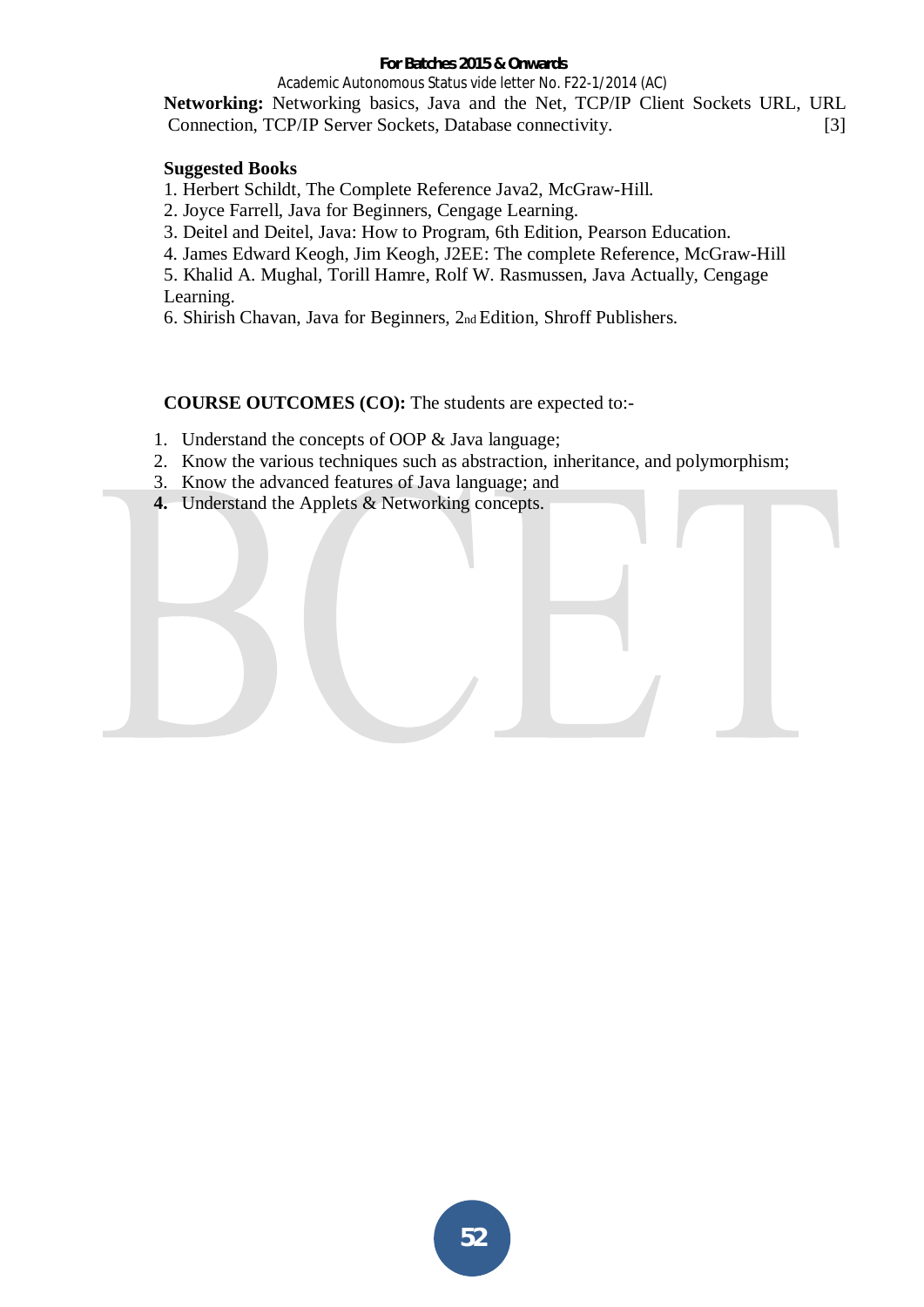## **BTCS-602 Data Mining and Data Warehousing**

| <b>Internal Marks: 40</b> |  | L T P |  |
|---------------------------|--|-------|--|
| <b>External Marks: 60</b> |  | 3 1 0 |  |
| <b>Total Marks: 100</b>   |  |       |  |

**Objectives:** This course offers a good understanding of Data warehousing and Data Mining concepts and technologies. It prepares the student to be in a position to use and design data warehouse and application of data mining techniques.

**DATA WAREHOUSING:** Data warehousing Components, Building a Data warehouse, Mapping the Data Warehouse to a Multiprocessor Architecture, DBMS Schemas for Decision Support, Data Extraction, Cleanup, and Transformation Tools, Metadata. [6]

**BUSINESS ANALYSIS:** Reporting and Query tools and Applications, Tool Categories, The Need for Applications, Online Analytical Processing (OLAP), Multidimensional Data Model, OLAP Guidelines, Multidimensional versus Multirelational OLAP, Categories of Tools, OLAP Tools and the Internet. [7]

**DATA MINING:** Introduction – Data – Types of Data – Data Mining Functionalities – Interestingness of Patterns – Classification of Data Mining Systems – Data Mining Task Primitives – Integration of a Data Mining System with a Data Warehouse – Issues –Data Preprocessing. [7]

**ASSOCIATION RULE MINING AND CLASSIFICATION:** Mining Frequent Patterns, Associations and Correlations, Mining Methods, Mining Various Kinds of Association Rules, Correlation Analysis, Constraint Based Association Mining, Classification and Prediction, Basic Concepts, Decision Tree Induction, Bayesian Classification, Rule Based Classification, Classification by Back propagation, Support Vector Machines, Associative Classification, Lazy Learners, Other Classification Methods, Prediction [10]

**CLUSTERING AND APPLICATIONS AND TRENDS IN DATA MINING:** Cluster Analysis, Types of Data, Categorization of Major Clustering Methods, K-means, Partitioning Methods, Hierarchical Methods, Density-Based Methods, Grid Based Methods, Model-Based Clustering Methods, Clustering High Dimensional Data, Constraint–Based Cluster Analysis, Outlier Analysis, Data Mining Applications. [10]

## **Suggested Books:**

1. Alex Berson and Stephen J. Smith, " Data Warehousing, Data Mining & OLAP", Tata McGraw – Hill Edition, Tenth Reprint 2007.

2. Jiawei Han and Micheline Kamber, "Data Mining Concepts and Techniques", Second Edition, Elsevier, 2007.

3. Introduction to Data Mining by A. Dunham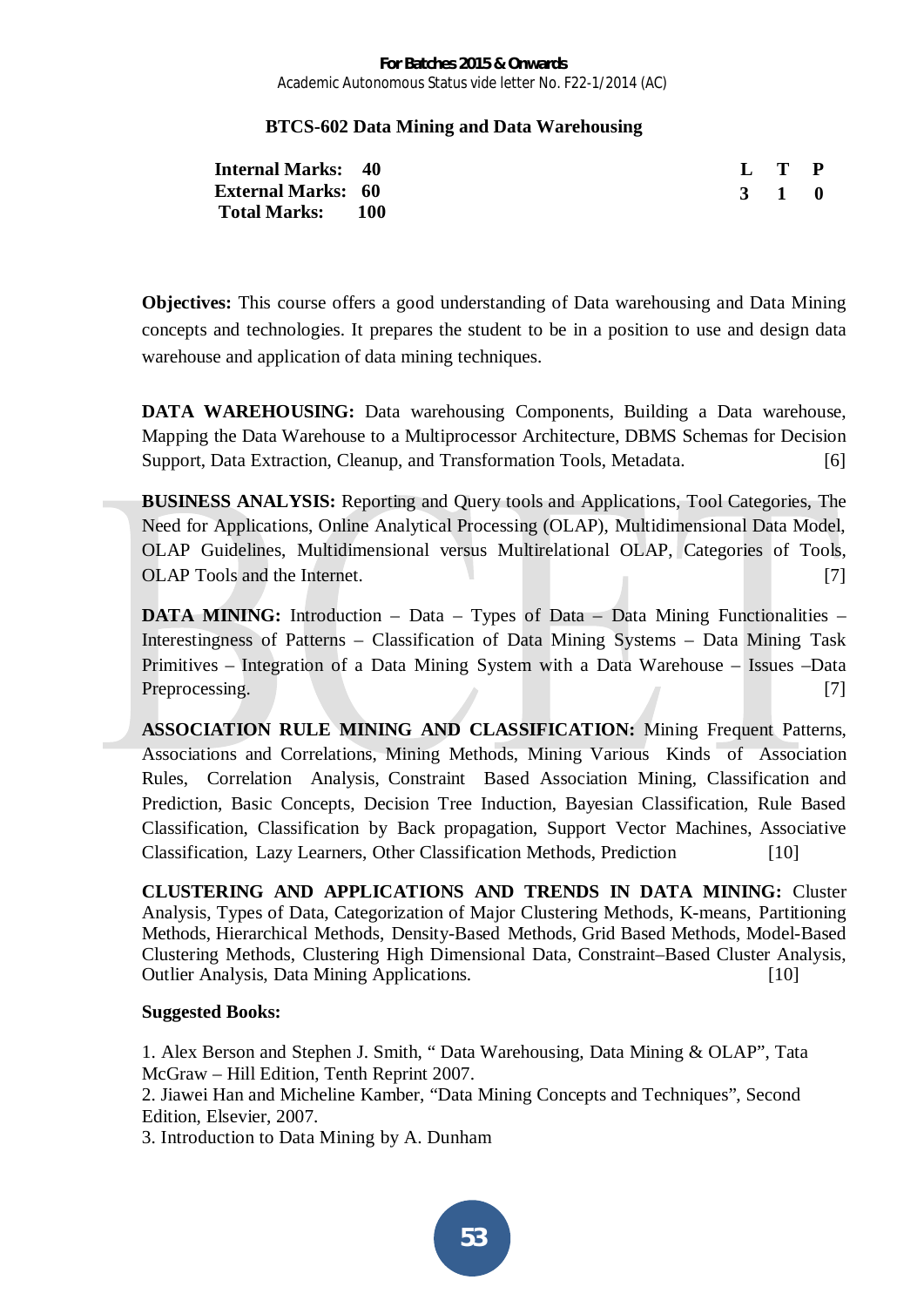### **For Batches 2015 & Onwards**

Academic Autonomous Status vide letter No. F22-1/2014 (AC)

4. Pang-Ning Tan, Michael Steinbach and Vipin Kumar, " Introduction To Data Mining", Person Education, 2007.

5. K.P. Soman, Shyam Diwakar and V. Ajay ", Insight into Data mining Theory and Practice", Easter Economy Edition, Prentice Hall of India, 2006.

6. G. K. Gupta, " Introduction to Data Mining with Case Studies", Easter Economy Edition, Prentice Hall of India, 2006.

7. Daniel T.Larose, "Data Mining Methods and Models", Wile-Interscience, 2006.

- **1.** understand basic and advanced concepts of data warehousing and data mining;
- **2.** understand the various applications of Data Mining.

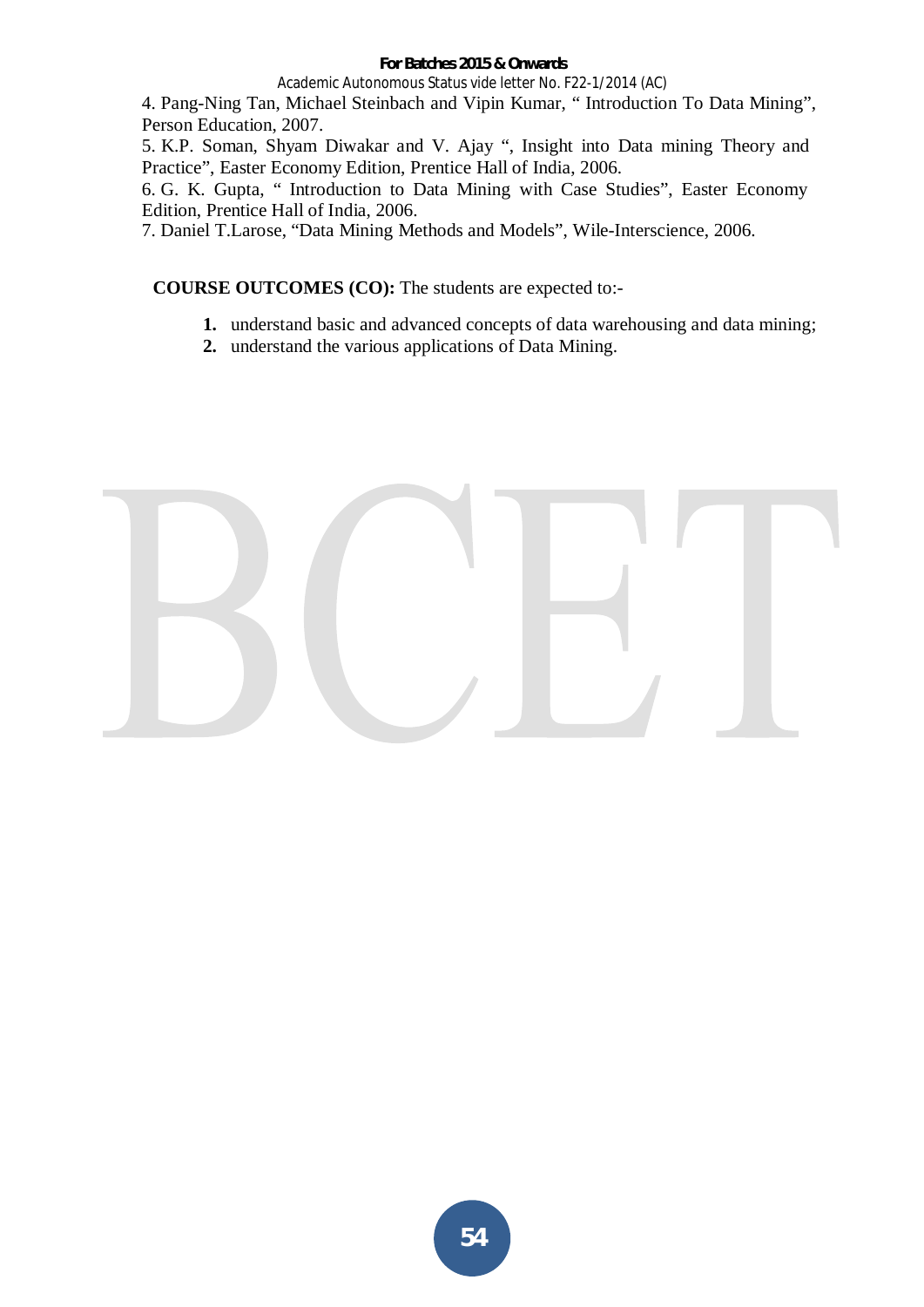## **BTCS-603 Software Engineering**

| <b>Internal Marks: 40</b> |  | L T P |  |
|---------------------------|--|-------|--|
| <b>External Marks: 60</b> |  | 3 1 0 |  |
| Total Marks: 100          |  |       |  |

**Objective:** To understand the basic and advanced concepts of software engineering.

**Evolution and impact of Software engineering**, software life cycle models: Waterfall, prototyping, Evolutionary, and Spiral models. Feasibility study, Functional and Non-functional requirements, Requirements gathering, Requirements analysis and specification [10] **Specification** [10]

**Basic issues in software design**, modularity, cohesion, coupling and layering, function-oriented software design: DFD and Structure chart, object modeling using UML, Object-oriented software development, user interface design. Coding standards and Code review techniques. [9]

**Fundamentals of testing**, White-box, and black-box testing, Test coverage analysis and test case design techniques, mutation testing, Static and dynamic analysis, Software reliability metrics, reliability growth modeling. [9]

**Software project management**, Project planning and control, cost estimation, project scheduling using PERT and GANTT charts, cost-time relations: Rayleigh-Norden results, quality management, ISO and SEI CMMI, PSP and Six Sigma. Computer aided software engineering, software maintenance, software reuse, Component-based software development. [12]

## **Suggested Books:**

1. Roger Pressman, "Software Engineering: A Practitioners Approach,(6th Edition), McGraw Hill, 1997.

2. Sommerville,"Software Engineering, 7th edition", Adison Wesley, 1996.

3. Watts Humphrey," Managing software process", Pearson education, 2003.

4. James F. Peters and Witold Pedrycz, " Software Engineering – An Engineering Approach", Wiley.

5. Mouratidis and Giorgini. "Integrating Security and Software Engineering– Advances and Future",  $IGP$ .  $ISBN - 1-59904-148-0$ .

6. Pankaj Jalote, "An integrated approach to Software Engineering", Springer/Narosa.

- 1. understand the software principles
- 2. understand the various phases of SDLC life cycle;
- 3. know the software project management;
- 4. understand the quality management like CMMI and Six Sigma;
- 5. Understand the implementation of software in 3GL and \$GL environment.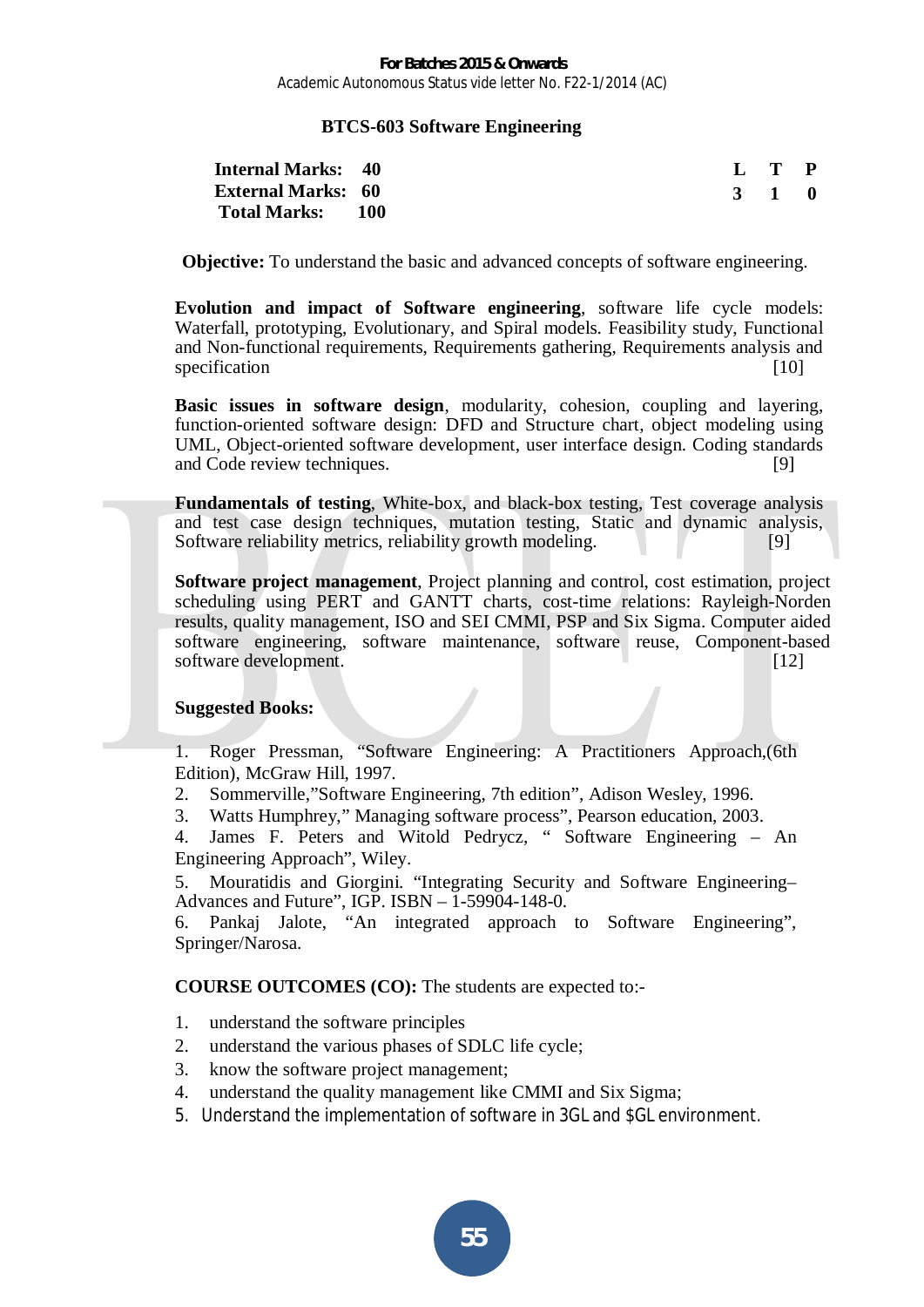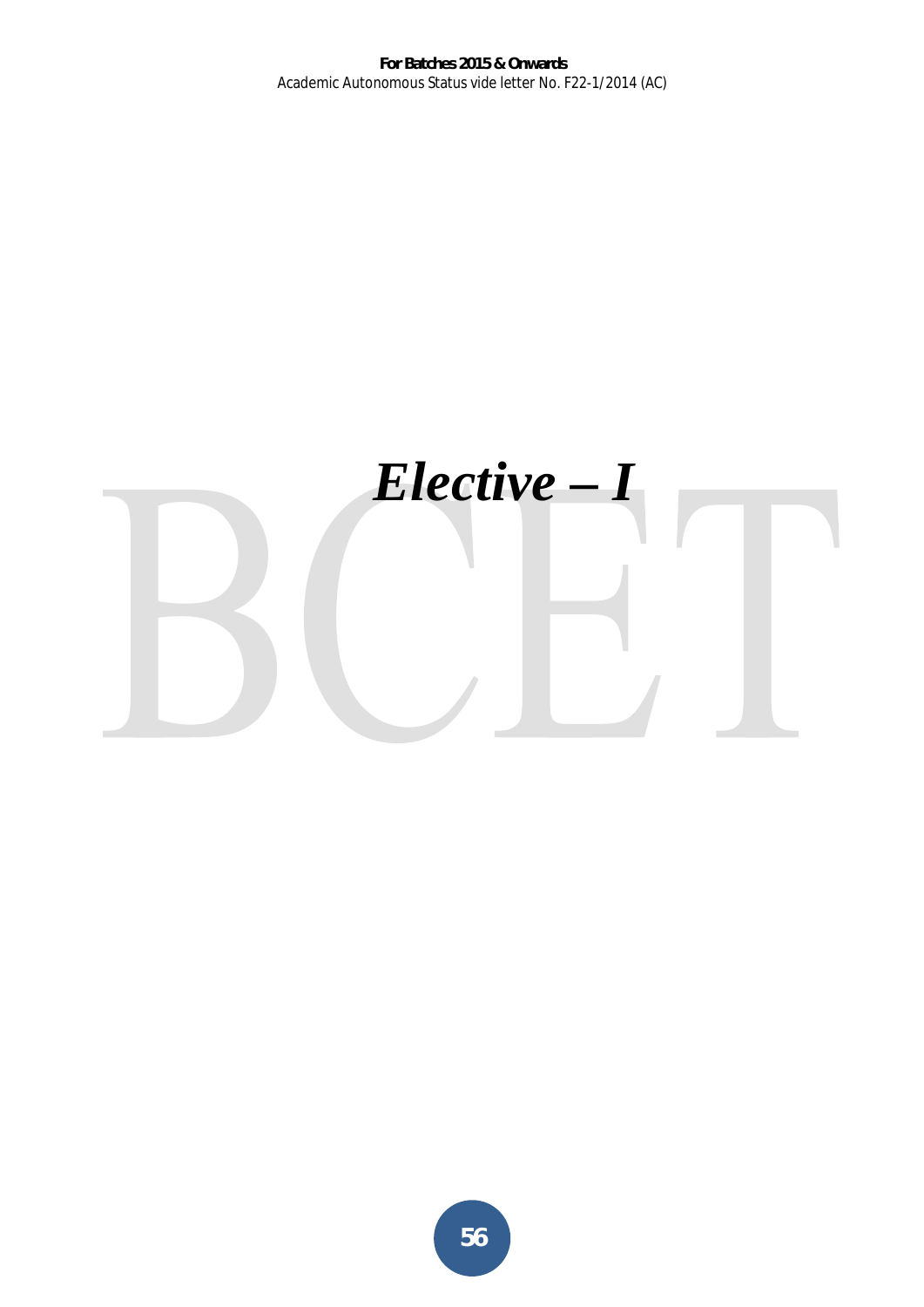# **BTCS-901 Web Technologies (Elective-I)**

| <b>Internal Marks: 40</b> |  | L T P |  |
|---------------------------|--|-------|--|
| <b>External Marks: 60</b> |  | 3 1 0 |  |
| Total Marks: 100          |  |       |  |

**Objective :** To understand the concept of web programming

**INTERNET AND WORLD WIDE WEB:** Introduction, Internet Addressing, ISP, types of Internet Connections, Introduction to WWW, WEB Browsers, WEB Servers, URLS, HTTP, WEB applications, Tools for WEB site creation. (2)

**HTML-5 and CSS:** Introduction to HTML, Lists, adding graphics to HTML page, creating tables, linking documents, forms, DHTML and Cascading Style sheets, Responsive Web Design. (7)

**Java Script:** Introduction, programming constructs: variables, operators and expressions, conditional checking, functions and dialog boxes, JavaScript DOM, creating forms, introduction to Cookies, Lightbox. (5)

**Introduction** to JQuery, JSON, Angular JS, Node.JS, Wordpress, DSN, API's. (8)

**BOOTSTRAP:** Introduction to Grid System, Topography, Tables, Images, Themes, Forms,  $\mathbf{I}$  Inputs. (4) X**ML:** Why XML, XML syntax rules, XML elements, XML attributes, XML DTD displaying XML with CSS (2) **AJAX:** Introduction, HTTP request, XMHttpRequest, AJAX Server Script. (2)

**PHP:** Introduction, syntax, statements, operators, sessions, E-mail, PHP and  $M<sub>y</sub>SQL.$  (10)

# **Suggested Books:**

**1.** HTML,CSS, JavaScript and PHP, Wiley India Textbooks.

- **2.** Ivan Bayross: Web Enabled Commercial Application
- **3.** Deitel,Deitel, Nieto, and Sandhu: XML How to Program, Pearson Education.
- 4. Online Free Resources from the Internet

- 1. Understand the basics of Internet.
- 2. Know the tags of HTML, Javascript etc.
- 3. Understand the Bootstrap, XML, AJAX and PHP Programming.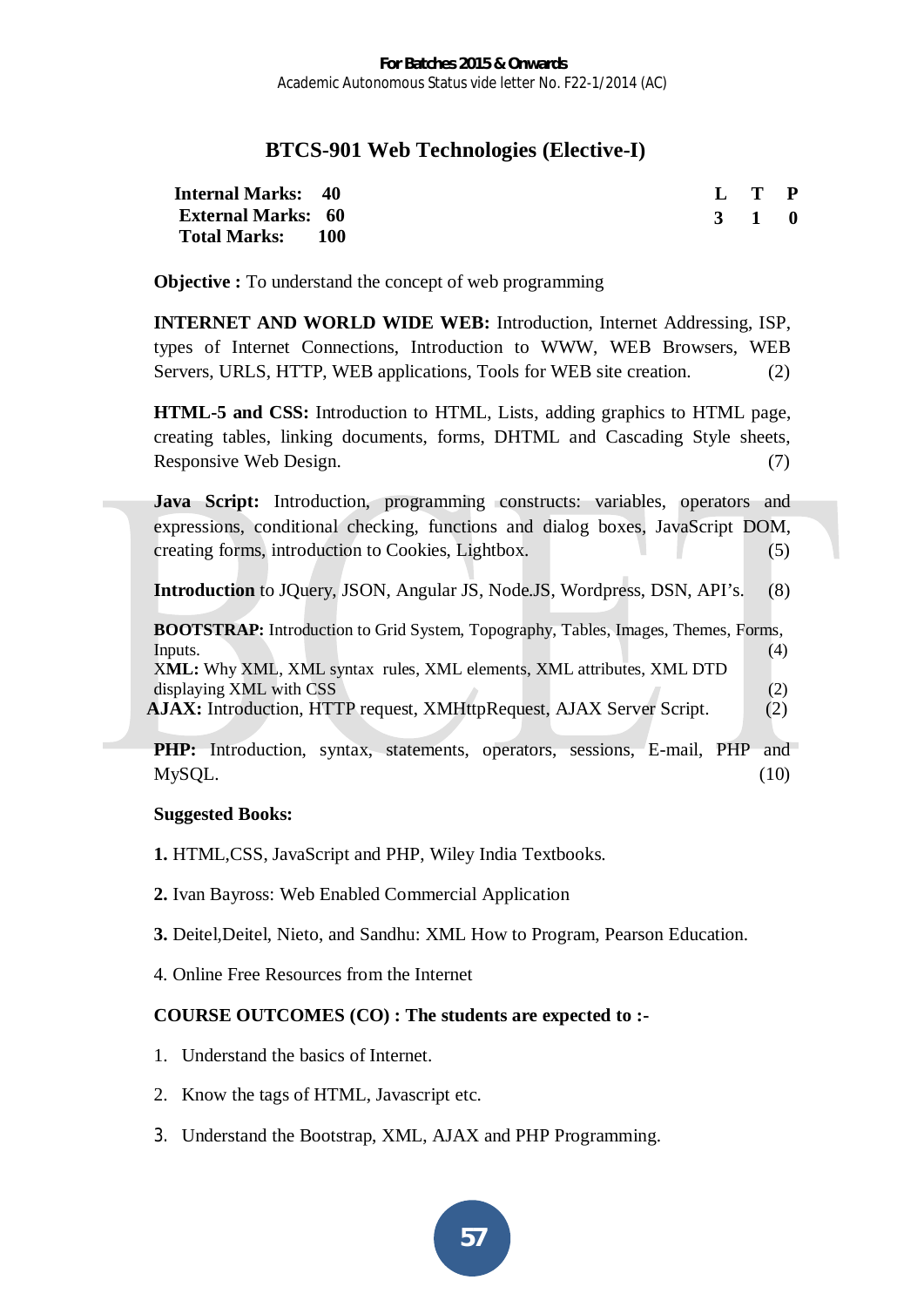## **BTCS-902 Mobile Applications Development (Elective-I)**

| <b>Internal Marks: 40</b> |  | $\mathbf{L} \quad \mathbf{T} \quad \mathbf{P}$ |  |
|---------------------------|--|------------------------------------------------|--|
| <b>External Marks: 60</b> |  | 3 1 0                                          |  |
| Total Marks: 100          |  |                                                |  |

**Objective:** To understand the development environment for mobile applications.

**Introduction:** Mobile operating system, Operating system structure, Constraints and Restrictions, Hardware configuration with mobile operating system, Features: Multitasking Scheduling, Memory Allocation, File System Interface, Keypad Interface, I/O Interface, Protection and Security, Multimedia features. [6]

**Introduction to Mobile development IDE's**, Introduction to Worklight basics, Optimization, pages and fragments , Writing a basic program- in Worklight Studio, Client technologies, Client side debugging, Creating adapters, Invoking adapters from Worklight Client application, Common Controls, Using Java in adapters, Programming exercise with Skins, Understanding Apache Cordova, Offline access, Encrypted cache deprecated, Using JSONStore [5]

**Understanding Apple iOS development:** Android development, Shell Development, Creating Java ME application, Exploring the Worklight Server, Working with UI frameworks, Authentication, Push notification, SMS Notifications, Globalization, WebView overlay , Creating Authentication application: development for Apple iOS by using a login module, Device Analytics, Worklight Server Administration [5]

**Windows Phone:** Introduction to Windows Phone, Architecture, memory management, communication protocols, application development methods, deployment. [5]

**Case Study:** Design and development of Application using mobile application development platforms e.g. WorkLight, Kendo, Appcon, Xcode, Xpages [5]

**Android:** Introduction to Android, Architecture, memory management, communication protocols, application development methods, deployment [5].

**Case Study:** Design and development of Application using mobile application development platforms e.g. WorkLight, Kendo, Appcon, Xcode, Xpages [5]

**iOS:** Introduction to iOS, Architecture, memory management, communication protocols, application development methods, deployment. [5]

**Case Study:** Design and development of Application using mobile application development platforms e.g. WorkLight, Kendo, Appcon, Xcode, Xpages [4]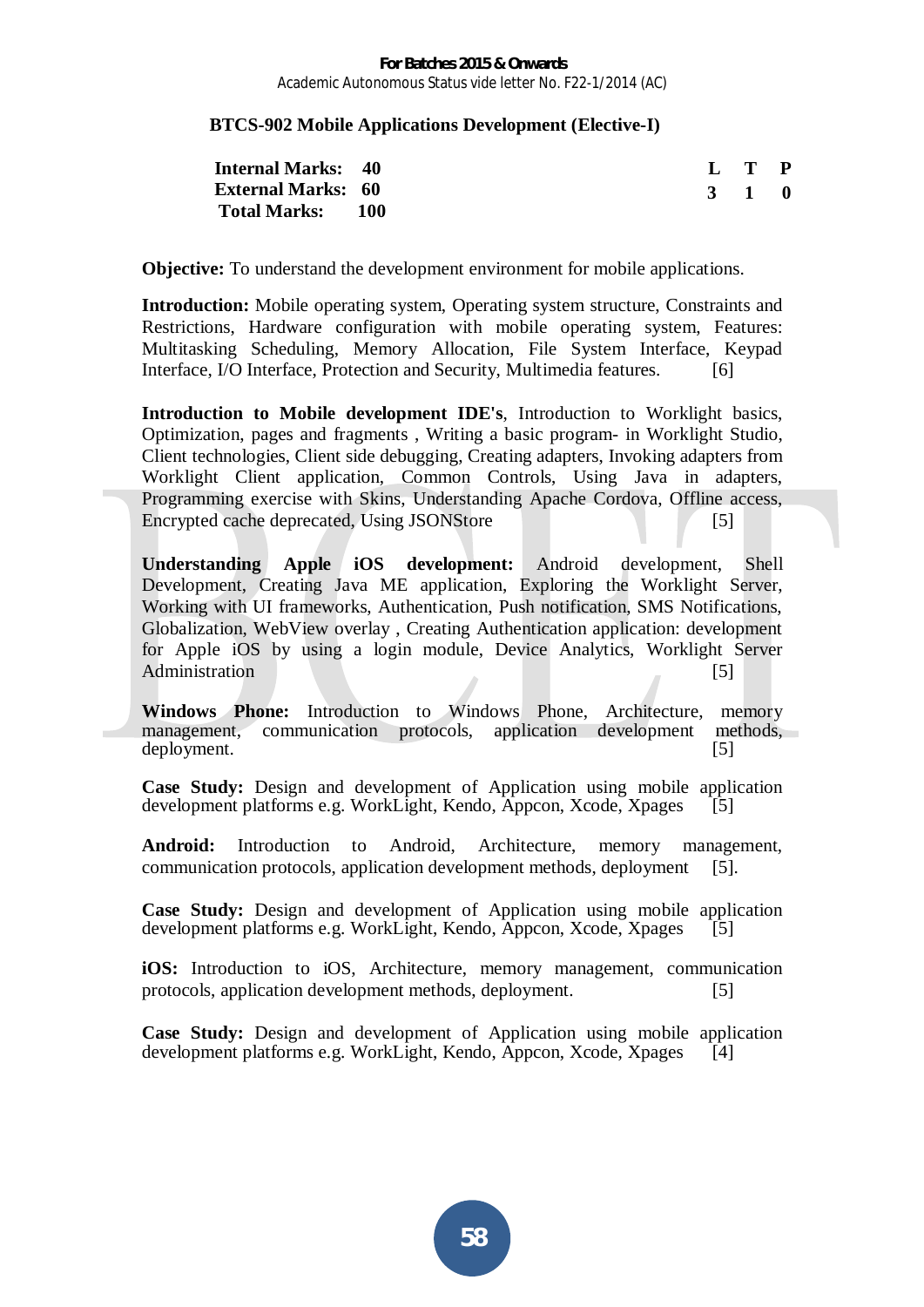# **Suggested Books:**

- 1. Anubhav Pradhan, Anil V Deshpande, " Mobile Apps Development" Edition: I
- 2. Jeff McWherter, Scott Gowell "Professional Mobile Application Development", John Wiley & Sons, 2012.
- 3. Barry Burd, "Android Application Development All in one for Dummies", Edition: I
- 4. Teach Yourself Android Application Development In 24 Hours, Edition: I, Publication: SAMS
- 5. Neal Goldstein, Tony Bove, "iPhone Application Development All-In-One For Dummies", John Wiley & Sons
- 6. Henry Lee, Eugene Chuvyrov, "Beginning Windows Phone App Development", Apress, 2012.
- 7. Jochen Schiller, Mobile Communications", Addison-Wesley, 2<sup>nd</sup> edition, 2004.
- 8. Stojmenovic and Cacute, "Handbook of Wireless Networks and Mobile Computing", Wiley, 2002, ISBN 0471419028.
- 9. Worklight resources

- 1. understand the basics of operating systems like Android, iOs for mobile devices;
- 2. know the architecture of mobile operating systems; and
- **3.** understand the design and development of Application using mobile application platforms.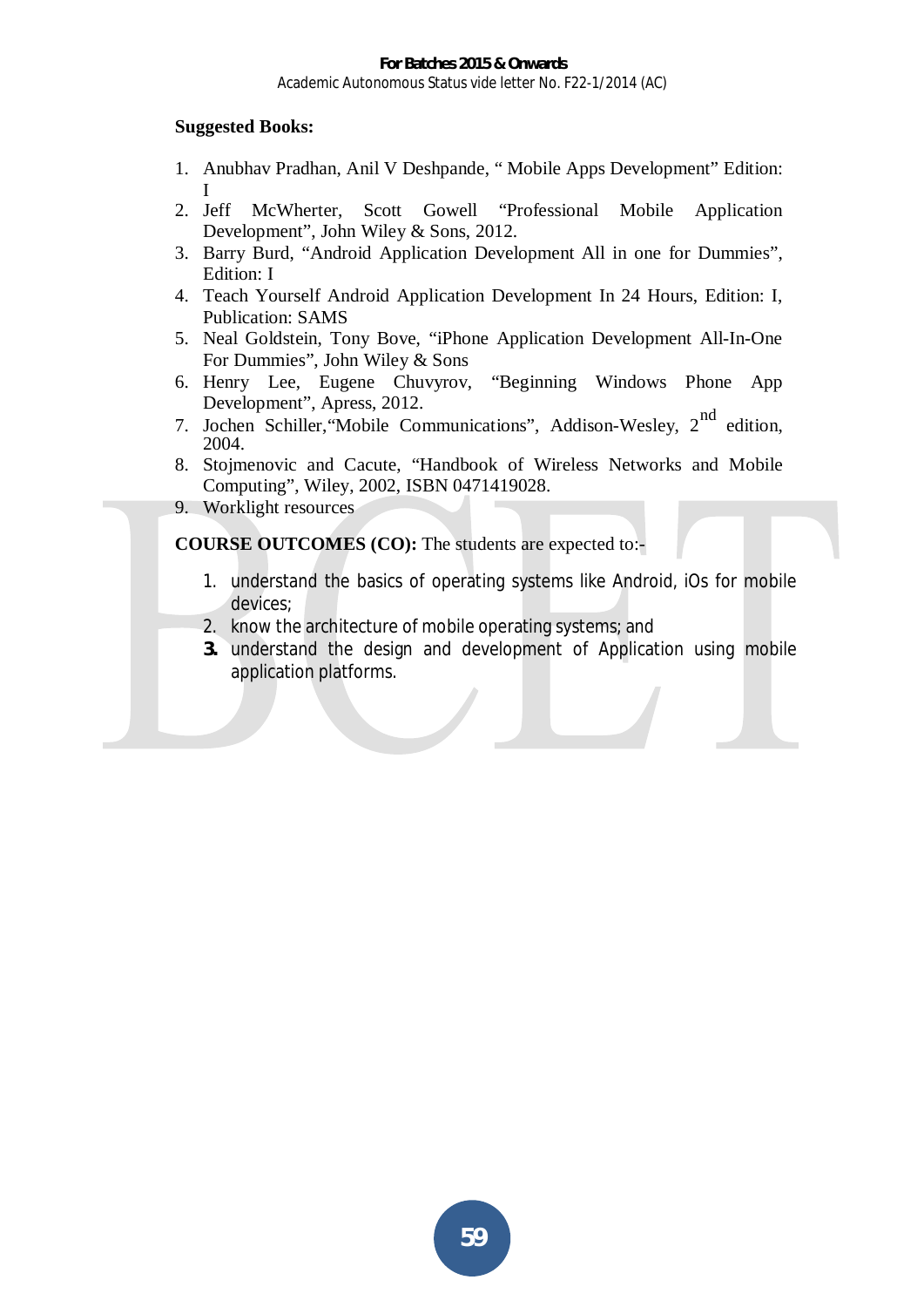| <b>Internal Marks: 40</b> |  | L T P |  |
|---------------------------|--|-------|--|
| <b>External Marks: 60</b> |  | 3 1 0 |  |
| Total Marks: 100          |  |       |  |

**Objective:** To understand the concepts of ethical hacking and related issues

**Introduction:** Understanding the importance of security, Concept of ethical hacking and essential Terminologies-Threat, Attack, Vulnerabilities, Target of Evaluation, Exploit. Phases involved in hacking [7]

**Foot printing:** Authoritative, Non -Auth reply by DNS, Introduction to foot printing, Understanding the information gathering methodology of the hackers, Tools used for the reconnaissance phase. [7]

**Scanning:** Detecting live systems on the target network, Discovering services running /listening on target systems, Understanding port scanning techniques, Identifying TCP and UDP services running on the target network, Understanding active and passive fingerprinting. [7]

**System Hacking:** Aspect of remote password guessing, Role of eavesdropping ,Various methods of password cracking, Keystroke Loggers, Understanding Sniffers ,Comprehending Active and Passive Sniffing, ARP Spoofing and Redirection, DNS and IP Sniffing, HTTPS Sniffing. [7]

**Hacking Wireless Networks:** Introduction to 802.11,Role of WEP, Cracking WEP Keys, Sniffing Traffic, Securing Wireless Networks. **Cryptography:** Understand the use of Cryptography over the Internet through PKI, RSA, MD-5, Secure Hash Algorithm and Secure Socket Layer. [6]

#### **Suggested Readings/Books:**

- 1. Network Security and Ethical Hacking, Rajat Khare , Luniver Press
- 2. Ethical Hacking, Thomas Mathew ,OSB Publisher
- **3.** Hacking Exposed: Network Security Secrets & Solutions, Stuart McClure, Joel Scambray and George Kurtz, McGraw-Hill

- 1. Understand the basics of information security
- 2. Know the various concepts like foot printing, scanning and system hacking and
- **3.** Understand hacking in wireless networks.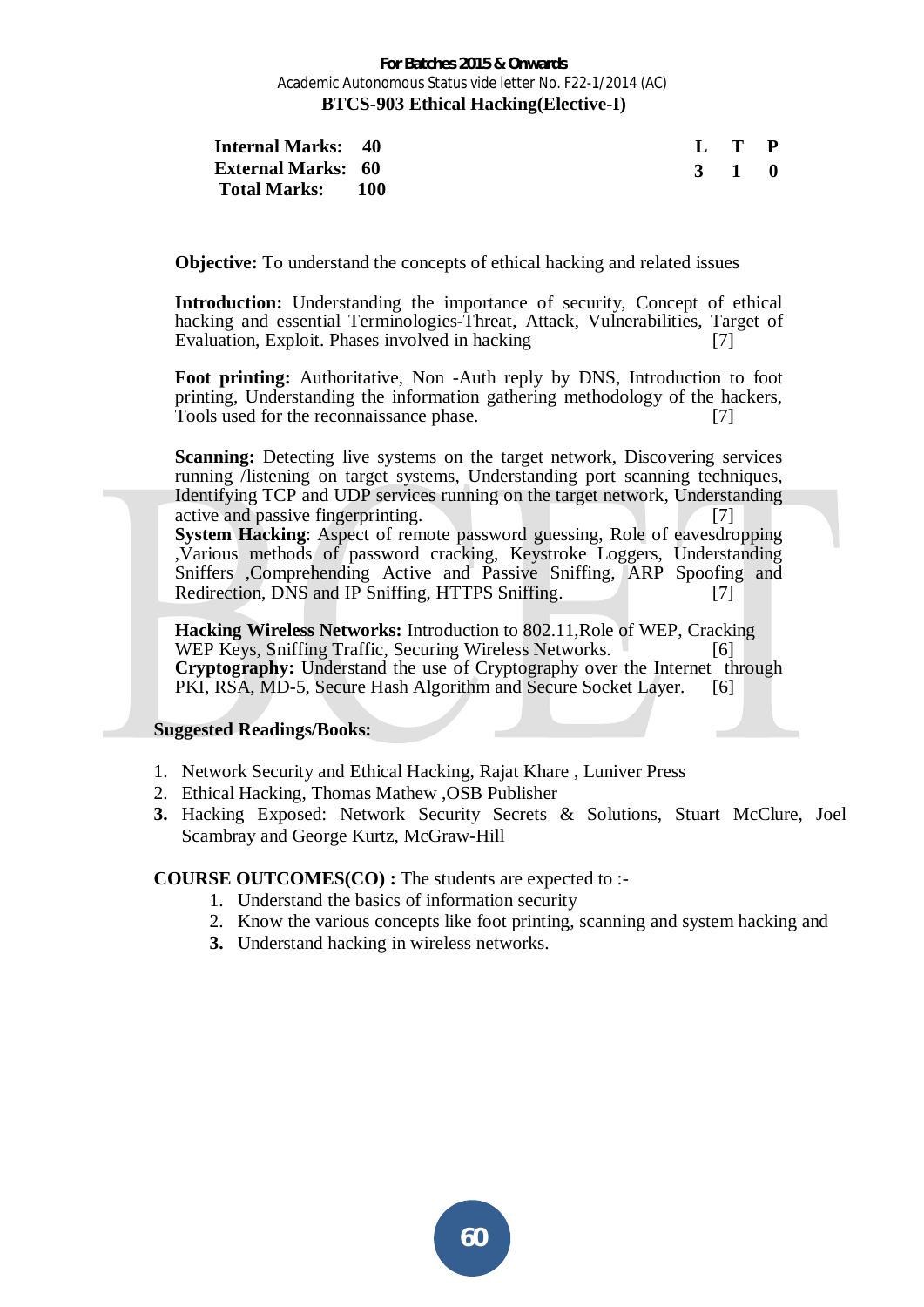#### **BTCS-904 Information Security (Elective-I)**

| <b>Internal Marks: 40</b> |  |  |  | $\mathbf{L} \quad \mathbf{T} \quad \mathbf{P}$ |  |
|---------------------------|--|--|--|------------------------------------------------|--|
| <b>External Marks: 60</b> |  |  |  | 3 1 0                                          |  |
| Total Marks: 100          |  |  |  |                                                |  |

**Objectives:** Upon completion of this course, students will have gained knowledge of information security concepts and understanding of Information Security principles and approaches.

**Symmetric Ciphers -** Overview: Services, Mechanisms and Attacks, The OSI Security Architecture, A Model of Network Security. Classicial Encryption Techniques: Symmetric Cipher Model, Substitution Techniques, Transposition Techniques, Rotor Machines, Steganography. Block Cipher and the Data Encryption Standard: Simplified DES, Block Cipher Principles, The DES, The Strength of DES, Differential and Linear Cryptanalysis. Symmetric Ciphers: Triple DES, Blowfish. Confidentiality using Conventional Encryption: Placement of Encryption Function, Traffic Confidentiality, Key Distribution, Random Number Generation. [10]

**Public Key Encryption, Digital Signatures -** Number Theory, Prime Numbers Format"s and Euler''s Theorems, Testing for Primality. Public Key Cryptography and RSA: Principles of Public Key Cryptosystems, The RSA Algorithms, Key Management, Diffie Hellman Key Exchange.[8]

**Authentication Protocols -** Message Authentication: Authentication Requirements, Authentication Functions, Message Authentication Codes, MD5 Message Digest Algorithms, Digital Signatures and Authentication Protocols: Digital Signatures, Authentication Protocols, Digital Signature Standards. [8]

**Network Security -** Authentication Applications: Kerberos, X.509 Directory Authentication Service. Electronic Mail Security: Pretty Good Privacy. IP Security: Overview, IP Security Architecture, Authentication Header, Encapsulation Security Payload. Web Security: Web Security Requirements, Secure Sockets Layer and Transport Layer Security, Secure Electronic Transaction. [7]

**System Security-** Intruders, Malicious Software, Viruses and Related Threats, Counter Measures, Firewalls and its Design Principles. [7]

#### **Suggested Books**

- 1. William Stallings, Network Security Essentials, Applications and Standards Pearson Education.
- 2. William Stallings, Cryptography and Network Security Principles and practice. 2/e,Pearson Education.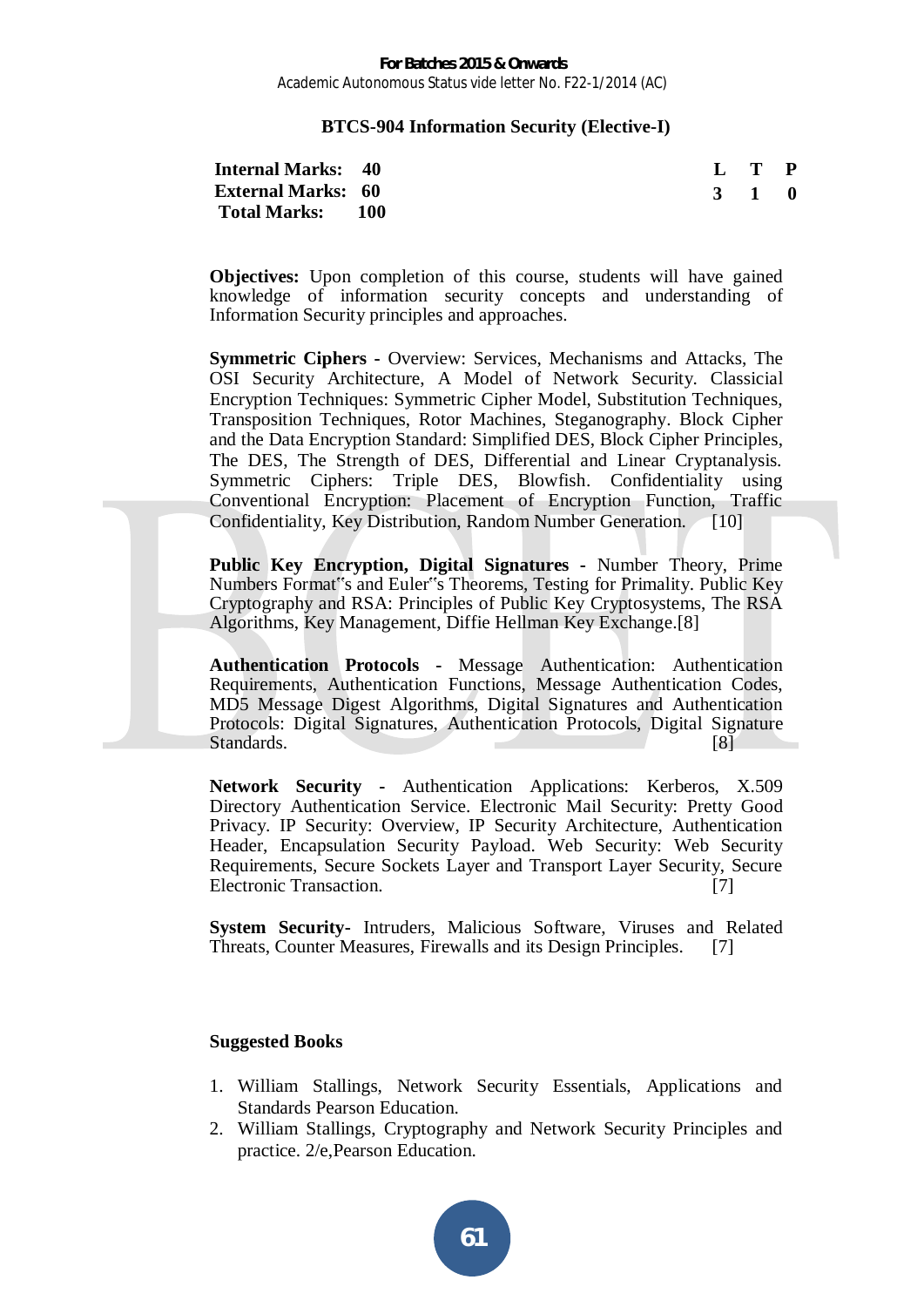#### **For Batches 2015 & Onwards**

Academic Autonomous Status vide letter No. F22-1/2014 (AC)

- 3. Bishop, Matt, Introduction to Computer Security*.* Addison-Wesley, Pearson Education, Inc. ISBN: 0-321-24744-2. (2005)
- 4. Michael. E. Whitman and Herbert J. Mattord Principles of Information Security, Cengage Learning
- 5. Atul Kahate Cryptography & Network Security, TMH,  $2^{nd}$  Edition
- 6. Charlie Kaufman, Radia Perlman, Mike Speciner, Network Security: Private Communication in Public World, 2nd Edition, 2011, Pearson Education.

- 1. understand the concepts of cryptography and network security;
- **2.** know SSL and SET protocols.

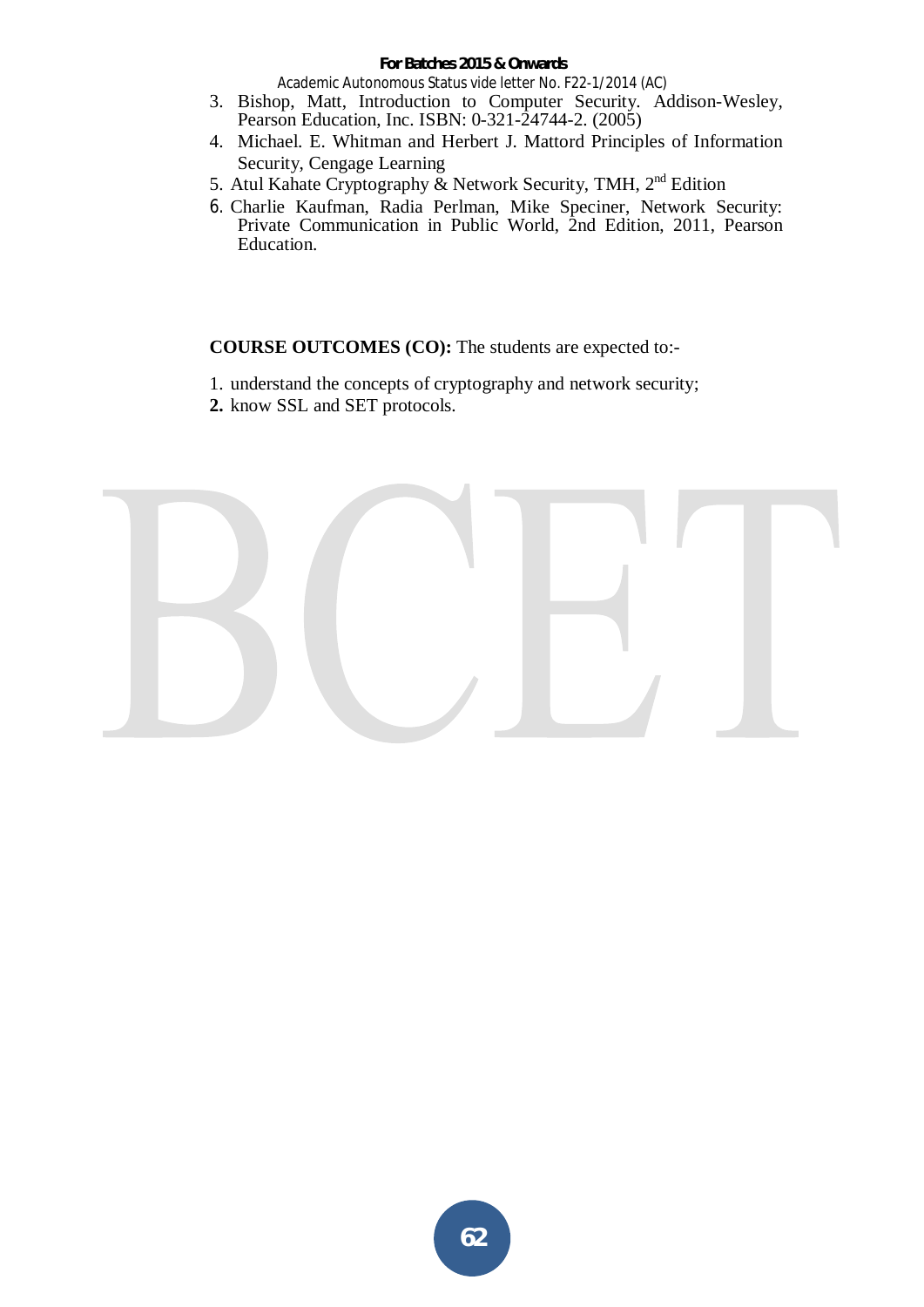## **BTCS-905 Simulation and Modeling (Elective-I)**

| <b>Internal Marks: 40</b> |  |  | L T P |
|---------------------------|--|--|-------|
| <b>External Marks: 60</b> |  |  | 3 1 0 |
| Total Marks: 100          |  |  |       |

**Objectives:** This course should provide the students with good understanding of various techniques of Simulation.

Introduction to Simulation: System & System Environment, Components of a System, Discrete and Continuous Systems, Model of a System and Types of Models,. Discrete Event System Simulation, Advantages and Disadvantages of Simulation, Areas of Application [4]

**Techniques of Simulation:** Monte Carlo Method, Types of System Simulations, Real Time Simulation, Stochastic Variables, Discrete Probability Functions [4]

**General Principles**: Concepts in Discrete Event Simulation, Event Scheduling /Time Advance Algorithm, List Processing, Using Dynamic Allocation & Linked List [4]

**Simulation Software**:History of Simulation Software, Selection of Simulation Software, Simulation in C++, GPSS, Simulations Packages, Trends in simulation Software.<sup>[4]</sup>

**Statistical Models in Simulation:** Useful Statistical Models, Discrete Distribution s, Continuous Distributions, Poisson Process, Empirical Distributions [4]

**Queuing Models:** Characteristics of Queuing systems, Queuing Notation, Long Run Measures of performance of Queuing Systems, Steady State Behavior of infinite Population Markovian Models, Steady State Behavior of finite Population Models, Networks of Queues [5]

**Random Number Generation**: Properties of Random Numbers, Generation of Pseudo-Random Numbers, Techniques for Generating Random Numbers, Tests for Random Numbers, Inverse transform Techniques, Convolution Methods, Acceptance – Rejection Techniques [5]

**Input Modeling:** Data Collection, Identifying the Distribution with Data, Parameter Estimation, Chi – Square Test, Selecting Input Models with Data [5]

**Verification & Validation of simulation Modeling:** Model Building, Verification & Validation, Verification of simulation Models, Calibration & Validation of Models.

[5]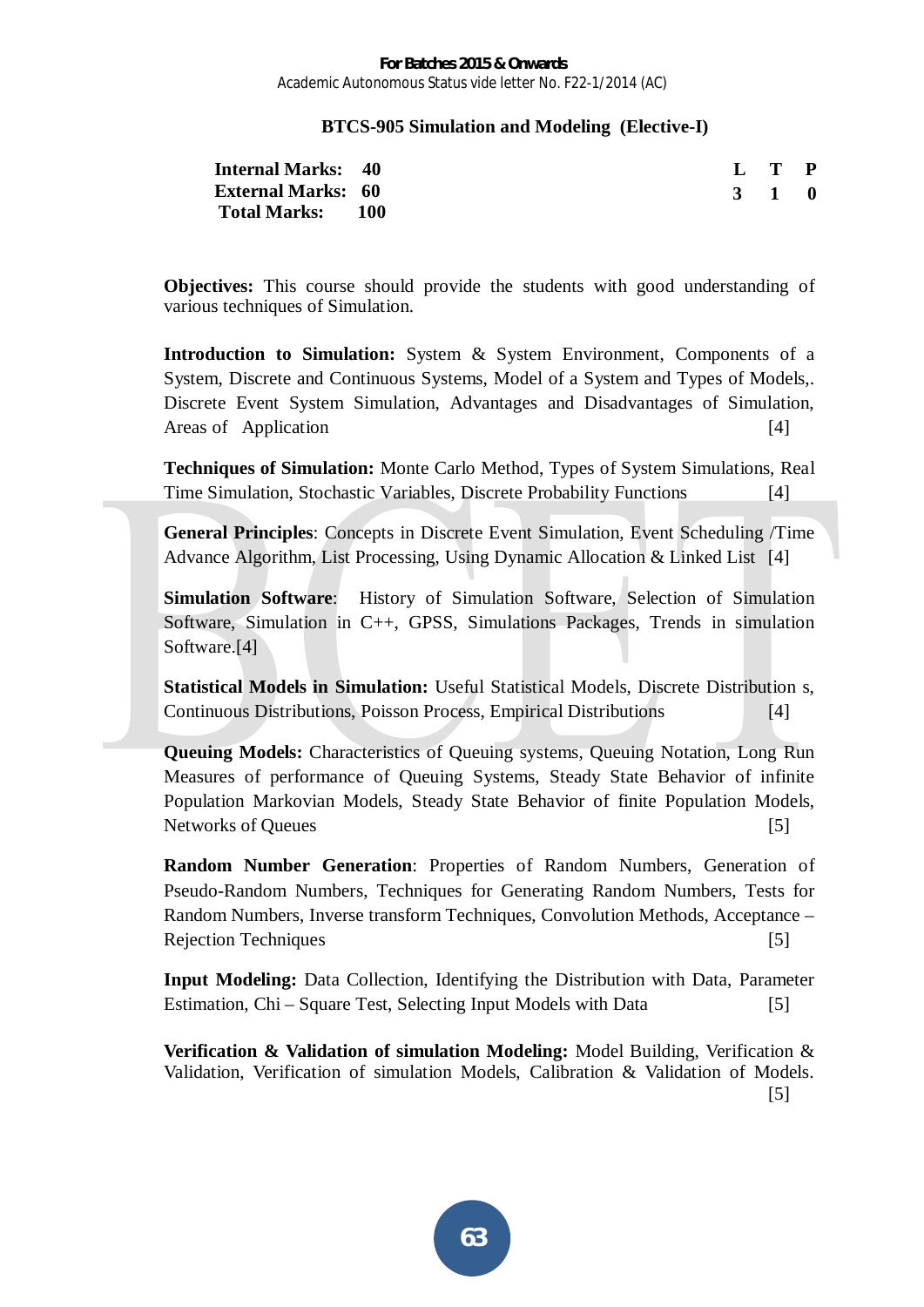## **Suggested Books**

1. Gordon G, "S*ystem Simulation*", PHI 2nd Edition (1998)

2. Deo Narsingh, "S*ystem Simulation with Digital Computers*", PHI, New Delhi (1993)

3. K S Trivedi, "*Probability and Statistics with Reliability, Queuing and Computer Science Application"*, PHI

4. Subranranian, K R V and Sudaresan R Kadayam, "*System simulation: Introduction to GPSS"*, CBS, New Delhi (1993)

5. W Feller, "*An introduction to Probability Theory and its Applications*," Val 182, Wiley Eastern Ltd. ND.

- 1. Understand the concepts of system;
- 2. Know the various simulation techniques;
- 3.Know the basic and advanced features of GPSS simulation language; and
- 4.Understand the inventory control system

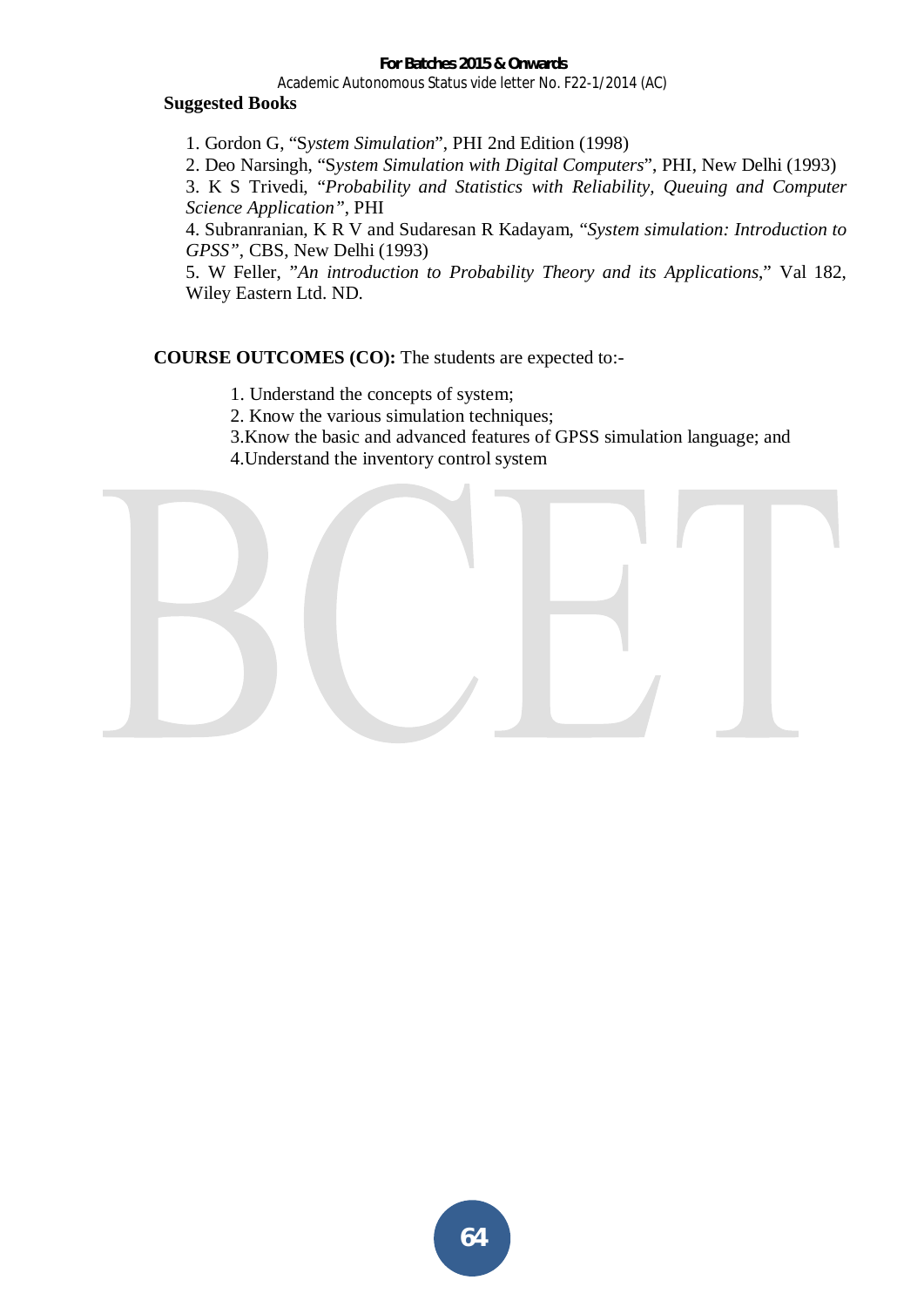**\_\_\_\_\_\_\_\_\_\_\_\_\_\_\_\_\_\_\_\_\_\_\_\_\_\_\_\_\_\_\_\_\_\_\_\_\_\_\_\_\_\_\_\_\_\_\_\_\_\_\_\_\_\_\_\_\_\_\_\_\_\_\_\_\_\_\_\_\_\_\_\_\_\_\_\_\_\_\_\_** 

|                           |  | <b>BTXXXXX</b> Open Elective-II |       |  |
|---------------------------|--|---------------------------------|-------|--|
| <b>Internal Marks: 40</b> |  |                                 | L T P |  |
| <b>External Marks: 60</b> |  |                                 | 3 0 0 |  |
| Total Marks: 100          |  |                                 |       |  |

## **BTCS-604 Data Mining Lab**

**\_\_\_\_\_\_\_\_\_\_\_\_\_\_\_\_\_\_\_\_\_\_\_\_\_\_\_\_\_\_\_\_\_\_\_\_\_\_\_\_\_\_\_\_\_\_\_\_\_\_\_\_\_\_\_\_\_\_\_\_\_\_\_\_\_\_\_\_\_\_\_\_\_\_\_\_\_\_\_\_**

| <b>Internal Marks: 30</b> |  | L T P               |  |
|---------------------------|--|---------------------|--|
| <b>External Marks: 20</b> |  | $0 \quad 0 \quad 2$ |  |
| Total Marks: 50           |  |                     |  |

| Study and usage of open source data mining tool: WEKA |  |
|-------------------------------------------------------|--|
|-------------------------------------------------------|--|

- 2. Association rule analysis in WEKA
- 3. Classification using the WEKA toolkit
- 4. Performing data preprocessing for data mining in WEKA
- 5. performing clustering in WEKA
- 6. Introduction to exploratory data analysis using R
- 7. Introduction to regression using R
- 8. Data mining case study using the CRISP-DM standard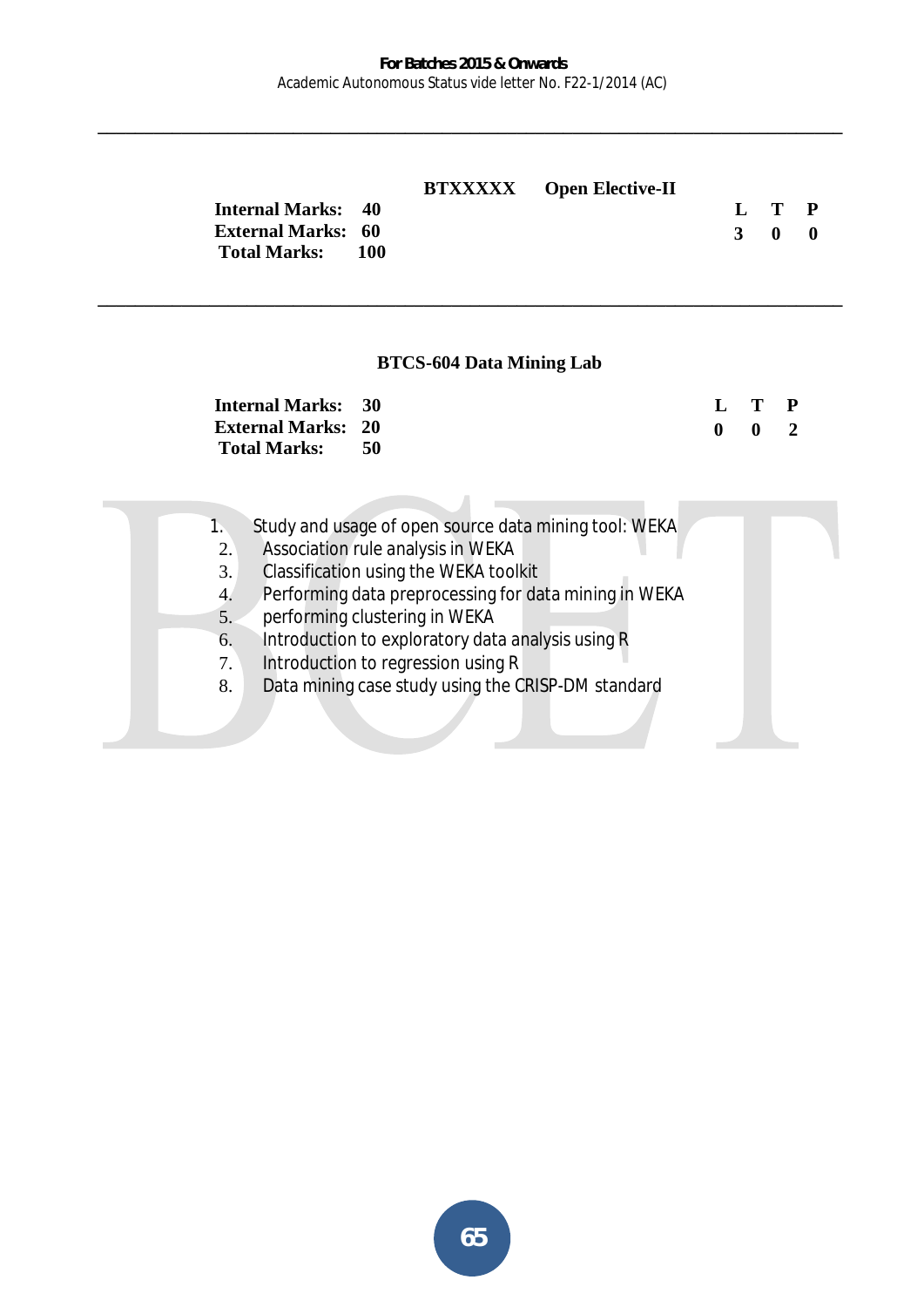## **BTCS-605 Free/Open Source Software Lab**

| <b>Internal Marks: 30</b> |      | L T P               |  |
|---------------------------|------|---------------------|--|
| <b>External Marks: 20</b> |      | $0 \quad 0 \quad 2$ |  |
| <b>Total Marks:</b>       | - 50 |                     |  |

Students will be doing the practicals related to the **Elective-I** opted by them by using open source technologies available in the area of the subject.



- 6. To perform unit testing and integration testing
- 7. To perform various white box and black box testing techniques
- 8. Testing of a web site

**Suggested Tools -** Visual Paradigm, Rational Software Architect. Visio, Argo UML, Rational Application Developer etc. platforms.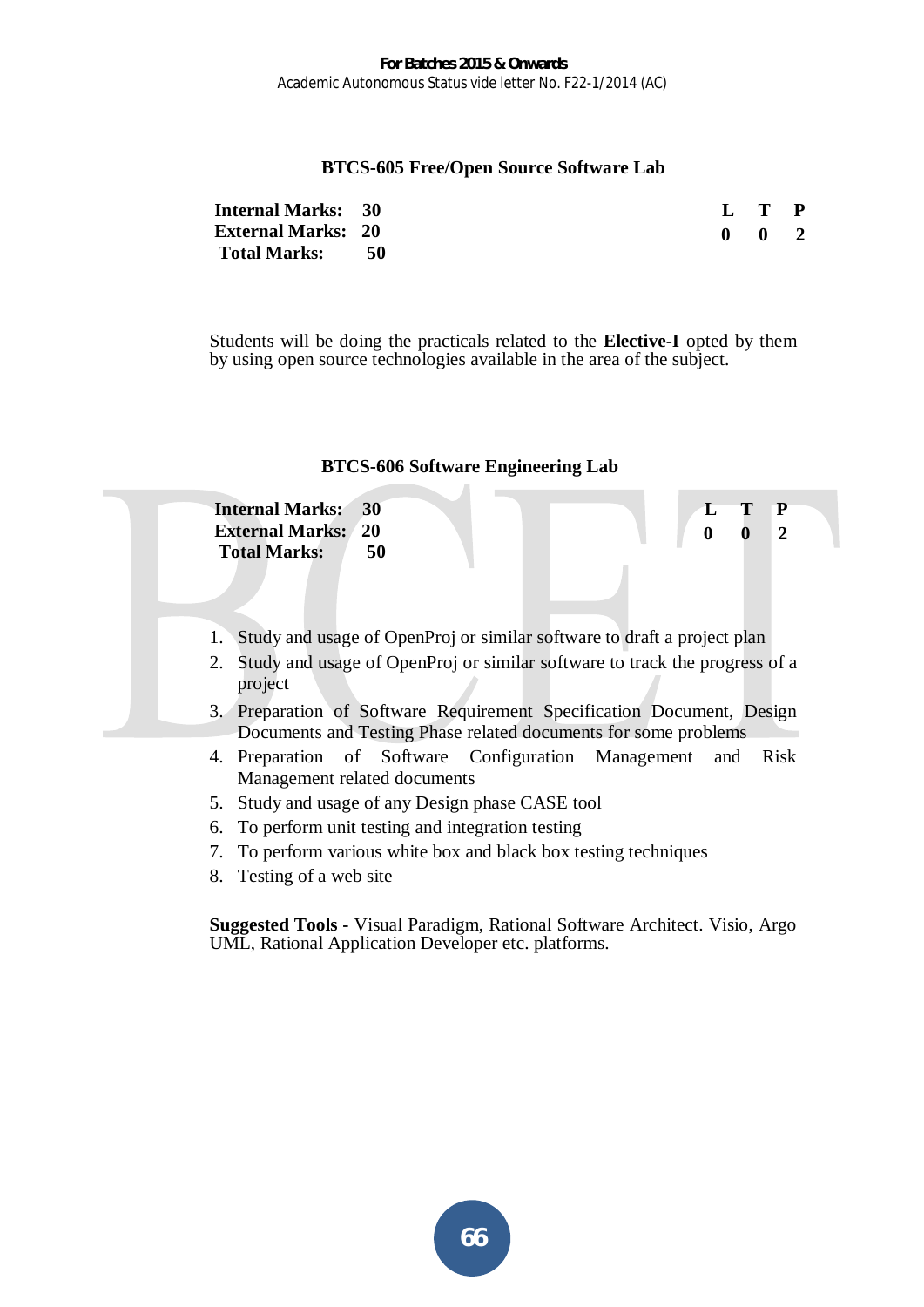# **BTCS-607 Java Programming Lab**

| <b>Internal Marks: 30</b> |  | L T P       |  |
|---------------------------|--|-------------|--|
| <b>External Marks: 20</b> |  | $\bullet$ 2 |  |
| Total Marks: 50           |  |             |  |

-

- *1.* Implementation of classes
- *2.* Implementation of inheritance.
- 3. Implementation of packages and interfaces.
- 4. Implementation of threads.
- 5. Using exception handling mechanisms.
- 6. Implementation of Applets.
- 7. Implementation of mouse events, and keyboard events.
- 8. Implementing basic file reading and writing methods.
- 9. Using basic networking features.
- 10. Connecting to Database using JDBC.



 Students are expexted to do minor project which may be the precursor of the major project

**\_\_\_\_\_\_\_\_\_\_\_\_\_\_\_\_\_\_\_\_\_\_\_\_\_\_\_\_\_\_\_\_\_\_\_\_\_\_\_\_\_\_\_\_\_\_\_\_\_\_\_\_\_\_\_\_\_\_\_\_\_\_\_\_\_\_\_\_\_\_\_** 

### **BTGF-600 General Fitness**

**\_\_\_\_\_\_\_\_\_\_\_\_\_\_\_\_\_\_\_\_\_\_\_\_\_\_\_\_\_\_\_\_\_\_\_\_\_\_\_\_\_\_\_\_\_\_\_\_\_\_\_\_\_\_\_\_\_\_\_\_\_\_\_\_\_\_\_\_\_\_\_\_\_\_** 

**\_\_\_\_\_\_\_\_\_\_\_\_\_\_\_\_\_\_\_\_\_\_\_\_\_\_\_\_\_\_\_\_\_\_\_\_\_\_\_\_\_\_\_\_\_\_\_\_\_\_\_\_\_\_\_\_\_\_\_\_\_\_\_\_\_\_\_\_\_\_\_** 

| <b>Internal Marks: 100</b> |     |                           | L T P          |  |
|----------------------------|-----|---------------------------|----------------|--|
| <b>External Marks:</b> 0   |     | $\mathbf{0}$ $\mathbf{0}$ | $\blacksquare$ |  |
| <b>Total Marks:</b>        | 100 |                           |                |  |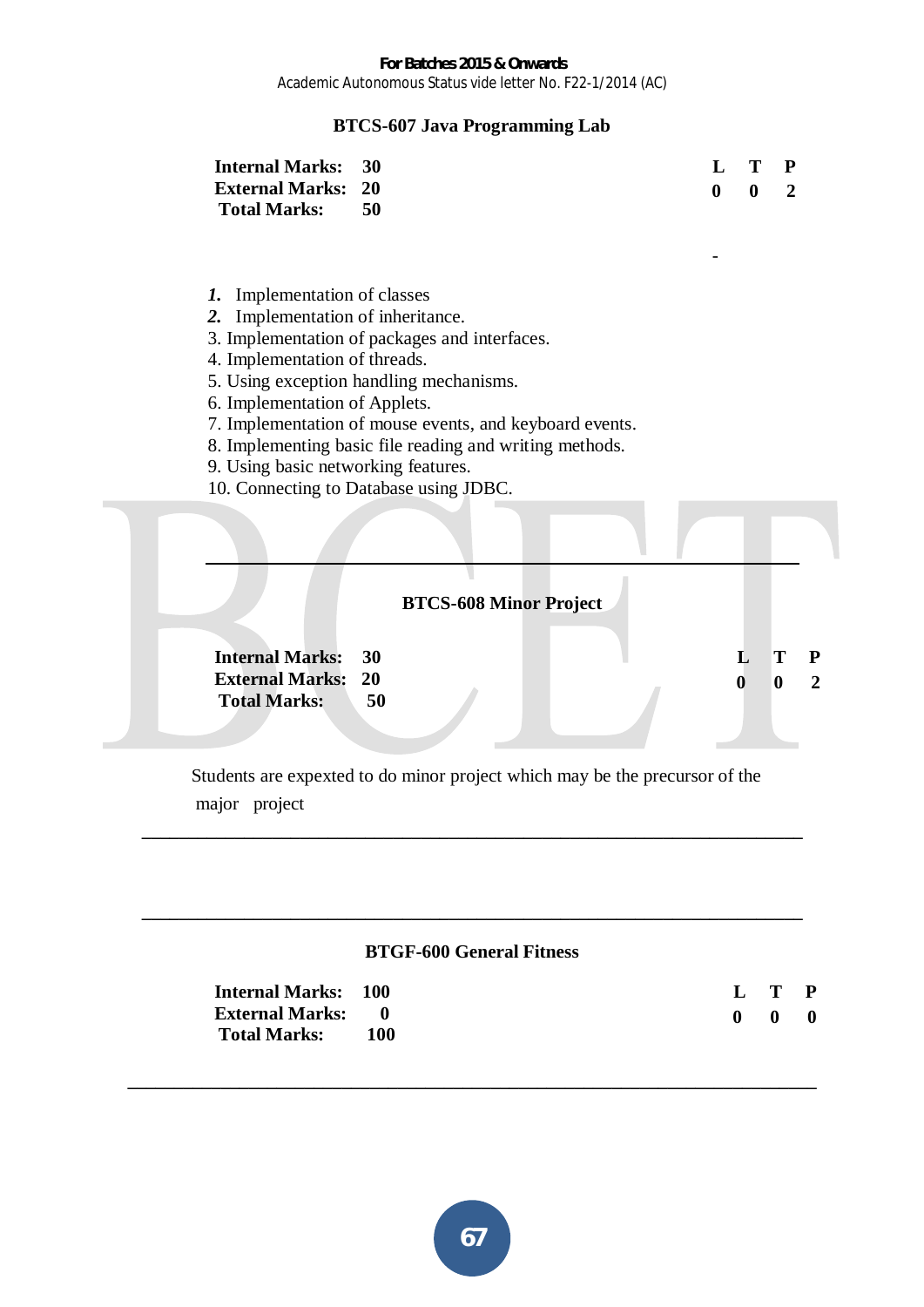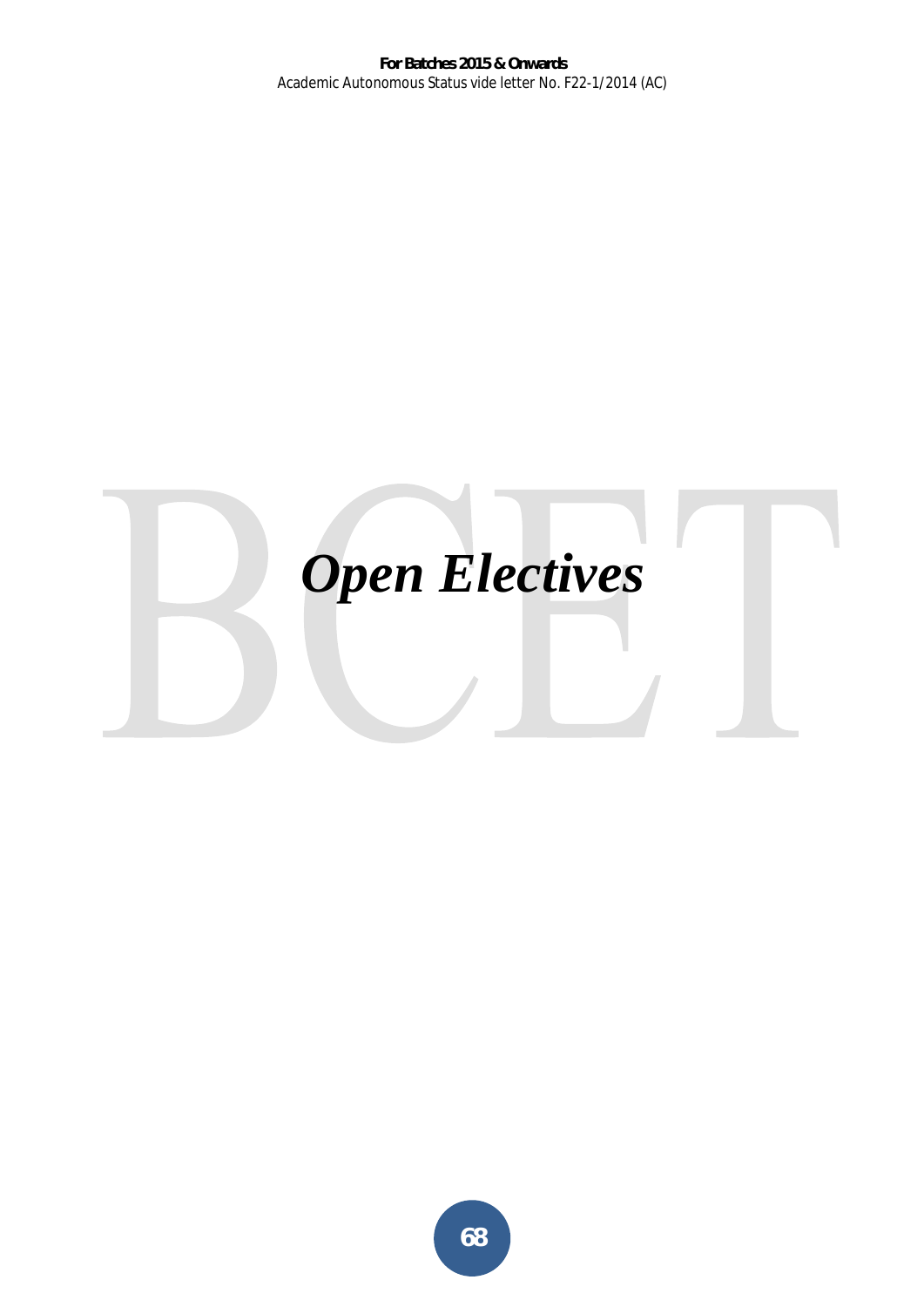## **BTCS-951 Data Structures(Open Elective-I)**

| <b>Internal Marks: 40</b> |  |  | L T P |  |
|---------------------------|--|--|-------|--|
| <b>External Marks: 60</b> |  |  | 3 0 0 |  |
| <b>Total Marks: 100</b>   |  |  |       |  |

**Objectives:** The course should provide one with a fairly good concept of the fundamentals of data structures and also of the commonly occurring algorithms. The mathematical model of data is an abstract concept of data such as set, list or graph. To make it useful for problem solving the abstraction is made concrete by going into the data structure of the model- its implementation and associated algorithms. Given a data structure, quite frequently, several alternative algorithms exist for the same operation. Naturally, the question analyzing an algorithm to determine its performance in relation to the other alternatives becomes important. The course should present the general approach towards analyzing and evaluating algorithms and while presenting an algorithm, its analysis should also be included as and when required.

**Dynamic Memory Management:** Understanding pointers, usage of pointers, arithmetic on pointers, memory allocation, memory management functions and operators, debugging pointers - dangling pointers, memory leaks, etc. [4]

**Introduction:** Concept of data type, definition and brief description of various data structures, data structures versus data types, operations on data structures, algorithm complexity, Big O notation. [3]

**Arrays:** Linear and multi-dimensional arrays and their representation, operations on arrays, sparse matrices and their storage. [3]

**Linked List:** Linear linked list, operations on linear linked list, doubly linked list, operations on doubly linked list, application of linked lists. [4]

**Stacks:** Sequential and linked representations, operations on stacks, application of stacks such as parenthesis checker, evaluation of postfix expressions, conversion from infix to postfix representation, implementing recursive functions. [4]

**Queues:** Sequential representation of queue, linear queue, circular queue, operations on linear and circular queue, linked representation of a queue and operations on it, deque, priority queue, applications of queues. [4]

**Trees:** Basic terminology, sequential and linked representations of trees, traversing a binary tree using recursive and non-recursive procedures, inserting a node, deleting a node, brief introduction to threaded binary trees, AVL trees and  $B$ -trees.  $[4]$ 

Heaps: Representing a heap in memory, operations on heaps, application of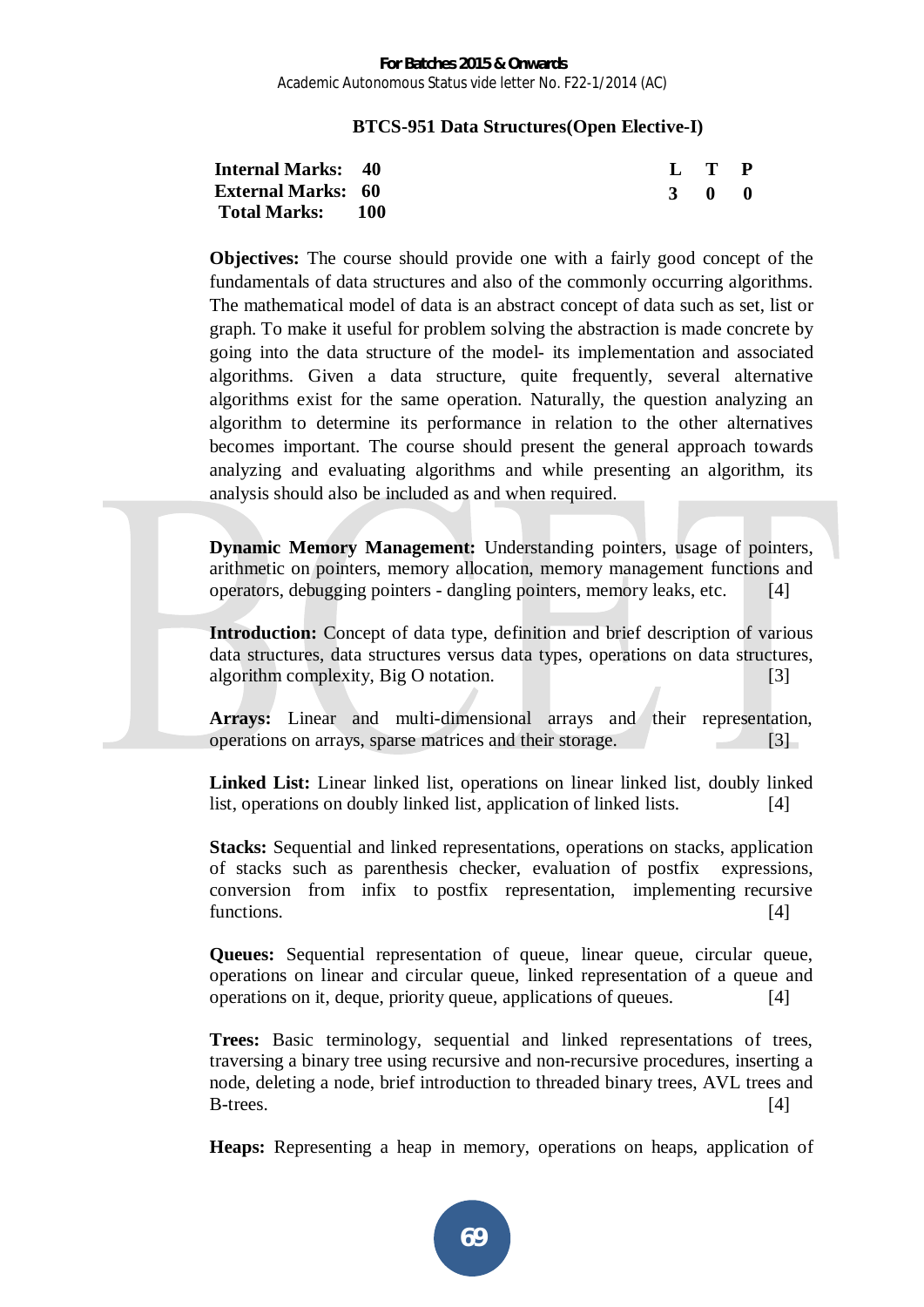#### **For Batches 2015 & Onwards**  Academic Autonomous Status vide letter No. F22-1/2014 (AC) heap in implementing priority queue and heap sort algorithm. [4]

**Graphs:** Basic terminology, representation of graphs (adjacency matrix, adjacency list), traversal of a graph (breadth-first search and depth-first search), and applications of graphs. [4]

**Hashing & Hash Tables:** Comparing direct address tables with hash tables, hash functions, concept of collision and its resolution using open addressing and separate chaining, double hashing, rehashing. **[2]** [2]

**Searching & Sorting:** Searching an element using linear search and binary search techniques, Sorting arrays using bubble sort, selection sort, insertion sort, quick sort, merge sort, heap sort, shell sort and radix sort, complexities of searching & sorting algorithms. [4]

#### **Suggested Books:**

1. Sartaj Sahni, **Data Structures, Algorithms and Applications in C++,** Tata McGraw Hill.

2. Tenenbaum, Augenstein, & Langsam, **Data Structures using C and C++**, Prentice Hall of India.

3. R. S. Salaria, **Data Structures & Algorithms Using C++,** Khanna Book Publishing Co. (P) Ltd.

4. Seymour Lipschutz, **Data Structures**, Schaum's Outline Series, Tata McGraw Hill

5. Kruse, **Data Structures & Program Design**, Prentice Hall of India.

6. Michael T. Goodrich, Roberto Tamassia, & David Mount, **Data Structures and Algorithms in C++** (Wiley India)

- 7. homas H Cormen, Charles E Leiserson, Ronald L Rivest , and Clifford Stein, Introduction to Algorithms.
- 8. Ellis Horowitz, Sartaj Sahni, & Dinesh Mehta, Fundamentals of Data Structures in C++.
- 9. Malik , **Data Structures using C++**, Cengage Learning.

**COURSE OUTCOMES (CO):** The student is expected to:-

- 1. Basic ability to analyze algorithms and to determine algorithm correctness and time efficiency class.
- 2. Master a variety of advanced abstract data type (ADT) and data structures and their implementations.
- 3. Master different algorithm design techniques (divide and conquer, greedy, etc.)

4. Ability to apply and implement learned algorithm design techniques and data structures to solve problems.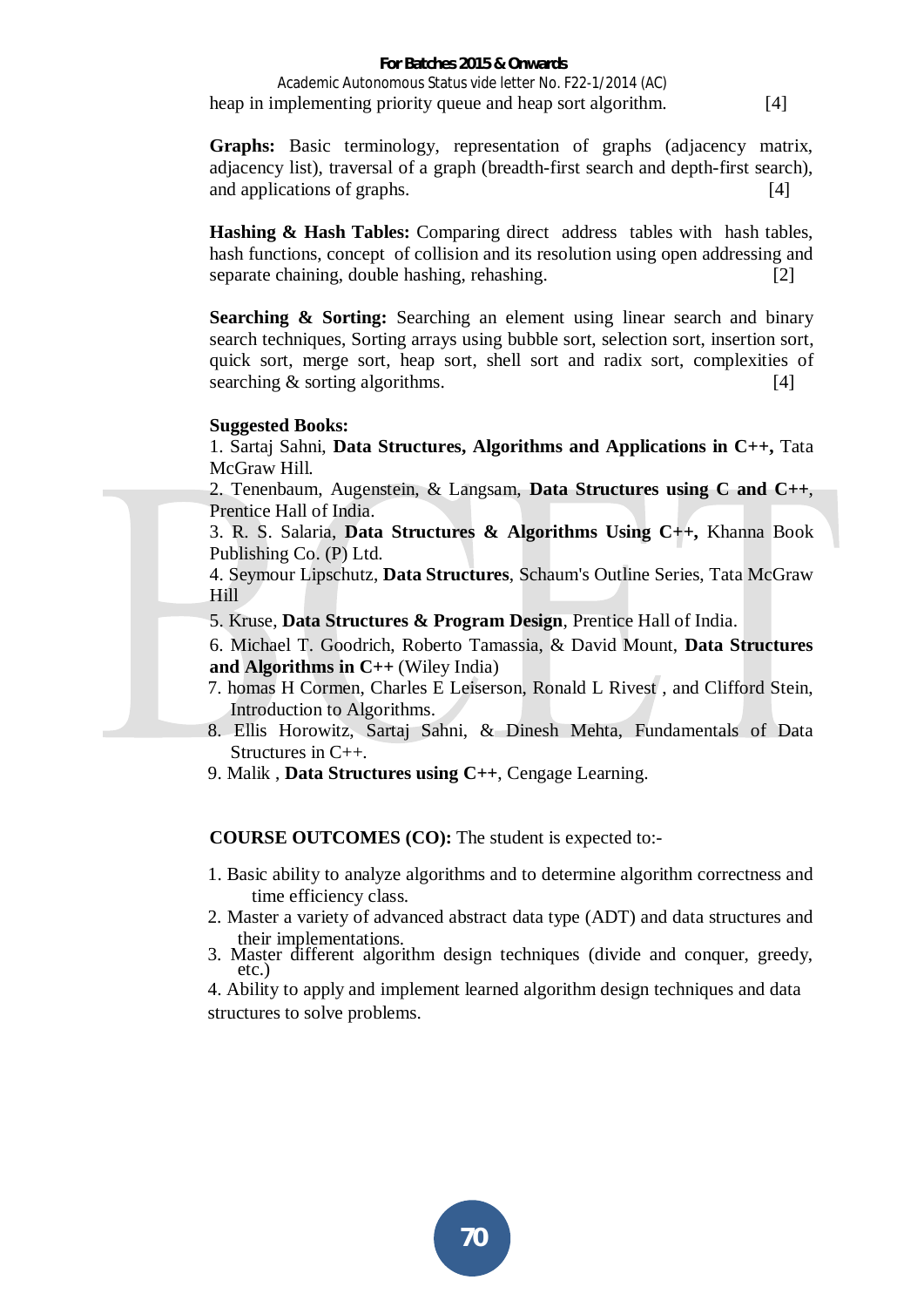# **BTCS - 952 Web Technologies (Open Elective-I)**

| <b>Internal Marks: 40</b> |  |  | L T P |     |
|---------------------------|--|--|-------|-----|
| <b>External Marks: 60</b> |  |  | 3 O   | - 0 |
| Total Marks: 100          |  |  |       |     |

**Objective :** To understand the concept of web programming

**INTERNET AND WORLD WIDE WEB:** Introduction, Internet Addressing, ISP, types of Internet Connections, Introduction to WWW, WEB Browsers, WEB Servers, URLS, HTTP, WEB applications, Tools for WEB site creation. (2)

**HTML-5 and CSS:** Introduction to HTML, Lists, adding graphics to HTML page, creating tables, linking documents, forms, DHTML and Cascading Style sheets, Responsive Web Design. (7)

**Java Script:** Introduction, programming constructs: variables, operators and expressions, conditional checking, functions and dialog boxes, JavaScript DOM, creating forms, introduction to Cookies, Lightbox. (5)

**Introduction** to JQuery, JSON, Angular JS, Node.JS, Wordpress, DSN, API's. (8)

**BOOTSTRAP:** Introduction to Grid System, Topography, Tables, Images, Themes, Forms, Inputs. (4)

**XML:** Why XML, XML syntax rules, XML elements, XML attributes, XML DTD displaying XML with CSS. (2)

**AJAX:** Introduction, HTTP request, XMHttpRequest, AJAX Server Script.(2)

**PHP:** Introduction, syntax, statements, operators, sessions, E-mail, PHP and  $MySQL.$  (10)

# **Suggested Books:**

**1.** HTML,CSS, JavaScript and PHP, Wiley India Textbooks.

**2.** Ivan Bayross: Web Enabled Commercial Application

**3.** Deitel,Deitel, Nieto, and Sandhu: XML How to Program, Pearson Education.

4. Online Free Resources from the Internet

- 1. Understand the basics of Internet.
- 2. Know the tags of HTML, Javascript etc.
- **3.** Understand the Bootstrap, XML, AJAX and PHP Programming.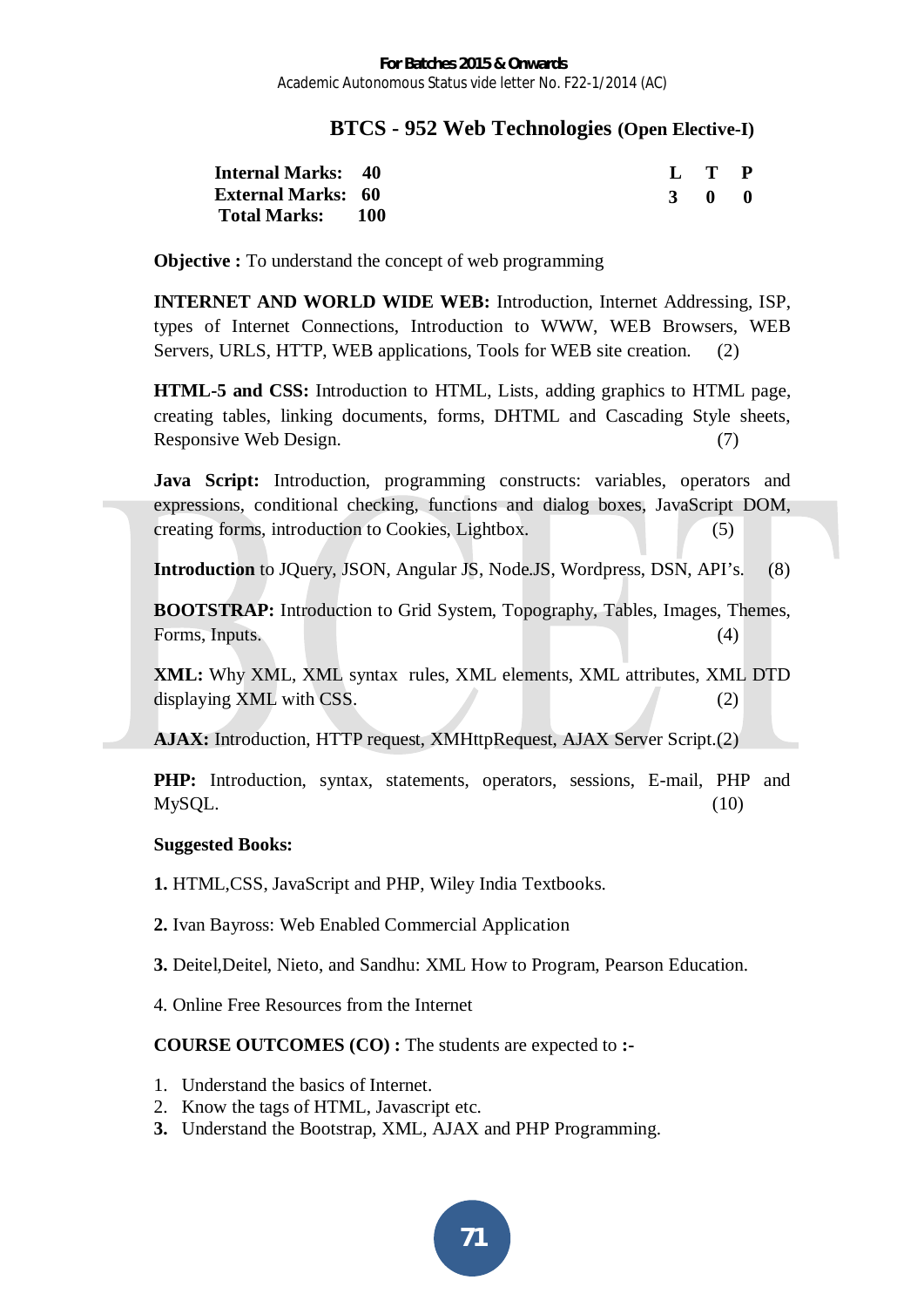#### **BTCS-953 Information Security (Open Elective-I)**

| <b>Internal Marks: 40</b> |  |  | L T P |     |
|---------------------------|--|--|-------|-----|
| <b>External Marks: 60</b> |  |  | 3 O   | - 0 |
| Total Marks: 100          |  |  |       |     |

**Objectives:** Upon completion of this course, students will have gained knowledge of information security concepts and understanding of Information Security principles and approaches.

**Symmetric Ciphers -** Overview: Services, Mechanisms and Attacks, The OSI Security Architecture, A Model of Network Security. Classicial Encryption Techniques: Symmetric Cipher Model, Substitution Techniques, Transposition Techniques, Rotor Machines, Steganography. Block Cipher and the Data Encryption Standard: Simplified DES, Block Cipher Principles, The DES, The Strength of DES, Differential and Linear Cryptanalysis. Symmetric Ciphers: Triple DES, Blowfish. Confidentiality using Conventional Encryption: Placement of Encryption Function, Traffic Confidentiality, Key Distribution, Random Number Generation. [10]

**Public Key Encryption, Digital Signatures -** Number Theory, Prime Numbers Format"s and Eulerts Theorems, Testing for Primality. Public Key Cryptography and RSA: Principles of Public Key Cryptosystems, The RSA Algorithms, Key Management, Diffie Hellman Key Exchange. [8]

**Authentication Protocols -** Message Authentication: Authentication Requirements, Authentication Functions, Message Authentication Codes, MD5 Message Digest Algorithms, Digital Signatures and Authentication Protocols: Digital Signatures, Authentication Protocols, Digital Signature Standards. [7]

**Network Security -** Authentication Applications: Kerberos, X.509 Directory Authentication Service. Electronic Mail Security: Pretty Good Privacy. IP Security: Overview, IP Security Architecture, Authentication Header, Encapsulation Security Payload. Web Security: Web Security Requirements, Secure Sockets Layer and Transport Layer Security, Secure Electronic Transaction. [8]

**System Security-** Intruders, Malicious Software, Viruses and Related Threats, Counter Measures, Firewalls and its Design Principles. [7]

#### **Suggested Books**

- 1 William Stallings, Network Security Essentials, Applications and Standards Pearson Education.
- 2. William Stallings, Cryptography and Network Security Principles and practice. second edition ,Pearson Education.

3. Bishop, Matt, Introduction to Computer Security*.* Addison-Wesley, Pearson Education, Inc. ISBN: 0-321-24744-2. (2005)

4. Michael. E. Whitman and Herbert J. Mattord Principles of Information Security, Cengage Learning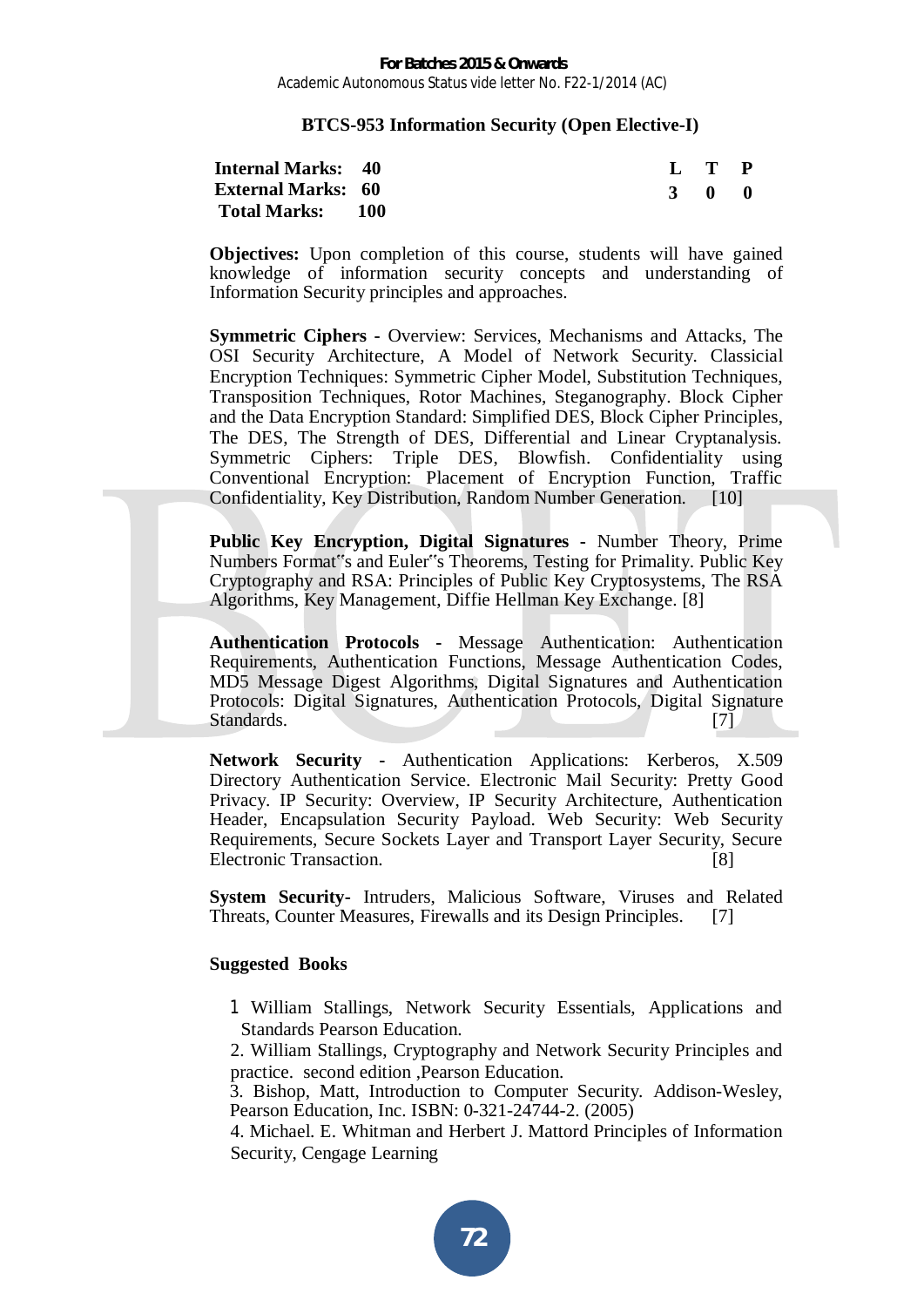**For Batches 2015 & Onwards**  Academic Autonomous Status vide letter No. F22-1/2014 (AC)

5. Atul Kahate Cryptography & Network Security, TMH, 2<sup>nd</sup> Edition 6. Charlie Kaufman, Radia Perlman, Mike Speciner, Network Security: Private Communication in Public World, 2nd Edition, 2011, Pearson Education.

- 1. understand the concepts of cryptography and network security;
- 2. know SSL and SET protocols.

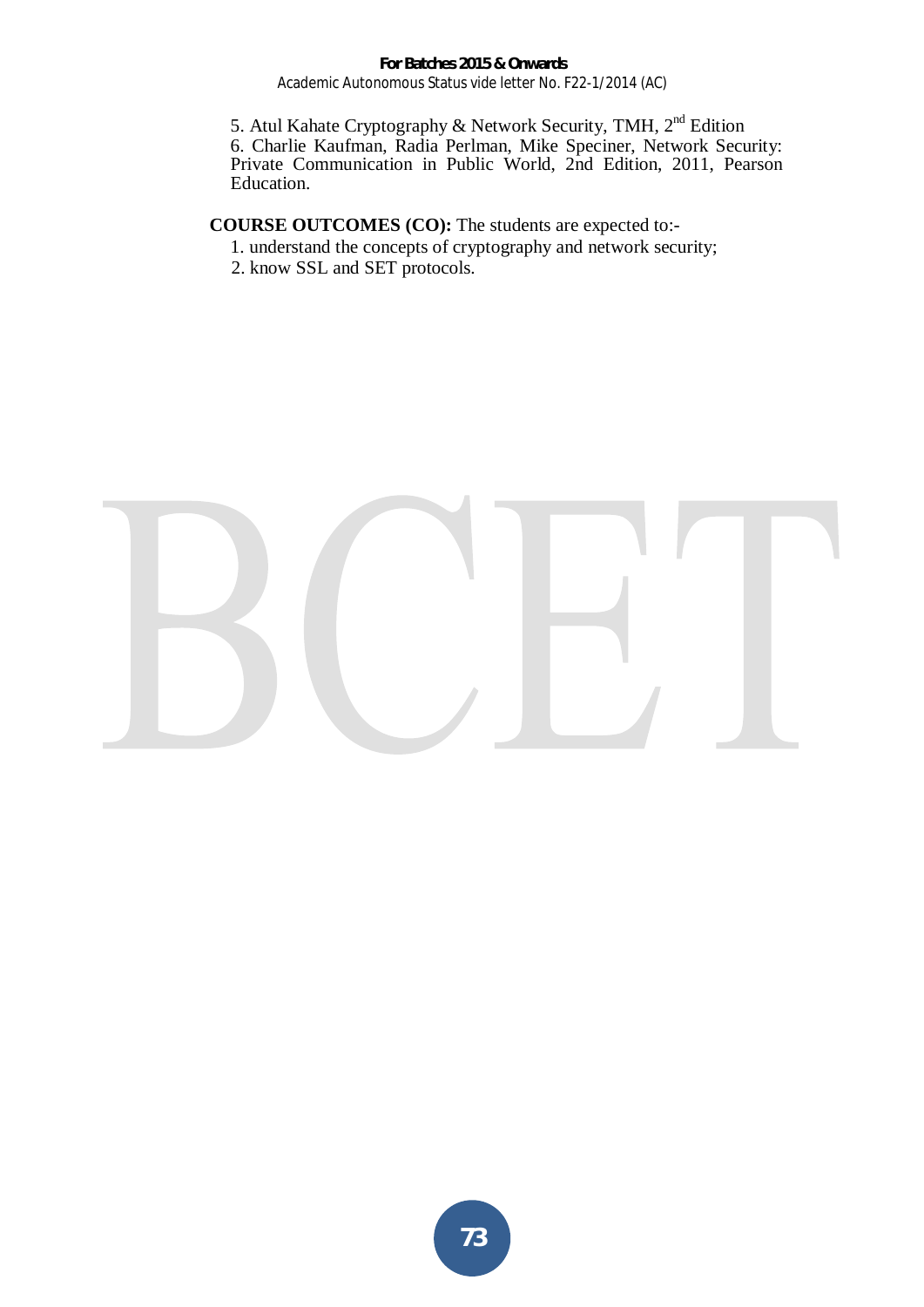#### **For Batches 2015 & Onwards**  Academic Autonomous Status vide letter No. F22-1/2014 (AC) **BTCS-961 Computer Networks–I(Open Elective-II)**

| <b>Internal Marks: 40</b> |  |  | $L$ T P     |     |
|---------------------------|--|--|-------------|-----|
| <b>External Marks: 60</b> |  |  | $3 \quad 0$ | - 0 |
| Total Marks: 100          |  |  |             |     |

**Objective:** This course provides knowledge about computer network related hardware and software using a layered architecture.

**Introduction to Computer Networks:** Data Communication System and its components, Data Flow, Computer network and its goals, Types of computer networks: LAN, MAN, WAN, Wireless and wired networks, broadcast and point to point networks, Network topologies, Network software: concept of layers, protocols, interfaces and services,ISO-OSI reference model, TCP/IP reference model. [6**]** 

**Physical Layer:** Concept of Analog & Digital Signal, Bandwidth, Transmission Impairments: Attenuation, Distortion, Noise, Data rate limits : Nyquist formula, Shannon Formula, Multiplexing : Frequency Division, Time Division, Wavelength Division, Introduction to Transmission Media : Twisted pair, Coaxial cable, Fiber optics, Wireless transmission (radio, microwave, infrared), Switching: Circuit Switching, MessageSwitching , Packet Switching & their comparisons. **[6]** 

**Data Link Layer:** Design issues, Framing, Error detection and correction codes: checksum, CRC, hamming code, Data link protocols for noisy and noiseless channels, Sliding Window Protocols: Stop & Wait ARQ, Go-back-N, ARQ, Selective repeat ARQ, Data link protocols: HDLC and PPP. **[6]**

**Medium Access Sub-Layer:** Static and dynamic channel allocation, Random Access: ALOHA, CSMA protocols, Controlled Access: Polling, Token Passing, IEEE 802.3 frame format, Ethernet cabling, Manchester encoding, collision detection in 802.3, Binary exponential back off algorithm. **[6]**

**Network Layer**: Design issues, IPv4 classful and classless addressing, subnetting, Routing algorithms: distance vector and link state routing, Congestion control: Principles of Congestion Control, Congestion prevention policies,Leaky bucket and token bucket algorithms. **[6]**

**Transport Layer**: Elements of transport protocols: addressing, connection establishment and release, flow control and buffering, multiplexing and demultiplexing, crash recovery, introduction to TCP/UDP protocols and their comparison. **[5]**

**Application Layer**: World Wide Web (WWW), Domain Name System (DNS), E-mail, File Transfer Protocol (FTP), Introduction to Network security **[5]**

#### **Suggested Books:**

1. Computer Networks, 4<sup>th</sup> Edition, Pearson Education by Andrew S. Tanenbaum 2. Data Communication & Networking, 4th Edition, Tata McGraw Hill. By Behrouz A. Forouzan.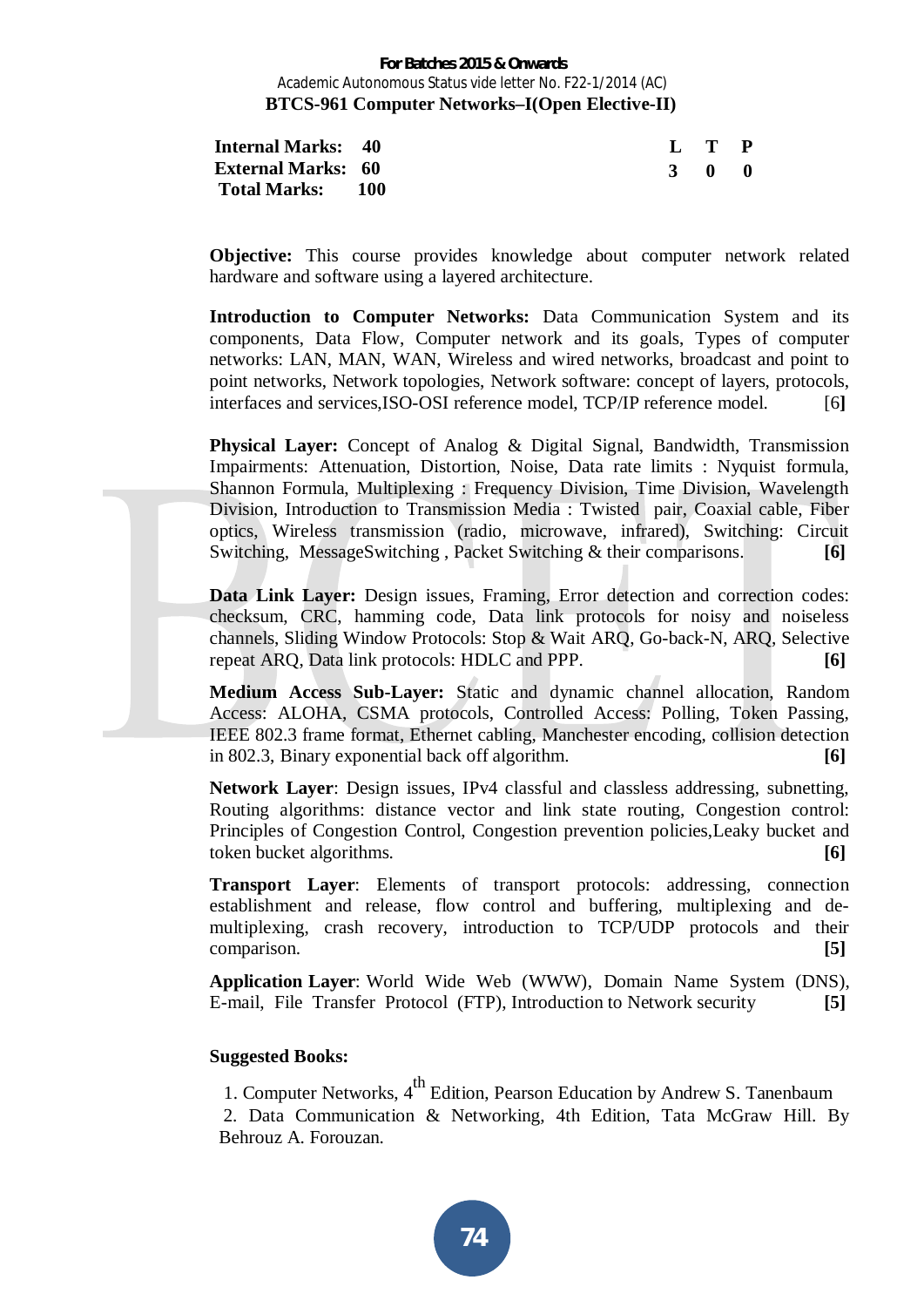#### **For Batches 2015 & Onwards**  Academic Autonomous Status vide letter No. F22-1/2014 (AC)

3. Computer Networking, 3<sup>rd</sup> Edition, Pearson Education by James F. Kurose and Keith W. Ross

4. Internetworking with TCP/IP, Volume-I, Prentice Hall, India by Douglas E. Comer.

5. Guide to Networking Essentials,  $5<sup>th</sup>$  Edition, Cengage Learning by Greg Tomsho,

6. Handbook of Networking, Cengage Learning by Michael W. Graves.

- 1. Know the various Computer Networks
- 2. Understand the various transmission medias for communication;
- 3. Understand the encoding & decoding techniques;
- 4. Understand modulation and Demodulation;
- 5. Know multiplexing and demultiplexing techniques;
- 6.Understand error detection and correction techniques; and understand the protocol architecture.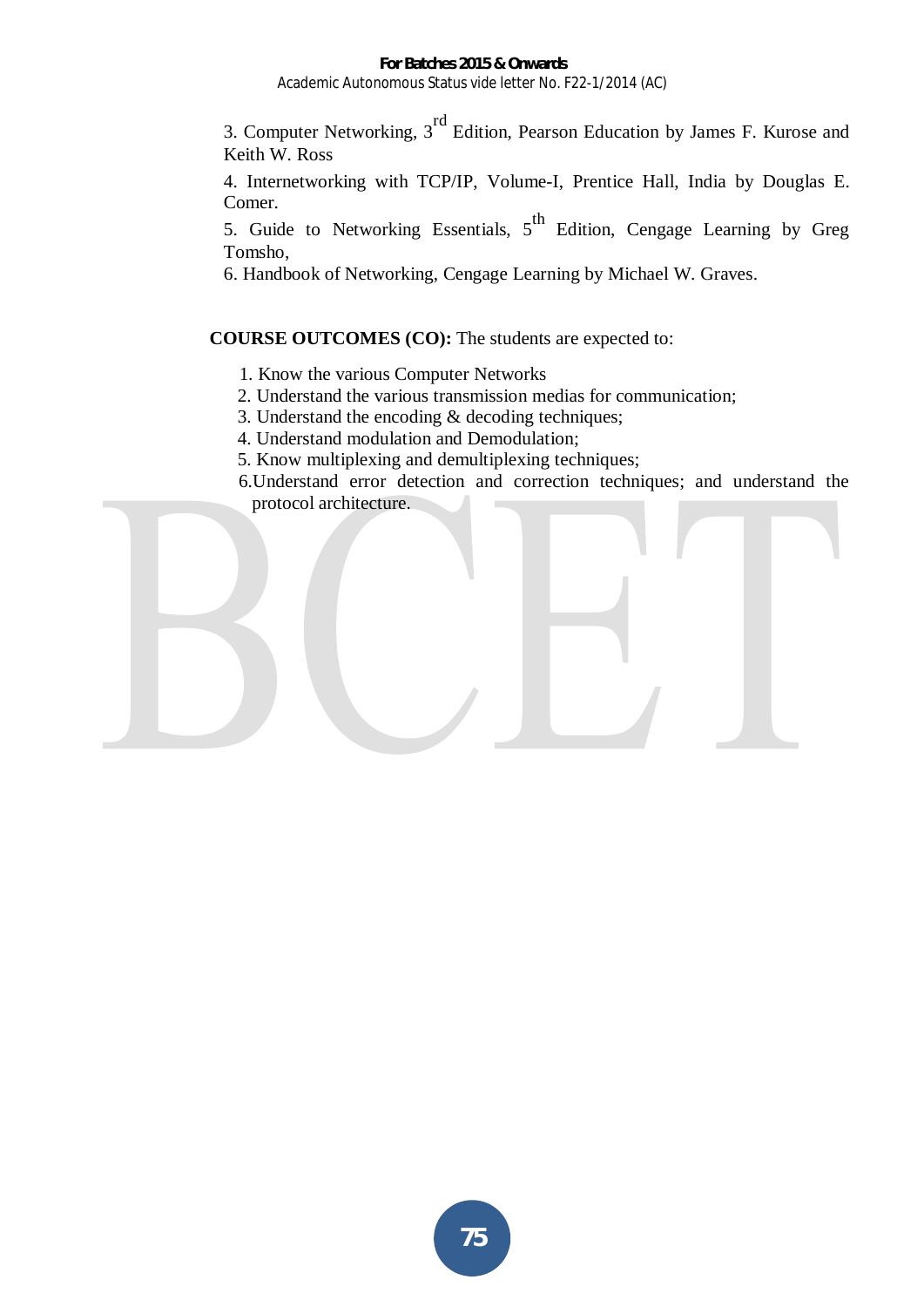#### **For Batches 2015 & Onwards**  Academic Autonomous Status vide letter No. F22-1/2014 (AC)  **BTCS-962 Operating Systems(Open Elective-II)**

| <b>Internal Marks: 40</b> |  |  | L T P |  |
|---------------------------|--|--|-------|--|
| <b>External Marks: 60</b> |  |  | 3 0 0 |  |
| Total Marks: 100          |  |  |       |  |

**Objectives:** This course should provide the students with good understanding of Operating System including its architecture and all its components. Good conceptions on all the topics like processes, inter-process communication, semaphore, message passing, classical IPC problems, scheduling, memory management, file systems, security and protection mechanism, I/O hardware and software, deadlocks, etc. should be provided.

**Introduction:** Operating system, Role of Operating System as resource manager, function of kernel and shell, operating system structures, views of an operating system. [6]

**Process management:** CPU scheduling, Scheduling Algorithms, PCB, Process synchronization, Deadlocks, Prevention, Detection and Recovery [6]

**Memory Management:** Overlays, Memory management policies, Fragmentation and its types, Partitioned memory managements, Paging, Segmentation, Need of Virtual memories, Page replacement Algorithms, Concept of Thrashing [9]

**Device Management:** I/O system and secondary storage structure, Device management policies, Role of I/O traffic controller, scheduler [5]

**File Management:** File System Architecture, Layered Architecture, Physical and Logical File Systems, Protection and Security. [5]

Brief study to multiprocessor and distributed operating systems. [5]

**Case Studies:** LINUX / UNIX Operating System and Windows based operating systems. Recent trends in operating system. [4]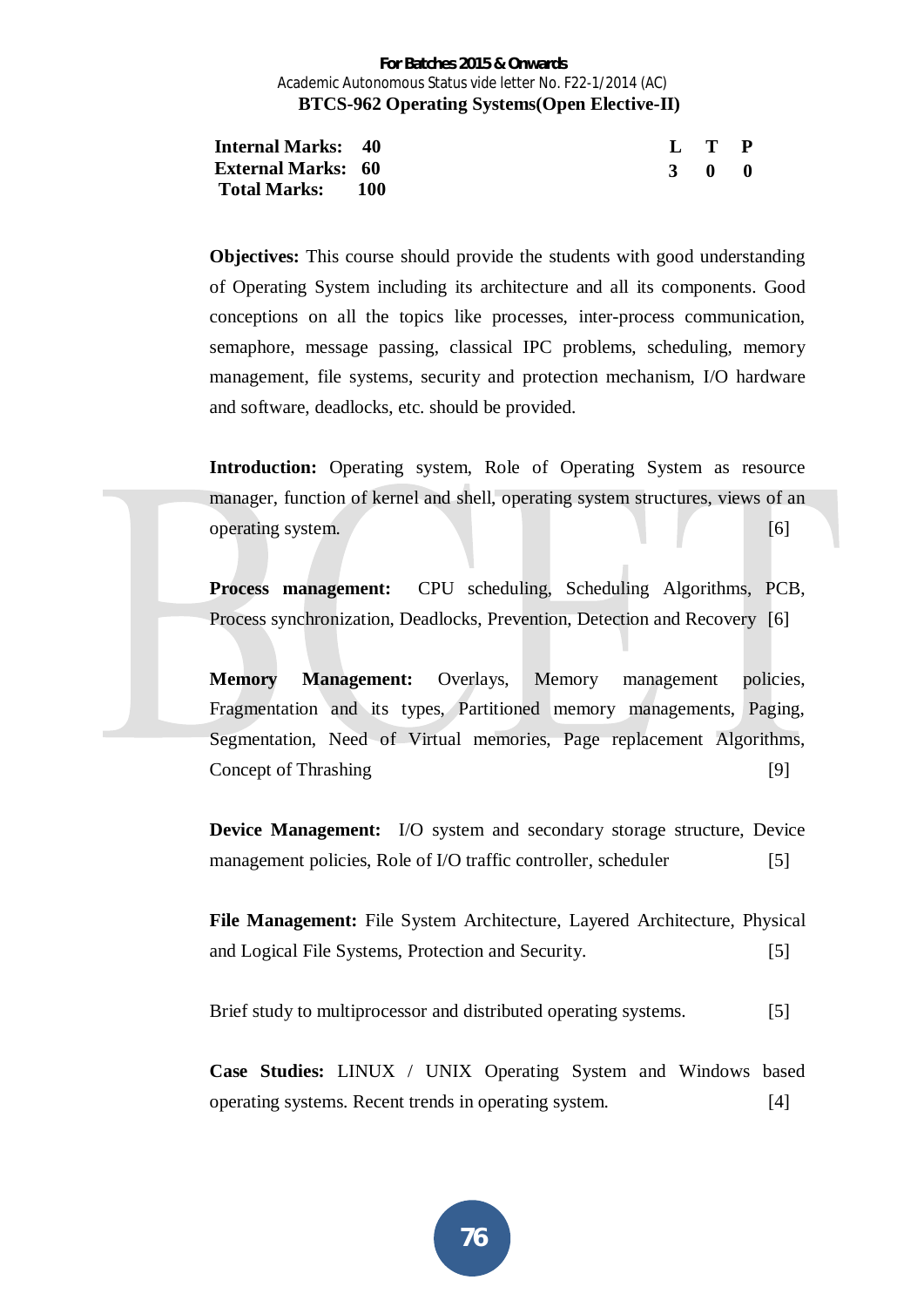#### **Suggested Books:**

1. A Silberschatz and Peter B. Galvin, **"Operating System Concepts"** Addison Wesley Publishing Company

2. Dhamdhere, **-Systems Programming & Operating Systems**" Tata McGraw Hill rd

3. Gary Nutt, **"Operating Systems Concepts",** Pearson Education Ltd. 3 Edition

**4. Operating System** by Madnick Donovan

**5. Operating System** by Stallings

6. Ida M.Flynn **Understanding Operating Systems** -, Cengage Learning

#### **COURSE OUTCOMES (CO):** The student is expected to:

1. Describe, contrast and compare differing structures for operating systems

2. Understand and analyze theory and implementation of: processes, resource control (concurrency etc.), physical and virtual memory, scheduling, I/O and files

3. Study of various operating systems such as Windows, Linux, Unix etc.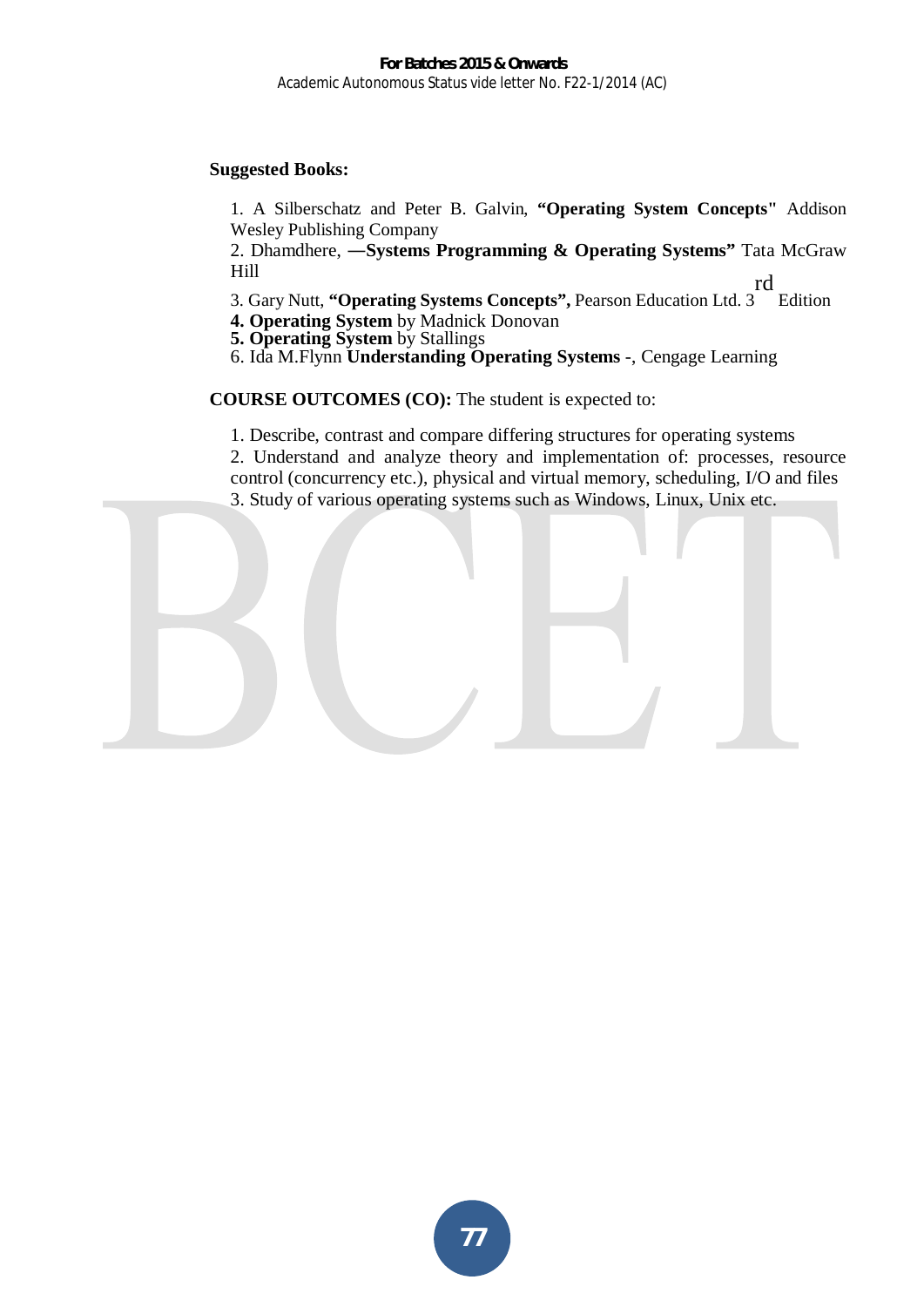#### **For Batches 2015 & Onwards**  Academic Autonomous Status vide letter No. F22-1/2014 (AC)  **BTCS-963 Microprocessors and Assembly Language Programming (Open Elective-II)**

| <b>Internal Marks: 40</b> |  | L T P |     |
|---------------------------|--|-------|-----|
| <b>External Marks: 60</b> |  | 3 O   | - 0 |
| Total Marks: 100          |  |       |     |

**Objective/s:** The course is intended to give students good understanding of internal architectural details and functioning of microprocessors.

**Introduction:** Introduction to Microprocessors, history, classification, recent microprocessors. [7]

**Microprocessor Architecture:** 8085 microprocessor Architecture. Bus structure, I/O, Memory & Instruction execution sequence & Data Flow, Instruction cycle. System buses, concept of address Bus, Data Bus & Control Bus, Synchronous & Asynchronous buses. **[6]** 

**I/O memory interface:** Data transfer modes: Programmable, interrupt initiated and DMA. Serial & parallel interface, Detail study of 8251 I/O Processor  $\&$  8255 programmable peripheral interfaces [6]

**Instruction set & Assembly Languages Programming:** Introduction, instruction & data formats, addressing modes, status flags, 8085 instructions, Data transfer operations, Arithmetic operations, Logical operations, Branch operations. **[7]**

**Case structure & Microprocessor application:** Interfacing of keyboards and seven segment LED display, Microprocessor controlled temperature system (MCTS), Study of traffic light system, stepper motor controller, Microprocessor based micro computers. [**7]**

**Basic architecture of higher order microprocessors:** Basic introduction to 8086 family, Motorola 68000, Pentium processors.**[7]**

#### **Suggested Books:**

1. Ramesh Gaonkar, **"8085 Microprocessor "**,PHI Publications.

2. Daniel Tabak, **"Advanced Microprocessors**", McGraw- Hill, Inc., Second Edition 1995.

3. Douglas V. Hall, **" Microprocessors and Interfacing: Programming and Hardware"**, Tata McGraw Hill Edition,1986.

4. Charles M.Gilmore,**" Microprocessors: Principles and Applications"**, McGraw Hill.

5. Ayala Kenneth, **"The 8086 Microprocessor Programming and Interfacing"**, Cengage Learning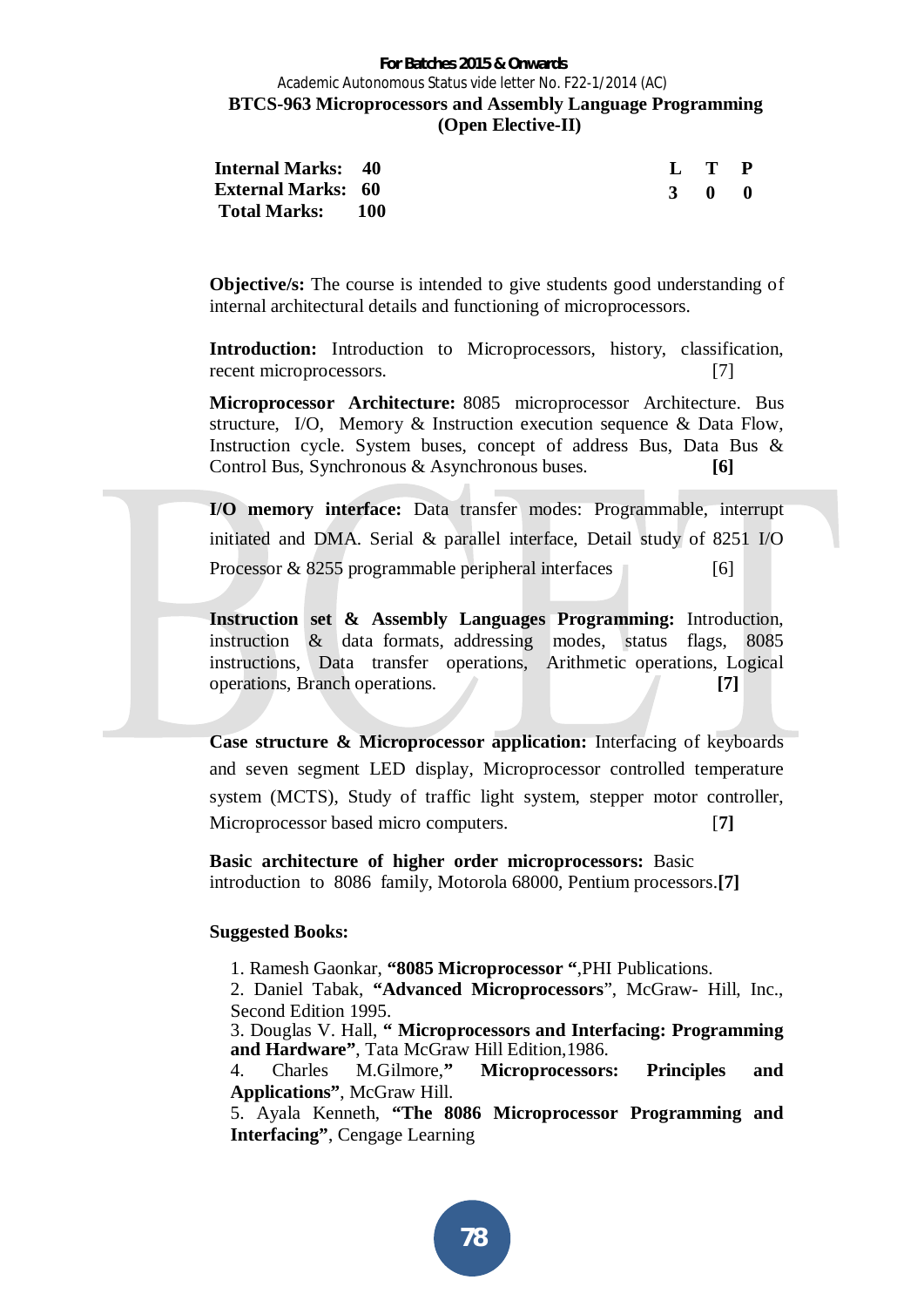#### **COURSE OUTCOMES (CO):** The expected outcomes are:

1. Students should be able to solve basic binary math operations using the microprocessor.

2. Sudents should be able to demonstrate programming proficiency using the various addressing modes and data transfer instructions of the target microprocessor.

3. Students should be able to program using the capabilities of the stack, the program counter, and the status register and show how these are used to execute a machine code program.

4. Students should be able to apply knowledge of the microprocessor's internal registers and operations by use of a PC based microprocessor simulator.

5. Students should be able to write assemble assembly language

programs, assemble into machine a cross assembler utility and download and run their program on the training boards.

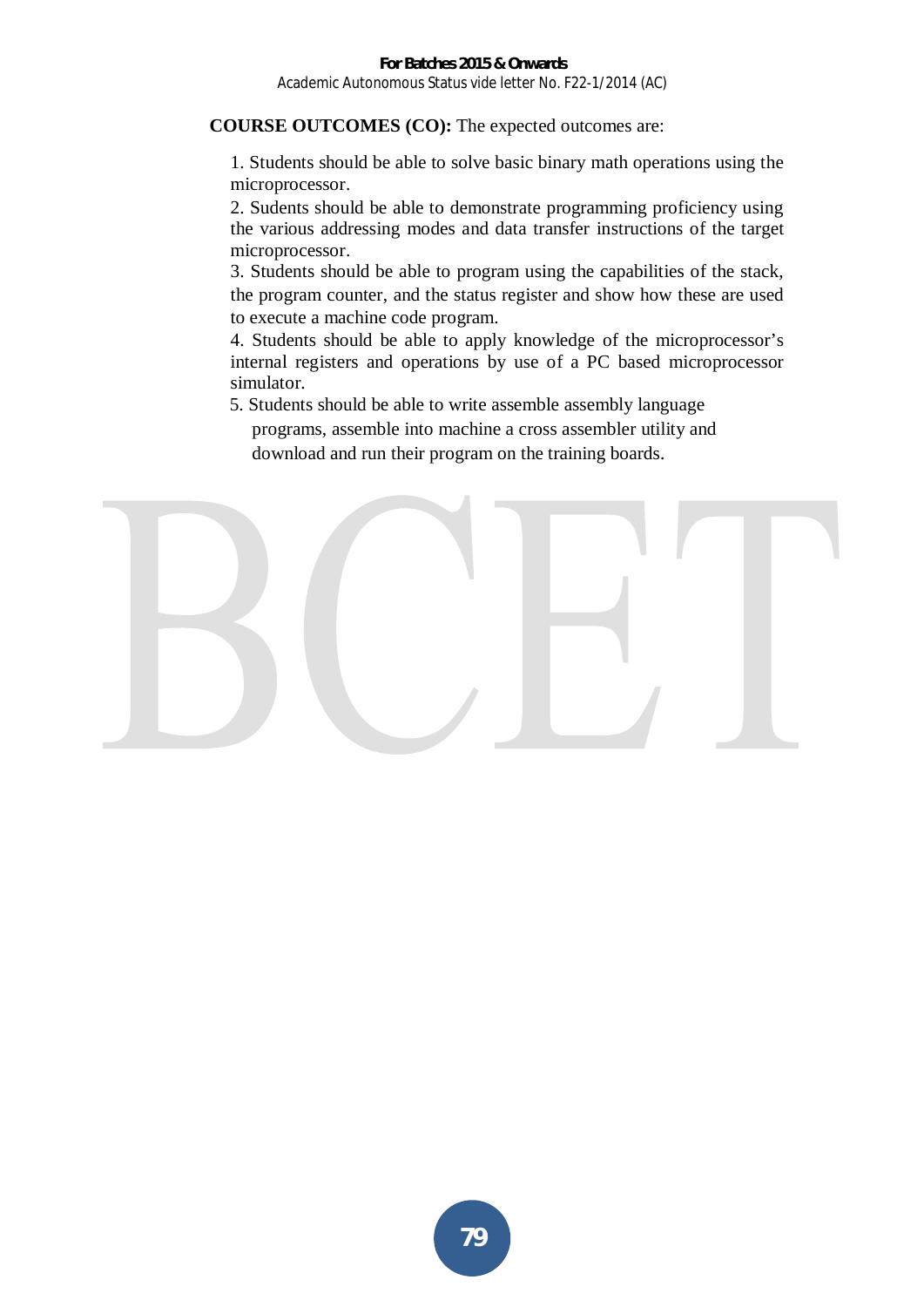**For Batches 2015 & Onwards**  Academic Autonomous Status vide letter No. F22-1/2014 (AC)

#### **BTCS-964 Software Engineering(Open Elective-II)**

| <b>Internal Marks: 40</b> |  |  | L T P |     |
|---------------------------|--|--|-------|-----|
| <b>External Marks: 60</b> |  |  | 3 O   | - 0 |
| Total Marks: 100          |  |  |       |     |

**Objective:** To understand the basic and advanced concepts of software engineering.

**Evolution and impact of Software engineering**, Software life cycle models: Waterfall, prototyping, Evolutionary, and Spiral models. Feasibility study, Functional and Non-functional requirements, Requirements gathering, Requirements analysis and specification. [10]

**Basic issues in software design,** modularity, cohesion, coupling and layering, function-oriented software design: DFD and Structure chart, object modeling using UML, Object-oriented software development, user interface design. Coding standards and Code review techniques [9]

**Fundamentals of testing,** White-box, and black-box testing, Test coverage analysis and test case design techniques, mutation testing, Static and dynamic analysis, Software reliability metrics, reliability growth modeling. [10]

**Software project management**, Project planning and control, cost estimation, project scheduling using PERT and GANTT charts, cost-time relations: Rayleigh-Norden results, quality management, ISO and SEI CMMI, PSP and Six Sigma. Computer aided software engineering, software maintenance, software reuse, Component-based software development [11]

#### **Suggested Books:**

1. Roger Pressman, **"Software Engineering: A Practitioners Approach,**(6th Edition), McGraw Hill, 1997.

2. Sommerville,"**Software Engineering, 7th edition**", Adison Wesley, 1996.

3. Watts Humphrey,**" Managing software process**", Pearson education, 2003.

4. James F. Peters and Witold Pedrycz, **" Software Engineering – An Engineering Approach"**, Wiley.

5. Mouratidis and Giorgini. **"Integrating Security and Software Engineering– Advances and Future"**, IGP. ISBN – 1-59904-148-0.

6. Pankaj Jalote, **"An integrated approach to Software Engineering"**, Springer/Narosa.

- 1. understand the software principles
- 2. understand the various phases of SDLC life cycle;
- 3. know the software project management;
- 4. understand the quality management like CMMI and Six Sigma; and
- 5. Understand the implementation of software in 3GL and \$GL environment.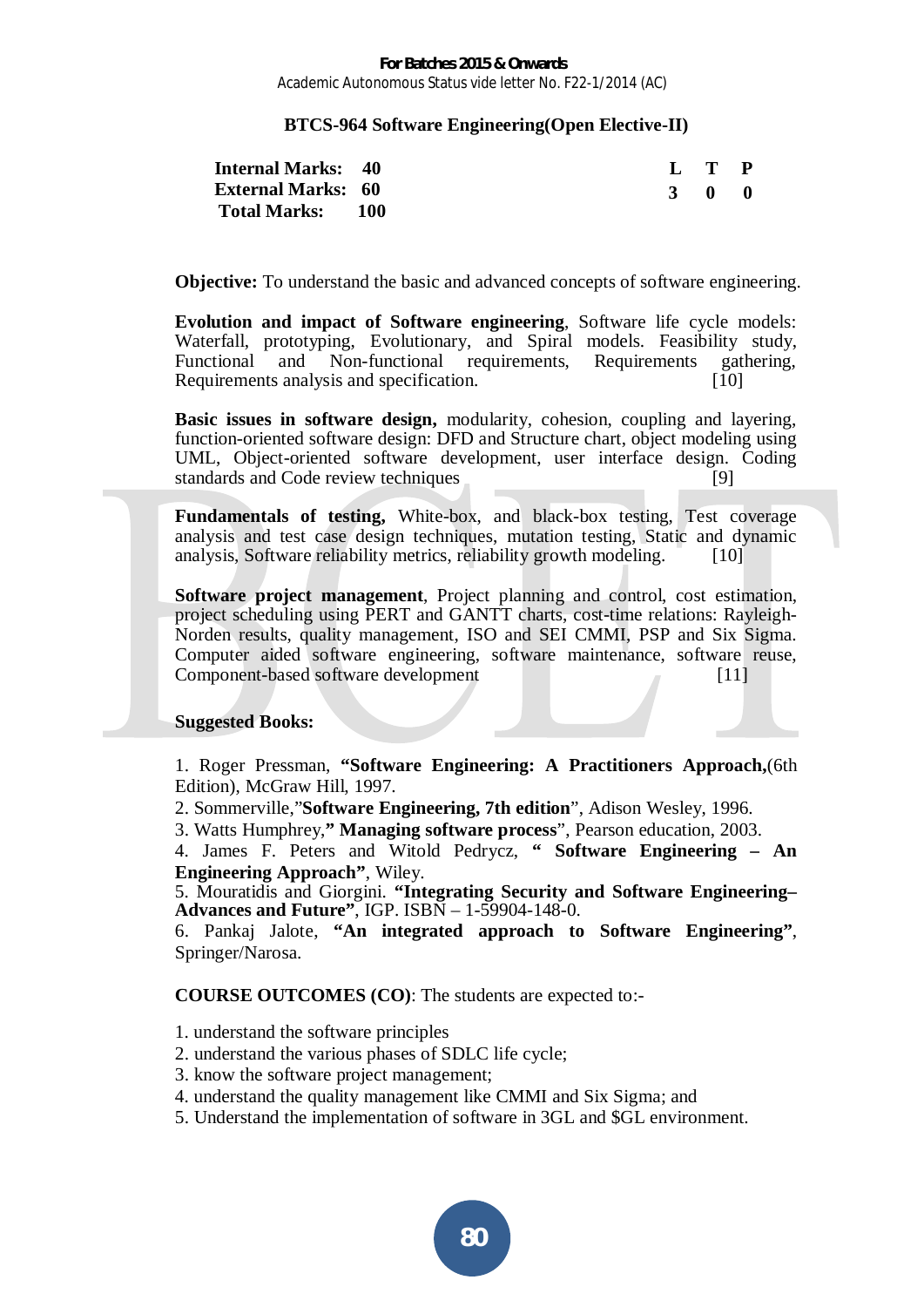**For Batches 2015 & Onwards Academic Autonomous Institute (No. F22-1/2014 (AC)** 

## **BEANT COLLEGE OF ENGINEERING AND TECHNOLOGY, GURDASPUR, PUNJAB**

## Scheme & Syllabus of B. Tech. Computer Science & Engineering [CSE]

## $7<sup>th</sup>$  -8<sup>th</sup> Semester for Batch 2015 Onwards

**B.Tech. Computer Science and Engineering (CSE)**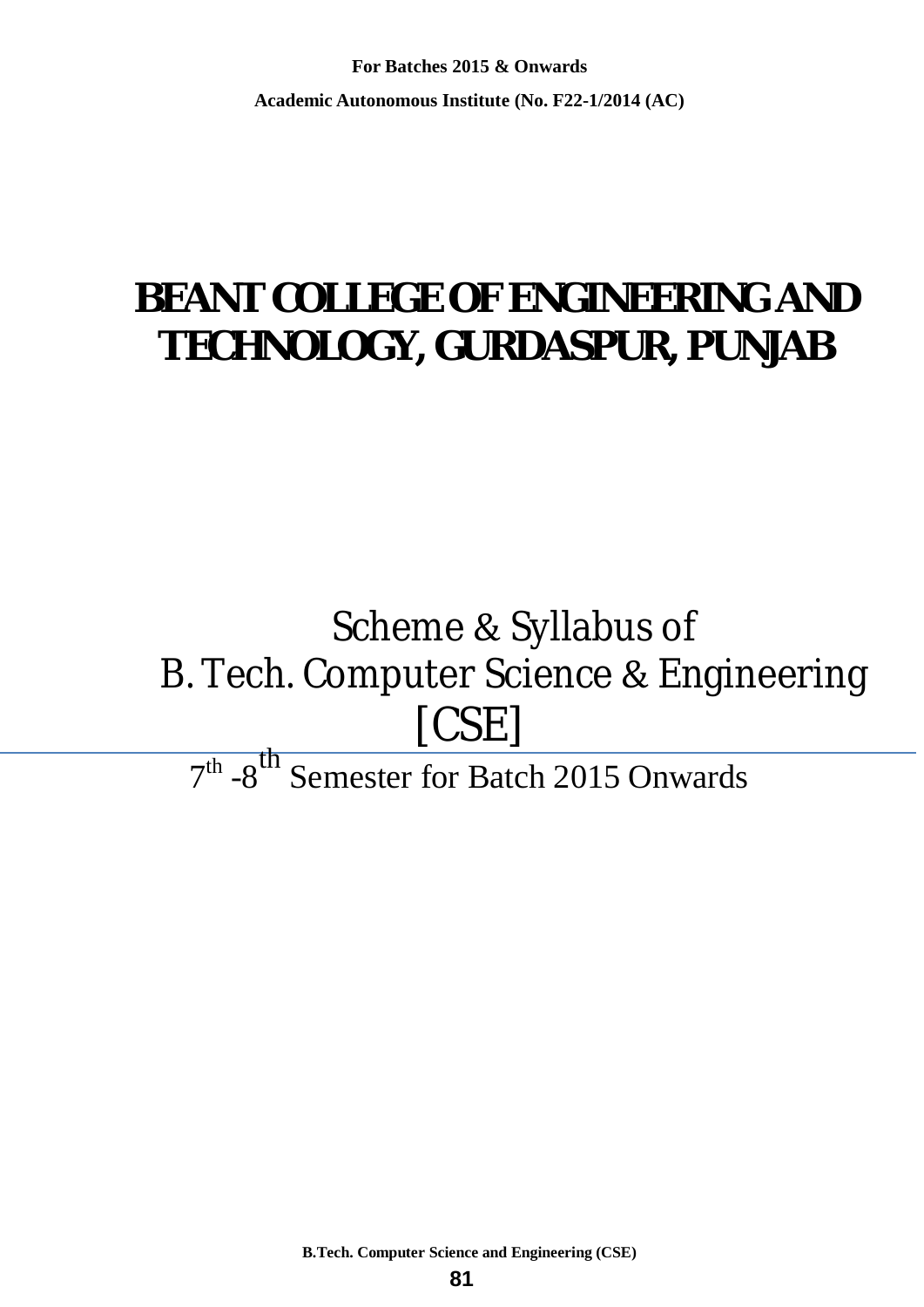#### **Academic Autonomous Institute (No. F22-1/2014 (AC)**

#### **Seventh Semester Contact Hours: 29 Hrs.**

| <b>Course</b>  | <b>Course Name</b>                           | <b>Marks Distribution</b><br>Load |                   |                |                 |                 | <b>Total</b> | <b>Credits</b> |
|----------------|----------------------------------------------|-----------------------------------|-------------------|----------------|-----------------|-----------------|--------------|----------------|
| Code           |                                              |                                   | <b>Allocation</b> |                |                 |                 | <b>Marks</b> |                |
|                |                                              |                                   |                   | P              | <b>Internal</b> | <b>External</b> |              |                |
| <b>BTCS701</b> | <b>Artificial Intelligence</b>               | 3                                 |                   |                | 40              | 60              | 100          | 3              |
| <b>BTCS702</b> | <b>Theory of Computation</b>                 | 3                                 |                   | $\blacksquare$ | 40              | 60              | 100          | 4              |
| <b>BTCS703</b> | <b>Computer Peripherals &amp; Interfaces</b> | 3                                 |                   | ۰              | 40              | 60              | 100          | 4              |
| <b>BTCS704</b> | <b>Major Project</b>                         | -                                 |                   | 8              | $100*$          | 100             | 200          | 4              |
| <b>BTCSYYY</b> | <b>Elective-II</b>                           | 3                                 |                   |                | 40              | 60              | 100          | 3              |
| <b>BTCSZZZ</b> | Elective-III                                 | 3                                 |                   |                | 40              | 60              | 100          | 3              |
| <b>BTCS705</b> | <b>Artificial Intelligence Lab</b>           |                                   |                   | 2              | 30              | 20              | 50           |                |
|                | <b>Seminar (Major Project)</b>               |                                   |                   | 2              |                 |                 |              |                |
|                | <b>General Fitness</b>                       |                                   |                   |                | 100             |                 | 100          |                |
|                | <b>Total:</b>                                | 15                                |                   | 12             | 430             | 420             | 850          | 22             |

#### **Eighth Semester**

| <b>Course</b>  | <b>Course Name</b>                        | <b>Marks Distribution</b> |                 | <b>Total</b> | Credits |
|----------------|-------------------------------------------|---------------------------|-----------------|--------------|---------|
| Code           |                                           | <b>Internal</b>           | <b>External</b> | Marks        |         |
| <b>BTCS801</b> | <b>Software Training</b>                  | 150                       | 100             | 250          |         |
| <b>BTCS802</b> | <b>Industry Oriented Project Training</b> | 300                       | 200             | 500          | 16      |
|                | <b>Total:</b>                             | 450                       | 300             | 750          | 24      |

#### **Elective –II BTCS YYY**

- BTCS 905 Software Testing and Quality Assurance
- BTCS 906 Object Oriented Analysis and Design
- BTCS 907 Software Project Management
- BTCS 908 Business Intelligence
- BTCS 909 Agile Software Development
- $\bullet$  BTCS 917 Internet Protocols

#### **Elective -III BTCS ZZZ**

- BTCS 910 Multimedia and Application
- BTCS 911 Soft Computing
- BTCS 912 Cloud Computing
- BTCS 913 Compiler Design
- BTCS 914 Big Data
- BTCS 915 Digital Image Processing
- BTCS 916 Enterprise Resource Planning
- BTCS 919 Advanced Operating System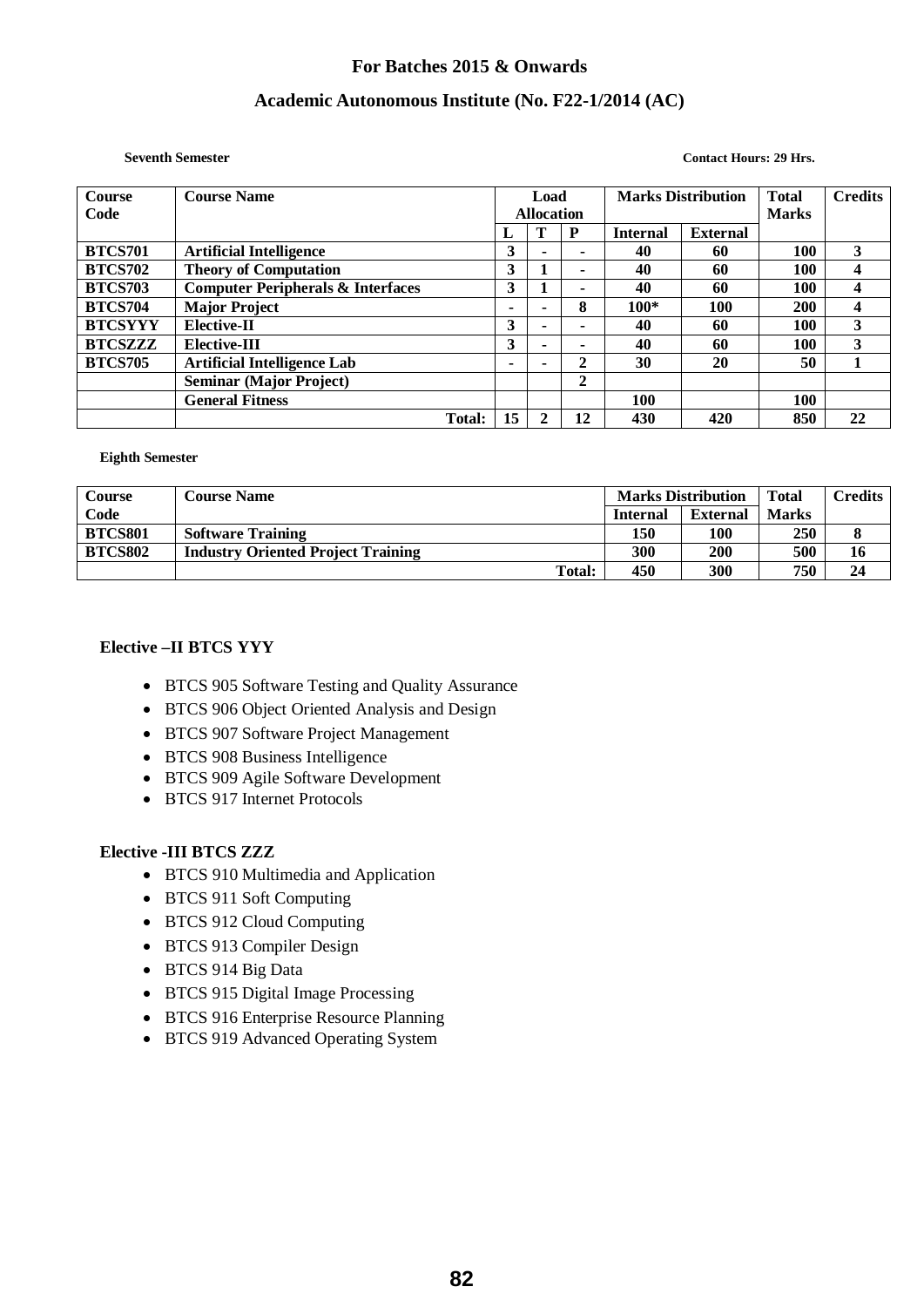#### **Academic Autonomous Institute (No. F22-1/2014 (AC)**

#### **BTCS 701 Artificial Intelligence L T P C**

 $3 - - 3$ 

[5]

**Introduction**- What is intelligence? Foundations of artificial intelligence (AI). History of AI; Problem Solving- Formulating problems, problem types, states and operators, state space, search strategies. [6]

**Informed Search Strategies**- Best first search, A\* algorithm, heuristic functions, Iterative deepening A\*(IDA), small memory A\*(SMA); Game playing - Perfect decision game, imperfect decision game, evaluation function, alpha-beta pruning [7]

**Reasoning**-Representation, Inference, Propositional Logic, predicate logic (first order logic), logical reasoning, forward chaining, backward chaining; AI languages and tools **-** Lisp, Prolog, CLIPS [5]

**Planning**- Basic representation of plans, partial order planning, planning in the blocks world, heirarchical planning, conditional planning [3]

**Uncertainty -** Basic probability, Bayes rule, Belief networks, Default reasoning, Fuzzy sets and fuzzy logic; Decision making**-** Utility theory, utility functions, Decisiontheoretic expert systems. [5]

**Inductive learning -** decision trees, rule based learning, current-best-hypothesis search, least-commitment search , neural networks, reinforcement learning, genetic algorithms;

*Module7:* Communication **-** Communication among agents, natural language processing, formal grammar, parsing, grammar [5]

#### **Suggested / Readings & Books**

- 1. Stuart Russell and Peter Norvig. *Artificial Intelligence – A Modern Approach,* Pearson Education Press, 2001.
- *2.* Kevin Knight, Elaine Rich, B. Nair, *Artificial Intelligence, McGraw Hill, 2008.*
- 3. George F. Luger, *Artificial Intelligence,* Pearson Education, 2001.
- 4. Nils J. Nilsson, *Artificial Intelligence: A New Synthesis,* Morgan Kauffman, 2002.

- 1. Understand the artificial intelligence;
- 2. Know various search strategies;
- 3. Understand AI Languages and tools;
- 4. Know fuzzy logic concepts and their applications;
- 5. Know the natural language processing; and
- 6. Understand the inductive learning concepts.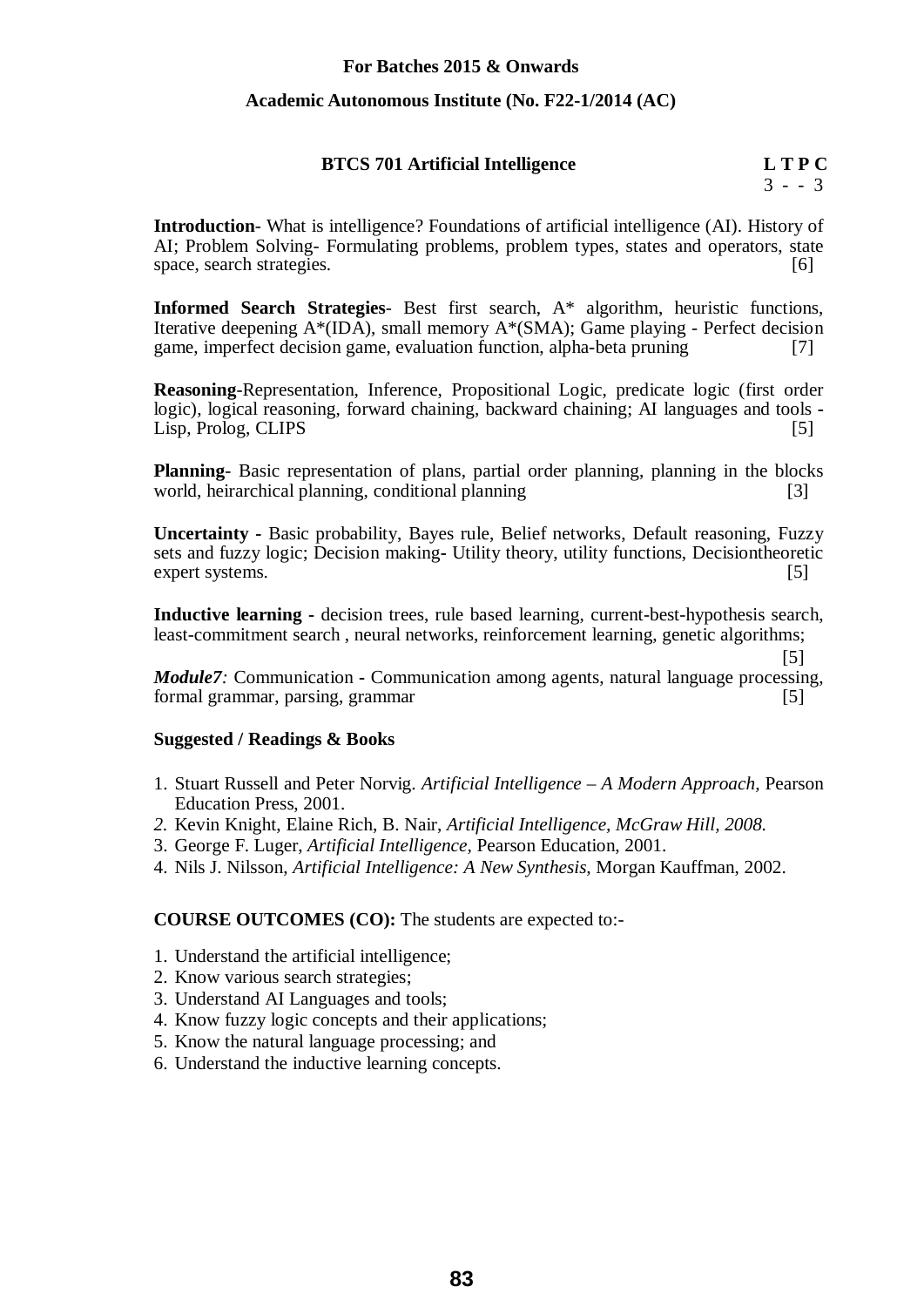#### **Academic Autonomous Institute (No. F22-1/2014 (AC)**

| <b>BTCS 702 Theory of Computation</b> | <b>LTPC</b> |
|---------------------------------------|-------------|
|                                       | $31 - 4$    |

**Objectives:** To give the students knowledge of number of areas in theoretical computer science and their interconnections.

**Finite Automata** – Basics of Strings and Alphabets DFA, transition graphs, regular languages, non-deterministic FA, equivalence of DFA and NDFA [8]

**Regular Languages**- Regular grammars, regular expressions, equivalence between regular languages, properties of regular languages, pumping lemma. [6]

**Context Free Languages** – Leftmost and rightmost derivation, parsing and ambiguity, ambiguity in grammar and languages, normal forms [8]

**Pushdown Automata** – NDPDA, DPDA, context free languages and PDA, comparison of deterministic and non-deterministic versions, closure properties, pumping lemma for  $CFL$  [6] **Turing Machines**- Introduction, variations, halting problem, PCP [6]

**Computational Complexity**- Chomsky Hierarchy, LR(k) Grammars, properties of LR(k) grammars, Decidability and Recursively Enumerable Languages [6]

#### **Suggested Readings/Books**

- 1. K.L.P. Mishra and N. Chandrasekaran, **"Theory of Computer Science, Third Edition"**, PHI Learning Private Limited, 2011.
- 2. John E. Hopcroft, Rajeev Motwani, Jeffrey D. Ullman, **"Introduction to Automata Theory**", Languages and Computation, Pearson Education.
- 3. M. Sipser, **"Introduction to the Theory of Computation"**, Second Edition, Cengage Learning.
- 4. K. V. N. Sunitha , N. Kalyani, **"Formal Languages and Automata Theory"**, McGraw-Hill, 2010.
- 5. G.E. Revesz, **"Introduction to Formal Languages"**, Dover Publications, 1991.
- 6. M. A. Harrison, **"Introduction to Formal Language Theory"**, Addison-Wesley, 1978.
- 7. An Introduction to Formal Languages and Automata, by Peter Linz, Third Edition, Narosa Publishers (1998)

- 1.Know the concept of Finite Automata
- 2.Understand the basics of turing machines
- 3.Understand the concept of Regukar Expression and context free language;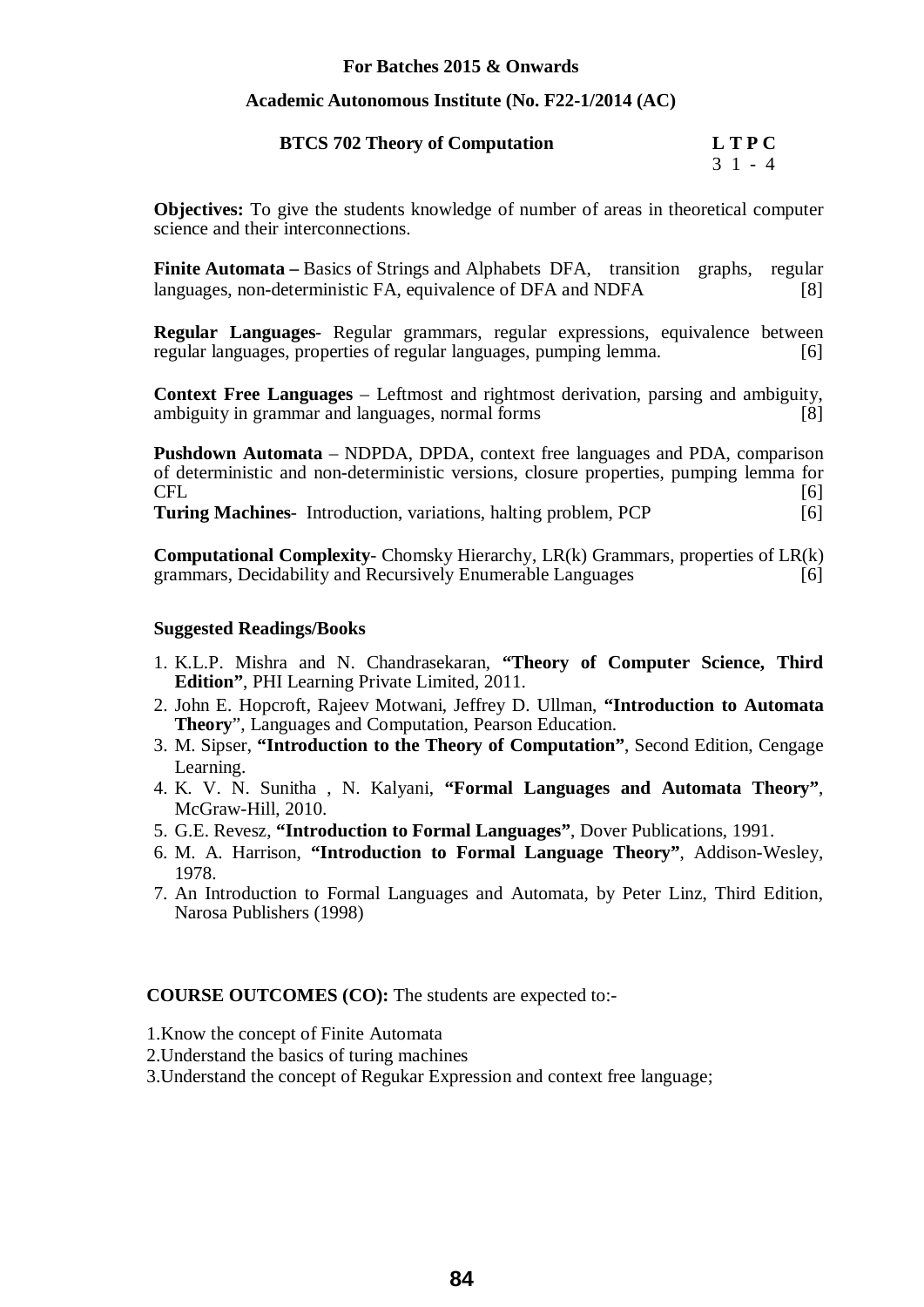#### **Academic Autonomous Institute (No. F22-1/2014 (AC)**

#### **BTCS 703 Computer Peripherals and Interfaces L T P C**

3 1 - 4

**OBJECTIVES:** To learn the functional and operational details of Computer Hardware; Buses, Ports, Interfaces etc.

**PC Diagnostics, Testing and Maintenance:** BIOS Hardware and Software. CMOS RAM, ROM Shadowing, Plug and Play BIOS, Upgrading the BIOS, Power On Self Test, POST Error Beep Codes & Messages, Preventive Maintenance of Systems and Environment. Uninterrupted Power Supply types, Role of device drivers, DOS and UNIX/ LINUX device drivers. [8]

**SYSTEM RESOURCES**: I/O Port Addresses, IRQ Numbers, DMA Channel. Resolving the conflict of resources. Plug and Play Systems. I/O buses**-** ISA, MCA, EISA, VESA Local bus, PCI bus, PCI Express, Accelerated graphics port. [8]

**IDE & SCSI Interfaces**: IDE origin, IDE, ATA standards. SATA Data Connector Pinout, Advanced Host Control Interface, Small Computer System Interface, SCSI Types, SCSI Cable and pin Connector, SCSI v/s IDE, RAID Levels. [7]

**Video Hardware** : Video display technologies, LCD vs CRT Monitors, Display Resolution, Interlaced/Non-Interlaced Resolution, Dot Pitch, Power Management, Refresh Rate, Video adapters types, SVGA Connector, Video Adapter Components, Video RAM, Multiple Monitors, Graphic accelerators, TV Tuner and Video Capture Controllers. [6]

**I/O Interfaces:** I/O Ports, Standard Serial and Parallel Ports, USB Versions, USB Adapters, Legacy Free PCs, FireWire Versions, USB vs FireWire [4]

**Future Trends:** Detailed Analysis of recent Progress in the Peripheral and Bus systems. Some aspects of cost Performance analysis while designing the system. [2]

#### **Suggested /Readings / Books**

- **1.** Scott Mueller , "**Upgrading and Repairing PCs",** Techmedia
- **2.** Douglas V. Hall ,**"Microprocessors and Interfacing",** Tata McGraw Hill
- **3.** Subhadeep Choudhury, **"A to Z of PC Hardware & Maintenance (Vol 1)"** Dhanpat Rai & Co.

- 1. Know the concept of BIOS Hardware and Software.
- 2. Understand the role of device drivers;
- 3. Understand the various computer system resources;
- 4. Know the various hardware interfaces;
- 5. Understand the Video Controller and Graphics Accelerators;
- 6. Know the Future trends in computer peripherals and interfaces.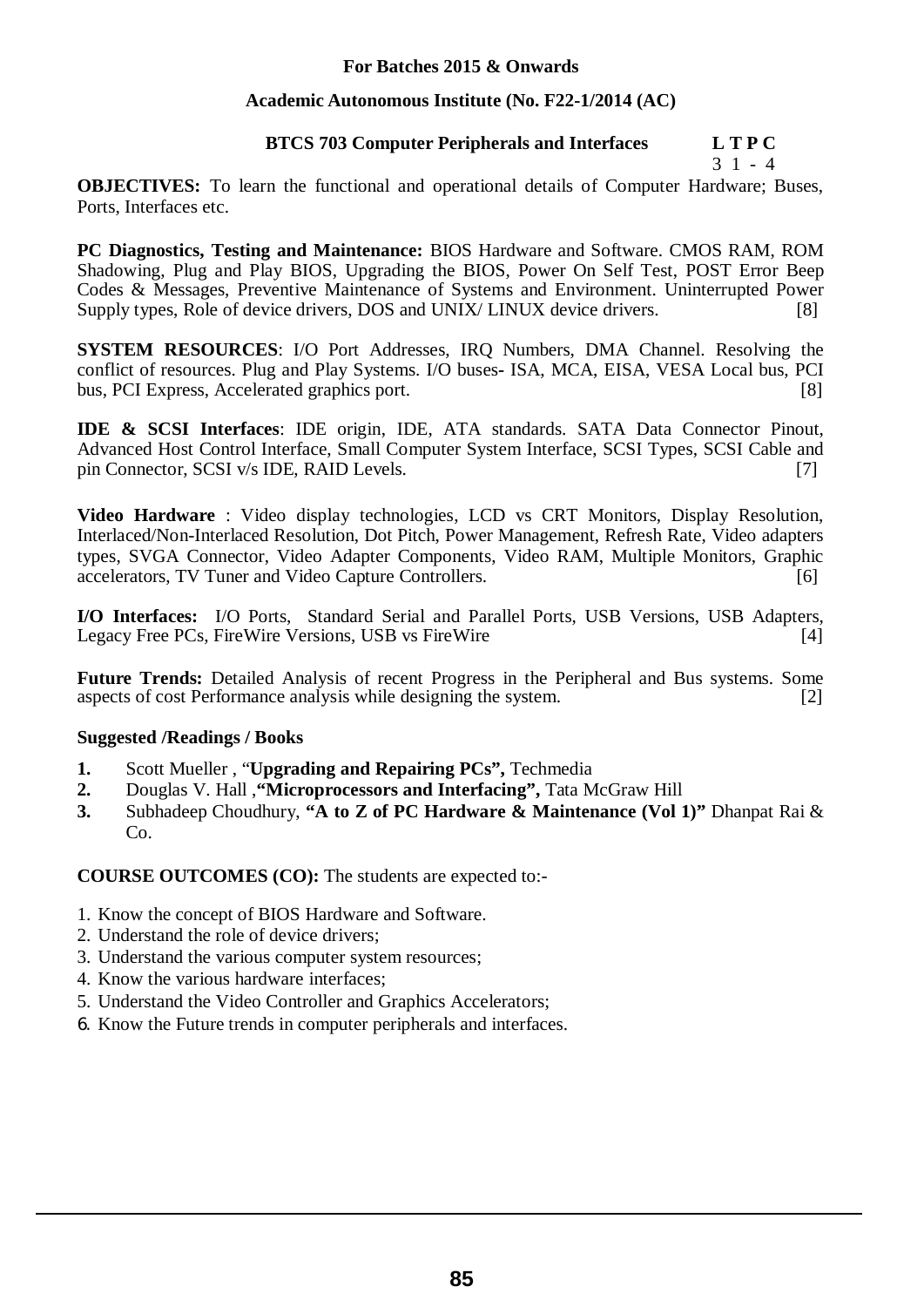### **For Batches 2015 & Onwards Academic Autonomous Institute (No. F22-1/2014 (AC)**

#### **BTCS 704 Major Project**

 **L T P C** 

- - 8 4

In this course, the students are expected to design and develop a project in the area of Computer Science and Engineering. Minor projects assigned to students in  $6<sup>th</sup>$  semester can also be extended to a major project.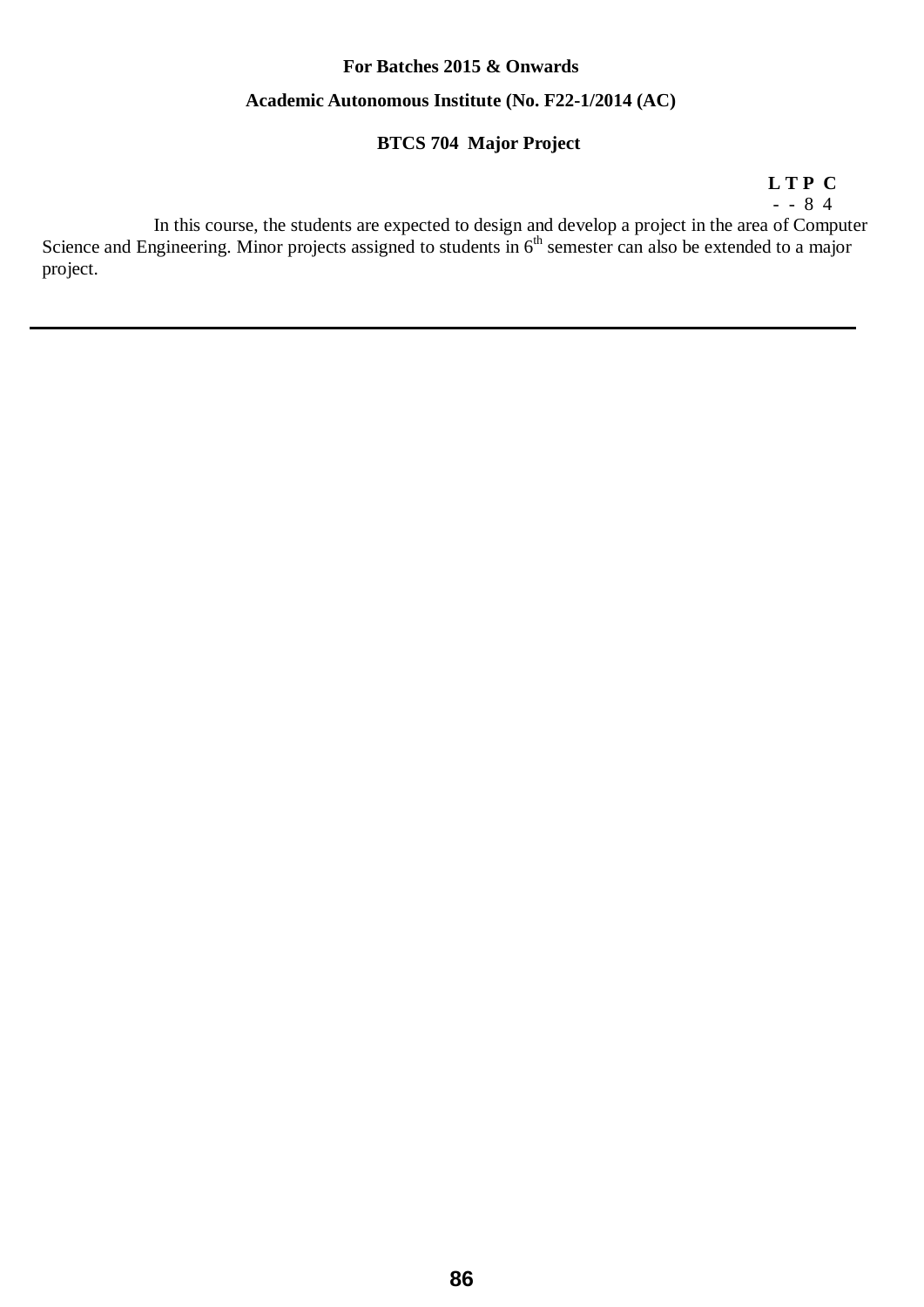#### **Academic Autonomous Institute (No. F22-1/2014 (AC)**

#### **BTCS 705 Artificial Intelligence Lab L T P C**

 $- 2 1$ 

Write following Programs using Prolog or any other AI based tools:

- 1. Program to implement Breadth First Search
- 2. Program to implement Depth First Search .
- 3. Program to implement tower of Hanoi .
- 4. Program To Show the Tic-Tac-Toe Game for 0 and X.
- 5. Program to implement Water Jug Problem (State space search).
- 6. Program for medical Diagnosis system of Childhood disease.
- 7. Program to implement Alpha Beta Search.
- 8. Write a program which contains three predicates: male, female, parent.

Make rules for following family relations: father, mother, grandfather, grandmother , brother, sister, uncle, aunt, nephew, and niece.

- 9. Write a program to demonstrate the effective use of cut and fail.
- 10. Write a menu driven program to display set of questions to user and give answer of selected questions:

For example

- 1. Who like apples:
- 2. Does anybody likes apple?
- 3. Is it true that nobody likes apple?
- 4. Who likes apple as well as enjoys playing cricket and piano?
- 5. Does anybody play at least 1 instrument?
- 6. Who likes to play chess, drink butter milk but does not play any instrument?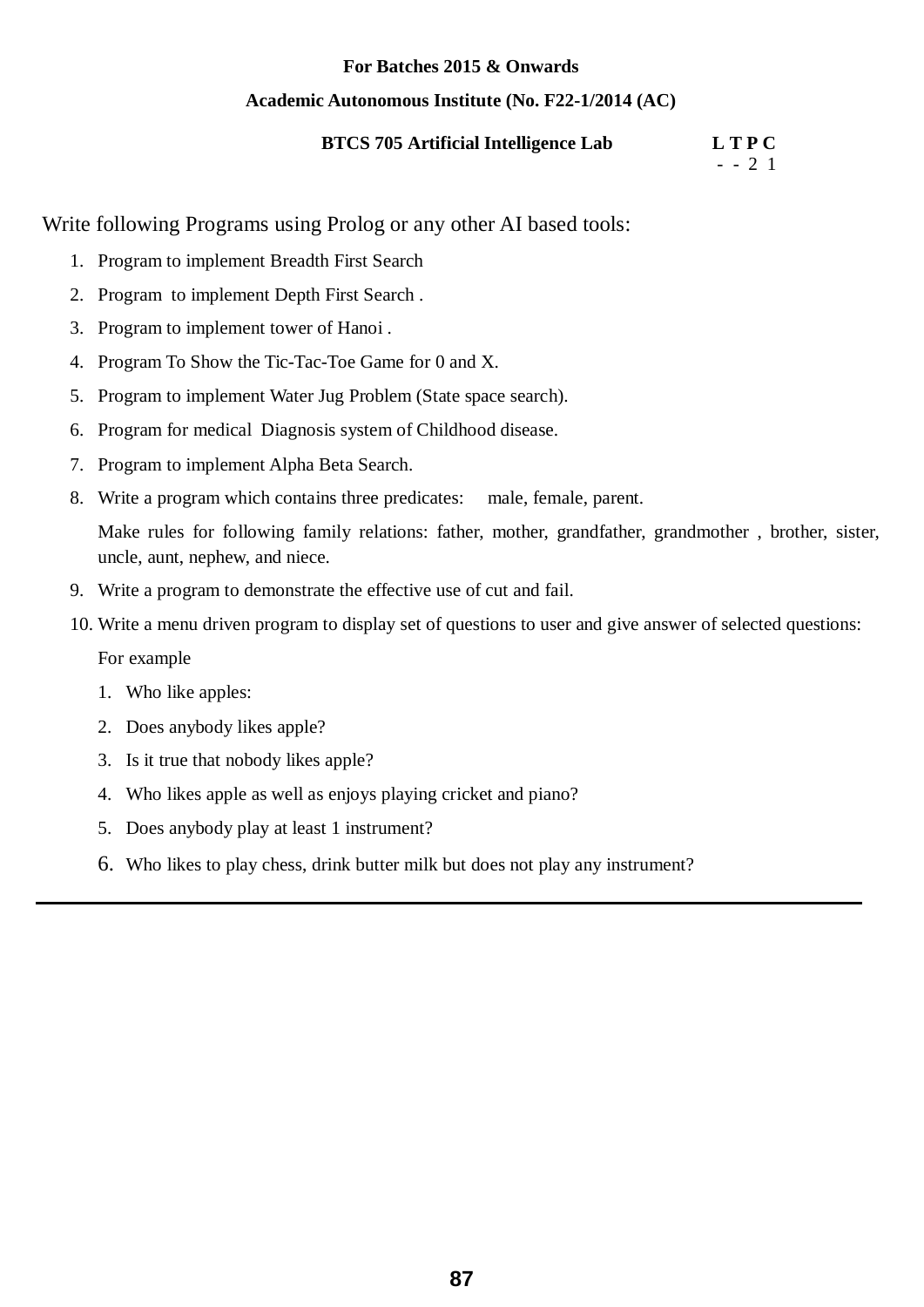**For Batches 2015 & Onwards Academic Autonomous Institute (No. F22-1/2014 (AC)** 

# *Elective-II*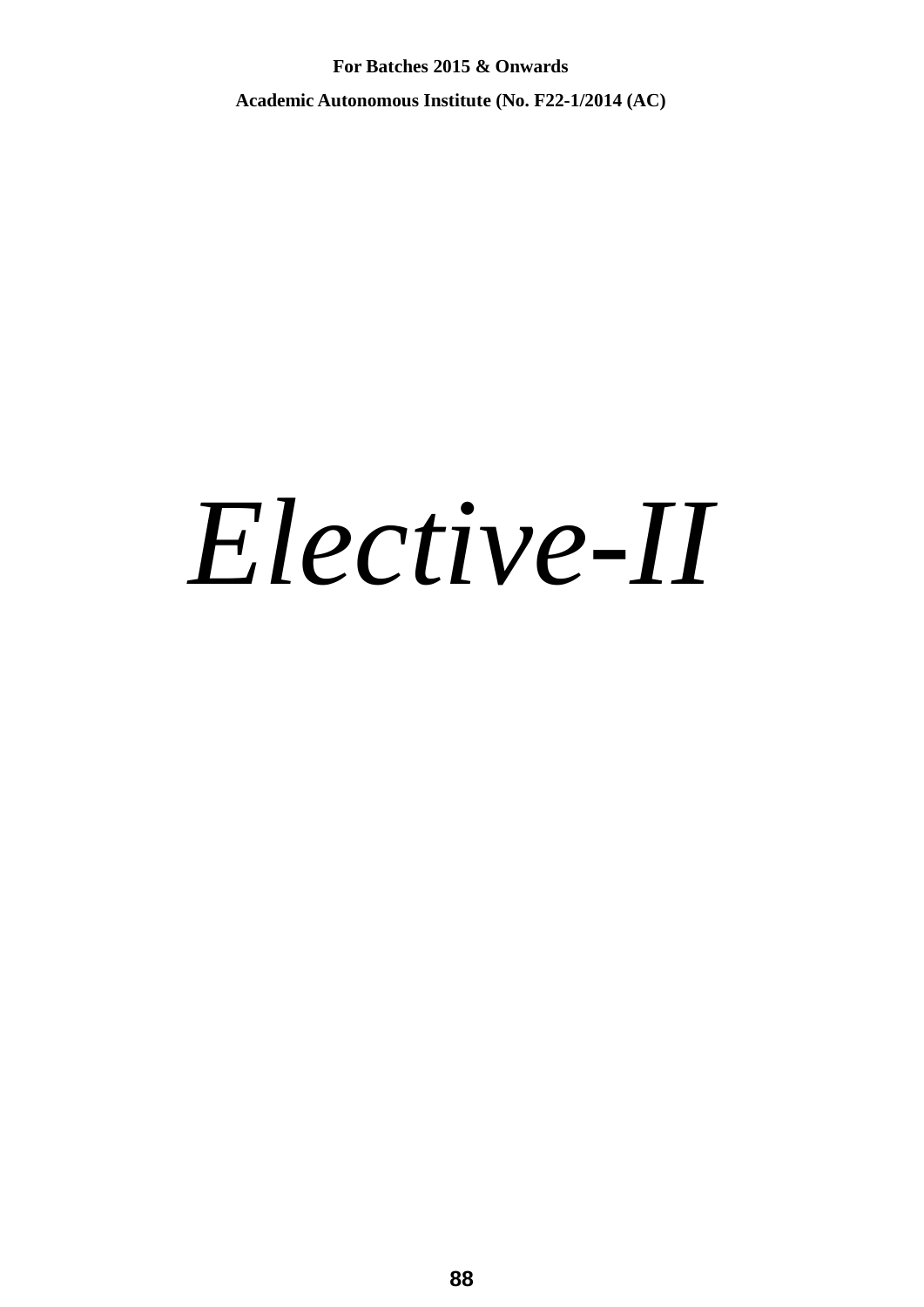#### **Academic Autonomous Institute (No. F22-1/2014 (AC)**

#### **BTCS 905 Software Testing and Quality Assurance (Elective–II) L T P C**

3 1 - 4

**Objectives:** This course offers a good understanding of the concepts, methods and techniques of software testing and quality assurance and prepares students to be in a position to develop error free and quality software.

**Introduction:** Overview of Software Engineering, Software Process, Process Models, Overview of Project Management Process and its Phases. [5]

**Software Quality Assurance Concepts and Standards: Quality Concepts, Quality** Control, Quality Assurance, SQA Activities, Software Reviews, Formal Technical Reviews, Review Guidelines, Software Reliability, Software Safety, Quality Assurance Standards, ISO 9000, ISO 9001:2000, ISO 9126 Quality Factors, CMM, TQM, Six Sigma, SPICE, Software Quality Assurance Metrics. [5]

**Risk Management and Change Management:** Software Risks, Risk Identification, Risk Projection, Risk Refinement, The RMMM Plan, Software Configuration Management, Baselines, Software Configuration Items, SCM Process: Version Control, Change Control, Configuration Audit, Configuration Management for Web Engineering.

[5]

**Software Testing:** Testing, Verification and Validation, Test Strategies for Conventional and Object Oriented Software, Unit Testing, Integration Testing, Validation Testing, Alpha and Beta Testing, System Testing, Recovery Testing, Security Testing, Stress Testing, Performance Testing, Metrics for Source Code, Metrics for Testing, Debugging Process, Debugging Strategies. [5]

**Testing Techniques:** Software Testing Fundamentals, Black Box and White Box esting, Basis Path Testing, Flow Graph Notation, Independent Program Paths, Graph Matrices, Control Structure Testing, Condition Testing, Data Flow Testing, Loop Testing, Graph Based Testing Methods, Equivalence Partitioning, Boundary Value Analysis. [5]

**Object Oriented Testing Methods:** Applicability of Conventional Test Case Design Methods, Issues in Object Oriented Testing, Fault-Based Testing, Scenario-Based Testing, Random Testing and Partition Testing for Classes, InterClass Test Case Design.

[5]

**Testing Process and Specialized Systems Testing:** Test Plan Development, Requirement Phase, Design Phase and Program Phase Testing, Testing Client/Server Systems, Testing Web based Systems, Testing Off-the-Shelf Software, Testing in Multiplatform Environment, Testing for Real Time Systems, Testing Security. [3]

**Case studies:** Design test cases for: ERP, Traffic controller, University Management system etc. [3]

#### **Suggested Readings/Books**

- 1. Ian Sommerville, Software Engineering, Seventh Edition, Pearson Education.
- 2. R.S. Pressman, Software Engineering: A Practitioner's Approach, Sixth Edition, Tata McGraw-Hill.
- 3. William E. Perry, Effective Methods for Software Testing, Second Edition, John Wiley & Sons.

4. Paul C. Jorgensen, Software Testing: A Craftsman's Approach, Third Edition, Auerbach Publications, Taylor and Francis Group, 2010.

- 6. K.K. Aggarwal, Yogesh Singh, Software Engineering, Second Edition, New Age International.
- 7. Pankaj Jalote, An Integrated Approach to Software Engineering, Second Edition, Narosa.

**Suggested tools:** XUnit/ rational functional tester.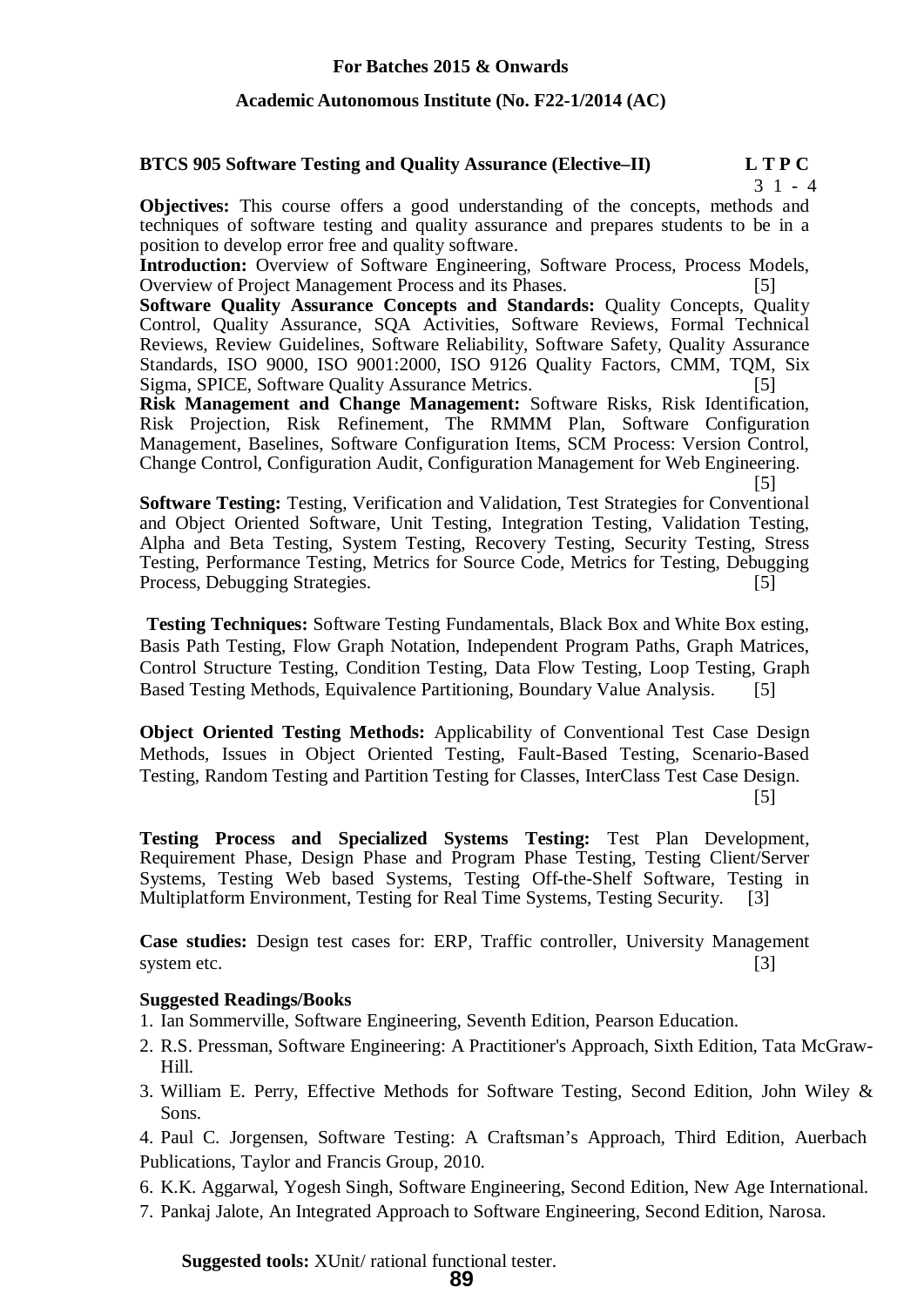#### **Academic Autonomous Institute (No. F22-1/2014 (AC)**

- 1. Know the concepts of software quality concepts
- 2. Understand the concepts of software quality assurance
- 3. Understand the various software testing concepts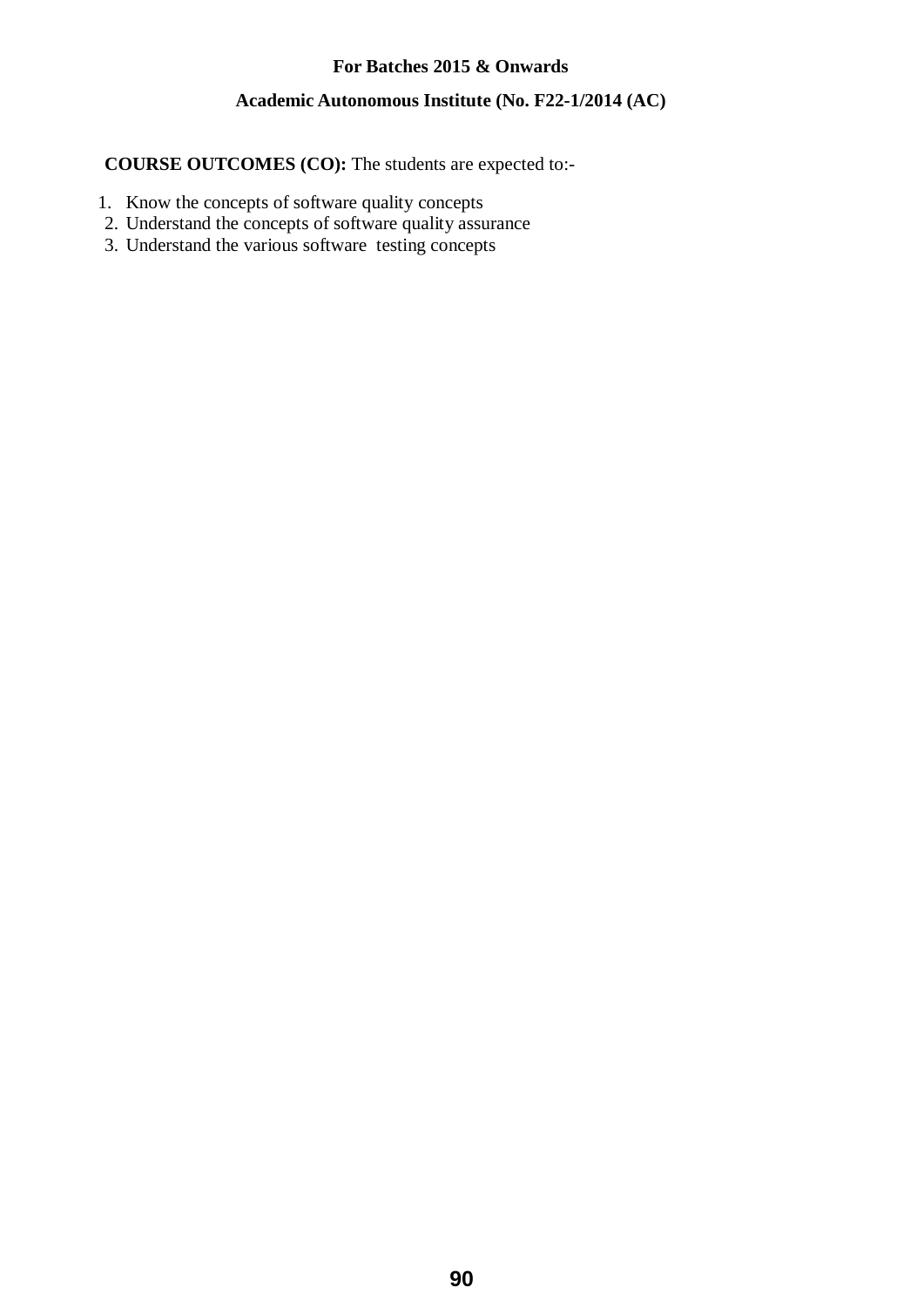#### **Academic Autonomous Institute (No. F22-1/2014 (AC)**

#### **BTCS 906 Object Oriented Analysis and Design (Elective–II)** L T P C 3 1 - 4

Introduction to object oriented systems, Classes, Objects, Abstraction, Inheritance, Polymorphism, Encapsulation, Message Sending, Association, Aggregation, Iterative development and the Unified Process (UP), UP phases: Inception, Elaboration, Construction and Transition, Object-oriented metrics [9]

Introduction to UML, Use Cases and functional requirements, Identifying and writing Use Cases, Decomposition of use cases, Modeling System Workflows using Activity Diagrams, Modeling a System's Logical Structure using Classes and Class Diagrams, Modeling Interactions using Sequence Diagrams and Communication Diagrams, Timing Diagrams, Interaction Overview Diagrams, Component Diagram, Package diagram, State Machine Diagrams, Deployment Diagrams. [9]

Introduction to Patterns, GoF Patterns, Creational Patterns, Structural Patterns, Behavioral Patterns, Software Architectural patterns, The Observer Pattern, The Template Method Pattern , Factory Patterns: Factory Method and Abstract Factory , The Singleton Pattern , The Iterator Pattern , The Composite Pattern , The Facade Pattern , The State and Strategy patterns , Command Pattern , The Adapter Pattern , The Proxy Pattern, The Decorator Pattern, The Visitor Pattern , AntiPatterns, Patterns for Assigning Responsibilities: GRASP Patterns [9]

Domain modeling, assigning responsibility using sequence diagrams, mapping design to code, CASE tools, Unit, Cluster, and System-level testing of Object-oriented programs, Aspect- oriented and Service-oriented software. [9]

#### **Suggested Readings/Books**

- 1. Grady Booch, James Rumbaugh, Ivar Jacobson ,"The Unified Modeling Language User Guide", Pearson Education.
- 2. Hans-Erik Eriksson, Magnus Penker, Brian Lyons, David Fado, "UML 2 Toolkit", WILEY-Dreamtech India Pvt. Ltd.
- 3. Meilir Page-Jones,"Fundamentals of Object Oriented Design in UML", Pearson Education.
- 4. Pascal Roques, "Modeling Software Systems Using UML2", WILEY- Dreamtech India Pvt. Ltd
- 5. Atul Kahate, "Object Oriented Analysis & Design", The McGraw-Hill Companies.
- 6. John W. Satzinger, Robert B Jackson and Stephen D Burd, "Object-Oriented Analysis and Design with the Unified Process", Cengage Learning
- 7. Gamma, et. al., Design Patterns Elements of Reusable Object-Oriented Software, , Addison-Wesley. (1994)
- 8. Craig Larman, Applying UML and Patterns: An Introduction to object-oriented Analysis and Design and iterative development, Pearson Education. (1998)

- 1. Understand the concepts of object oriented systems
- 2. Understand the various UML concepts
- 3. Know the various types of patterns
- 4. Understand the concept of domain modelling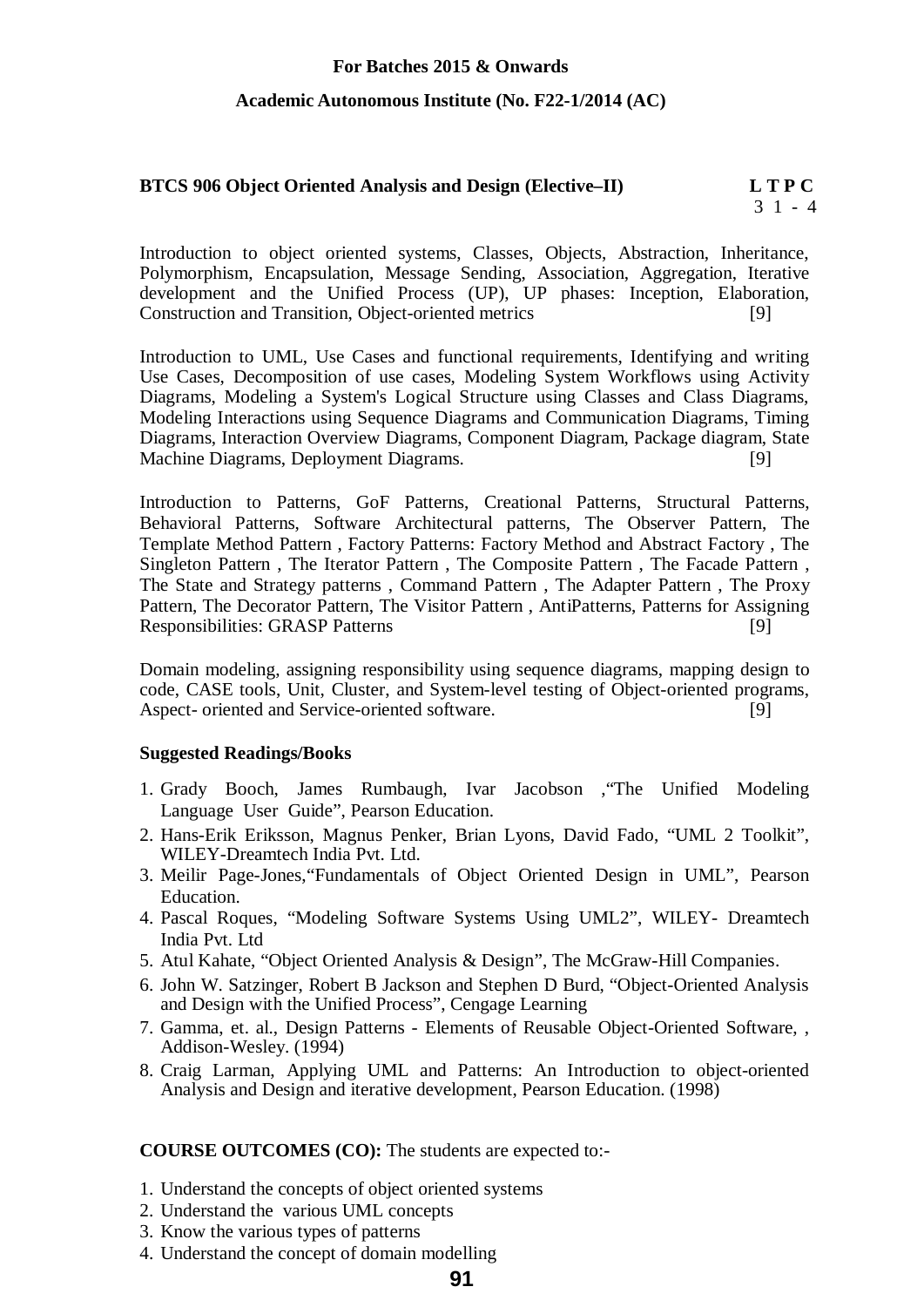#### **Academic Autonomous Institute (No. F22-1/2014 (AC)**

#### **BTCS 907 Software Project Management L T P C**

3 1 - 4

**Objective-** Software development is a complex process involving such activities as domain analysis, requirements specification, communication with the customers and end-users, designing and producing different artifacts, adopting new paradigms and technologies, evaluating and testing software products, installing and maintaining the application at the end-user's site, providing customer support, organizing end-user's training, envisioning potential upgrades and negotiating about them with the customers, and many more. The proposed subject will take students through the various processes involved in project management.

#### **Contents:**

Project Evaluation and Planning - Activities in Software Project Management, Overview Of Project Planning, Stepwise planning, contract management, Software processes and process models. Cost Benefit Analysis, Cash Flow Forecasting, [6]

Cost-Benefit Evaluation Techniques, Risk Evaluation. Project costing, COCOMO 2, Staffing pattern, Effect of schedule compression, Putnam<sup>"s</sup> equation, Capers Jones estimating rules of thumb, Project Sequencing and Scheduling Activities, Scheduling resources, Critical path analysis, Network Planning, Risk Management, Nature and Types of Risks, Managing Risks, Hazard Identification, Hazard Analysis, Risk Planning and Control, PERT and Monte Carlo Simulation techniques. [7]

Monitoring And Control- Collecting Data, Visualizing Progress, Cost Monitoring, review techniques, project termination review, Earned Value analysis, Change Control, Software Configuration Management (SCM), Managing Contracts, Types Of Contracts, Stages In Contract Placement, Typical Terms of A Contract, Contract Management and Acceptance. [8]

Quality Management and People Management- Introduction, Understanding Behavior, Organizational Behaviour, Selecting The Right Person For The Job, Motivation, The Oldman – Hackman Job Characteristics Model , Working in Groups, Organization and team structures, Decision Making, Leadership. [8]

Organizational Structures, Stress, Health And Safety. ISO and CMMI models, Testing, and Software reliability, test automation, Overview of project management tools. [7]

#### **Suggested Readings/Books**

1. Bob Hughes, Mike Cotterell, "Software Project Management", Tata McGraw Hill. (2009)

- 2. Royce, "Software Project Management", Pearson Education. (2005).
- 3. Robert K. Wysocki, "Effective Software Project Management", Wiley.(2006)
- 4. Ian Sommerville, Software Engineering, Seventh Edition, Pearson Education.
- 5. R.S. Pressman, Software Engineering: A Practitioner's Approach, Sixth Edition, Tata McGraw-Hill.
- 6. Kassem, Software Engineering, Cengage Learning.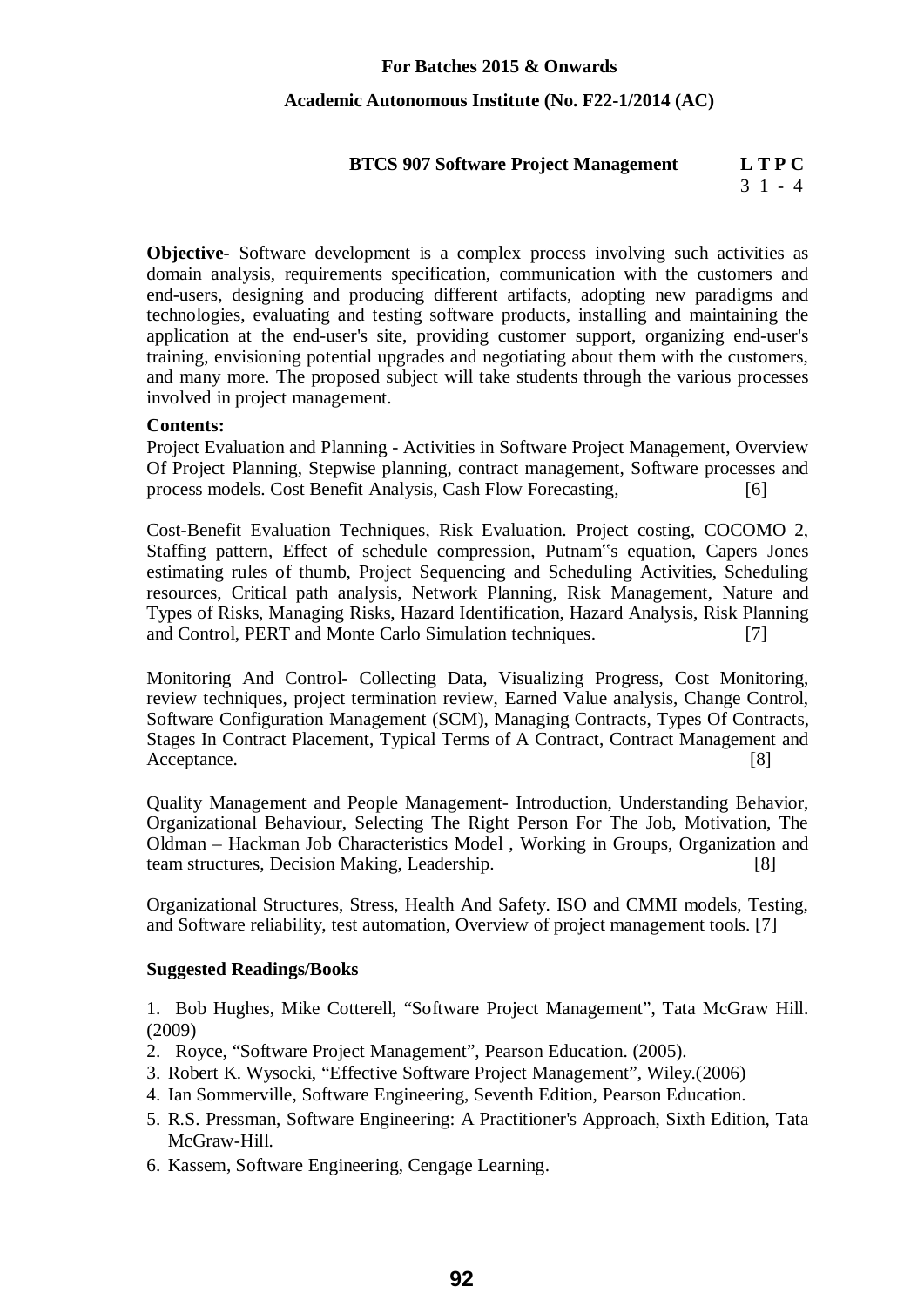#### **Academic Autonomous Institute (No. F22-1/2014 (AC)**

**Suggested Tools –** Rational Team Concert, MS Project

**COURSE OUTCOMES (CO):** The students are expected to:-

1.Understand the concepts of developing a software project

2.Understand the cost benefit analysis of software projects

3.Know the monitoring and control methods during progress of a project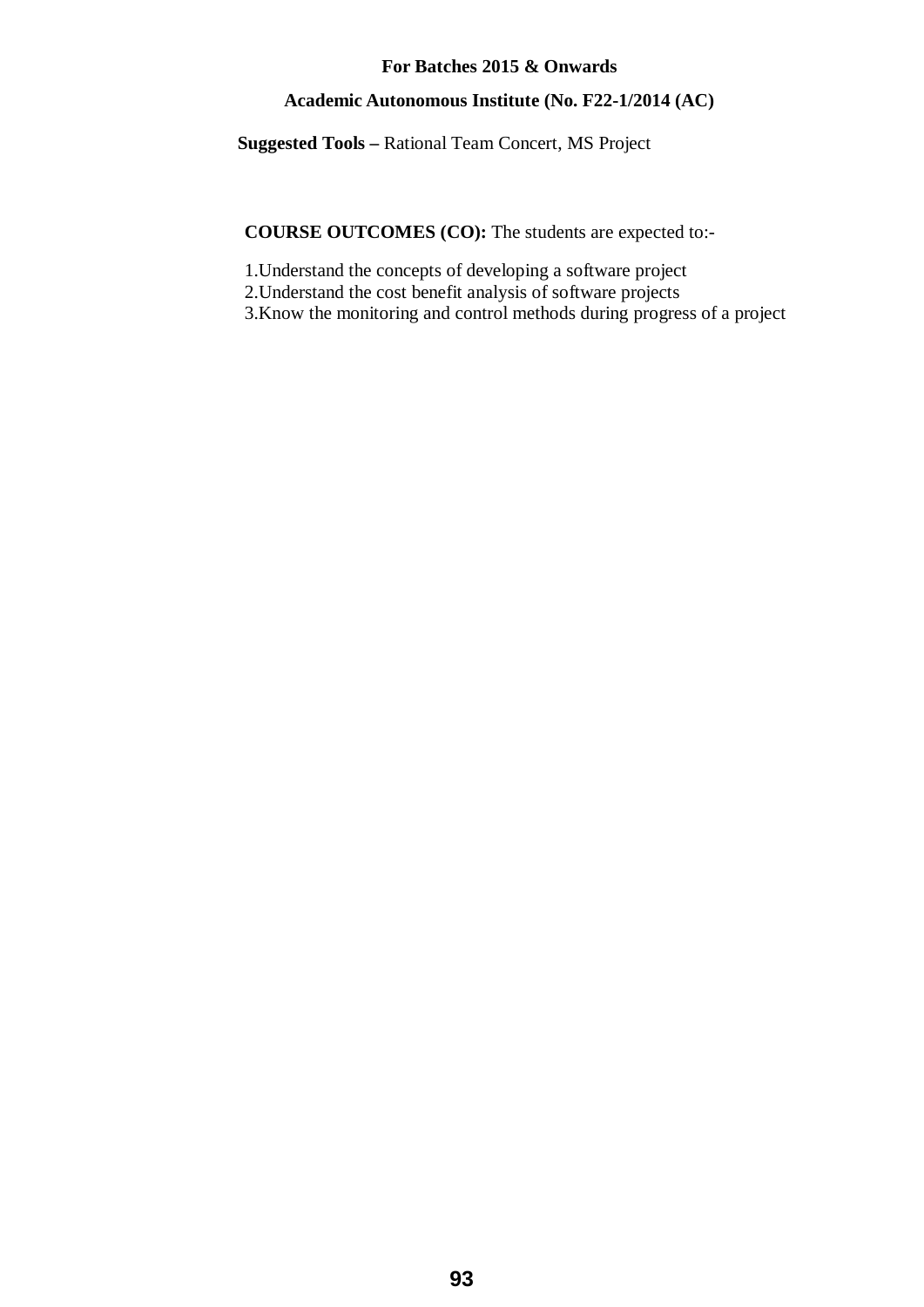#### **Academic Autonomous Institute (No. F22-1/2014 (AC)**

### **BTCS 908 Business Intelligence L T P C**

 $3 \; 1 \; - \; 4$ 

**Introduction to Business Intelligence:** Introduction to OLTP and OLAP, BI Definitions & Concepts, Business Applications of BI, BI Framework, Role of Data Warehousing in BI, BI Infrastructure Components – BI Process, BI Technology, BI Roles & Responsibilities.  $[7]$ 

**Basics of Data Integration (Extraction Transformation Loading):** Concepts of data integration need and advantages of using data integration, introduction to common data integration approaches, introduction to ETL, Introduction to data quality, data profiling concepts and applications. [6]

**Introduction to Multi-Dimensional Data Modeling:** Introduction to data and dimension modeling, multidimensional data model, ER Modeling vs. multi dimensional modeling, concepts of dimensions, facts, cubes, attribute, hierarchies, star and snowflake schema, introduction to business metrics and KPIs, creating cubes using  $SSAS.$  [6]

**Basics of Enterprise Reporting:** Introduction to enterprise reporting, concepts of dashboards, balanced scorecards, and overall architecture. [6]

**Data Mining Functionalities:** Association rules mining, Mining Association rules from single level, multilevel transaction databases, Classification and prediction, Decision tree induction, Bayesian classification, k-nearest neighbor classification, Cluster analysis, Types of data in clustering, categorization of clustering methods. [11]

#### **Suggested Readings/Books**

1. R N Prasad, Seema Acharya: Fundamentals of Business Analytics, Wiley India, First Edition, 2011

2. J.Han and M. Kamber: Data Mining: Concepts and Techniques By Morgan Kaufman publishers, Harcourt India pvt. Ltd. Latest Edition

3. David Loshin: Business Intelligence: The Savvy Manager's Guide., Latest Edition By Knowledge Enterprise.

4. Larissa Terpeluk Moss, Shaku Atre: Business Intelligence roadmap by Addison Weseley

5. Cindi Howson: Successful Business Intelligence: Secrets to making Killer BI Applications by Tata McGraw Hill

6. Mike Biere: Business intelligence for the enterprise by Addison Weseley, Ausgust 2010

- 1. Understand the concept of business intelligence
- 2. Understand the concept of data integration
- 3. Know the various modeling techniques
- 4. Understand the Data Mining Functionalities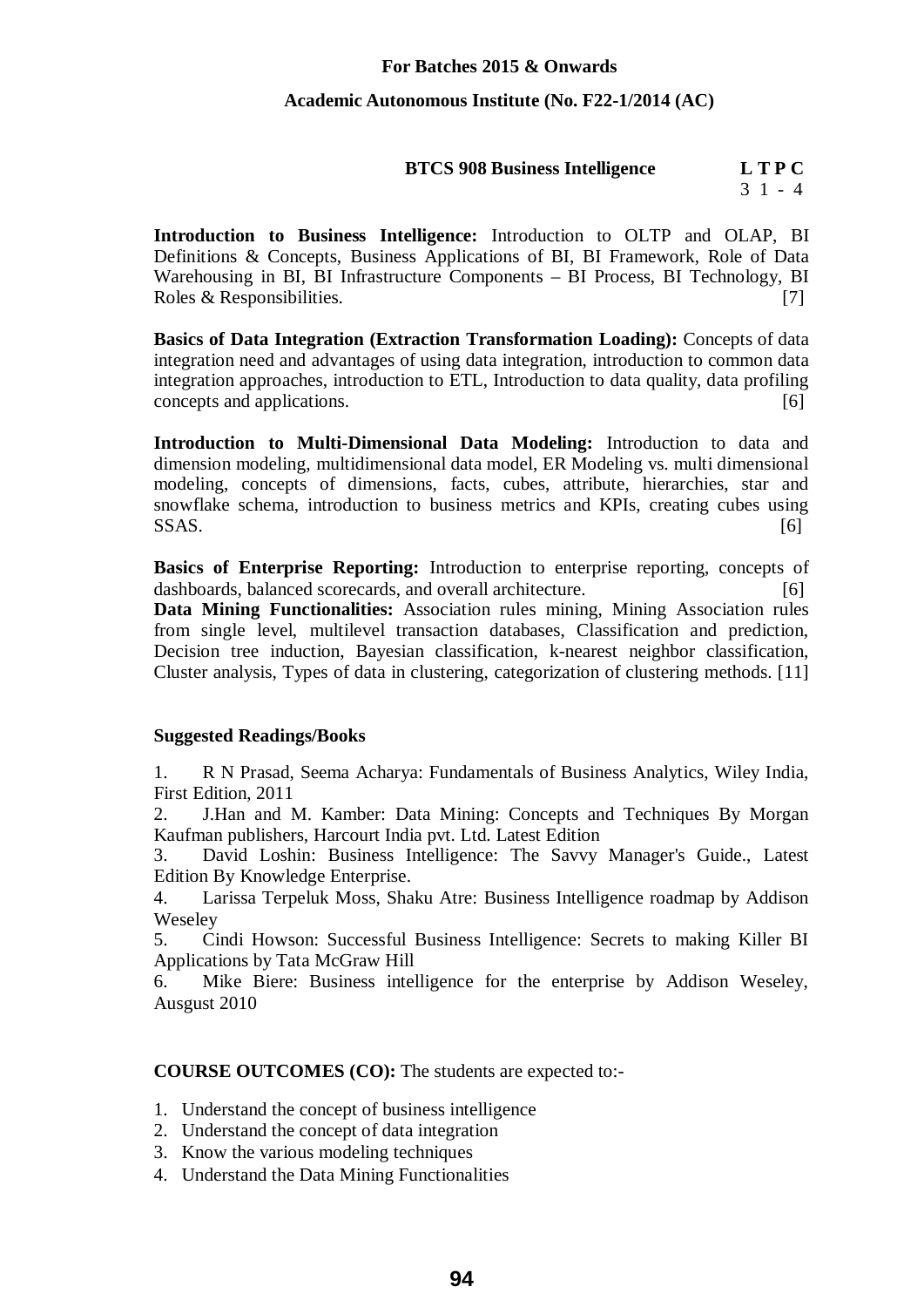#### **Academic Autonomous Institute (No. F22-1/2014 (AC)**

#### **BTCS-909 Agile Software Development L T P C**

**Fundamentals of Agile:** The Genesis of Agile, Introduction and background, Agile Manifesto and Principles, Overview of Scrum, Extreme Programming, Feature Driven development, Lean Software Development, Agile project management, Design and development practices in Agile projects, Test Driven Development, Continuous Integration, Refactoring, Pair Programming, Simple Design, User Stories, Agile Testing, Agile Tools

[6]

**Agile Scrum Framework:** Introduction to Scrum, Project phases, Agile Estimation, Planning game, Product backlog, Sprint backlog, Iteration planning, User story definition, Characteristics and content of user stories, Acceptance tests and Verifying stories, Project velocity, Burn down chart, Sprint planning and retrospective, Daily scrum, Scrum roles – Product Owner, Scrum Master, Scrum Team, Scrum case study, Tools for Agile project management. [8]

**Agile Testing:** The Agile lifecycle and its impact on testing, Test-Driven Development (TDD), xUnit framework and tools for TDD, Testing user stories - acceptance tests and scenarios, Planning and managing testing cycle, Exploratory testing, Risk based testing, Regression tests, Test Automation, Tools to support the Agile tester. [8]

**Agile Software Design and Development:** Agile design practices, Role of design Principles including Single Responsibility Principle, Open Closed Principle, Liskov Substitution Principle, Interface Segregation Principles, Dependency Inversion Principle in Agile Design, Need and significance of Refactoring, Refactoring Techniques, Continuous Integration, Automated build tools, Version control. [10]

**Industry Trends** Market scenario and adoption of Agile, Agile ALM, Roles in an Agile project, Agile applicability, Agile in Distributed teams, Business benefits, Challenges in Agile, Risks and Mitigation, Agile projects on Cloud, Balancing Agility with Discipline, Agile rapid development technologies. [4]

#### **Suggested Readings/Books:**

1. Agile Software Development with Scrum By Ken Schawber, Mike Beedle Publisher: Pearson

2. Agile Software Development, Principles, Patterns and Practices By Robert C. Martin Publisher: Prentice Hall

3. Agile Testing: A Practical Guide for Testers and Agile Teams By Lisa Crispin, Janet Gregory Publisher: Addison Wesley

4. Agile Software Development: The Cooperative Game By Alistair Cockburn Publisher: Addison Wesley

5. User Stories Applied: For Agile Software By Mike Cohn

- 1. Understand the concepts of Agile software
- 2. Understand the various Agile testing methods
- 3. Know the Agile software development concepts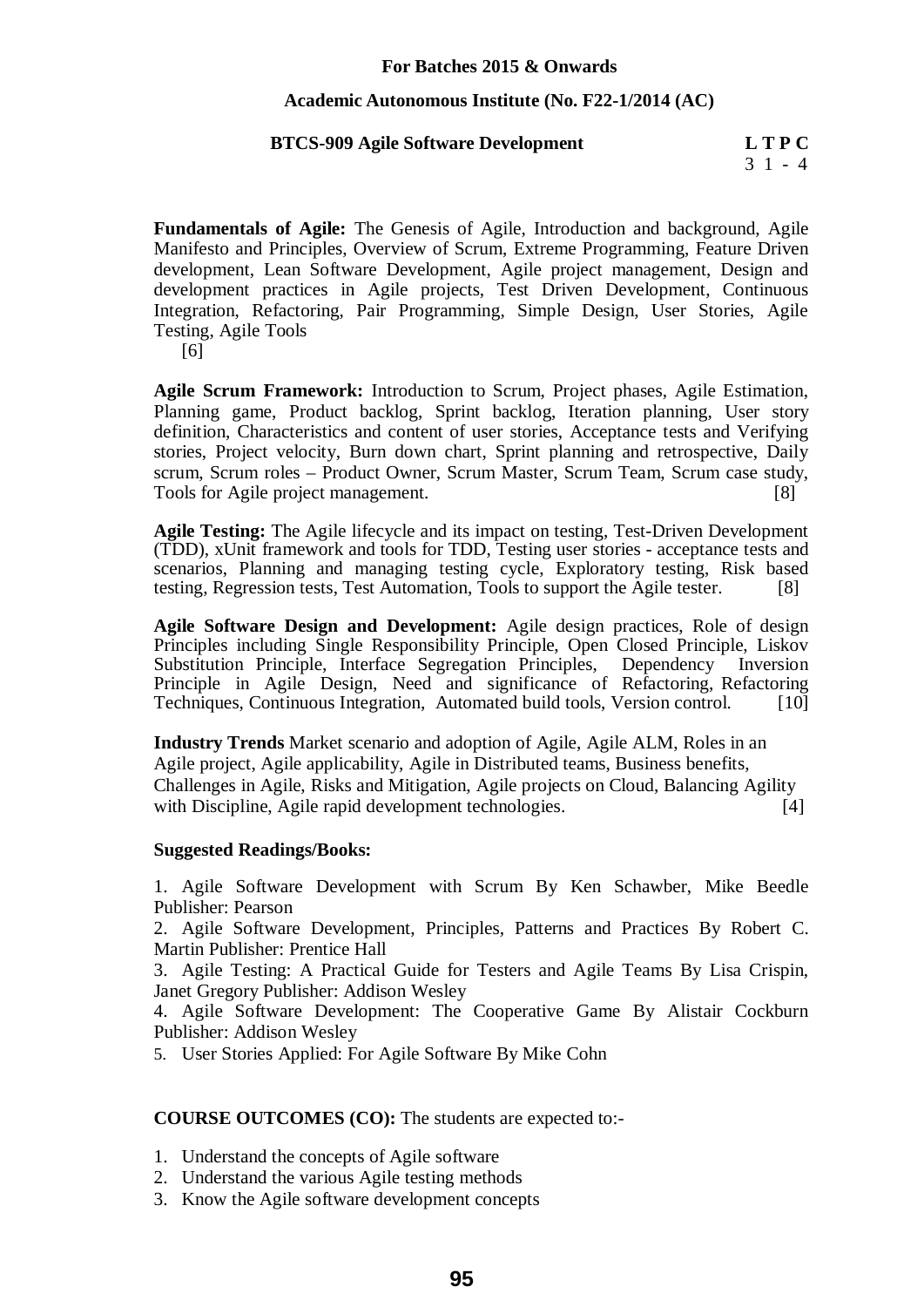#### **Academic Autonomous Institute (No. F22-1/2014 (AC)**

| <b>BTCS-917 Internet Protocols</b> | <b>LTPC</b> |
|------------------------------------|-------------|
|                                    |             |

3 1 - 4

**TCP/IP Fundamentals:** Overview of OSI and TCP/IP Reference Model, Understand the functioning of TCP/IP layers and protocols. Concept of Physical, Internet & Port addresses .Understanding IP addressing scheme, Overview of emergence of sub networks and CIDR. [3]

**ARP and RARP:** ARP Packet format, Encapsulation & Operation, Design of a simple ARP Package. RARP Packet Format, Encapsulation and alternative solutions to RARP. [3]

**Internet Protocol**: Position of IP in the TCP/IP stack, IP Datagram format, Datagram Fragmentation, Options, Checksum, Design of a simple IP Package. [3]

**Internet Control Message Protocol :** Position of ICMP in the network layer, Different types of ICMP Messages, Message format, Error Reporting, Different types of Query Messages, Checksum, Design of a simple ICMP Package. [3]

**Internet Group Management Protocol:** Group Management, IGMP Messages, IGMP Operation, Encapsulation, Design of a simple IGMP Package. [3]

**User Datagram Protocol:** Position of UDP in the TCP/IP stack, Process to Process Communication, User Datagram, Checksum, UDP Operation, Use of UDP, Design of a simple UDP Package. [3]

**Transmission Control Protocol:** Difference between host-to-host and process-to-process communication, TCP Services, Flow Control, Silly Window Syndrome, Error Control, TCP Timers, Congestion Control, Options, Checksum, TCP Connection, Use of state transition diagram, TCP operation, Design of a simple TCP Package. [4]

**Routing Protocols:** Detailed study of Interior and Exterior Routing protocols like RIP,OSPF & BGP, Multicasting and multicast routing protocols like DVMRP,MOSPF,CBT,PIM,MBONE [3]

**BOOTP and DHCP:** BOOTP Packet format, Operation; DHCP Packet format ,DHCP Transition Diagram. Domain Name System: Flat Name Space & Hierarchical Name Space, Domain Name Space, Distribution of Name Space, DNS in the Internet, Name Address Resolution, DNS Messages, Types of records used in DNS, Examples of DNS queries and responses, DDNS TELNET and Rlogin: Concept of local and remote login, Network Virtual Terminal, NVT Character Set, TELNET Options, Option Negotiation, Mode of operation, Some examples of TELNET interaction between the client and the server.

[4]

**FTP and TFTP :** Need of FTP and TFTP and difference between them, Basic model of FTP, FTP connections and command processing, Different types of TFTP messages, TFTP Connection and **96**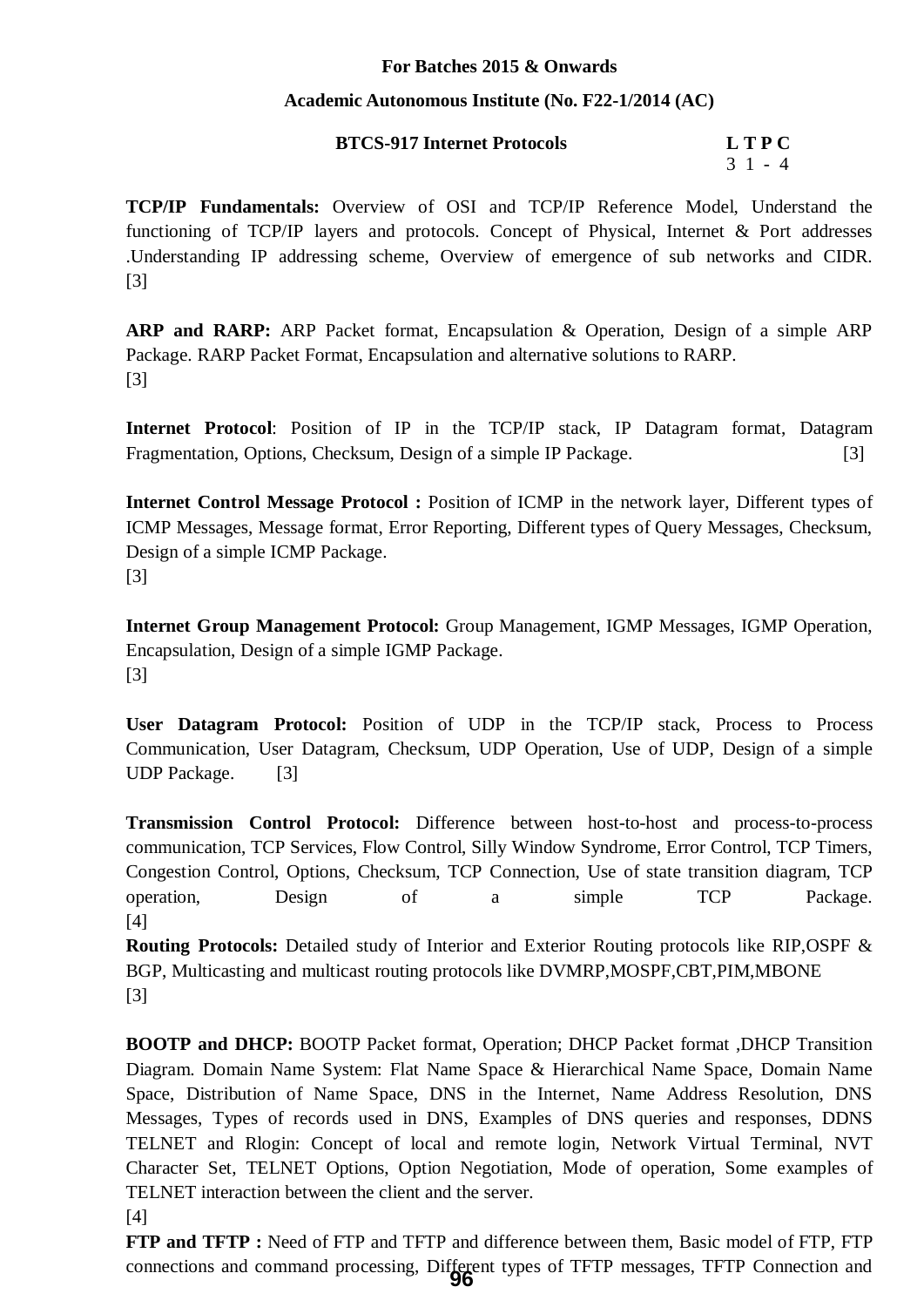#### **Academic Autonomous Institute (No. F22-1/2014 (AC)**

data transfer.

[3]

**SMTP and SNMP :** SMTP Concept , User agents and mail transfer agents, format of an e-mail, Complete process of sending and receiving mail, Use of Aliases, Mail Transfer Phases, Mail Access Protocols like POP3 and IMAP4.Multipurpose Internet Mail Extension Protocol. Role and details of SNMP, SMI & MIB in network management protocol .

[2]

**HTTP:** HTTP Transaction , Request and Response Messages, HTTP Headers and simple examples of HTTP request and response messages. World Wide Web

[2]

#### **BOOKS RECOMMENDED**

1. James F Kurose and Keith W Ross, "Computer Networking", Pearson Education (2002)

2. Behrouz A. Forouzan " TCP/IP Protocol Suite", Tata McGRAW-HILL (2004)

3. Karanjit and Tim Parker, "TCP/IP Unleashed", Ed Pearson Education (2002)

4. Douglas E Comer, "TCP/IP Principles, Protocols, and Architecture", Ed PHI (2000)

5. Douglas E Comer, "TCP/IP Design, Implementation and Internals", Ed PHI (2000)

- 1. Understand the concepts of internet protocols
- 2. Understand the various routing protocols
- 3. Know the various FTP and TFTP
- 4. Understand the mail formats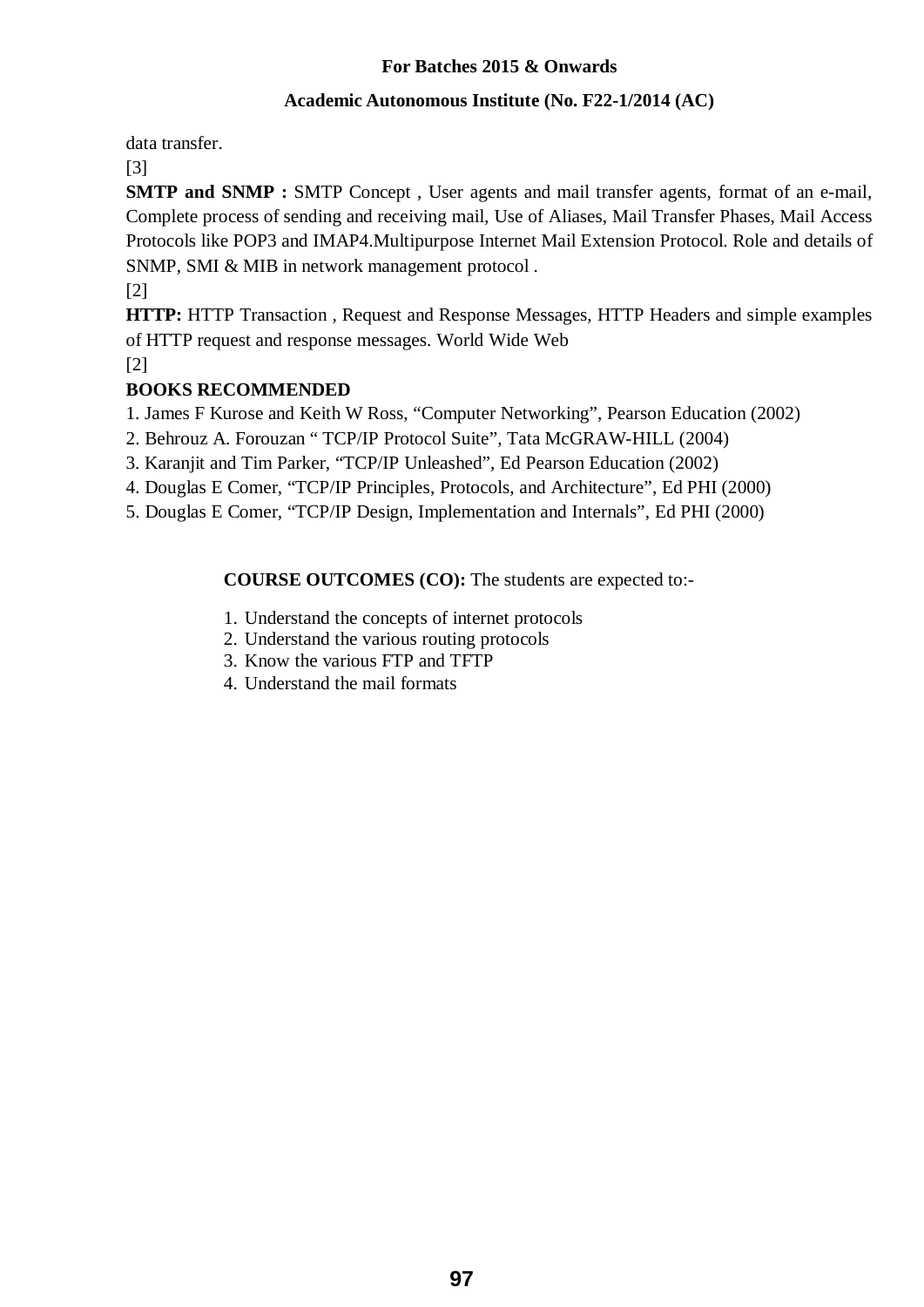**For Batches 2015 & Onwards Academic Autonomous Institute (No. F22-1/2014 (AC)** 

# *Elective-III*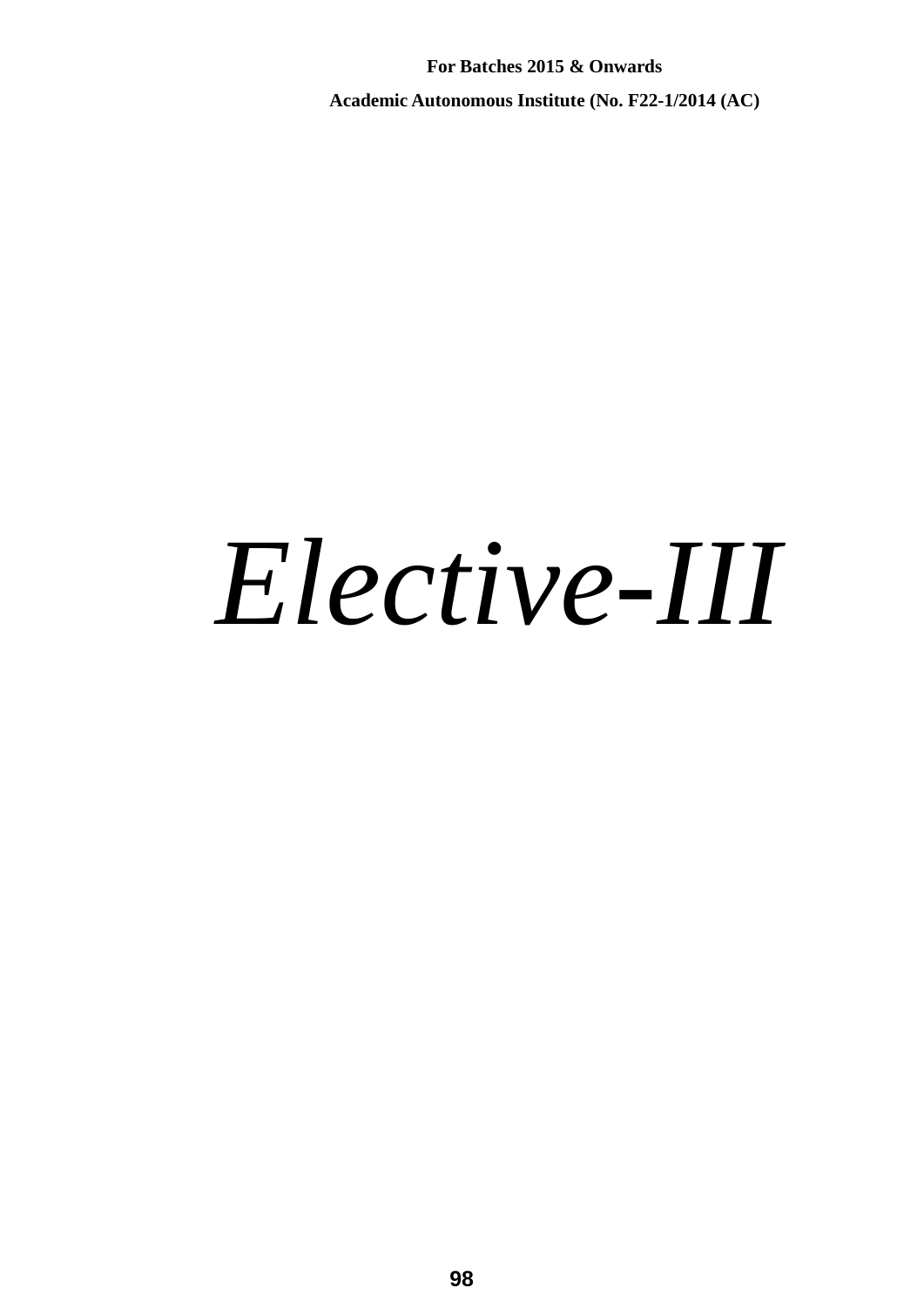#### **Academic Autonomous Institute (No. F22-1/2014 (AC)**

#### **BTCS 910 Multimedia and Application (Elective-III) L T P C**  3 1 - 4

**Objectives:** This Course introduces the multimedia systems and their applications to students. This course covers the different compression standards used in multimedia, some current technology and related issues.

**Introduction:** Multimedia and its types, Introduction to Hypermedia, Hyper Text, Multimedia Systems and their Characteristics, Challenges, Desirable Features, Components and Applications, Trends in Multimedia.

**[4]**

**Multimedia Technology:** Multimedia Systems Technology , Multimedia Hardware devices, Multimedia software development tools, Multimedia Authoring Tools, Multimedia Standards for Document Architecture, SGML, ODA, Multimedia Standards for Document interchange, MHEG, Multimedia Software for different media.

**[4]**

**Storage Media:** Magnetic and Optical Media, RAID and its levels, Compact Disc and its standards, DVD and its standards, Multimedia Servers. [4]

**Audio:** Basics of Digital Audio, Application of Digital Audio, Digitization of Sound, Sample Rates and Bit Size, Nyquist's Sampling Theorem Typical Audio Formats Delivering Audio over a Network , Introduction to MIDI (Musical Instrument Digital Interface), Components of a MIDI System Hardware Aspects of MIDI, MIDI Messages. Audio Compression, Simple Audio Compression Methods, Psychoacoustics, MPEG Audio compression. [6]

**Basics of Compression:** Classifying Compression Algorithms, Lossless Compression Algorithms, Entropy Encoding, Run-length Encoding, Pattern Substitution, Basics of Information theory, Huffman Coding, Adaptive Huffman Coding, Arithmetic Coding, Lempel-Ziv-Welch (LZW) Algorithm, Source Coding Techniques: Transform Coding, Frequency Domain Methods, Differential Encoding. [6]

**Image and Graphics Compression:** Colour in Images, Types of Colour Models, Graphic/Image File Formats: TIFF, RIFF, BMP, PNG, PDF, Graphic/Image Data, and JPEG Compression, GIF Compression. [5]

**Video Compression:** Basics of Video , Video Signals, Analog Video, Digital Video, TV standards, H. 261 Compression, Intra Frame Coding, Inter-frame (P-frame) Coding, MPEG Compression, MPEG Video, The MPEG Video Bitstream , Decoding MPEG Video in Software. [4]

**Multimedia Communication:** Building Communication network, Application Subsystem, Transport Subsystem, QOS, Resource Management, Distributed Multimedia Systems. [3]

#### **Suggested Readings/Books**

- 1. Ralf Steinmetz amd Klara Nahrstedt,**" Multimedia Computing Communications and Applications"** Pearson Educations.
- 2. Parag Havaldar, Gerard Medioni,**"Multimedia Systems Design"**, PHI, Latest Edition

 **COURSE OUTCOMES (CO):** The students are expected to:-

1. Understand the concepts of Multimedia Technolgies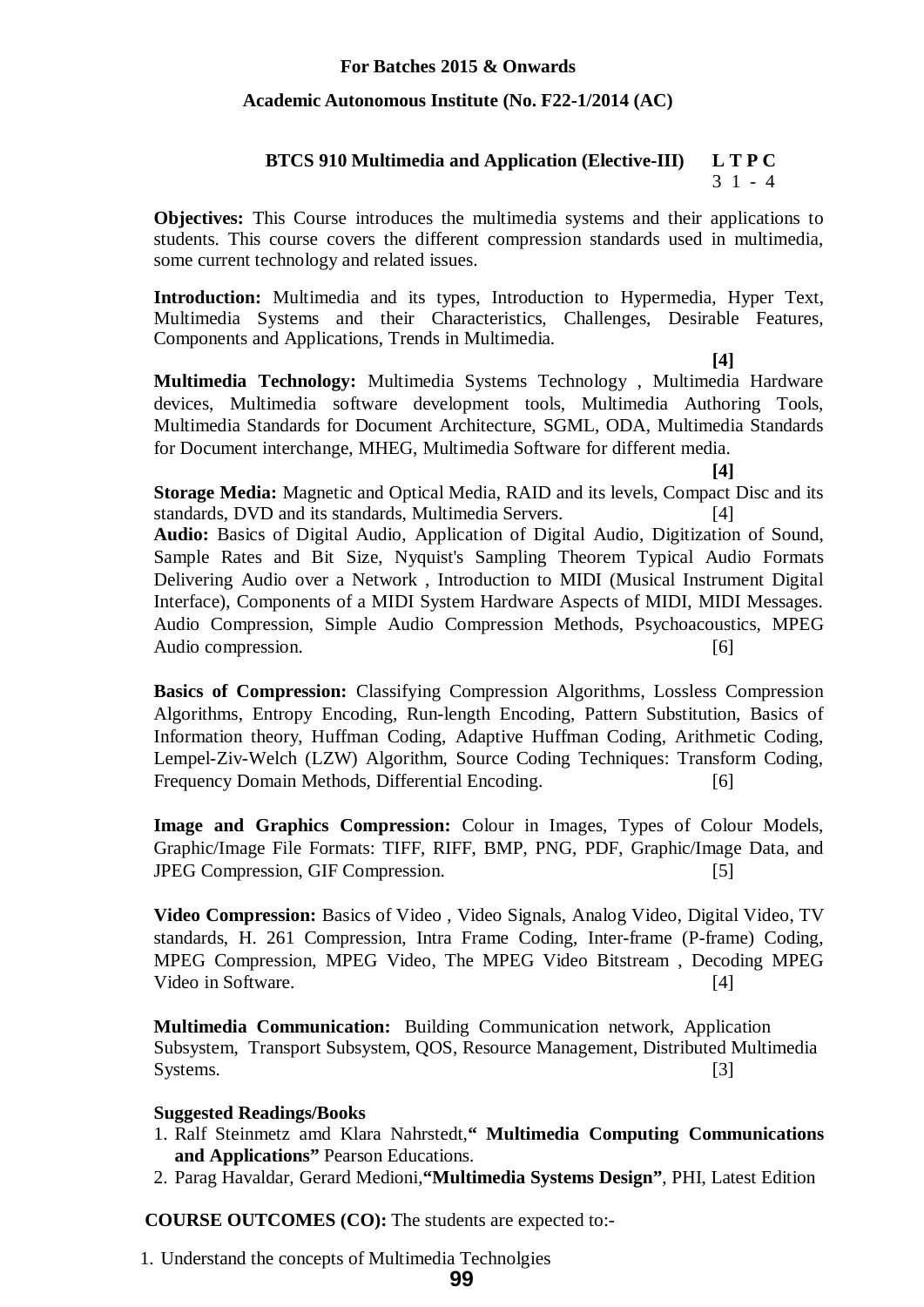#### **Academic Autonomous Institute (No. F22-1/2014 (AC)**

- 2. Understand the various Compression Techniques
- 3. Know the concepts of Multimedia Communications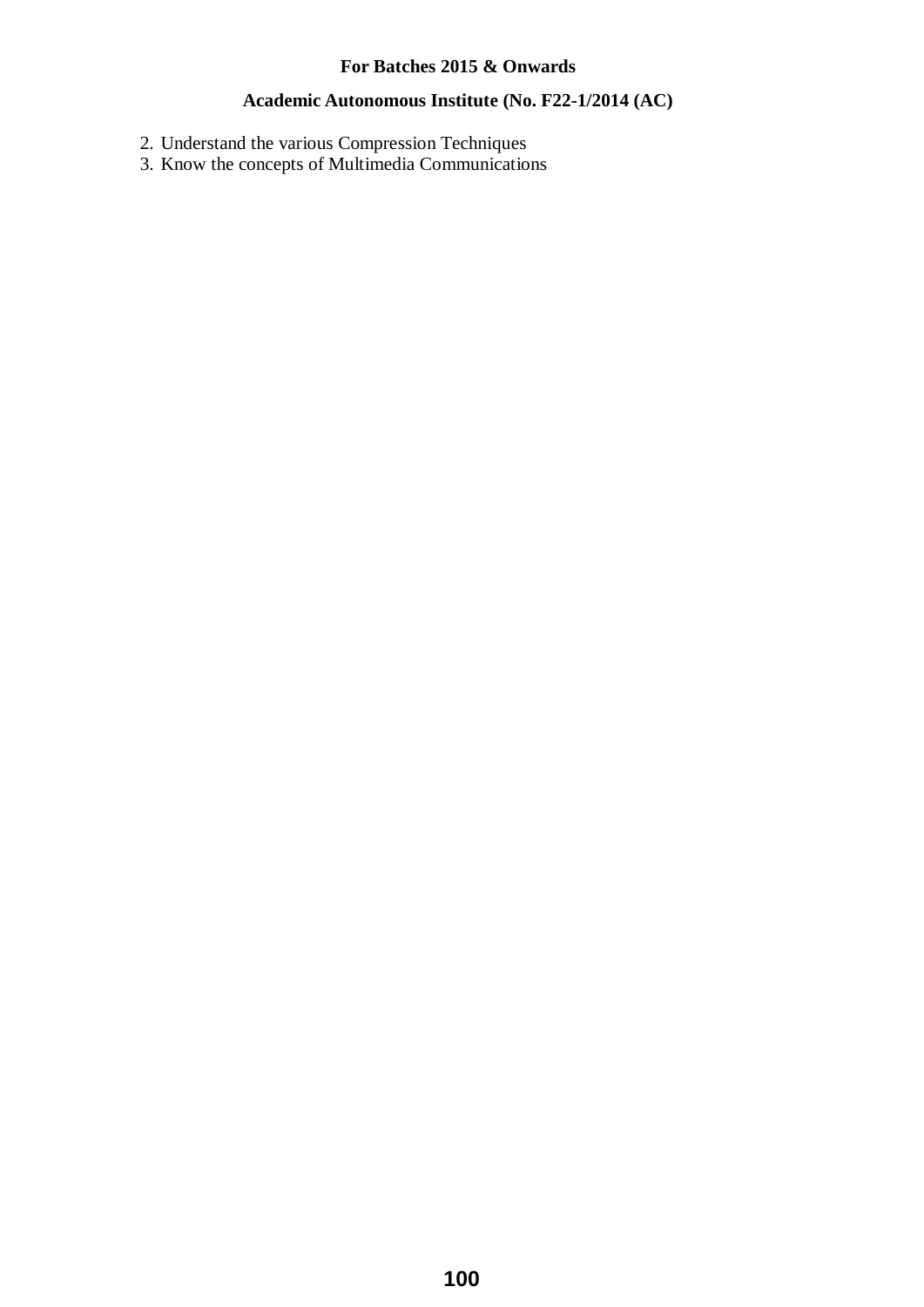#### **Academic Autonomous Institute (No. F22-1/2014 (AC)**

#### **BTCS-911 Soft Computing (Elective-III) L T P C**

3 1 - 4

**Introduction -** What is soft computing? Differences between soft computing and hard computing, Soft Computing constituents, Methods in soft computing, Applications of Soft Computing. [6]

**Introduction to Genetic Algorithms-** Introduction to Genetic Algorithms (GA), Representation, Operators in GA, Fitness function, population, building block hypothesis and schema theorem.; Genetic algorithms operators- methods of selection, crossover and mutation, simple GA(SGA), other types of GA, generation gap, steady state GA, Applications of GA  $[6]$ 

**Neural Networks-** Concept, biological neural system,. Evolution of neural network, McCulloch-Pitts neuron model, activation functions, feedforward networks, feedback networks, learning rules – Hebbian, Delta, Perceptron learning and Windrow-Hoff, winner-take-all. [6]

**Supervised learning-** Perceptron learning, single layer/multilayer perceptron, linear separability, hidden layers, back propagation algorithm, Radial Basis Function network; Unsupervised learning - Kohonen, SOM, Counter-propagation, ART, Reinforcement learning, adaptive resonance architecture, applications of neural networks to pattern recognition systems such as character recognition, face recognition, application of neural networks in image processing. [6]

**Fuzzy systems -** Basic definition and terminology, set-theoretic operations, Fuzzy Sets, Operations on Fuzzy Sets, Fuzzy Relations, Membership Functions, Fuzzy Rules & Fuzzy Reasoning, Fuzzy Inference Systems, Fuzzy Expert Systems, Fuzzy Decision Making; Neuro-fuzzy modeling- Adaptive Neuro-Fuzzy Inference Systems, Coactive Neuro-Fuzzy Modeling, Classification and Regression Trees, Data Clustering Algorithms, Rulebase Structure Identification and Neuro-Fuzzy Control , Applications of neuro-fuzzy modeling. [6]

**Swarm Intelligence-** What is swarm intelligence? Various animal behavior which have been used as examples, ant colony optimization, swarm intelligence in bees, flocks of birds, shoals of fish, ant-based routing, particle swarm optimization [6]

#### **Suggested Readings/Books**

- 1. S.N. Shivanandam, *Principle of soft computing*, Wiley. ISBN13: 9788126527410 (2011)
- 2. Jyh-Shing Roger Jang, Chuen-Tsai Sun, Eiji Mizutani, "Neuro-Fuzzy and Soft Computing", Prentice-Hall of India, 2003.
- 3. George J. Klir and Bo Yuan, "Fuzzy Sets and Fuzzy Logic-Theory and Applications", Prentice Hall, 1995.
- 4. James A. Freeman and David M. Skapura, "Neural Networks Algorithms, Applications, and Programming Techniques", Pearson Edn., 2003.
- 5. Mitchell Melanie, "An Introduction to Genetic Algorithm", Prentice Hall, 1998.
- 6. David E. Goldberg, Genetic Algorithms in Search, Optimization & Machine Learning, Addison Wesley, 1997.

- 1. Understand the concepts of Soft Computing
- 2. Understand the various Genetic algorithms
- 3. Know the concepts of Neural Networks
- 4. Understand the concepts of fuzzy systems **101**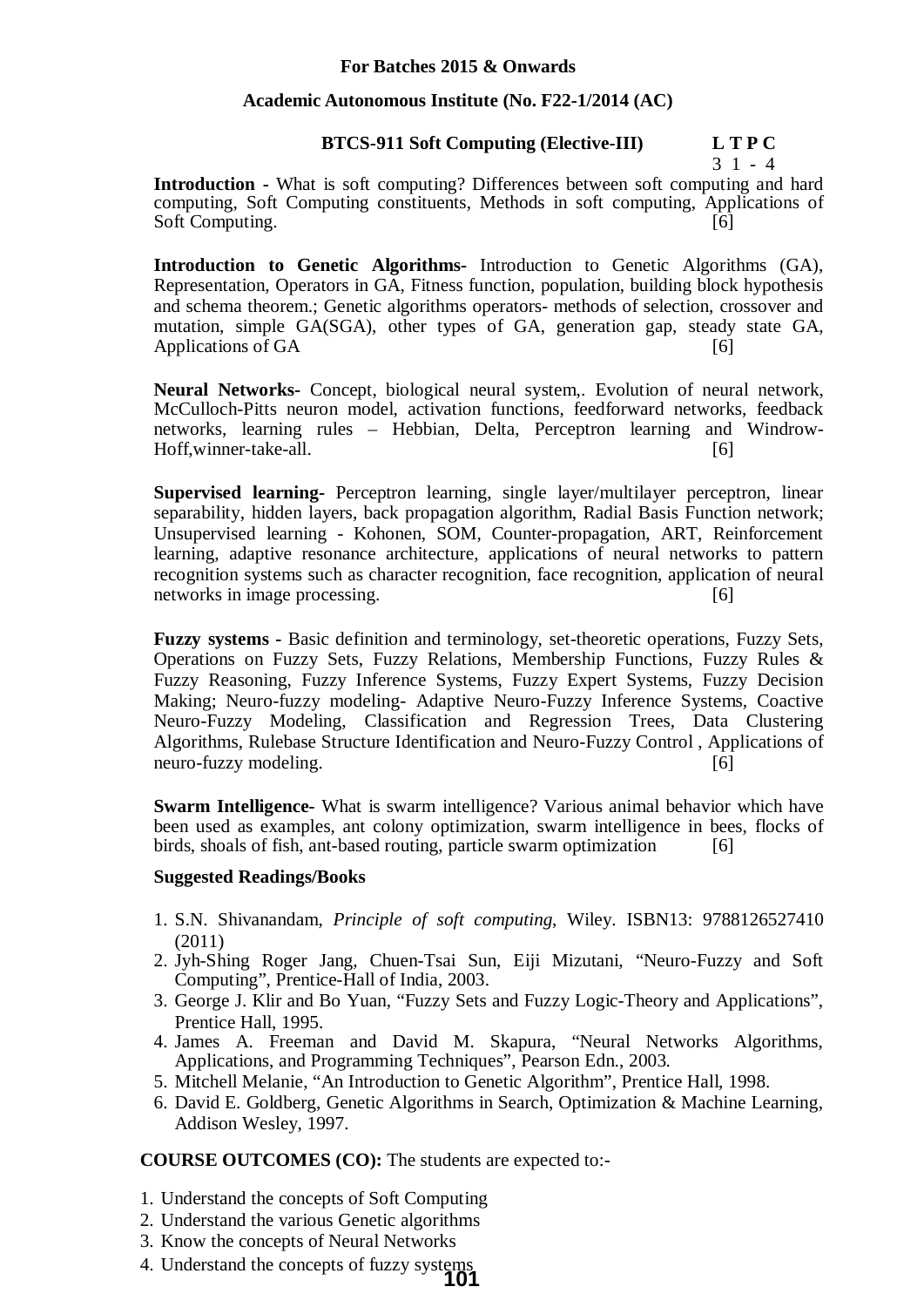#### **Academic Autonomous Institute (No. F22-1/2014 (AC)**

#### **BTCS 912 – Cloud Computing (Elective-III) L T P C**

#### 3 1 - 4

**Overview of cloud computing** : What is a cloud, Definition of cloud , Definition of cloud ,characteristics of cloud ,Why use clouds, How clouds are changing , How clouds are changing , Driving factors towards cloud, Comparing grid with cloud and other computing systems, workload patterns for the cloud, "Big Data", IT as a service. [6]

**Cloud computing concepts:** Concepts of cloud computing, Cloud computing leverages the Internet, Positioning cloud to a grid infrastructure, Elasticity and scalability, Virtualization, Characteristics of virtualization, Benefits of virtualization, Virtualization in cloud computing, Hypervisors, Multitenancy, Types of tenancy, Application programming interfaces (API), Billing and metering of services , Economies of scale, Management, tooling, and automation in cloud computing, Management: Desktops in the Cloud, Security. [6]

**Cloud service delivery:** Cloud service , Cloud service model architectures, Infrastructure as a service (IaaS) architecture, Infrastructure as a service (IaaS) details, Platform as a service (PaaS) architecture, Platform as a service (PaaS) details, Platform as a service (PaaS) , Examples of PaaS software, Software as a service (SaaS) architecture, Software as a service (SaaS) details, Examples of SaaS applications, Trade-off in cost to install versus , Common cloud management platform reference architecture: Architecture overview diagram, Common cloud management platform. [6]

**Cloud deployment scenarios**: Cloud deployment models, Public clouds, Hybrid clouds, Community, Virtual private clouds, Vertical and special purpose, Migration paths for cloud, Selection criteria for cloud deployment. [5]

**Security in cloud computing :** Cloud security reference model, How security gets integrated , Cloud security , Understanding security risks, Principal security dangers to cloud computing, Virtualization and multitenancy, Internal security breaches, Data corruption or loss, User account and service hijacking, Steps to reduce cloud security breaches, Steps to reduce cloud security breaches, Reducing cloud security, Identity management: Detection and forensics, Identity management: Detection and Identity management, Benefits of identity, Encryption techniques, Encryption & Encrypting data , Symmetric key encryption, Asymmetric key encryption, Digital signature, What is SSL?

[8]

IBM Smart Cloud, Amazon Web Services, Google Cloud platform, Windows Azure platform, A comparison of Cloud Computing Platforms, Common building Blocks. [5]

#### **Suggested Readings/Books**

- 1. Raj Kumar Buyya, James Broberg, Andrezei M.Goscinski, Cloud Computing: Principles and paradigms, 2011
- 2. Michael Miller, Cloud Computing, 2008.
- 3. Judith Hurwitz, Robin Bllor, Marcia Kaufman, Fern Halper, Cloud Computing for dummies, 2009.
- 4. Anthony T. Velte, Toby J. Velte and Robert Elsenpeter, Cloud Computing: A practical Approach, McGraw Hill, 2010.
- 5. Barrie Sosinsky, Cloud Computing Bible, Wiley, 2011.
- 6. Borko Furht, Armando Escalante (Editors), Handbook of Cloud Computing, Springer, 2010.

- 1. Understand the concepts of Cloud Computing
- 2. Understand the various services being provided by clouds
- 3. Know the concepts of Cloud security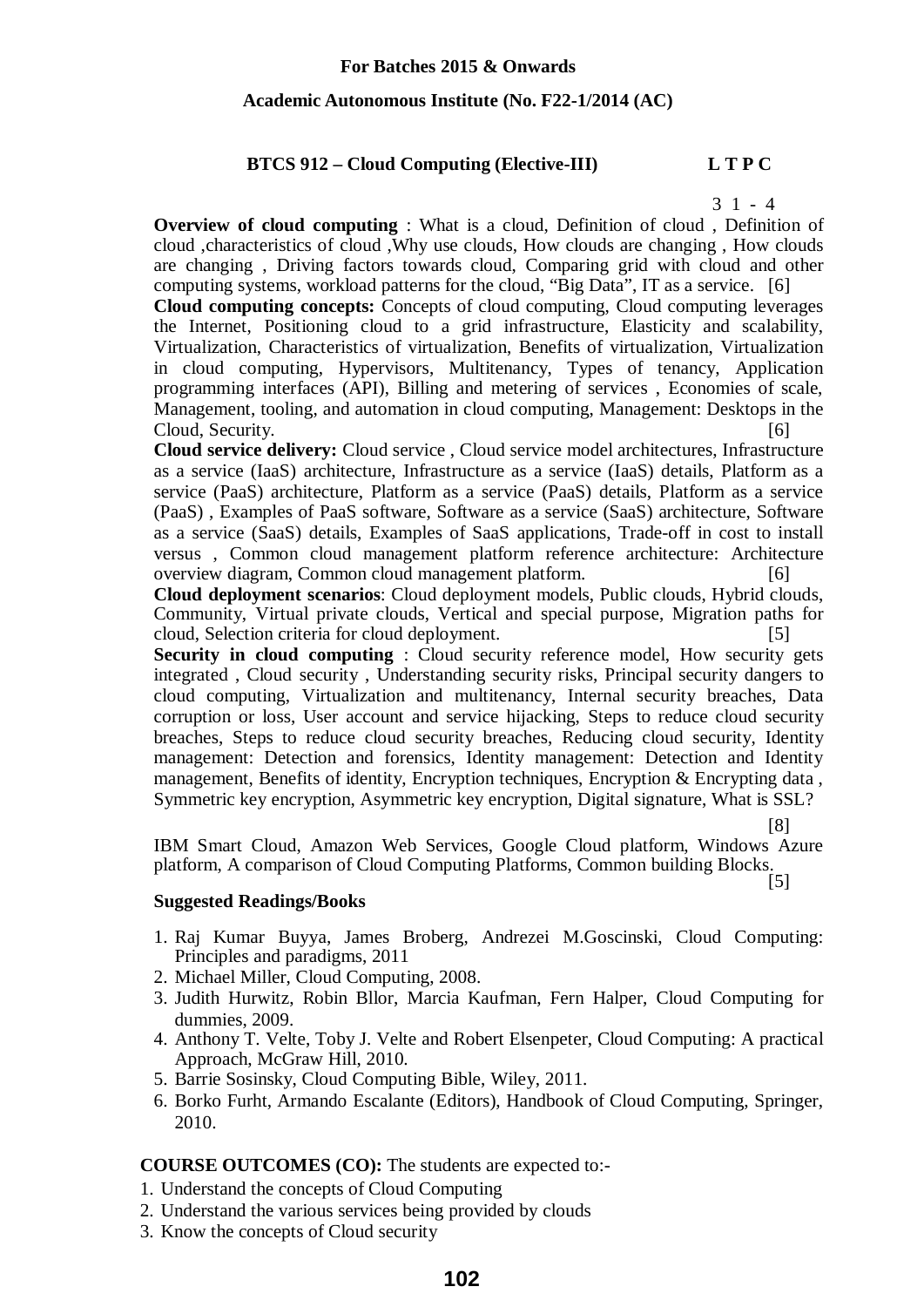#### **Academic Autonomous Institute (No. F22-1/2014 (AC)**

#### **BTCS 913 Compiler Design (Elective-III) L T P C**

#### $3 \; 1 \; - \; 4$

**Objectives:** This course will provide the in-depth knowledge of different concepts involved while designing a compiler.

**Overview of compilation-** The structure of a compiler and applications of compiler technology; Lexical analysis - The role of a lexical analyzer, specification of tokens, recognition of tokens, hand-written lexical analyzers, LEX, examples of LEX programs.

 [5] **Introduction to syntax analysis-** Role of a parser, use of context-free grammars (CFG) in the specification of the syntax of programming languages, techniques for writing grammars for programming languages (removal left recursion, etc.), non- context-free constructs in programming languages, parse trees and ambiguity, examples of programming language grammars. [5]

Top-down parsing- FIRST & FOLLOW sets, LL(1) conditions, predictive parsing, recursive descent parsing, error recovery. LR-parsing - Handle pruning, shift-reduce parsing, viable prefixes, valid items, LR(0) automaton, LR-parsing algorithm, SLR(1), LR(1), and LALR(1) parsing. YACC, error recovery with YACC and examples of YACC specifications. [5]

Syntax-directed definitions (attribute grammars)-Synthesized and inherited attributes, examples of SDDs, evaluation orders for attributes of an SDD, dependency graphs. Sattributed and L-attributed SDDs and their implementation using LR-parsers and recursive descent parsers respectively. [5]

Semantic analysis- Symbol tables and their data structures. Representation of "scope". Semantic analysis of expressions, assignment, and control-flow statements, declarations of variables and functions, function calls, etc., using S- and L-attributed SDDs (treatment of arrays and structures included). Semantic error recovery. [5]

Intermediate code generation - Different intermediate representations –quadruples, triples, trees, flow graphs, SSA forms, and their uses. Translation of expressions (including array references with subscripts) and assignment statements. Translation of control-flow statements – it- then-else, while-do, and switch. Short-circuit code and control-flow translation of Boolean expressions. Back patching. Examples to illustrate intermediate code generation for all constructs. [5]

Run-time environments:- Stack allocation of space and activation records. Access to nonlocal data on the stack in the case of procedures with and without nesting of procedures.

[3]

Introduction to machine code generation and optimization- Simple machine code generation, examples of machine-independent code optimizations. [3]

#### **Suggested Readings/Books**

- 1. Aho, Ullman:Principles of Compiler Design. Narosa Publication.
- 2. Dhamdhere:Compiler Construction- Principles and Practice ,Macmillan, India
- 3. K.D. Cooper, and Linda Torczon, Engineering a Compiler, Morgan Kaufmann, 2004.
- 4. Holub:Compiler Design in C, PHI.
- 5. K.C. Louden, Compiler Construction: Principles and Practice, Cengage Learning.
- 6. D. Brown, J. Levine, and T. Mason, LEX and YACC, O"Reilly Media, 1992.

- 1. Understand the concepts compilation
- 2. Understand the various syntax analyzers
- 3. Know the concept of run time environment
- 4. Understand the concepts of machine code generation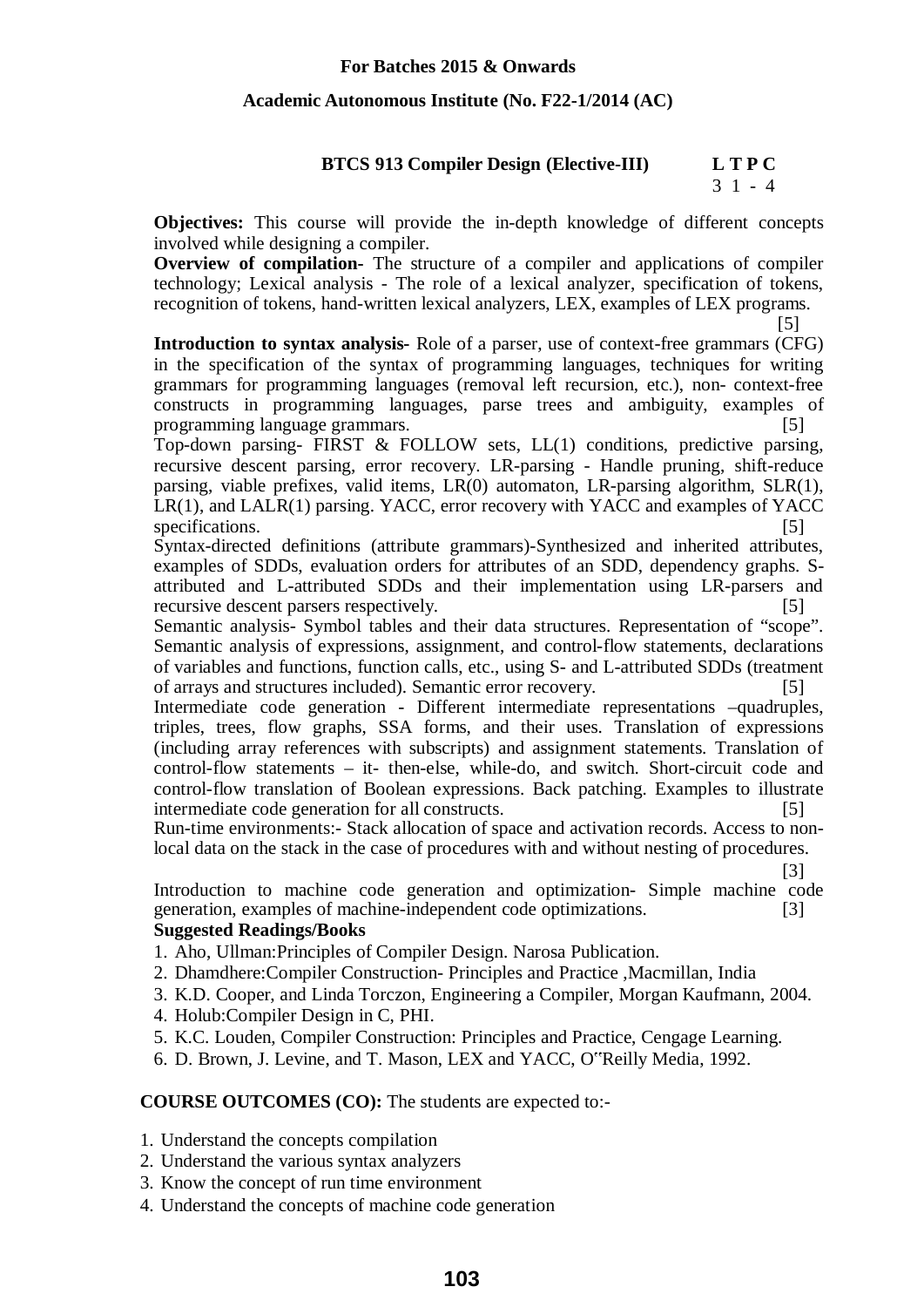#### **Academic Autonomous Institute (No. F22-1/2014 (AC)**

#### **BTCS-914 Big Data (Elective-III) L T P C**

#### 3 1 - 4

#### **BigData Overview**

**Analysis of data at Rest- Hadoop analytics:** Limitations of existing distributing systems, Hadoop Approach, Hadoop Architecture, Distributed file system: HDFS and GPFS, Internals of Hadoop MR engine, Need for High level language- JAQL and PIG. [6]

**Introduction to Text Analytics:** Using Regular expressions, Using AQL, Sentiment analysis **No SOL: JSON** store, MongoDB, RDF, HBASE [6] Analytics: Clustering, Classification, Segmentation, Linear regression, ML [6]

**Search:** Indexing and Indexing Techniques, Create inverted index using JAQL, Lab using Data Explorer **Bundling Hadoop job:** Application, Use BI tooling to create application, Publish applications. [6]

#### **Analysis of data in motion – Real time analytics [4]**

**Introduction to streams computing,** Challenges/limitations of conventional Systems, Solving a real time analytics problem using conventional system, Challenges to be solved - scalability, thread pooling, etc., Understanding the challenges in handling streaming data from the real world and how to address those using stream computing**,** Benefits of stream computing in Big Data world**,** Realtime Analytics Platform(RTAP). [8]

#### **Suggested Readings/Books**

- 1. Understanding Big Data: Analytics for Enterprise Class Hadoop and Streaming Data, by Chris Eaton, Paul Zikopoulos
- 2. Big Data Analytics: Turning Big Data into Big Money By Frank J. Ohlhorst
- 3. Ethics of Big Data By Kord Davis
- 4. Big Data, Big Analytics: Emerging Business Intelligence and Analytic Trends, By Michael Minelli, Michele Chambers, Ambiga Dhiraj

- 1. Understand the concepts of Big Data and Hadoop Approach
- 2. Understand the concepts of Text analysis
- 3. Know the stream computing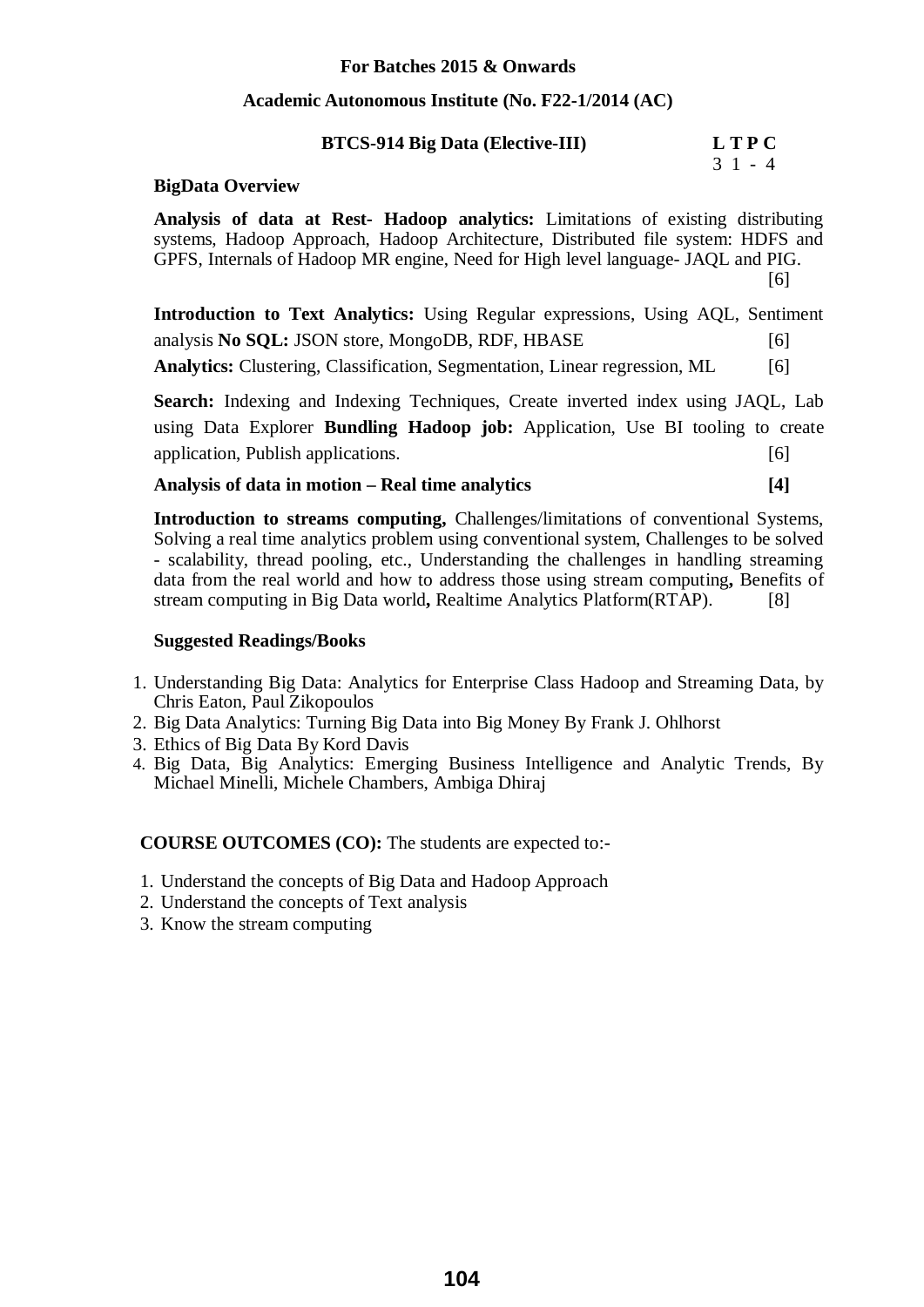#### **Academic Autonomous Institute (No. F22-1/2014 (AC)**

#### **BTCS 915 Digital Image Processing (Elective-III) L T P C**  3 1 - 4

**Introduction to Image Processing:** Digital Image representation, Sampling & Quantization, Steps in image Processing, Image acquisition, color image representation.

 [5] **Image Transformation & Filtering:** Intensity transform functions, histogram processing, Spatial filtering, Fourier transforms and its properties, frequency domain filters, color models, Pseudo coloring, color transforms, Basics of Wavelet Transforms.

[10]

**Image Restoration:** Image degradation and restoration process, Noise Models, Noise Filters, degradation function, Inverse Filtering, Homomorphic Filtering. [6] **Image Compression:** Coding redundancy, Interpixel redundancy, Psychovisual redundancy, Huffman Coding, Arithmetic coding, Lossy compression techniques, JPEG Compression. [8]

**Image Segmentation & Representation:** Point, Line and Edge Detection, Thresholding, Edge and Boundary linking, Hough transforms, Region Based Segmentation, Boundary representation, Boundary Descriptors, Regional. [7]

#### **Suggested Readings/Books**

- 1. Gonzalez and Woods: Digital Image Processing ISDN 0-201-600- 781, Addison Wesley 1992.
- 2. Boyle and Thomas: Computer Vision A First Gurse 2nd Edition, ISBN 0-632-028- 67X, Blackwell Science.
- 3. Pakhera Malay K: Digital Image Processing and Pattern Recogination, PHI.
- 4. Trucco & Verri: Introductory Techniques for 3-D Computer Vision, Prentice Hall, Latest Edition
- 5. Low: Introductory Computer Vision and Image Processing, McGraw-Hill
- 6. Jain, Kasturi and Schunk: Machine Vision, McGraw-HiII.
- 7. Sonka, Hlavac, Boyle: Digital Image –Processing and Computer Vision, Cengage Learning.

- 1. Understand the concepts in image processing
- 2. Understand the various types of image transformation
- 3. Know the various image compression techniques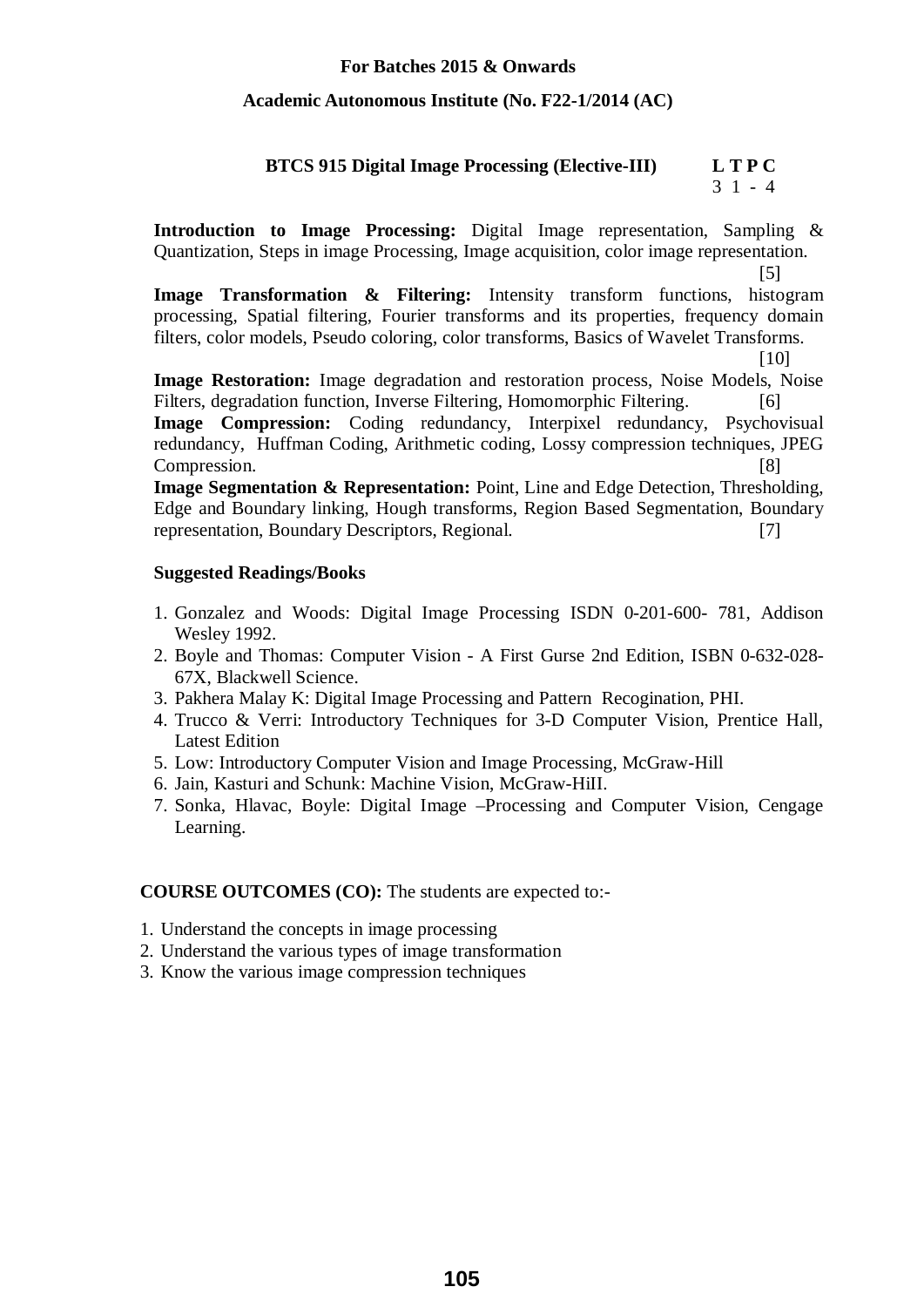#### **Academic Autonomous Institute (No. F22-1/2014 (AC)**

#### **BTCS 916 Enterprise Resource Planning (Elective-III) L T P C**  3 1 - 4

**ERP AND TECHNOLOGY :**Introduction – Related Technologies – Business Intelligence – E-Commerce and EBusiness – Business Process Reengineering – Data Warehousing – Data Mining – OLAP – Product life Cycle management – SCM – CRM. [8]

**ERP IMPLEMENTATION:** Implementation Challenges – Strategies – Life Cycle – Pre-implementation Tasks – Requirements Definition – Methodologies – Package selection – Project Teams –Process Definitions – Vendors and Consultants – Data Migration – Project management – Post Implementation Activities. [8]

**ERP IN ACTION & BUSINESS MODULES:** Operation and Maintenance – Performance – Maximizing the ERP System – Business Modules – Finance – Manufacturing – Human Resources – Plant maintenance – Materials Management – Quality management – Marketing – Sales, Distribution and service. [8]

**ERP MARKET:** Marketplace – Dynamics – SAP AG – Oracle – PeopleSoft – JD Edwards – QAD Inc – SSA Global – Lawson Software – Epicor – Intutive. [6]

**ERP Application:** Enterprise Application Integration – ERP and E-Business – ERP II – Total quality management – Future Directions – Trends in ERP. [6]

#### **Suggested Readings/Books**

- 1. Alexis Leon, "ERP DEMYSTIFIED", Tata McGraw Hill, Second Edition, 2008.
- 2. Mary Sumner, "Enterprise Resource Planning", Pearson Education, 2007.
- 3. Jim Mazzullo,"SAP R/3 for Everyone", Pearson,2007.
- 4. Jose Antonio Fernandz, " The SAP R /3 Handbook", Tata McGraw Hill, 1998.
- 5. Biao Fu, "SAP BW: A Step-by-Step Guide", First Edition, Pearson Education, 2003.

- 1. Understand the concepts of ERP and its technologies
- 2. Understand the concepts in ERP implementation
- 3. Know the ERP maintenance
- 4. Understand the ERP applications